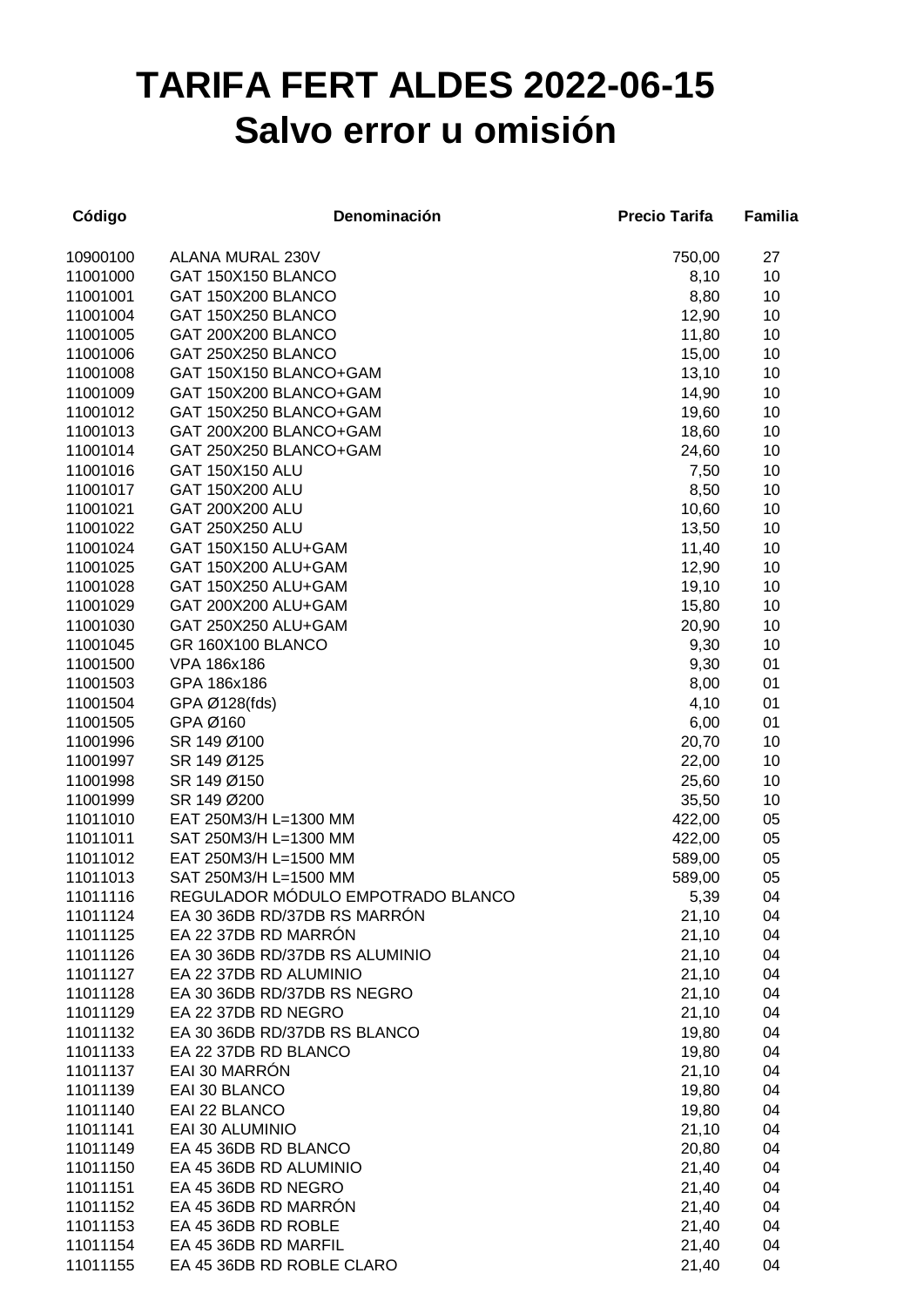| 11011156 | EA 30 36DB RD/37DB RS ROBLE          | 21,10  | 04 |
|----------|--------------------------------------|--------|----|
| 11011157 | EA 30 36DB RD/37DB RS MARFIL         | 21,10  | 04 |
| 11011158 | EA 22 37DB RD ROBLE                  |        | 04 |
|          |                                      | 21,10  |    |
| 11011159 | EA 22 37DB RD MARFIL                 | 21,10  | 04 |
| 11011160 | EA 30 36DB RD/37DB RS ROBLE CLARO    | 21,10  | 04 |
| 11011161 | EA 22 37DB RD ROBLE CLARO            | 21,10  | 04 |
| 11011170 | MINI EA 30 37DB BLANCO               | 16,90  | 04 |
| 11011172 | MINI EA 15/22/30/45 BLANCO           | 16,90  | 04 |
| 11011173 | MINI EA 15/22/30/45 ALUMINIO         | 17,90  | 04 |
| 11011174 | MINI EA 15/22/30/45 NEGRO            | 17,90  | 04 |
| 11011175 | MINI EA 15/22/30/45 MARRÓN           | 17,90  | 04 |
| 11011176 | MINI EA 15/22/30/45 ROBLE            | 17,90  | 04 |
| 11011177 | MINI EA 15/22/30/45 ROBLE CLARO      | 17,90  | 04 |
| 11011184 | MINI VISERILLA ESTÁNDAR BLANCO       | 2,18   | 04 |
| 11011186 | MINI VISERILLA ESTÁNDAR NEGRO        | 2,18   | 04 |
| 11011187 | MINI VISERILLA ESTÁNDAR MARRÓN       | 2,18   | 04 |
| 11011188 | MINI VISERILLA ESTÁNDAR ROBLE        | 2,18   | 04 |
| 11011189 | MINI VISERILLA ESTÁNDAR ROBLE CLARO  | 2,18   | 04 |
| 11011216 | SOPORTE REGULADOR CORTO MÓDULO       | 16,60  | 05 |
| 11011218 | VISERILLA EXTERIOR ALBAÑILERÍA       | 5,05   | 04 |
| 11011237 | VISERILLA LIMITADORA BLANCO          | 43,50  | 04 |
|          | <b>GEB 100</b>                       |        |    |
| 11011239 |                                      | 20,70  | 04 |
| 11011240 | <b>GEB 125</b>                       | 23,60  | 04 |
| 11011241 | <b>GEB 160</b>                       | 36,10  | 04 |
| 11011242 | <b>GES 100</b>                       | 20,70  | 04 |
| 11011243 | <b>GES 125</b>                       | 23,30  | 04 |
| 11011244 | <b>GES 160</b>                       | 36, 10 | 04 |
| 11011247 | MINI APP BLANCO                      | 2,18   | 04 |
| 11011249 | MINI APP NEGRO                       | 2,18   | 04 |
| 11011250 | MINI APP MARRÓN                      | 2,18   | 04 |
| 11011251 | MINI APP ROBLE                       | 2,18   | 04 |
| 11011255 | MINI APP ROBLE CLARO                 | 2,18   | 04 |
| 11011260 | VISERILLA ACÚSTICA MARRÓN            | 25,20  | 04 |
| 11011261 | VISERILLA ACÚSTICA ROBLE             | 25,20  | 04 |
| 11011262 | VISERILLA ACÚSTICA NEGRO             | 25,20  | 04 |
| 11011263 | VISERILLA ACÚSTICA MARFIL            | 25,20  | 04 |
| 11011271 | VISERILLA ACÚSTICA ROBLE CLARO       | 25,20  | 04 |
| 11011274 | VISERILLA ESTÁNDAR ROBLE CLARO       | 2,40   | 04 |
| 11011278 | PIEZA INTER. ACÚSTICA EA MARRÓN      | 10,70  | 04 |
| 11011280 | PIEZA INTER. ACÚSTICA EA ROBLE CLARO | 10,70  | 04 |
| 11011281 | PIEZA INTER. ACÚSTICA EA MARFIL      | 10,70  | 04 |
| 11011333 | MANGUITO RECTO COFRE L=90 MM         | 26,80  | 05 |
| 11011360 | MANGUITO ALTO DE VENTANA 52X50       | 35,60  | 04 |
| 11011361 | MANGUITO ALTO DE VENTANA 70X50       | 35,60  | 04 |
| 11011362 | MANGUITO ALTO DE VENTANA 90X50       | 35,60  | 04 |
| 11011366 | MTR ESTÁNDAR MACHO 7 CM              | 37,80  | 04 |
|          | MTR ESTÁNDAR MACHO 9 CM              |        |    |
| 11011367 |                                      | 41,70  | 04 |
| 11011369 | MTR ESTÁNDAR MACHO 14 CM             | 48,30  | 04 |
| 11011370 | KIT MTC Ø100/125+MEA 45 MM           | 86,60  | 04 |
| 11011371 | MEA PASO DE MURO 160 MM              | 62,10  | 04 |
| 11011373 | MEA PASO DE MURO 200 MM              | 74,60  | 04 |
| 11011376 | A100                                 | 22,90  | 04 |
| 11011377 | A125                                 | 22,90  | 04 |
| 11011378 | MEA PASO DE MURO 45 MM               | 26,60  | 04 |
| 11011381 | KIT MTR ACÚSTICO+MEA 45 MM           | 85,90  | 04 |
| 11011382 | KIT MHF ACÚSTICO+MEA 45 MM           | 89,60  | 04 |
| 11011386 | P20 ESPUMA ACÚSTICA                  | 4,82   | 04 |
| 11011387 | KIT MTC Ø160+MANGUITO                | 128,00 | 04 |
| 11011388 | A160                                 | 26,70  | 04 |
| 11011389 | TR HEMBRA 14 A 27CM                  | 31,70  | 04 |
| 11011390 | TR HEMBRA 19 A 32 CM                 | 31,70  | 04 |
| 11011391 | KIT MHF ACÚSTICO+MEA 160 MM          | 161,00 | 04 |
| 11011392 | KIT MHF ACÚSTICO+MEA 200 MM          | 172,00 | 04 |
| 11011393 | KIT MTC Ø100/125+MEA 160 MM          | 166,00 | 04 |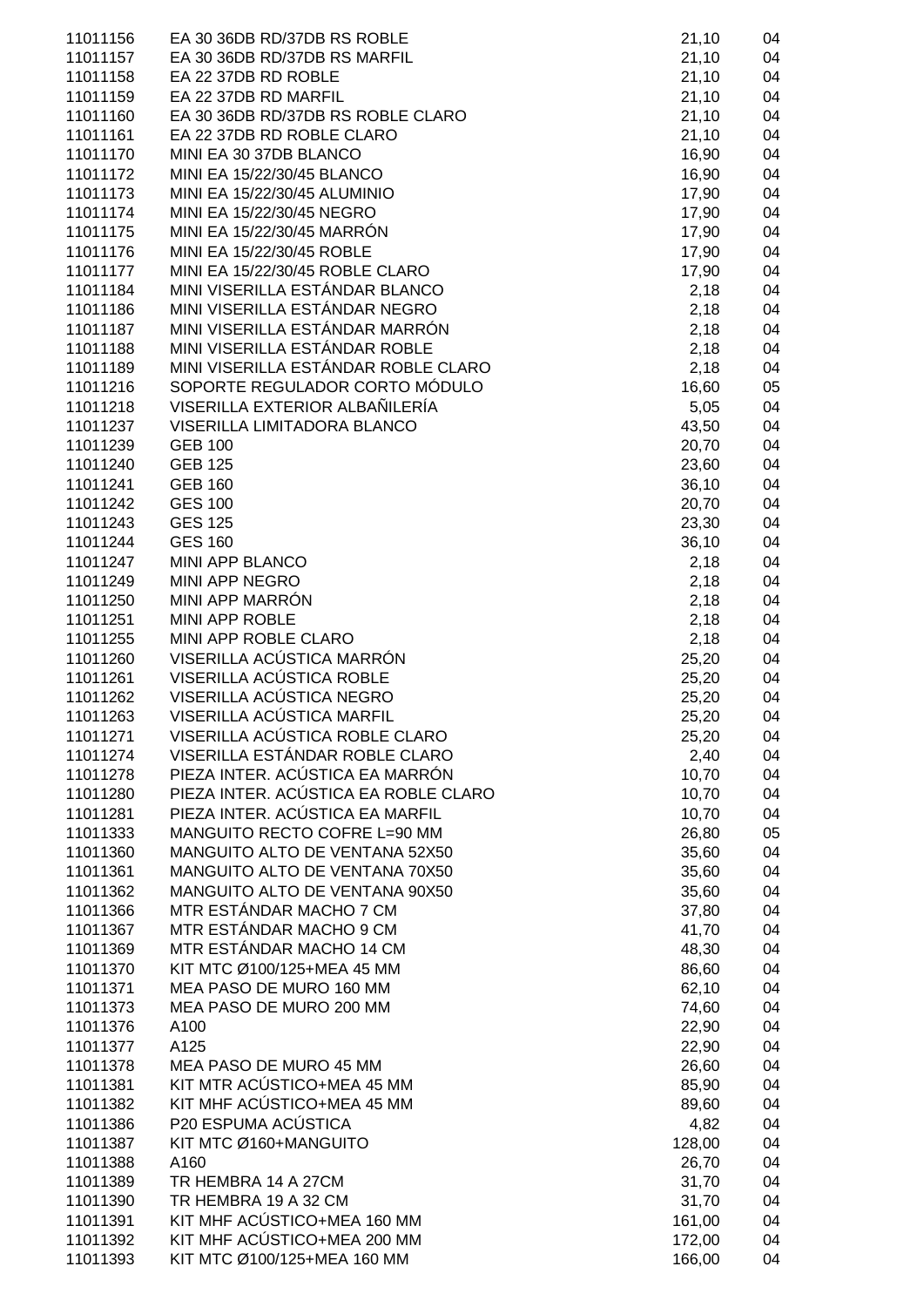| 11011394             | KIT MTC Ø100/125+MEA 200 MM                            | 176,00       | 04       |
|----------------------|--------------------------------------------------------|--------------|----------|
| 11011395             | KIT MTR ACÚSTICO+MEA 160 MM                            | 162,00       | 04       |
| 11011396             | KIT MTR ACÚSTICO+MEA 200 MM                            | 173,00       | 04       |
| 11011413             | PLETINA LARGA BLANCO                                   | 6,88         | 04       |
| 11011414             | PLETINA LARGA ROBLE                                    | 6,88         | 04       |
| 11011415             | PLETINA LARGA MARRÓN                                   | 6,88         | 04       |
| 11011416             | PLETINA LARGA NEGRO                                    | 6,88         | 04       |
| 11011417             | PLETINA LARGA ALUMINIO                                 | 6,88         | 04       |
| 11011418             | PLETINA LARGA ROBLE CLARO                              | 6,88         | 04       |
| 11011419             | PLETINA LARGA MARFIL                                   | 6,88         | 04       |
| 11011424             | VISERILLA ESTÁNDAR ANTRACITA                           | 2,40         | 04       |
| 11011425             | VISERILLA ACÚSTICA ANTRACITA                           | 25,90        | 04       |
| 11011426             | VISERILLA ACÚSTICA ANTIMOSQUITOS BLANCO                | 32,30        | 04       |
| 11011447             | TAPA CIEGA UNIVERSAL MARRÓN                            | 6,31         | 05       |
| 11011448             | OBTURADOR AUTOADHESIVO BLANCO                          | 2,40         | 05       |
| 11011455             | PLETINA ADAPACIÓN LARGA (550X60) MÓDULO                | 26,70        | 05       |
| 11011457             | PLETINA ADAPTACIÓN LARGA (550X60)                      | 26,70        | 05       |
| 11011458             | PLETINA ADAPTACIÓN CORTA (400X85)                      | 26,70        | 05       |
| 11011485             | MINI EMMA 33DB ROBLE CLARO                             | 3,78         | 04       |
| 11011486             | MINI EMMA 33DB BLANCO                                  | 3,55         | 04       |
| 11011487             | MINI EMMA 33DB ALUMINIO                                | 3,78         | 04       |
| 11011488             | MINI EMMA 33DB NEGRO                                   | 3,78         | 04       |
| 11011489             | MINI EMMA 33DB MARRÓN                                  | 3,78         | 04       |
| 11011490             | MINI EMMA 33DB ROBLE                                   | 3,78         | 04       |
| 11011491             | MINI EMMA 33DB MARFIL                                  | 3,78         | 04       |
| 11011501             | TM BLANCO                                              | 9,64         | 04       |
| 11011508             | ELLIA 30 41DB BLANCO                                   | 31,60        | 04       |
| 11011509             | ELLIA 22 42DB BLANCO                                   | 31,60        | 04       |
| 11011510             | <b>EMMA 33DB BLANCO</b>                                | 5,27         | 04       |
| 11011511             | EMMA 33DB ALUMINIO                                     | 5,73         | 04       |
| 11011512             | EMMA 33DB NEGRO                                        | 5,73         | 04       |
| 11011513             | EMMA 33DB MARRÓN                                       | 5,73         | 04       |
| 11011514             | <b>EMMA 33DB ROBLE</b>                                 | 5,73         | 04       |
| 11011518             | <b>EMMA 33DB MARFIL</b>                                | 5,73         | 04       |
| 11011519             | EMMA O 33DB BLANCO                                     | 7,01         | 04       |
| 11011520             | EMMA 33DB ROBLE CLARO                                  | 5,73         | 04       |
| 11011524             | EAO 45 BLANCO                                          | 29,20        | 04       |
| 11011531             | KIT MÓDULO EMPOTRADO BLANCO                            | 7,92         | 04       |
| 11011539             | KIT EA 30 ESTÁNDAR BLANCO 36DB                         | 21,70        | 04       |
| 11011546             | KIT EA 22 ESTÁNDAR BLANCO 37DB                         | 21,70        | 04       |
| 11011551             | KIT ELLIA 30 ESTÁNDAR BLANCO 41DB                      | 33,10        | 04       |
| 11011552             | KIT ELLIA 22 ESTÁNDAR BLANCO 42DB                      | 33,10        | 04       |
| 11011554             | KIT EAI 30 ESTÁNDAR BLANCO 38DB                        | 22,50        | 04       |
| 11011555             | KIT EAI 22 ESTÁNDAR BLANCO 39DB                        | 22,50        | 04       |
| 11011568             | KIT EMMA 33DB BLANCO                                   | 7,34         | 04       |
| 11011574             | KIT MINI EMMA 33DB BLANCO                              | 5,73         | 04       |
| 11011581             | AIR FILTER 30 - BLANCO                                 | 63,80        | 27       |
| 11011584             | FILTRO POLEN AIRFILTER 30<br>VISERILLA ESTÁNDAR MARFIL | 31,80        | 27       |
| 11011699             | VISERILLA ESTÁNDAR ALU                                 | 2,40         | 04       |
| 11011753             | PIEZA INTER. ACÚSTICA EA ALUMINIO                      | 2,40         | 04       |
| 11011754             | VISERILLA ACÚSTICA ALUMINIO                            | 10,70        | 04       |
| 11011755             | PIEZA INTER. ACÚSTICA EA NEGRO                         | 25,20        | 04       |
| 11011809             | VISERILLA ESTÁNDAR NEGRO                               | 10,70        | 04       |
| 11011813<br>11011814 | VISERILLA ESTÁNDAR MARRÓN                              | 2,40         | 04       |
| 11011815             | VISERILLA ESTÁNDAR ROBLE                               | 2,40<br>2,40 | 04<br>04 |
| 11011893             | <b>ALARGADOR TM BLANCO</b>                             | 6,31         | 04       |
| 11011901             | APP BLANCO RAL9016                                     | 9,18         | 04       |
| 11011972             | VISERILLA ACÚSTICA BLANCO                              | 25,20        | 04       |
| 11011973             | PIEZA INTER. ACÚSTICA EA BLANCO                        | 10,30        | 04       |
| 11011988             | VISERILLA ESTÁNDAR BLANCO                              | 2,40         | 04       |
| 11012220             | MANGUITO CHAPA Ø125 - L=60 MM                          | 6,70         | 03       |
| 11012250             | MANGUITO CHAPA MACHO Ø124 - L=40 MM                    | 8,70         | 03       |
| 11012252             | MANGUITO CHAPA TRIDENTE Ø125 - L=125 MM                | 13,50        | 03       |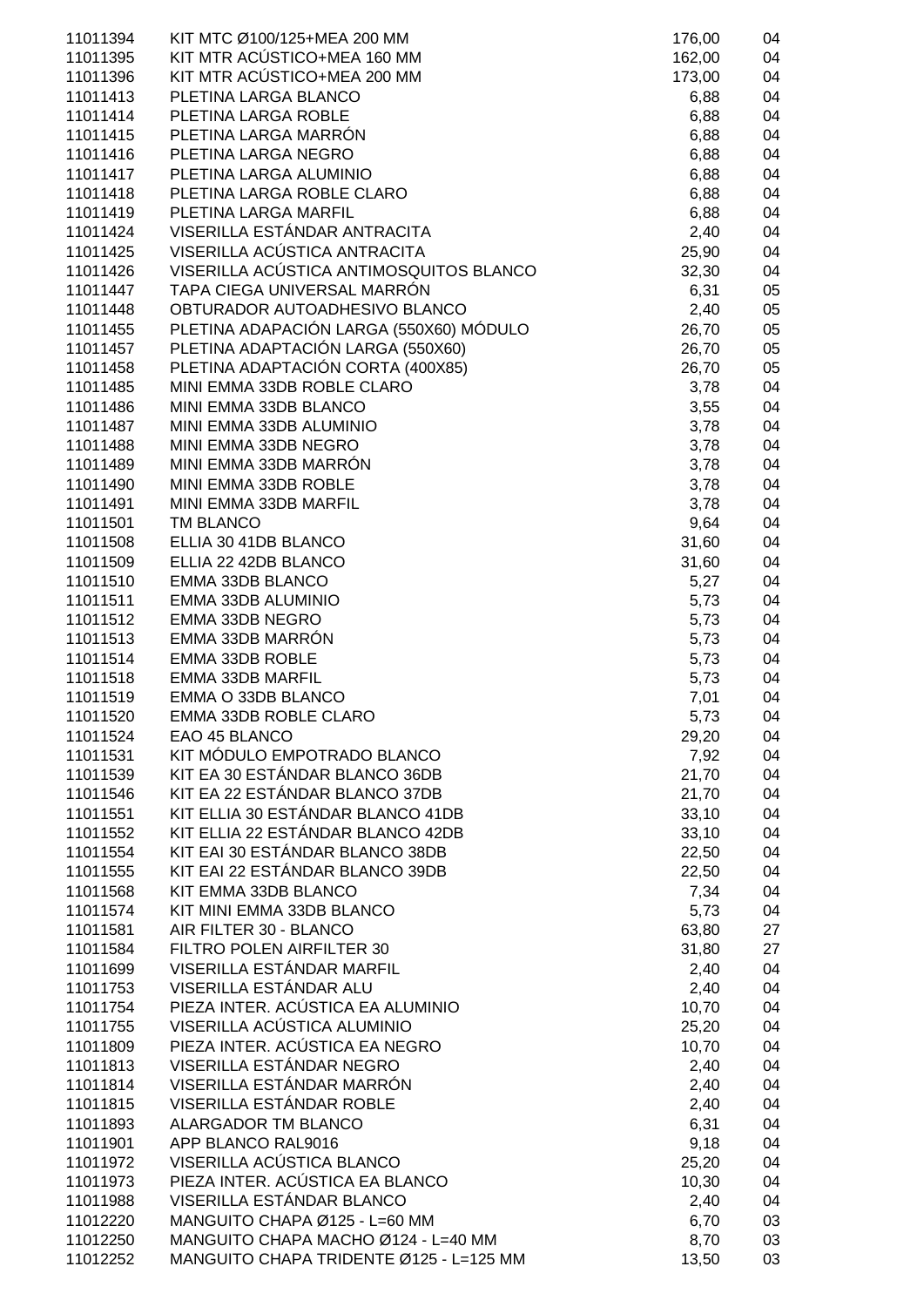| 11012253 | MANGUITO CHAPA TRIDENTE Ø100 - L=75 MM   | 10,40  | 03 |
|----------|------------------------------------------|--------|----|
| 11012254 | MANGUITO CHAPA TRIDENTE Ø160 - L=130 MM  | 22,30  | 03 |
|          |                                          |        |    |
| 11012256 | MANGUITO CHAPA Ø100 - L=75 MM            | 8,57   | 03 |
| 11012402 | <b>BIO BLANCA</b>                        | 13,70  | 01 |
| 11012490 | MANGUITO CHAPA Ø80 - L=100 MM            | 11,40  | 03 |
|          |                                          |        |    |
| 11013121 | MAF Ø100                                 | 47,30  | 03 |
| 11013122 | MAF Ø125                                 | 51,40  | 03 |
|          |                                          |        |    |
| 11013123 | MAF Ø150                                 | 72,50  | 03 |
| 11013124 | MAF Ø160                                 | 58,70  | 03 |
| 11013125 | MAF Ø200                                 | 75,70  | 03 |
|          |                                          |        |    |
| 11014046 | <b>EHLO 6-44 S</b>                       | 131,00 | 05 |
| 11014060 | EHL 6-44 S 37DB BLANCO                   | 44,00  | 05 |
| 11014061 | EHL 6-44 S 37DB ALUMINIO                 | 53,30  | 05 |
|          |                                          |        |    |
| 11014062 | EHL 6-44 S 37DB NEGRO                    | 53,30  | 05 |
| 11014063 | EHL 6-44 S 37DB MARRÓN                   | 53,30  | 05 |
|          |                                          |        |    |
| 11014064 | EHL 6-44 S 37DB ROBLE                    | 53,30  | 05 |
| 11014065 | EHL 6-44 S 37DB MARFIL                   | 53,30  | 05 |
| 11014066 | EHL 6-44 L 39DB BLANCO                   | 53,80  | 05 |
|          |                                          |        |    |
| 11014067 | EHL 6-44 L 39DB ALUMINIO                 | 67,00  | 05 |
| 11014068 | EHL 6-44 L 39DB NEGRO                    | 67,00  | 05 |
| 11014069 | EHL 6-44 L 39DB MARRÓN                   | 67,00  | 05 |
|          |                                          |        |    |
| 11014070 | EHL 6-44 L 39DB ROBLE                    | 67,00  | 05 |
| 11014071 | EHL 6-44 L 39DB MARFIL                   | 67,00  | 05 |
|          | KIT EHL 6-44 S 37DB BLANCO               |        |    |
| 11014084 |                                          | 45,70  | 05 |
| 11014085 | KIT EHL 6-44 L 39DB BLANCO               | 55,30  | 05 |
| 11014088 | EHL 6-44 S 37DB ROBLE CLARO              | 53,30  | 05 |
|          |                                          |        |    |
| 11014101 | KIT EFL 22/30/45 L 39DB                  | 32,90  | 05 |
| 11014102 | EFL 22-30-45 L 39DB BLANCO               | 25,80  | 05 |
| 11014103 | EFL 22-30-45 L 39DB ALUMINIO             | 39,30  | 05 |
|          |                                          |        |    |
| 11014104 | EFL 22-30-45 L 39DB NEGRO                | 39,30  | 05 |
| 11014105 | EFL 22-30-45 L 39DB MARRÓN               | 39,30  | 05 |
| 11014106 | EFL 22-30-45 L 39DB ROBLE                | 39,30  | 05 |
|          |                                          |        |    |
| 11014107 | EFL 22-30-45 L 39DB MARFIL               | 39,30  | 05 |
| 11014121 | TUBO Ø100 L=350                          | 12,20  | 05 |
| 11014126 | CUELLO EHT / PVC Ø125                    | 10,20  | 05 |
|          |                                          |        |    |
| 11014127 | PIEZA INTER. ACÚSTICA EHL BLANCO         | 15,30  | 05 |
| 11014128 | TUBO Ø100 L=500                          | 28,80  | 05 |
| 11014129 | EHL 6-44 L 39DB ROBLE CLARO              |        |    |
|          |                                          | 67,00  | 05 |
| 11014137 | EHB2 6-44 34DB ANTRACITA                 | 39,20  | 05 |
| 11014138 | EHL L - ANTRACITA                        | 67,00  | 05 |
|          |                                          |        |    |
| 11014139 | <b>EHL S - ANTRACITA</b>                 | 53,30  | 05 |
| 11014231 | EHB2 6-44 34DB MARFIL                    | 39,20  | 05 |
| 11014232 | EHB2 6-44 34DB ROBLE CLARO               | 39,20  | 05 |
|          |                                          |        |    |
| 11014233 | EHB2 6-44 34DB BLANCO                    | 35,40  | 05 |
| 11014234 | EHB2 6-44 34DB ROBLE                     | 39,20  | 05 |
| 11014235 | EHB2 6-44 34DB MARRON                    | 39,20  | 05 |
|          |                                          |        |    |
| 11014236 | EHB2 6-44 34DB ALUMINIO                  | 39,20  | 05 |
| 11014237 | EHB2 6-44 34DB NEGRO                     | 39,20  | 05 |
| 11014238 | KIT EHB2 6-4434DB BLANCO                 | 37,70  | 05 |
|          |                                          |        |    |
| 11014250 | EHC 6-44 34DB BLANCO                     | 45,90  | 05 |
| 11014251 | MANGUITO ESTANQUEIDAD EHC                | 11,80  | 05 |
| 11014252 | JUNTA ESTANQUEIDAD EHC                   | 5,63   | 05 |
|          |                                          |        |    |
| 11014254 | EHT2 6-44                                | 96,90  | 05 |
| 11014261 | AUVENT EHT2/EFT2 D100 BLANC              | 23,00  | 04 |
| 11015001 | REENVIO DE CORDÓN                        | 3,00   | 03 |
|          |                                          |        |    |
| 11015017 | CUELLO BAHIA Ø80/125                     | 9,86   | 05 |
| 11015027 | B31 BAHIA CURVE S 5-45 Ø125              | 78,60  | 05 |
| 11015029 | B32 BAHIA CURVE S 5-45 Ø125              | 78,60  | 05 |
|          |                                          |        |    |
| 11015031 | B33 BAHIA CURVE S 10-50 Ø125             | 78,60  | 05 |
| 11015050 | BW13 BAHIA CURVE S 5-45/30 Ø80 PRES      | 131,00 | 05 |
| 11015068 | C21 BAHIA CURVE L 15-55/135 Ø125 PUSH 9V | 139,00 | 05 |
|          |                                          |        |    |
| 11015072 | C31 BAHIA CURVE L 10-50/75 Ø125 PUSH 9V  | 139,00 | 05 |
| 11015074 | C32 BAHIA CURVE L 10-50/90 Ø125 CORD     | 125,00 | 05 |
| 11015078 | C33 BAHIA CURVE L 10-50/105 Ø125 CORD    | 125,00 | 05 |
|          |                                          |        |    |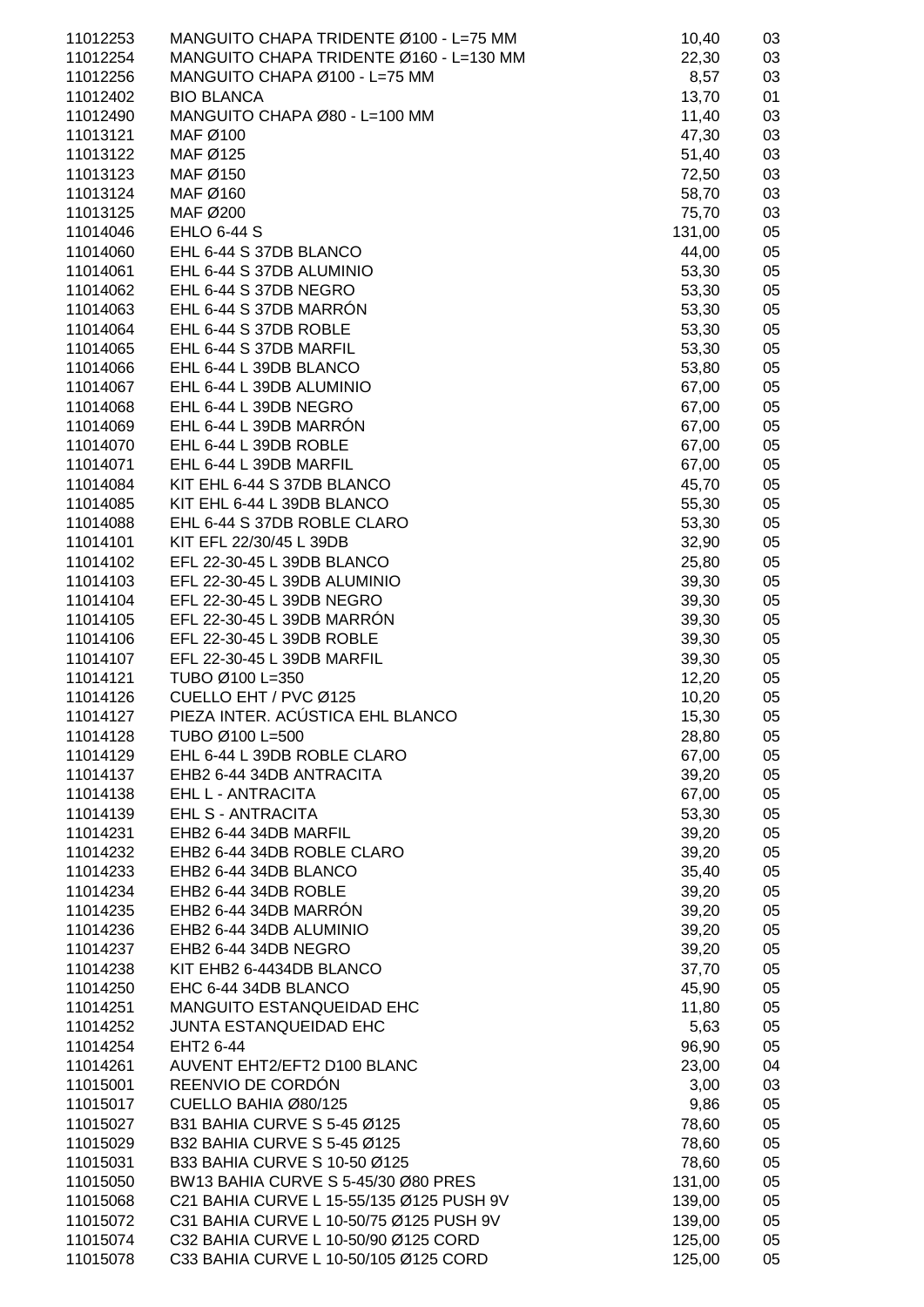| 11015082 | C34 BAHIA CURVE L 10-50/120 Ø125 CORD | 125,00 | 05 |
|----------|---------------------------------------|--------|----|
| 11015086 | C35 BAHIA CURVE L 15-55/135 Ø125 CORD | 125,00 | 05 |
|          |                                       |        |    |
| 11015090 | C36 CURVE L 10-50/90 D125 CORD        | 125,00 | 05 |
| 11015148 | BW31 BAHIA CURVE S 5-45/30 Ø125 CORD  | 125,00 | 05 |
| 11015151 | BW32 BAHIA CURVE S 10-50/30 Ø125 CORD | 125,00 | 05 |
| 11015154 | BW33 BAHIA CURVE S 15-50/50 Ø125 CORD | 125,00 | 05 |
| 11015274 | CUELLO BAHIA Ø80/100                  | 9,86   | 05 |
| 11015275 | TARJETA ALIMENT.BAHIA 12VAC-8VDC      | 36,80  | 05 |
| 11015276 | PLETINA REHAB. CON TORNILLOS BAHIA BH | 12,50  | 03 |
| 11015278 | PLETINA REHAB. CON GARRAS BAHIA BH    | 18,00  | 03 |
| 11015280 | INTERFAZ 230VCA/9VAC BAHIA CURVE      | 52,00  | 05 |
| 11015435 | C11 BAHIA CURVE L 5-45 Ø125           | 99,80  | 05 |
| 11015436 | C12 BAHIA CURVE L 10-45 Ø125          | 99,80  | 05 |
| 11015437 | C13 BAHIA CURVE L 20-60 Ø125          | 99,80  | 05 |
| 11015438 | C14 BAHIA CURVE L 10-50 Ø125          | 99,80  | 05 |
| 11015439 | C15 BAHIA CURVE L 10-50 Ø125          | 99,80  | 05 |
| 11015463 | B11 BAHIA CURVE S 6-45 Ø80            | 71,70  | 05 |
| 11015464 | B13 BAHIA CURVE S 5-45 Ø80            | 71,70  | 05 |
| 11015470 | W13 BAHIA CURVE S 5/30 Ø125 PUSH 9V   | 95,90  | 05 |
| 11015472 | W13 BAHIA CURVE S 5/30 Ø125 CORD      | 66,40  | 05 |
| 11015474 | W13 BAHIA CURVE S 5/30 Ø125 PRES      | 95,90  | 05 |
| 11015475 | W13 BAHIA CURVE S 5/30 Ø80 PRES       | 87,40  | 05 |
| 11015490 | C13 BAHIA CURVE L ELEC BUS            |        |    |
|          |                                       | 150,00 | 05 |
| 11016057 | RMA Ø125 15M3/H 230V                  | 143,00 | 11 |
| 11016061 | RPM Ø200 230V                         | 125,00 | 11 |
| 11016062 | RPM Ø200 12-24V                       | 125,00 | 11 |
| 11016071 | MR MONO Ø125 110M3/H HP               | 31,80  | 11 |
| 11016072 | MR MONO Ø125 150M3/H HP               | 31,80  | 11 |
| 11016073 | MR MONO Ø125 200M3/H HP               | 31,80  | 11 |
| 11016074 | MR MONO Ø125 240M3/H HP               | 31,80  | 11 |
| 11016075 | MR MONO Ø125 290M3/H HP               | 31,80  | 11 |
| 11016076 | MR MONO Ø150 210M3/H HP               | 44,40  | 11 |
| 11016077 | MR MONO Ø150 260M3/H HP               | 44,40  | 11 |
| 11016078 | MR MONO Ø150 310M3/H HP               | 44,40  | 11 |
| 11016079 | MR MONO Ø150 380M3/H HP               | 44,40  | 11 |
| 11016080 | MR MONO Ø150 425M3/H HP               | 44,40  | 11 |
| 11016081 | MR MONO Ø160 210M3/H HP               | 44,40  | 11 |
| 11016082 | MR MONO Ø160 260M3/H HP               | 44,40  | 11 |
| 11016083 | MR MONO Ø160 310M3/H HP               | 44,40  | 11 |
| 11016084 | MR MONO Ø160 380M3/H HP               | 44,40  | 11 |
| 11016085 | MR MONO Ø160 425M3/H HP               | 44,40  | 11 |
| 11016086 | MR MONO Ø200 350M3/H HP               | 64,40  | 11 |
| 11016087 | MR MONO Ø200 440M3/H HP               | 64,40  | 11 |
| 11016088 | MR MONO Ø200 530M3/H HP               | 64,40  | 11 |
| 11016089 | MR MONO Ø200 620M3/H HP               | 64,40  | 11 |
| 11016090 | MR MONO Ø200 700M3/H HP               | 64,40  | 11 |
| 11016091 | MR MONO Ø250 550M3/H HP               | 88,10  | 11 |
| 11016092 | MR MONO Ø250 600M3/H HP               | 88,10  | 11 |
| 11016093 | MR MONO Ø250 800M3/H HP               | 88,10  | 11 |
| 11016094 | MR MONO Ø250 950M3/H HP               | 88,10  | 11 |
| 11016095 | MR MONO Ø250 1000M3/H HP              | 88,10  | 11 |
| 11016194 | MR MÓDULO VMT Ø125 36-84M3            | 30,20  | 11 |
| 11016195 | MR MÓDULO VMT Ø125 100-170M3          | 33,40  | 11 |
| 11016196 | MR MÓDULO VMT Ø160 120-200M3          | 43,60  | 11 |
|          |                                       |        |    |
| 11016197 | MR MÓDULO VMT Ø200 230-420M3          | 64,40  | 11 |
| 11016198 | MR MÓDULO VMT Ø250 260-425M3          | 86,50  | 11 |
| 11016226 | MR MONO Ø80 15M3/H                    | 16,50  | 11 |
| 11016227 | MR MONO Ø80 20M3/H                    | 16,50  | 11 |
| 11016228 | MR MONO Ø80 25M3/H                    | 16,50  | 11 |
| 11016229 | MR MONO Ø80 30M3/H                    | 16,50  | 11 |
| 11016230 | MR MONO Ø80 35M3/H                    | 16,50  | 11 |
| 11016231 | MR MONO Ø80 40M3/H                    | 16,50  | 11 |
| 11016232 | MR MONO Ø80 45M3/H                    | 16,50  | 11 |
| 11016233 | MR MONO Ø80 50M3/H                    | 16,50  | 11 |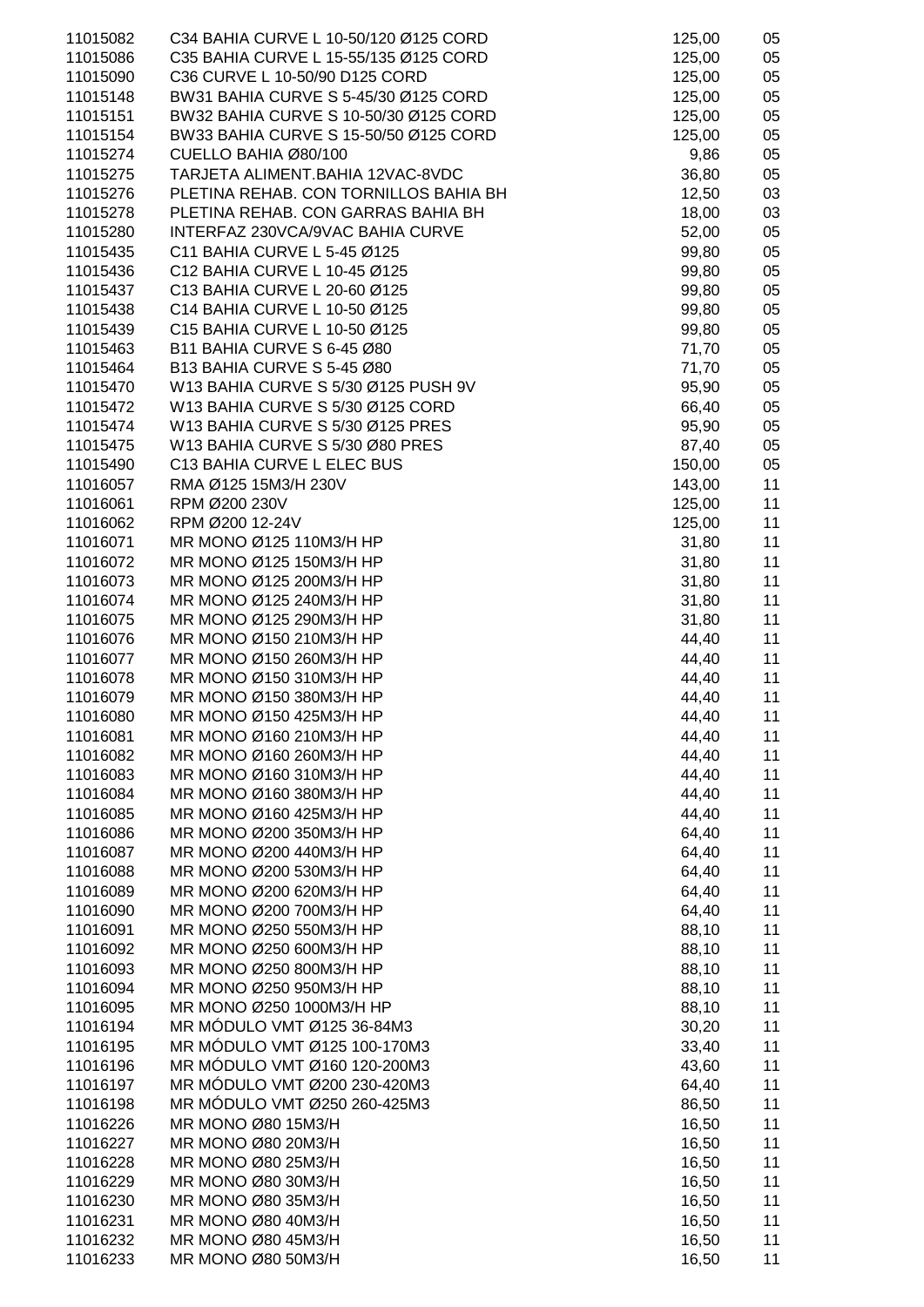| 11016234 | MR MONO Ø80 60M3/H   | 16,50 | 11 |
|----------|----------------------|-------|----|
| 11016235 | MR MONO Ø100 15M3/H  | 21,40 | 11 |
| 11016236 | MR MONO Ø100 20M3/H  | 21,40 | 11 |
| 11016237 | MR MONO Ø100 25M3/H  | 21,40 | 11 |
| 11016238 | MR MONO Ø100 30M3/H  | 21,40 | 11 |
| 11016239 | MR MONO Ø100 35M3/H  | 21,40 | 11 |
| 11016240 | MR MONO Ø100 40M3/H  | 21,40 | 11 |
| 11016241 | MR MONO Ø100 45M3/H  | 21,40 | 11 |
| 11016242 | MR MONO Ø100 50M3/H  | 21,40 | 11 |
| 11016243 | MR MONO Ø100 55M3/H  | 21,40 | 11 |
| 11016244 | MR MONO Ø100 60M3/H  | 21,40 | 11 |
| 11016245 | MR MONO Ø100 65M3/H  | 21,40 | 11 |
| 11016246 | MR MONO Ø100 70M3/H  | 21,40 | 11 |
| 11016247 | MR MONO Ø100 75M3/H  | 21,40 | 11 |
| 11016248 | MR MONO Ø100 80M3/H  | 21,40 | 11 |
| 11016249 | MR MONO Ø100 85M3/H  | 21,40 | 11 |
| 11016250 | MR MONO Ø100 90M3/H  | 21,40 | 11 |
| 11016251 | MR MONO Ø125 15M3/H  | 27,10 | 11 |
| 11016252 | MR MONO Ø125 25M3/H  | 27,10 | 11 |
| 11016253 | MR MONO Ø125 30M3/H  | 27,10 | 11 |
| 11016254 | MR MONO Ø125 45M3/H  | 27,10 | 11 |
| 11016255 | MR MONO Ø125 50M3/H  | 27,10 | 11 |
| 11016256 | MR MONO Ø125 60M3/H  | 27,10 | 11 |
| 11016257 | MR MONO Ø125 65M3/H  | 27,10 | 11 |
| 11016258 | MR MONO Ø125 70M3/H  | 27,10 | 11 |
| 11016259 | MR MONO Ø125 75M3/H  | 27,10 | 11 |
| 11016260 | MR MONO Ø125 80M3/H  | 27,10 | 11 |
| 11016261 | MR MONO Ø125 85M3/H  | 27,10 | 11 |
| 11016262 | MR MONO Ø125 90M3/H  | 27,10 | 11 |
| 11016263 | MR MONO Ø125 95M3/H  | 27,10 | 11 |
| 11016264 | MR MONO Ø125 100M3/H | 29,80 | 11 |
| 11016265 | MR MONO Ø125 105M3/H | 29,80 | 11 |
| 11016266 | MR MONO Ø125 110M3/H | 29,80 | 11 |
| 11016267 | MR MONO Ø125 115M3/H | 29,80 | 11 |
| 11016268 | MR MONO Ø125 120M3/H | 29,80 | 11 |
| 11016269 | MR MONO Ø125 125M3/H | 29,80 | 11 |
| 11016270 | MR MONO Ø125 130M3/H | 29,80 | 11 |
| 11016271 | MR MONO Ø125 140M3/H | 29,80 | 11 |
| 11016272 | MR MONO Ø125 150M3/H | 29,80 | 11 |
| 11016273 | MR MONO Ø125 160M3/H | 29,80 | 11 |
| 11016274 | MR MONO Ø125 190M3/H | 29,80 | 11 |
| 11016275 | MR MONO Ø150 110M3/H | 38,80 | 11 |
| 11016276 | MR MONO Ø150 130M3/H | 38,80 | 11 |
| 11016277 | MR MONO Ø150 150M3/H | 38,80 | 11 |
| 11016278 | MR MONO Ø150 170M3/H | 38,80 | 11 |
| 11016279 | MR MONO Ø150 210M3/H | 38,80 | 11 |
| 11016280 | MR MONO Ø150 240M3/H | 38,80 | 11 |
| 11016281 | MR MONO Ø160 120M3/H | 38,80 | 11 |
| 11016282 | MR MONO Ø160 130M3/H | 38,80 | 11 |
| 11016283 | MR MONO Ø160 140M3/H | 38,80 | 11 |
| 11016284 | MR MONO Ø160 150M3/H | 38,80 | 11 |
| 11016285 | MR MONO Ø160 160M3/H | 38,80 | 11 |
| 11016286 | MR MONO Ø160 170M3/H | 38,80 | 11 |
| 11016287 | MR MONO Ø160 180M3/H | 38,80 | 11 |
| 11016288 | MR MONO Ø160 190M3/H | 38,80 | 11 |
| 11016289 | MR MONO Ø160 200M3/H | 38,80 | 11 |
| 11016290 | MR MONO Ø160 210M3/H | 38,80 | 11 |
| 11016291 | MR MONO Ø160 240M3/H | 38,80 | 11 |
| 11016292 | MR MONO Ø200 200M3/H | 57,60 | 11 |
| 11016293 | MR MONO Ø200 225M3/H | 57,60 | 11 |
| 11016294 | MR MONO Ø200 250M3/H | 57,60 | 11 |
| 11016295 | MR MONO Ø200 275M3/H | 57,60 | 11 |
| 11016296 | MR MONO Ø200 300M3/H | 57,60 | 11 |
| 11016297 | MR MONO Ø200 325M3/H | 57,60 | 11 |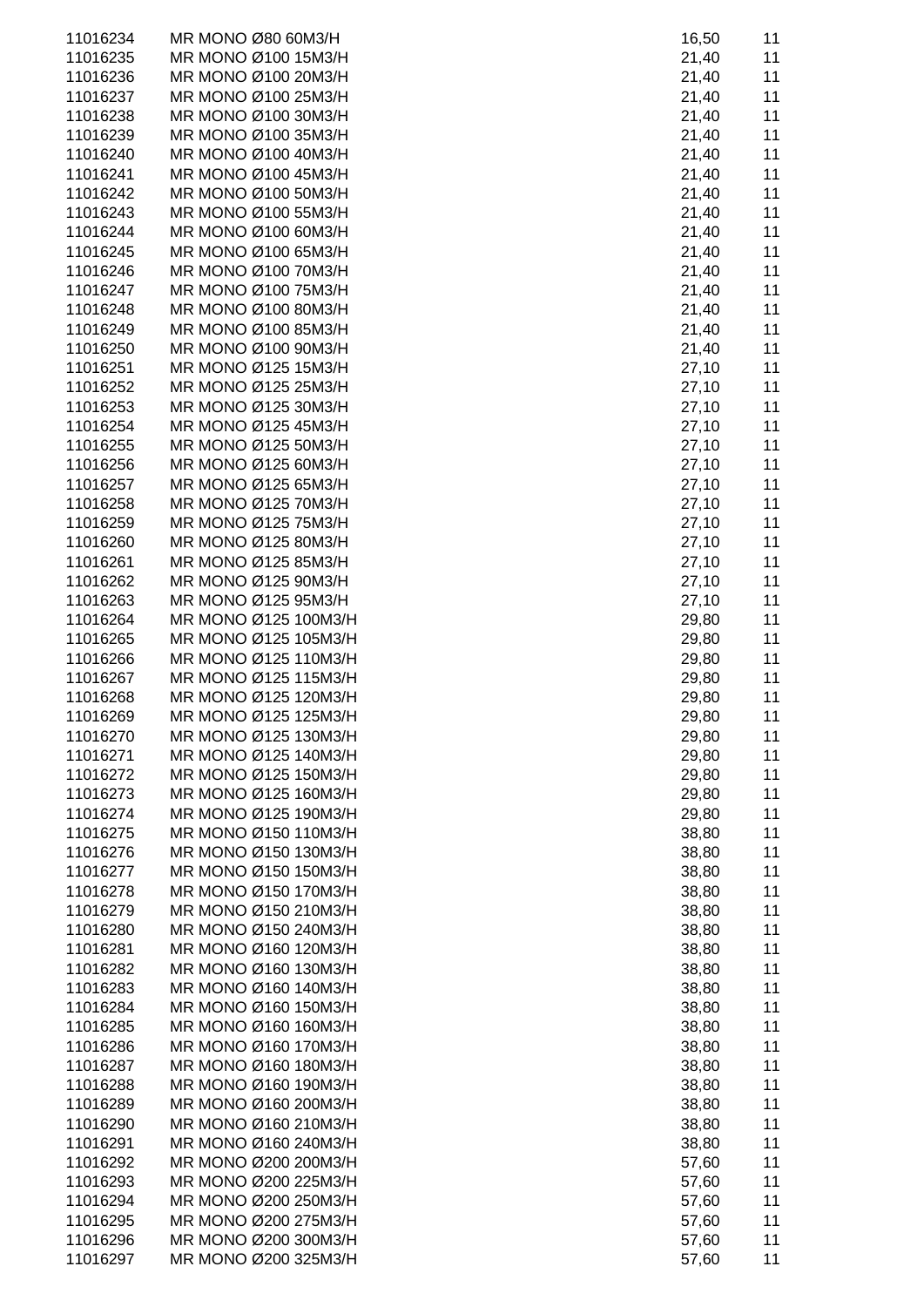| 11016298 | MR MONO Ø200 350M3/H                    | 57,60    | 11              |
|----------|-----------------------------------------|----------|-----------------|
| 11016299 | MR MONO Ø200 400M3/H                    | 57,60    | 11              |
| 11016300 | MR MONO Ø250 300M3/H                    | 77,30    | 11              |
| 11016301 | MR MONO Ø250 350M3/H                    | 77,30    | 11              |
| 11016302 | MR MONO Ø250 400M3/H                    | 77,30    | 11              |
| 11016303 | MR MONO Ø250 450M3/H                    | 77,30    | 11              |
| 11016304 | MR MONO Ø250 500M3/H                    | 77,30    | 11              |
| 11016305 | MR MONO Ø250 550M3/H                    | 77,30    | 11              |
| 11016306 | MR MONO Ø250 650M3/H                    | 77,30    | 11              |
| 11016307 | MR MÓDULO Ø80 20-60M3/H                 | 18,70    | 11              |
| 11016308 | MR MODULO D100/4IN 20-90M3/12,5-52,5CFM | 24,10    | 11              |
| 11016309 | MR MÓDULO Ø125 15-85M3/H                | 30,20    | 11              |
| 11016310 | MR MÓDULO Ø125 100-190M3/H              | 33,40    | 11              |
| 11016311 | MR MÓDULO Ø150 100-240M3/H              | 43,60    | 11              |
| 11016312 | MR MODULO Ø160 100-240M3/H              | 43,60    | 11              |
| 11016313 | MR MODULO Ø200 225-400M3/H              | 64,40    | 11              |
| 11016314 | MR MODULO Ø250 300-650M3/H              | 86,50    | 11              |
| 11016467 | RMA Ø125 90M3/H 230V                    | 143,00   | 11              |
| 11016468 | RMA Ø125 75M3/H 230V                    | 143,00   | 11              |
| 11016469 | RMA Ø125 60M3/H 230V                    | 143,00   | 11              |
| 11016470 | RMA Ø125 50M3/H 230V                    | 143,00   | 11              |
| 11016471 | RMA Ø125 30M3/H 230V                    | 143,00   | 11              |
| 11016472 | RMA Ø125 25M3/H 230V                    | 143,00   | 11              |
| 11016474 | RMA Ø125 20M3/H 230V                    | 143,00   | 11              |
| 11016475 | RMA Ø125 45M3/H 230V                    | 143,00   | 11              |
| 11017031 | VAV CIRC + MOT Ø125                     | 968,00   | 10              |
| 11017032 | VAV CIRC + MOT Ø160                     | 990,00   | 10              |
| 11017033 | VAV CIRC + MOT Ø200                     | 982,00   | 10              |
| 11017034 | VAV CIRC + MOT Ø250                     | 1.041,00 | 10              |
| 11017035 | VAV CIRC + MOT Ø315                     | 1.072,00 | 10              |
| 11017036 | VAV CIRC + MOT Ø400                     | 1.419,00 | 10              |
| 11017090 | <b>SENSOR CO2 SENS</b>                  | 602,00   | 12              |
| 11017105 | TDA PRESENCIA PILA 9 VCC                | 183,00   | 12              |
| 11017106 | TDA PRESENCIA ALIMENTACIÓN 12 VCA       | 173,00   | 12              |
| 11017107 | <b>TDA FIJO</b>                         | 66,70    | 12              |
| 11017126 | TDA PRESENCIA ALIMENTACIÓN 12 VCA+RELÉ  | 183,00   | 12              |
| 11017135 | SENSOR OPTIC MOD                        | 92,00    | 12 <sub>2</sub> |
| 11017136 | SENSOR CO2 MOD                          | 695,00   | 12              |
| 11017150 | MÓDULO PILOT MOD                        | 321,00   | 12              |
| 11017151 | MÓDULO IN/OUT 0-10V MOD                 | 321,00   | 12              |
| 11017157 | MDA 200 MOD 3 HILOS                     | 405,00   | 12              |
| 11017158 | MDA 250 MOD 3 HILOS                     | 409,00   | 12              |
| 11017159 | MDA 315 MOD 3 HILOS                     | 413,00   | 12              |
| 11017161 | ALIMENTACIÓN MDA 3 HILOS                | 68,10    | 12              |
| 11017180 | ALIMENTACIÓN 230V/24V                   | 68,10    | 12              |
| 11017394 | C6 BAHIA CURVE L 15-56 Ø125 (fds)       | 99,80    | 05              |
| 11018006 | FILTRO CAMPANA COCINA CON VISERA        | 52,20    | 05              |
| 11018020 | FILTRO POLIÉSTER FONDO CAMPANA          | 45,40    | 05              |
| 11018046 | JUNTA TÓRICA BAP FIJA Ø116              | 2,74     | 80              |
| 11018140 | BAZMOTUS 45/135 23KW Ø125/Ø125          | 103,00   | 03              |
| 11018569 | MANGUITO TRIDENTE RT FLEX               | 2,27     | 22              |
| 11019003 | BAP'SI 15 Ø125                          | 20,00    | 03              |
| 11019004 | BAP'SI 30 Ø125                          | 20,00    | 03              |
| 11019005 | BAP'SI 45 Ø125                          | 20,00    | 03              |
| 11019006 | BAP'SI 60 Ø125                          | 20,00    | 03              |
| 11019007 | <b>BAP'SI 15 SIN CUELLO</b>             | 16,30    | 03              |
| 11019008 | <b>BAP'SI 30 SIN CUELLO</b>             | 16,30    | 03              |
| 11019009 | <b>BAP'SI 45 SIN CUELLO</b>             | 16,30    | 03              |
| 11019010 | <b>BAP'SI 60 SIN CUELLO</b>             | 16,30    | 03              |
| 11019011 | BAP'SI 15/30 Ø125                       | 33,80    | 03              |
| 11019012 | BAP'SI 20/75 Ø125                       | 33,90    | 03              |
| 11019013 | BAP'SI 30/90 Ø125                       | 33,90    | 03              |
| 11019014 | BAP'SI 45/105 Ø125                      | 33,80    | 03              |
| 11019015 | BAP'SI 45/120 Ø125                      | 33,80    | 03              |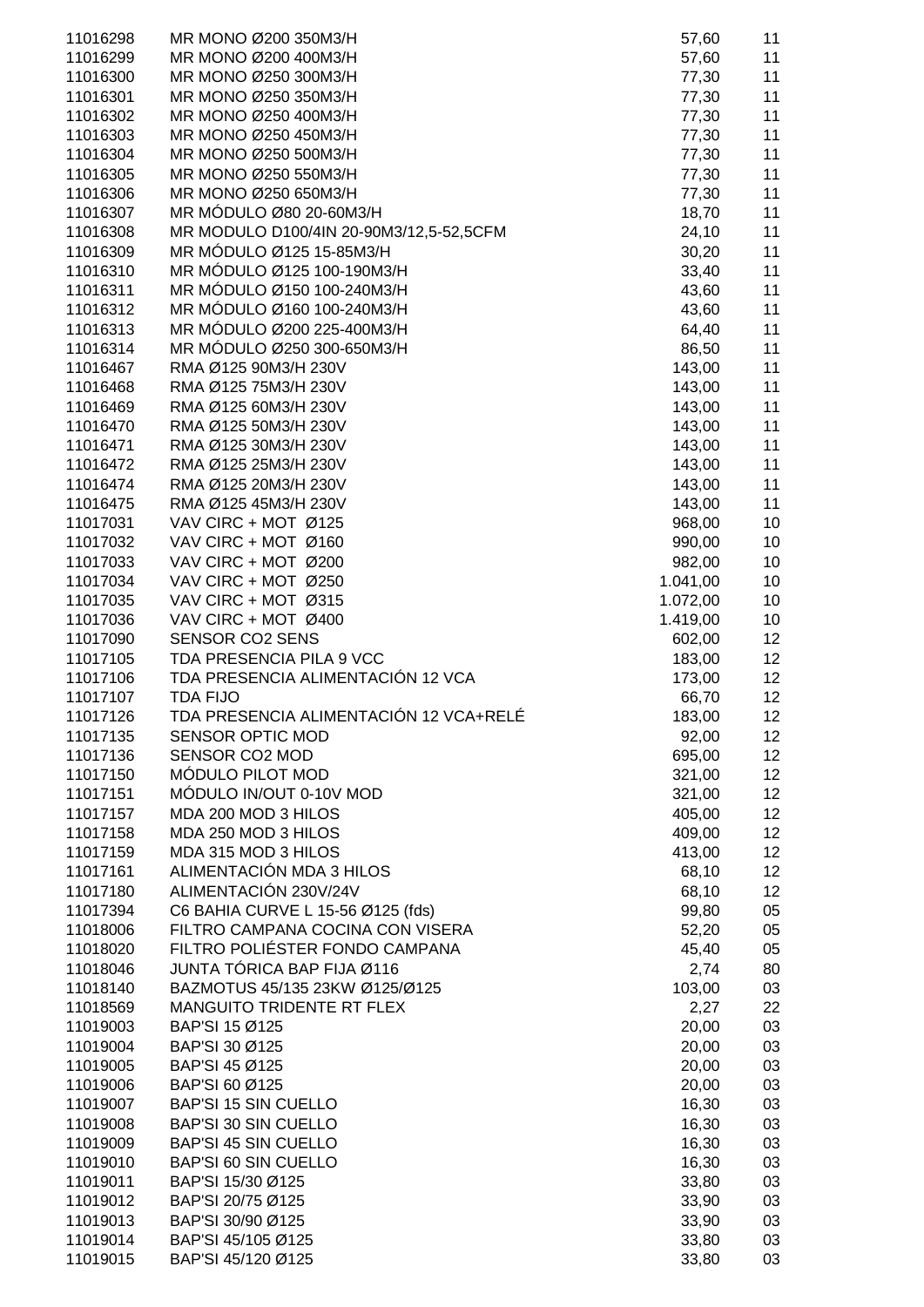| 11019016 | BAP'SI 45/135 Ø125                      | 33,80 | 03 |
|----------|-----------------------------------------|-------|----|
| 11019017 | BAP'SI 15/30 SIN CUELLO                 | 30,50 | 03 |
|          | BAP'SI 20/75 SIN CUELLO                 |       |    |
| 11019018 |                                         | 30,50 | 03 |
| 11019019 | BAP'SI 30/90 SIN CUELLO                 | 30,50 | 03 |
| 11019020 | BAP'SI 45/105 SIN CUELLO                | 30,50 | 03 |
| 11019021 | BAP'SI 45/120 SIN CUELLO                | 30,50 | 03 |
| 11019022 | BAP'SI 45/135 SIN CUELLO                | 30,50 | 03 |
| 11019023 | CUELLO Ø125                             | 4,78  | 03 |
| 11019024 | CUELLO Ø116                             | 5,93  | 03 |
| 11019025 | CUELLO Ø100                             | 5,92  | 03 |
| 11019049 | PACK 5 JUNTAS ESTANQUEIDAD BOCA         | 21,70 | 03 |
| 11019050 | PLETINA REHAB. CON GARRAS RAL9003       | 18,40 | 03 |
| 11019054 | PLETINA REHAB. CON TORNILLOS RAL9003    | 12,80 | 03 |
| 11019090 | BAP'SI S1-MODULO Ø125                   | 20,00 | 03 |
| 11019091 | BAP'SI S2-MODULO Ø125                   | 20,00 | 03 |
| 11019092 | BAP'SI D1-MODULO Ø125                   | 33,80 | 03 |
| 11019093 | BAP'SI D2-MODULO Ø125                   | 33,80 | 03 |
| 11019094 | BAP'SI S1-MODULO SIN CUELLO             | 16,30 | 03 |
| 11019095 | BAP'SI S2-MODULO SIN CUELLO             | 16,30 | 03 |
| 11019096 | BAP'SI D1-MODULO SIN CUELLO             | 30,50 | 03 |
| 11019097 | BAP'SI D2-MODULO SIN CUELLO             | 30,50 | 03 |
| 11019130 | BAPCOLOR 15 Ø125 BLANCO                 | 20,00 | 03 |
| 11019131 | BAPCOLOR 30 Ø125 BLANCO                 | 20,00 | 03 |
|          |                                         |       |    |
| 11019132 | BAPCOLOR 45 Ø125 BLANCO                 | 21,00 | 03 |
| 11019133 | BAPCOLOR 60 Ø125 BLANCO                 | 21,00 | 03 |
| 11019134 | BAPCOLOR 75 Ø125 BLANCO                 | 21,00 | 03 |
| 11019135 | BAPCOLOR 90 Ø125 BLANCO                 | 21,00 | 03 |
| 11019137 | BAPCOLOR 20/75 Ø125 BLANCO              | 31,50 | 03 |
| 11019138 | BAPCOLOR 30/90 Ø125 BLANCO              | 31,50 | 03 |
| 11019139 | BAPCOLOR 45/105 Ø125 BLANCO             | 31,50 | 03 |
| 11019140 | BAPCOLOR 45/120 Ø125 BLANCO             | 31,50 | 03 |
| 11019141 | BAPCOLOR 45/135 Ø125 BLANCO             | 31,50 | 03 |
| 11019142 | BAPCOLOR 15 Ø116 BLANCO                 | 22,50 | 03 |
| 11019143 | BAPCOLOR 30 Ø116 BLANCO                 | 22,50 | 03 |
| 11019144 | BAPCOLOR 20/75 Ø116 BLANCO              | 36,00 | 03 |
| 11019145 | BAPCOLOR 30/90 Ø116 BLANCO              | 36,00 | 03 |
| 11019146 | BAPCOLOR 45/105 Ø116 BLANCO             | 36,00 | 03 |
| 11019147 | BAPCOLOR 45/120 Ø116 BLANCO             | 36,00 | 03 |
| 11019149 | BAPCOLOR 15 Ø100 BLANCO                 | 21,20 | 03 |
| 11019150 | BAPCOLOR 30 Ø100 BLANCO                 | 21,20 | 03 |
| 11019151 | BAPCOLOR 20/75 Ø100 BLANCO              | 41,30 | 03 |
| 11019152 | BAPCOLOR 30/90 Ø100 BLANCO              | 41,30 | 03 |
| 11019153 | BAPCOLOR 45/105 Ø100 BLANCO             | 41,30 | 03 |
| 11019154 | BAPCOLOR 45/120 Ø100 BLANCO             | 41,30 | 03 |
| 11019185 | BAP'SI TWIN 15 Ø125 BLANCO              | 22,20 | 03 |
| 11019186 | BAP'SI TWIN 30 Ø125 BLANCO              | 22,20 | 03 |
| 11019187 | BAP'SI TWIN 45 Ø125 BLANCO              | 22,20 | 03 |
| 11019188 | BAP'SI TWIN 60 Ø125 BLANCO MODULO       | 22,20 | 03 |
| 11019189 | BAP'SI TWIN 75 Ø125 BLANCO              | 22,20 | 03 |
| 11019190 | BAP'SI TWIN 90 Ø125 BLANCO              | 22,20 | 03 |
| 11019191 | BAP'SI TWIN 100 Ø125 BLANCO MODULO      | 27,90 | 03 |
| 11019192 | BAP'SI TWIN 120 Ø125 BLANCO             | 27,90 | 03 |
|          | BAP'SI TWIN 150 Ø125 BLANCO             |       |    |
| 11019193 |                                         | 27,90 | 03 |
| 11019194 | BAP'SI TWIN 15 SIN CUELLO BLANCO        | 18,90 | 03 |
| 11019195 | BAP'SI TWIN 30 SIN CUELLO BLANCO        | 18,90 | 03 |
| 11019196 | BAP'SI TWIN 45 SIN CUELLO BLANCO        | 18,90 | 03 |
| 11019197 | BAP'SI TWIN 60 SIN CUELLO BLANCO MODULO | 18,90 | 03 |
| 11019199 | BAP'SI TWIN 90 SIN CUELLO BLANCO        | 18,90 | 03 |
| 11019200 | BAP'SI TWIN IMPULSIÓN SIN CUELLO BANCO  | 17,90 | 03 |
| 11019201 | BAPCOLOR 15 Ø125 GRIS                   | 20,00 | 03 |
| 11019202 | BAPCOLOR 30 Ø125 GRIS                   | 20,00 | 03 |
| 11019203 | BAPCOLOR 45 Ø125 GRIS                   | 21,00 | 03 |
| 11019204 | BAPCOLOR 60 Ø125 GRIS                   | 21,00 | 03 |
| 11019206 | BAPCOLOR 90 Ø125 GRIS                   | 21,00 | 03 |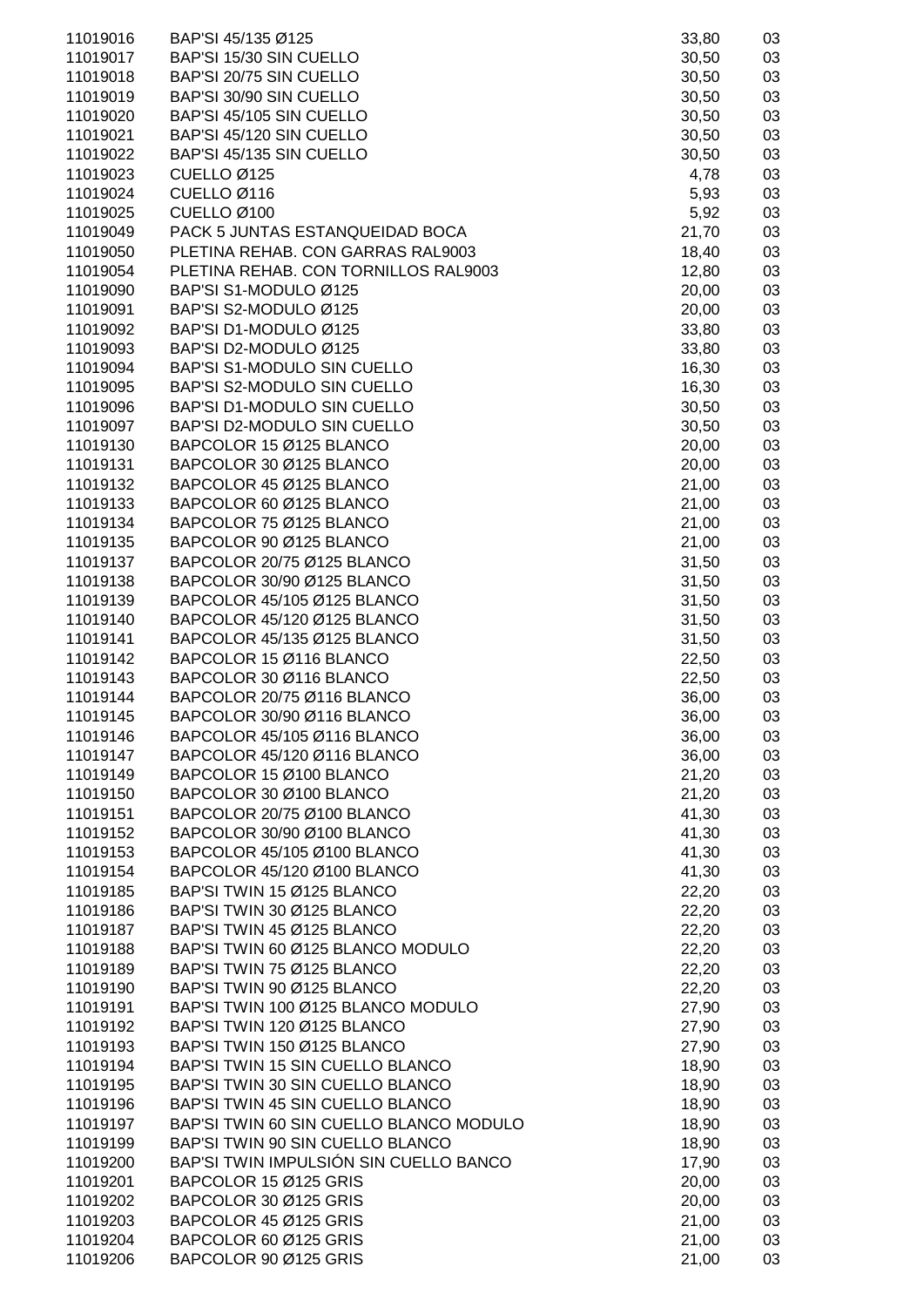| 11019213 | BAPCOLOR 30/90 Ø125 GRIS                 | 31,50    | 03 |
|----------|------------------------------------------|----------|----|
| 11019214 | BAPCOLOR 45/105 Ø125 GRIS                | 31,50    | 03 |
| 11019215 | BAPCOLOR 45/120 Ø125 GRIS                | 31,50    | 03 |
| 11019216 | BAPCOLOR 45/135 Ø125 GRIS                | 31,50    | 03 |
| 11019221 | BAPCOLOR 15 Ø116 GRIS                    | 22,50    | 03 |
| 11019222 | BAPCOLOR 30 Ø116 GRIS                    | 22,50    | 03 |
| 11019233 | BAPCOLOR 30/90 Ø116 GRIS                 | 36,00    | 03 |
| 11019234 | BAPCOLOR 45/105 Ø116 GRIS                | 36,00    | 03 |
| 11019235 | BAPCOLOR 45/120 Ø116 GRIS                | 36,00    | 03 |
| 11019241 | BAPCOLOR 15 Ø100 GRIS                    |          | 03 |
|          |                                          | 21,20    |    |
| 11019242 | BAPCOLOR 30 Ø100 GRIS                    | 21,20    | 03 |
| 11019243 | BAPCOLOR 45 Ø100 GRIS                    | 22,40    | 03 |
| 11019253 | BAPCOLOR 30/90 Ø100 GRIS                 | 41,30    | 03 |
| 11019254 | BAPCOLOR 45/105 Ø100 GRIS                | 41,30    | 03 |
| 11019386 | BAPCOLOR 15 BLANCO S/CUELLO/PIEZA INT    | 10,90    | 03 |
| 11019387 | BAPCOLOR 30 BLANCO S/CUELLO/PIEZA INT    | 10,90    | 03 |
| 11019411 | REJILLA BAPCOLOR BLANCO                  | 1,41     | 80 |
| 11019416 | <b>REJILLA BAPCOLOR GRIS</b>             | 1,41     | 80 |
| 11019421 | REGULADOR BAPCOLOR 15+30 M3/H            | 15,90    | 03 |
| 11019422 | REGULADOR BAPCOLOR 45+75 M3/H            | 15,90    | 03 |
| 11019423 | REGULADOR BAPCOLOR 60+90 M3/H            | 15,90    | 03 |
| 11019425 | PLETINA REHAB. CON TORNILLOS BAP COLOR   | 12,80    | 03 |
| 11019426 | PLETINA REHAB. CON GARRAS BAP COLOR      | 18,40    | 03 |
| 11019429 | ANILLO ACÚSTICO BAP Ø125                 | 11,70    | 03 |
| 11019989 | PIEZA INTERMEDIA BAP COLOR REHAB.        | 4,15     | 03 |
| 11021069 | EJE PIVOTE VELONE 1.2/1.5/3.2            | 103,00   | 08 |
| 11021070 | EJE PIVOTE VELONE 4.5/7.2/10.5           | 107,00   | 08 |
| 11021071 | EJE PIVOTE VELONE 8.5/13.0               | 111,00   | 08 |
| 11021072 | EJE PIVOTE VELONE 20.0/27.0              | 129,00   | 08 |
| 11021080 | REMATE AZOTEA H330 VELONE 1.2/1.5/3.2    | 407,00   | 08 |
| 11021081 | REMATE AZOTEA H330 VELONE 4.5/7.2/10.5   | 429,00   | 08 |
| 11021082 | REMATE AZOTEA H330 VELONE 8.5 / 13.0     | 480,00   | 08 |
| 11021083 | REMATE AZOTEA H330 VELONE 20.0 / 27.0    | 527,00   | 08 |
| 11021260 | COMP. ANTIRRET. VELONE 1.2/1.5/3.2       | 338,00   | 08 |
| 11021261 | COMP. ANTIRRET. VELONE 4.5/7.2/10.5      | 525,00   | 08 |
| 11021262 | COMP. ANTIRRET. VELONE 8.5/13.0          | 674,00   | 08 |
| 11021263 | COMP. ANTIRRET. VELONE 20.0/27.0         | 825,00   | 08 |
| 11021264 | <b>BOLSA 4 PATAS FIJACIÓN MURAL</b>      | 61,90    | 08 |
| 11021265 | SOPORTE TERRAZA AXONE 380MM T1           | 144,00   | 08 |
| 11021267 | SOPORTE TERRAZA AXONE 190MM T0           | 92,20    | 08 |
| 11021285 | KIT ANTILLUVIA VELONE 1.2/1.5/3.2        | 183,00   | 08 |
| 11021286 | KIT ANTILLUVIA VELONE 4.5/7.2/10.5       | 263,00   | 08 |
| 11021287 | KIT ANTILLUVIA VELONE 8.5/13.0           | 339,00   | 08 |
| 11021288 | KIT ANTILLUVIA VELONE 20.0/27.0          | 424,00   | 08 |
| 11021292 | MARCO PARA SELLAR VELONE 8.5/13.0        | 217,00   | 08 |
| 11021293 | MARCO PARA SELLAR VELONE 20.0/27.0       | 245,00   | 08 |
| 11021295 | MARCO SOBRE CONDUCTO VELONE 1.2/1.5/3.2  | 317,00   | 08 |
| 11021296 | MARCO SOBRE CONDUCTO VELONE 4.5/7.2/10.5 | 462,00   | 08 |
| 11021297 | MARCO SOBRE CONDUCTO VELONE 8.5/13.0     | 495,00   | 08 |
| 11021298 | MARCO SOBRE CONDUCTO VELONE 20.0/27.0    | 510,00   | 08 |
| 11021366 | KIT VERTICAL VELONE 1.2/1.5/3.2          | 202,00   | 08 |
| 11021367 | KIT VERTICAL VELONE 4.5/7.2/10.5         | 270,00   | 08 |
| 11021368 | KIT VERTICAL VELONE VELONE 8.5/13.0      | 350,00   | 08 |
|          | KIT VERTICAL VELONE 20.0/27.0            |          |    |
| 11021369 |                                          | 424,00   | 08 |
| 11021395 | VELONE 1.5 M 0,24KW + IP cfg             | 1.461,00 | 08 |
| 11021496 | KIT REALCE SOS VELONE 4.5/7.2/10.5       | 5.358,00 | 08 |
| 11022001 | MANGUITO HELICOIDAL Ø80 L=133 MM         | 9,43     | 01 |
| 11022002 | MANGUITO UNIÓN Ø80                       | 8,21     | 01 |
| 11022003 | ALARGADOR HELICOIDAL Ø80 L=33 MM         | 2,82     | 01 |
| 11022008 | TEMPORIZADOR 0-1 HORA                    | 54,80    | 01 |
| 11022011 | FIJACIÓN A ESTRUCTURA Ø150               | 16,70    | 01 |
| 11022015 | BOCA COCINA BLANCA Ø150                  | 23,10    | 01 |
| 11022016 | BOCA+MANGUITO SANITARIO Ø80              | 20,60    | 01 |
| 11022030 | <b>INVERSOR 2 POSICIONES SIN PILOTO</b>  | 12,60    | 01 |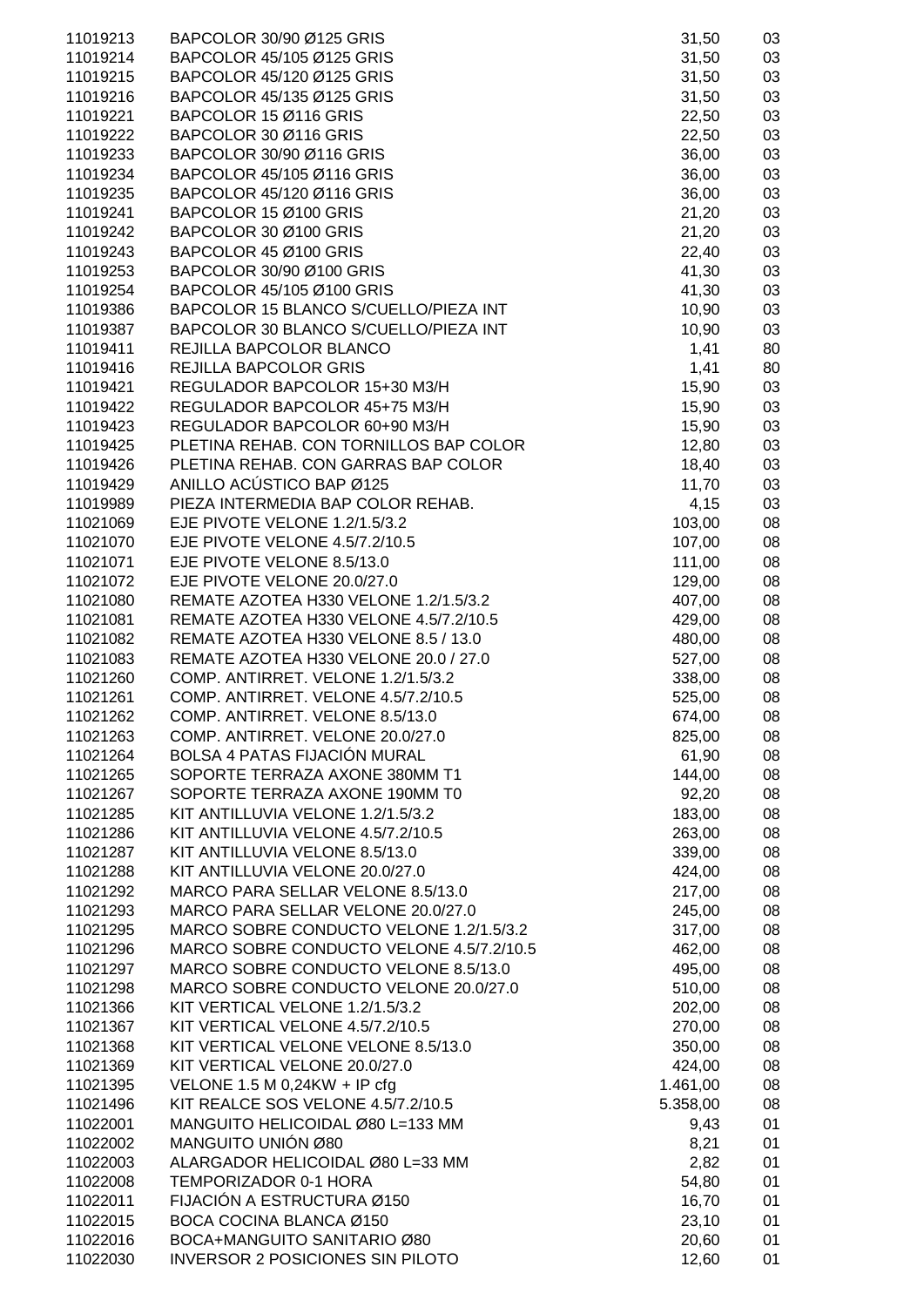| 11022036             | SALIDA GATERA GRIS+PLACA PLOMO Ø150                          | 106,00         | 01       |
|----------------------|--------------------------------------------------------------|----------------|----------|
| 11022037             | CAPERUZA PARDA REDONDA+PLACA PLOMO Ø150                      | 252,00         | 01       |
| 11022040             | CAPERUZA PARDA REDONDA Ø150                                  | 232,00         | 01       |
| 11022042             | SALIDA GATERA PARDA+PLACA PLOMO Ø150                         | 106,00         | 01       |
| 11022045             | FIJACIÓN A ESTRUCTURA Ø125                                   | 13,00          | 01       |
| 11022047             | FIJACIÓN A ESTRUCTURA Ø160                                   | 20,10          | 01       |
| 11022050             | ABRAZADERA/MANGUITO PLAST. Ø80                               | 2,04           | 01       |
| 11022061             | BIO DESIGN Ø125 CUADRADA                                     | 26,80          | 01       |
| 11022064             | BIO DESIGN Ø80 RECTANGULAR                                   | 14,80          | 01       |
| 11022065             | <b>BIO DESIGN Ø80 CUADRADA</b>                               | 14,80          | 01       |
| 11022067             | BOCA+MANGUITO TRIDENTE Ø80                                   | 16,40          | 01       |
| 11022073             | BIP Ø80 BLANCA                                               | 8,80           | 01       |
| 11022074             | MANGUITO TRIDENTE COMP. OPTIFL. Ø80 L=75                     | 8,06           | 01       |
| 11022075             | TAPÓN Ø78 NEGRO                                              | 7,14           | 80       |
| 11022078             | BIP Ø125 BLANCA                                              | 9,70           | 01       |
| 11022156             | KIT COLORLINE Ø80 BLANCO                                     | 24,20          | 01       |
| 11022157             | KIT COLORLINE Ø125 BLANCO                                    | 29,80          | 01       |
| 11022158             | SOPORTE/BASE COLORLINE Ø80 - BLANCO                          | 13,70          | 01       |
| 11022159             | SOPORTE/BASE COLORLINE Ø125 - BLANCO                         | 15,50          | 01       |
| 11022160             | PLACA COLORLINE GRIS FRÍO                                    | 22,70          | 01       |
| 11022161             | PLACA COLORLINE CRUDO                                        | 22,70          | 01       |
| 11022162             | PLACA COLORLINE TOPO                                         | 22,70          | 01       |
| 11022163             | PLACA COLORLINE ANTRACITA                                    | 22,70          | 01       |
| 11022164             | PLACA COLORLINE PAPRIKA                                      | 22,70          | 01       |
| 11022165             | PLACA COLORLINE AZUL LAGUNA                                  | 22,70          | 01       |
| 11022166             | PLACA COLORLINE AZUL TURQUESA                                | 22,70          | 01       |
| 11022167             | PLACA COLORLINE CIRUELA                                      | 22,70          | 01       |
| 11022168             | PLACA COLORLINE FUCSIA                                       | 22,70          | 01       |
| 11022169             | PLACA COLORLINE MADERA BLANCA                                | 62,10          | 01       |
| 11022170             | PLACA COLORLINE ROBLE                                        | 62,10          | 01       |
| 11022171             | PLACA COLORLINE WENGUÉ<br>PLACA COLORLINE ALUMINIO CEPILLADO | 62,10          | 01       |
| 11022172             | PLACA COLORLINE TITANIO                                      | 62,10          | 01       |
| 11022173             | PLACA COLORLINE TRANSPARENTE                                 | 62,10          | 01       |
| 11022174<br>11022300 | DESIGN 100                                                   | 22,70<br>53,30 | 01<br>01 |
| 11022301             | DESIGN 100 T                                                 | 74,60          | 01       |
| 11022302             | DESIGN 100 H                                                 | 95,70          | 01       |
| 11022303             | DESIGN 100 P                                                 | 117,00         | 01       |
| 11022304             | DESIGN 125                                                   | 63,80          | 01       |
| 11022305             | DESIGN 125 T                                                 | 85,00          | 01       |
| 11022306             | DESIGN 125 H                                                 | 105,00         | 01       |
| 11022307             | DESIGN 125 P                                                 | 129,00         | 01       |
| 11022308             | DESIGN 150                                                   | 95,70          | 01       |
| 11022309             | DESIGN 150 T                                                 | 117,00         | 01       |
| 11022310             | DESIGN 150 H                                                 | 138,00         | 01       |
| 11022311             | DESIGN 150 P                                                 | 160,00         | 01       |
| 11022312             | <b>DECO 100</b>                                              | 74,60          | 01       |
| 11022313             | <b>DECO 100 T</b>                                            | 95,70          | 01       |
| 11022314             | <b>DECO 100 H</b>                                            | 117,00         | 01       |
| 11022315             | DECO 100 ALU                                                 | 105,00         | 01       |
| 11022316             | DECO 100 T ALU                                               | 129,00         | 01       |
| 11022317             | DECO 100 H ALU                                               | 148,00         | 01       |
| 11022318             | <b>DECO 125</b>                                              | 85,00          | 01       |
| 11022319             | <b>DECO 125 T</b>                                            | 105,00         | 01       |
| 11022320             | <b>DECO 125 H</b>                                            | 129,00         | 01       |
| 11022321             | DECO 125 ALU                                                 | 117,00         | 01       |
| 11022322             | DECO 125 T ALU                                               | 138,00         | 01       |
| 11022323             | DECO 125 H ALU                                               | 160,00         | 01       |
| 11022326             | IN LINE 100                                                  | 42,50          | 01       |
| 11022327             | IN LINE 125                                                  | 58,50          | 01       |
| 11022328             | IN LINE 150                                                  | 85,00          | 01       |
| 11022330             | IN LINE XS 100                                               | 119,00         | 01       |
| 11022331             | IN LINE XS 125                                               | 148,00         | 01       |
| 11022332             | IN LINE XS 150                                               | 161,00         | 01       |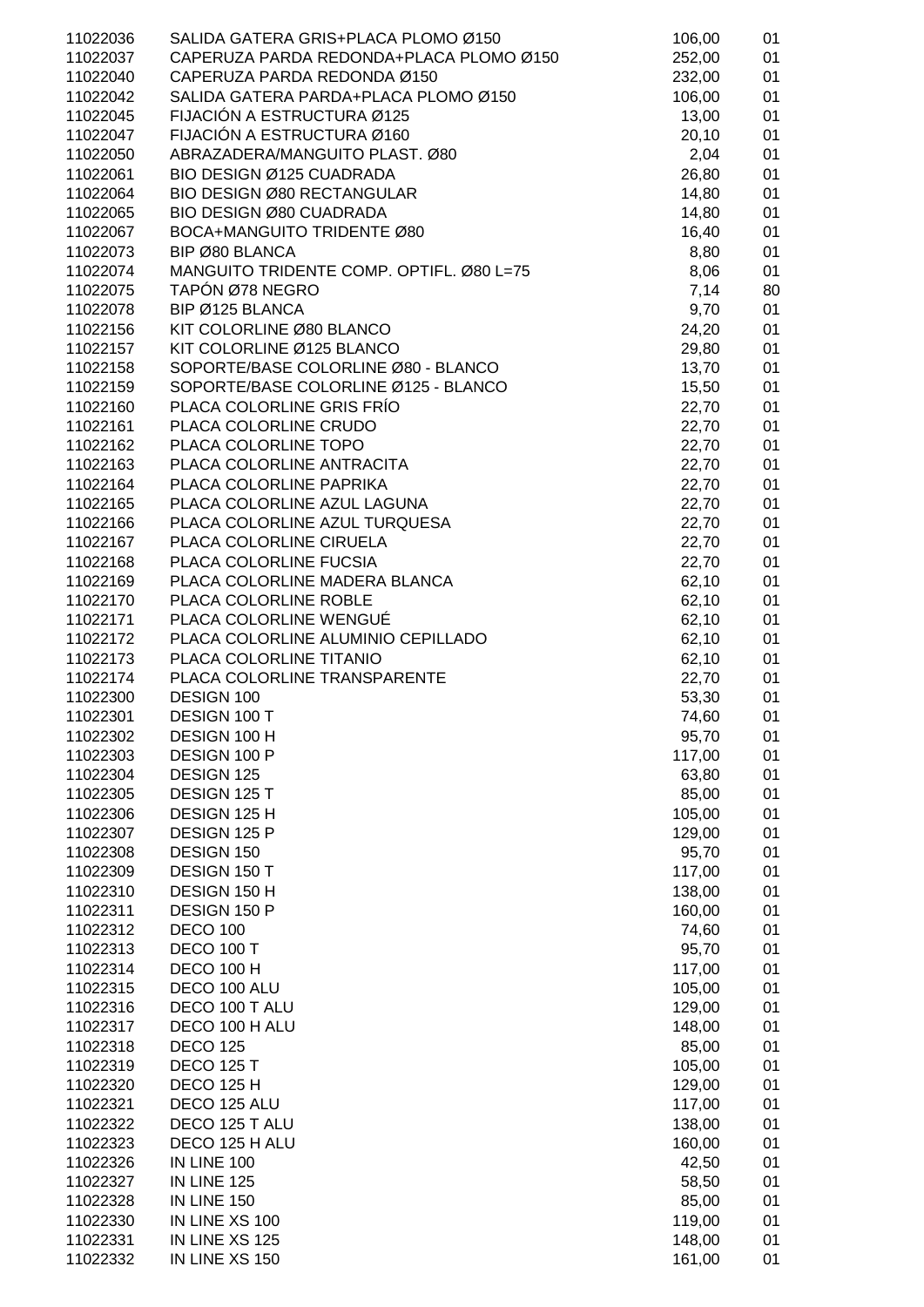| 11022333             | IN LINE XS 160                                | 165,00        | 01       |
|----------------------|-----------------------------------------------|---------------|----------|
| 11022340             | IN LINE XPRO 100                              | 145,00        | 01       |
| 11022341             | IN LINE XPRO 125                              | 181,00        | 01       |
| 11022342             | IN LINE XPRO 150                              | 237,00        | 01       |
| 11022343             | IN LINE XPRO 160                              | 244,00        | 01       |
| 11022344             | IN LINE XPRO 200                              | 316,00        | 01       |
| 11022345             | IN LINE XPRO 250                              | 412,00        | 01       |
| 11022346             | IN LINE XPRO 315                              | 460,00        | 01       |
| 11022350             | IN LINE XSILENT 100                           | 236,00        | 01       |
| 11022351             | IN LINE XSILENT 125                           | 269,00        | 01       |
| 11022352             | IN LINE XSILENT 150                           | 375,00        | 01       |
| 11022353             | IN LINE XSILENT 160                           | 386,00        | 01       |
| 11022354             | IN LINE XSILENT 200                           | 483,00        | 01       |
| 11022355             | IN LINE XSILENT 250                           | 514,00        | 01       |
| 11022356             | IN LINE XSILENT 315                           | 653,00        | 01       |
| 11022358             | VARIADOR DE VELOCIDAD 1,5A                    | 58,60         | 01       |
| 11023002             | CODO 90º MIXTO VERTICAL 100X40/Ø80            | 4,05          | 01       |
| 11023008             | MALLA 2M MANG. FLEX. MINICONDUCTO 100X40      | 40,20         | 01       |
| 11023009             | MALLA 2M MANG. FLEX. MINICONDUCTO 200X60      | 80,50         | 01       |
| 11023017             | MANGUITO HEMBRA 100X40                        | 1,41          | 01       |
| 11023037             | CAJA DIST. 6 Ø80                              | 131,00        | 01       |
| 11023042             | <b>CRUZ TEMPERATION C</b>                     | 79,60         | 80       |
| 11023046             | ALARGADOR D80 L=150 MM                        | 7,36          | 01       |
| 11023048             | CAJA DIST. 1EQ.125 + 3EQ.80                   | 113,00        | 01       |
| 11023049             | CAJA DIST. 1EQ.125 + 6EQ.80                   | 128,00        | 01       |
| 11023064             | TELEMANDO DEE FLY MICRO-WATT                  | 105,00        | 80       |
| 11023065             | TELEMANDO 3V ALÁMBRICO                        | 127,00        | 01       |
| 11023066             | MANDO INTERCAMB. ESTÁTICO COLECTIVO           | 117,00        | 01       |
| 11023067             | KIT MANDO+CONTROL ES300 COL CON BYPASS        | 334,00        | 01       |
| 11023079             | KIT IMPULSIÓN 1 BOCA DEE FLY                  | 15,50         | 01       |
| 11023080             | BRIDA MINICONDUCTO 100X40                     | 3,64          | 01       |
| 11023082             | MANGUITO MACHO 100X40                         | 1,12          | 01       |
| 11023083             | MANGUITO MACHO 200X60                         | 2,52          | 01       |
| 11023084             | <b>TAPA 200X60</b>                            | 4,54          | 01       |
| 11023085             | BARRA MINICONDUCTO 200X60 L=1 M               | 10,50         | 01       |
| 11023086             | MANGUITO HEMBRA BARRA/ALARGADOR Ø125          | 4,05          | 01       |
| 11023087             | BARRA MNICONDUCTO Ø125 L=3 M                  | 75,90         | 01       |
| 11023088<br>11023098 | ALARGADOR Ø125 L=0,25 M<br><b>TAPA 100X40</b> | 7,06          | 01<br>01 |
| 11023099             | KIT CONDENS. DEE FLY MURAL HORIZONTAL         | 6,05<br>39,60 | 01       |
| 11023112             | PACK 3 FILTROS G4 GEO                         | 232,00        | 01       |
| 11023116             | KIT ACC. IMPULS. 1 BIO + 1 MANCH.Ø80          | 19,50         | 01       |
| 11023117             | KIT FIJACIÓN TECHO ES300/MV300                | 44,30         | 80       |
| 11023118             | PACK 5 FILTROS DEEFLY SIN BYPASS < 06.09      | 18,40         | 01       |
| 11023119             | PACK 5 FILTROS DEEFLY CON BYPASS < 06.09      | 23,90         | 01       |
| 11023144             | KIT FIJACIÓN SUELO ES300/MV300                | 71,40         | 01       |
| 11023145             | PACK 1 FILTRO G4 + 1 F7 ES300 SIN BPASS       | 112,00        | 01       |
| 11023146             | PACK 1 FILTRO G4 + 1 F7 ES300 CON BPASS       | 120,00        | 01       |
| 11023154             | ES250-HE HI+BYPASS+MANDO MÓDULO               | 1.567,00      | 01       |
| 11023164             | KIT VENTILADOR RETORNO MODUL. CALEF.          | 270,00        | 21       |
| 11023183             | CARTÓN 20 ABRAZ. PRESIÓN OPTIFLEX Ø75         | 88,60         | 01       |
| 11023194             | CAJA DIST. 1 Ø160+1 Ø125+6 Ø80                | 135,00        | 01       |
| 11023195             | CAJA DIST. 1 Ø160+6 Ø125                      | 135,00        | 01       |
| 11023198             | B200-FAN T.FLOW HYGRO+                        | 3.087,00      | 20       |
| 11023199             | B200 T.FLOW HYGRO+                            | 2.880,00      | 20       |
| 11023209             | MANGUITO CON JUNTA CALOGAINE Ø160             | 26,20         | 01       |
| 11023210             | CALOGAINE Ø160 BARRA L= 2,0M                  | 83,10         | 01       |
| 11023211             | CODO 30° CALOGAINE Ø160                       | 19,10         | 01       |
| 11023212             | CODO 45° CALOGAINE Ø160                       | 20,40         | 01       |
| 11023213             | CODO 90° CALOGAINE Ø160                       | 32,10         | 01       |
| 11023214             | CARTÓN 20 ABRAZ. PRESIÓN OPTIFLEX Ø90         | 121,00        | 01       |
| 11023221             | PACK FILTROS (2 G4+1 F7) DEE FLY CUBE         | 146,00        | 01       |
| 11023222             | MOTOR DEE FLY CUBE 300 MW                     | 522,00        | 80       |
| 11023223             | CUBRE CONDUC. METÁLICO DEE FLY CUBE           | 317,00        | 01       |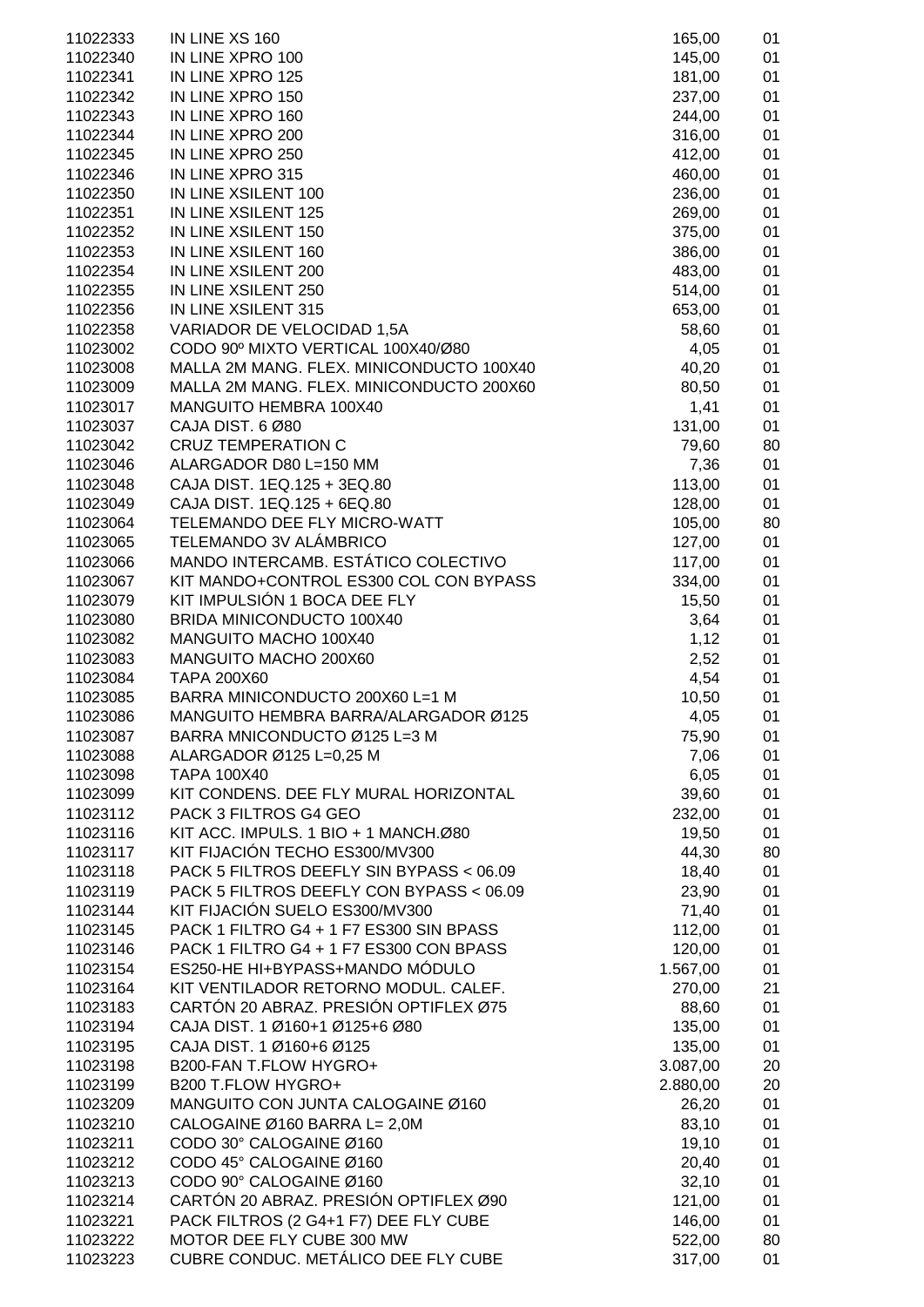| 11023224 | PLACA CONEXIONES PASATECHO                  | 232,00   | 01 |
|----------|---------------------------------------------|----------|----|
| 11023225 | BATERÍA PRECALENTAMIENTO BUS                | 774,00   | 01 |
| 11023226 | TELEMANDO 4V INALÁMBRICO                    | 287,00   | 01 |
| 11023228 | KIT AUTO 3/4 EXTR Ø125/IMP Ø80 ALGAINE      | 226,00   | 01 |
| 11023229 | KIT AUTO EXTR SUPP Ø125 ALGAINE             | 67,20    | 01 |
| 11023239 | MV300-HE MICRO-WATT AUTO MÓDULO             | 1.174,00 | 01 |
| 11023240 | ES300-HE AUTO+BYPASS+MANDO MÓDULO           | 1.429,00 | 01 |
|          |                                             |          |    |
| 11023242 | ES300-HE COL MÓDULO                         | 1.202,00 | 01 |
| 11023243 | ES300-HE BYPASS COL MÓDULO                  | 1.561,00 | 01 |
| 11023244 | MV250-HE MICRO-WATT HI MÓDULO               | 1.294,00 | 01 |
| 11023278 | KIT CAUDAL CONSTANTE DEE FLY CUBE 550       | 766,00   | 01 |
| 11023279 | KIT PRESIÓN CONSTANTE DEE FLY CUBE 550      | 709,00   | 01 |
| 11023280 | BATERÍA PRECLENTAMIENTO DEE FLY CUBE 550    | 1.078,00 | 01 |
| 11023282 | PACK FILTROS (1 G4+1 F7) DEEFLY CUBE 550    | 179,00   | 01 |
| 11023283 | FILTRO F9 DEE FLY CUBE 550                  | 143,00   | 01 |
| 11023284 | MANGUITO Ø150/160 CUBE 550                  | 19,20    | 01 |
| 11023286 | <b>COLECTOR PASATECHO TFLOW HYGRO+</b>      | 154,00   | 20 |
| 11023290 | NANO AIR 50                                 | 859,00   | 01 |
| 11023297 | FILTROS (2 X G3) NANO AIR 50                | 9,95     | 01 |
| 11023298 | PLETINA DE ACABADO                          | 141,00   | 01 |
| 11023309 | TRÍPODE T.FLOW                              | 50,80    | 20 |
| 11023310 | INSPIRAIR SIDE240 CLASSIC DCH.              | 2.796,00 | 01 |
| 11023311 | INSPIRAIR SIDE240 CLASSIC IZQ.              | 2.796,00 | 01 |
| 11023312 | INSPIRAIR SIDE240 PREMIUM DCH.              | 3.975,00 | 01 |
| 11023313 | INSPIRAIR SIDE240 PREMIUM IZQ.              | 3.975,00 | 01 |
| 11023314 | INSPIRAIR SIDE370 CLASSIC DCH.              | 3.163,00 | 01 |
| 11023315 | INSPIRAIR SIDE370 CLASSIC IZQ.              | 3.163,00 | 01 |
| 11023316 | INSPIRAIR SIDE370 PREMIUM DCH.              | 4.519,00 | 01 |
| 11023317 | INSPIRAIR SIDE370 PREMIUM IZQ.              | 4.519,00 | 01 |
| 11023320 | CABLE CONEXIÓN USB RS485 1.8 M              | 183,00   | 01 |
| 11023321 | TRAMPIL. ACAB. INSPIRAIR SIDE               | 623,00   | 01 |
| 11023322 | <b>CUNA DE MONTAJE INSPIRAIR SIDE</b>       | 94,80    | 01 |
| 11023323 | CAJA DIST. INSPIRAIR SIDE 240               | 674,00   | 01 |
| 11023324 | CUBRE CONDUC. 300 MM INSPIRAIR SIDE240      | 270,00   | 01 |
|          | FILTRO POLVO INSPIRAIR SIDE240              |          | 01 |
| 11023325 |                                             | 51,00    |    |
| 11023326 | FILTRO PART. FINAS INSPIRAIR SIDE240        | 84,70    | 01 |
| 11023327 | CAJA DIST. INSPIRAIR SIDE 370               | 809,00   | 01 |
| 11023328 | CUBRE CONDUC, 300 MMINSPIRAIR SIDE370       | 270,00   | 01 |
| 11023329 | FILTRO POLVO INSPIRAIR SIDE370              | 54,20    | 01 |
| 11023330 | FILTRO PART. FINAS INSPIRAIR SIDE370        | 95,10    | 01 |
| 11023331 | FILTRO BACTERIAS INSPIRAIR SIDE240          | 98,50    | 01 |
| 11023332 | FILTRO BACTERIAS INSPIRAIR SIDE370          | 109,00   | 01 |
| 11023333 | KIT MONTAJE INSPIRAIR SIDE CLASSIC          | 54,20    | 01 |
| 11023334 | TELEMANDO 4V MULTIFUNCIÓN ALÁMBRICO         | 228,00   | 01 |
| 11023338 | <b>COLECTOR PASATECHO INSPIRAIR SIDE240</b> | 149,00   | 01 |
| 11023339 | <b>COLECTOR PASATECHO INSPIRAIR SIDE370</b> | 162,00   | 01 |
| 11023340 | FILTRE POLLEN INSPIRAIR SIDE240             | 74,80    | 01 |
| 11023341 | FILTRE POLLEN INSPIRAIR SIDE370             | 84,70    | 01 |
| 11023386 | ALDES CONNECT BOX                           | 186,00   | 27 |
| 11023394 | B100-FAN_T.FLOW NANO                        | 2.968,00 | 20 |
| 11023395 | <b>B100 T.FLOW NANO</b>                     | 2.763,00 | 20 |
| 11023398 | CUBRE CONDUC. 500MM INSPIRAIR SIDE240       | 285,00   | 01 |
| 11023399 | CUBRE CONDUC. 500MM INSPIRAIR SIDE370       | 285,00   | 01 |
| 11023426 | CUBRE CONDUC. FINIT. INSPIRAIR SIDE240      | 87,80    | 01 |
| 11023427 | CUBRE CONDUC. FINIT. INSPIRAIR SIDE370      | 87,80    | 01 |
| 11023438 | FILTRO COV INSPIRAIR SIDE 240               | 160,00   | 01 |
| 11023439 | FILTRO COV INSPIRAIR SIDE 370               | 190,00   | 01 |
| 11023446 | INSPIRAIR SIDE240 CLASSIC MODBUS DCH.       | 3.364,00 | 01 |
| 11023447 | INSPIRAIR SIDE240 CLASSIC MODBUS IZQ.       | 3.364,00 | 01 |
| 11023448 | INSPIRAIR SIDE370 CLASSIC MODBUS DCH.       | 3.538,00 | 01 |
| 11023449 | INSPIRAIR SIDE370 CLASSIC MODBUS IZQ.       | 3.538,00 | 01 |
| 11023453 | INSPIRAIR SIDE150 CLASSIC DCH.              | 2.440,00 | 01 |
| 11023454 | INSPIRAIR SIDE150 CLASSIC IZQ.              | 2.440,00 | 01 |
| 11023455 | INSPIRAIR SIDE150 PREMIUM DCH.              | 3.293,00 | 01 |
|          |                                             |          |    |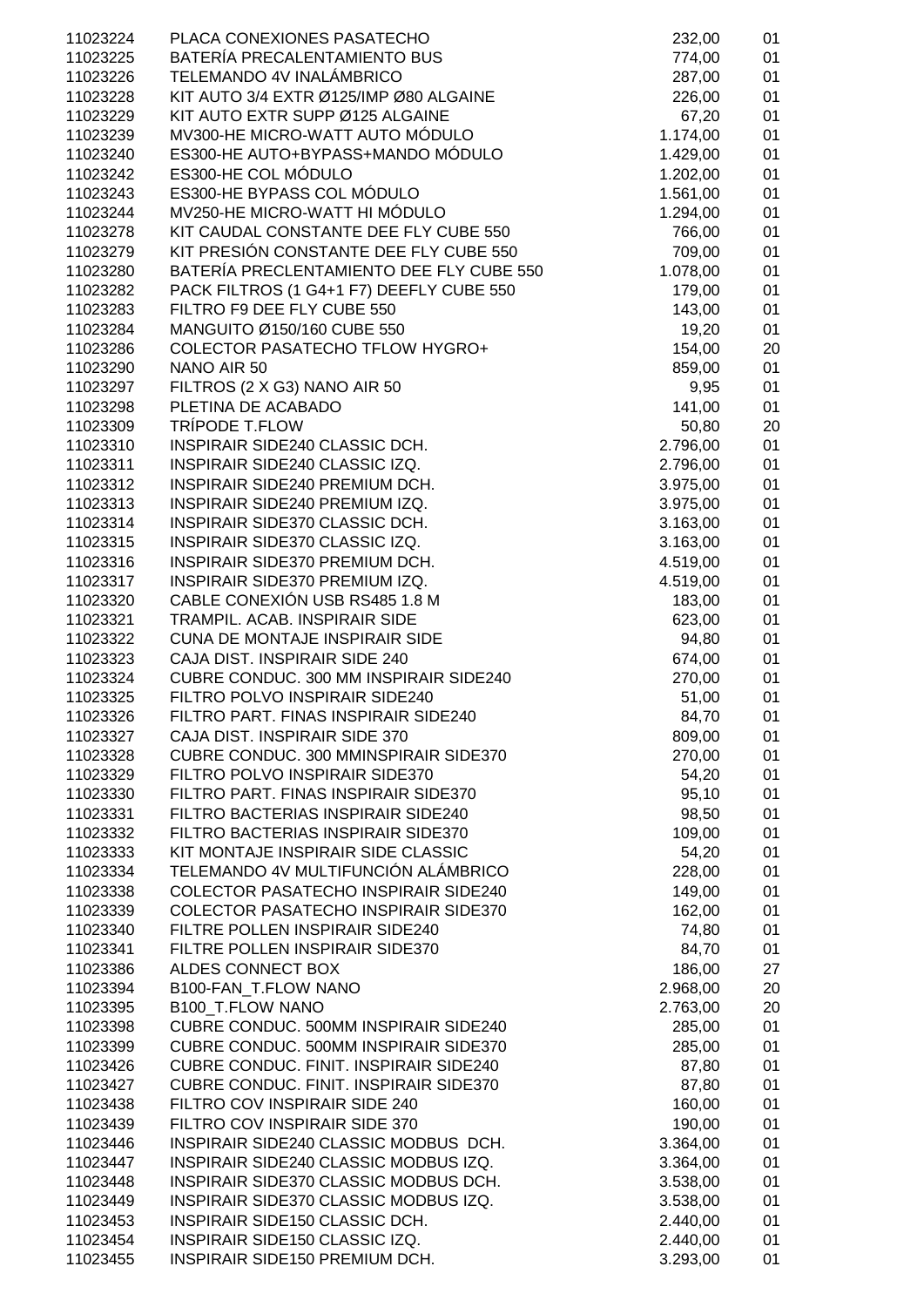| 11023456             | INSPIRAIR SIDE150 PREMIUM IZQ.                             | 3.293,00      | 01       |
|----------------------|------------------------------------------------------------|---------------|----------|
| 11023457             | INSPIRAIR SIDE150 CLASSIC MODBUS DCH.                      | 2.826,00      | 01       |
| 11023458             | INSPIRAIR SIDE150 CLASSIC MODBUS IZQ.                      | 2.826,00      | 01       |
| 11023459             | FILTRE POLLENS INSPIRAIR SIDE 150                          | 74,80         | 01       |
| 11023460             | FILTRO PART. FINAS INSPIRAIR SID150                        | 84,70         | 01       |
| 11023461             | FILTRO BACTERIAS INSPIRAIR SIDE 150                        | 98,50         | 01       |
| 11023462             | FILTRO COV INSPIRAIR SIDE 150                              | 160,00        | 01       |
| 11023469             | FILTRO POLVO INSPIRAIR SIDE 150                            | 51,00         | 01       |
| 11023470             | SENSOR CONECTADO WALTER                                    | 604,00        | 27       |
| 11023473             | <b>INSPIRAIR TOP 300 CLASSIC</b>                           | 2.890,00      | 01       |
| 11023474             | <b>INSPIRAIR TOP 300 PREMIUM</b>                           | 3.324,00      | 01       |
| 11023475             | <b>INSPIRAIR TOP 450 CLASSIC</b>                           | 3.403,00      | 01       |
| 11023476             | <b>INSPIRAIR TOP 450 PREMIUM</b>                           | 3.785,00      | 01       |
| 11023477             | <b>INSPIRAIR TOP 300 PREMIUM ERV</b>                       | 4.306,00      | 01       |
| 11023478             | <b>INSPIRAIR TOP 450 PREMIUM ERV</b>                       | 4.553,00      | 01       |
| 11023479             | <b>TELEMANDO INSPIRAIR</b>                                 | 134,00        | 01       |
| 11023480             | TELEMANDO INSPIRAIR CO2                                    | 506,00        | 01       |
| 11023483             | KIT SIFÓN INSPIRAIR TOP                                    | 49,80         | 01       |
| 11023484             | KIT PIES INSPIRAIR TOP                                     | 285,00        | 01       |
| 11023485             | <b>COLECTOR PASATECHO INSPIRAIR TOP</b>                    | 162,00        | 01       |
| 11023486             | BATERÍA PRECALENT. INTERNA INSPIRAIR TOP                   | 285,00        | 01       |
| 11023487             | BATERÍA POSTCALENT. INSPIRAIR TOP                          | 732,00        | 01       |
| 11023490             | FILTRO POLVO INSPIRAIR TOP                                 | 39,30         | 01       |
| 11023491             | FILTRO POLEN INSPIRAIR TOP                                 | 73,00         | 01       |
| 11023492             | FILTRO PARTICULAS INSPIRAIR TOP                            | 79,90         | 01       |
| 11023493             | FILTRO PARTICULAS FINAS. INSPIRAIR TOP                     | 107,00        | 01       |
| 11023494             | FILTRO BACTERIAS INSPIRAIR TOP                             | 142,00        | 01       |
| 11023495             | FILTRO COV+PART. FINAS INSPIRAIR TOP                       | 216,00        | 01       |
| 11023804             | RECARGA FILTRO UNIDAD FILTRANTE                            | 20,50         | 01       |
| 11023970             | MANGUITO HEMBRA 200X60                                     | 4,94          | 01       |
| 11023971<br>11023972 | BARRA MINICONDUCTO 200X60 L=3 M<br>REDUCCIÓN 200X60/100X40 | 32,10<br>6,56 | 01       |
| 11023973             | CODO 90° HORIZONTAL 200X60                                 | 11,20         | 01<br>01 |
| 11023974             | CODO 90º VERTICAL 200X60                                   | 9,19          | 01       |
| 11023975             | CODO 90º MIXTO VERTICAL 200X60/Ø125                        | 8,78          | 01       |
| 11023976             | CODO 90º VERTICAL 100X40                                   | 7,06          | 01       |
| 11023977             | CODO 90º HORIZONTAL 100X40                                 | 7,57          | 01       |
| 11023978             | MANGUITO MIXTO RECTO 100X40/Ø80                            | 7,87          | 01       |
| 11023979             | TE 90º MIXTA VERTICAL 200X60/Ø125                          | 19,40         | 01       |
| 11023980             | TE 90° HORIZONTAL 200X60                                   | 19,40         | 01       |
| 11023994             | CODO 90º MIXTO HORIZONTAL 200X60/Ø125                      | 12,20         | 01       |
| 11023995             | MANGUITO MIXTO RECTO 200X60/Ø125                           | 9,39          | 01       |
| 11024100             | <b>TAHA 190 M2</b>                                         | 604,00        | 13       |
| 11024102             | <b>TAHA 220 M2</b>                                         | 674,00        | 13       |
| 11024106             | <b>TAHA 315 M4</b>                                         | 959,00        | 13       |
| 11024107             | <b>TAHA 355 M4</b>                                         | 1.280,00      | 13       |
| 11024108             | <b>TAHA 400 M4</b>                                         | 1.489,00      | 13       |
| 11024112             | <b>TAVA 190 M2</b>                                         | 994,00        | 13       |
| 11024114             | <b>TAVA 220 M2</b>                                         | 1.118,00      | 13       |
| 11024116             | <b>TAVA 250 M4</b>                                         | 931,00        | 13       |
| 11024117             | <b>TAVA 280 M4</b>                                         | 1.181,00      | 13       |
| 11024118             | <b>TAVA 315 M4</b>                                         | 1.489,00      | 13       |
| 11024119             | <b>TAVA 355 M4</b>                                         | 1.738,00      | 13       |
| 11024120             | <b>TAVA 400 M4</b>                                         | 2.485,00      | 13       |
| 11024125             | TAHA 220 M MICRO-WATT                                      | 1.489,00      | 13       |
| 11024127             | TAHA 280 M MICRO-WATT                                      | 1.721,00      | 13       |
| 11024130             | TAHA 450 M MICRO-WATT                                      | 4.611,00      | 13       |
| 11024131             | TAHA 500 T MICRO-WATT                                      | 5.252,00      | 13       |
| 11024132             | TAHA 560 T MICRO-WATT                                      | 5.748,00      | 13       |
| 11024133             | TAHA 630 T MICRO-WATT                                      | 6.459,00      | 13       |
| 11024134             | TAVA 190 M MICRO-WATT                                      | 1.054,00      | 13       |
| 11024135             | TAVA 220 M MICRO-WATT                                      | 1.489,00      | 13       |
| 11024136             | TAVA 250 M MICRO-WATT                                      | 1.759,00      | 13       |
| 11024137             | TAVA 280 M MICRO-WATT                                      | 1.953,00      | 13       |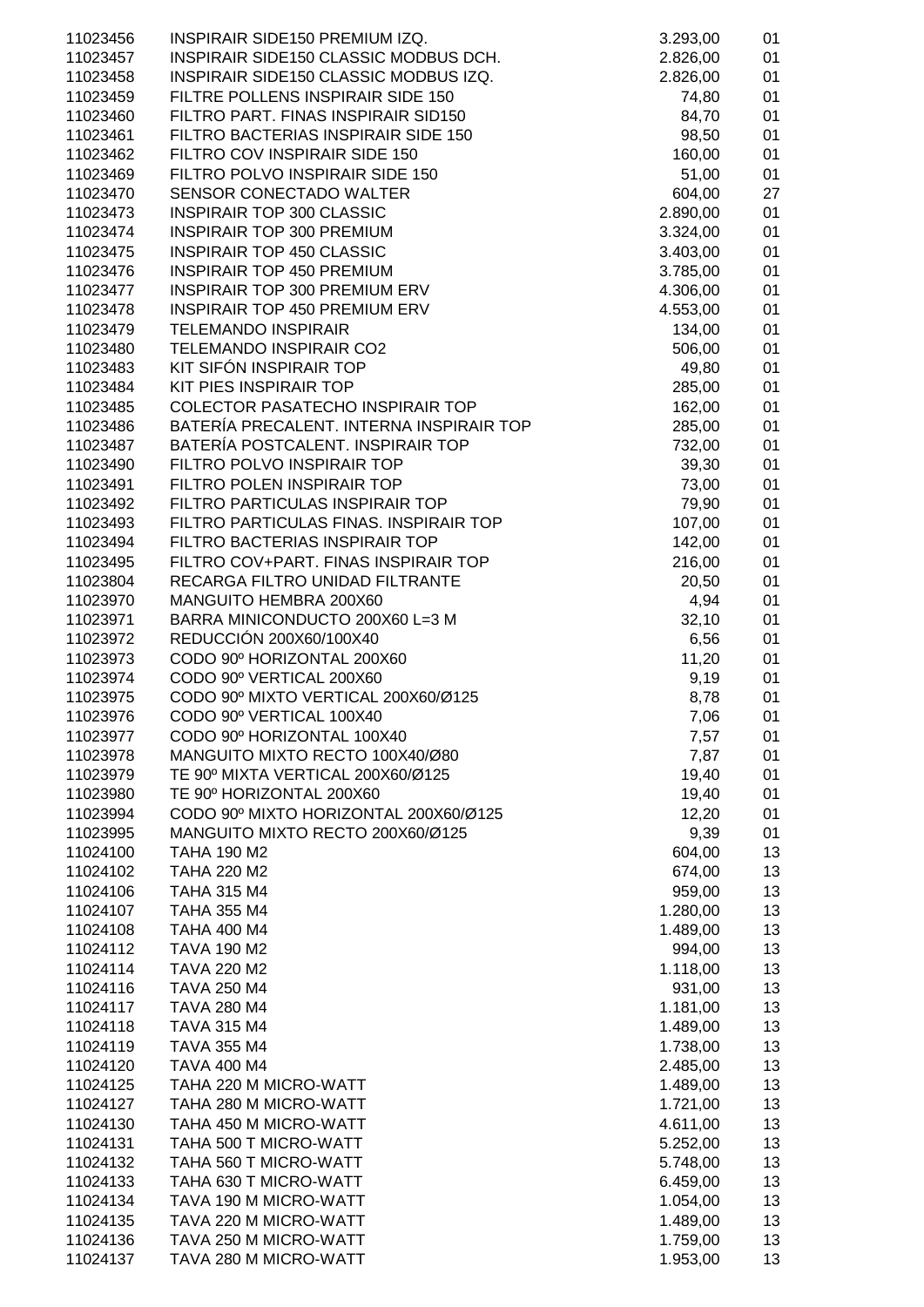| 11024138             | TAVA 355 M MICRO-WATT                                    | 2.285,00        | 13       |
|----------------------|----------------------------------------------------------|-----------------|----------|
| 11024139             | TAVA 400 M MICRO-WATT                                    | 3.161,00        | 13       |
| 11024140             | TAVA 450 M MICRO-WATT                                    | 4.435,00        | 13       |
| 11024141             | TAVA 500 T MICRO-WATT                                    | 5.181,00        | 13       |
| 11024142             | TAVA 560 T MICRO-WATT                                    | 5.536,00        | 13       |
| 11024143             | TAVA 630 T MICRO-WATT                                    | 6.317,00        | 13       |
| 11024421             | KIT VT 750/VDA250/280/355                                | 423,00          | 08       |
| 11024428             | KIT VDA 250 / TAHA-TAVA 315                              | 342,00          | 13       |
| 11024429             | KIT VDA 355 / TAHA-TAVA 400                              | 342,00          | 13       |
| 11024430             | KIT VDA 450 / TAHA-TAVA 450                              | 496,00          | 13       |
| 11024431             | KIT THELIA 550 / TAHA-TAVA 450                           | 342,00          | 13       |
| 11024432             | KIT THELIA 600 / TAHA-TAVA 500                           | 342,00          | 13       |
| 11024433             | KIT THELIA 700 / TAHA-TAVA 500                           | 496,00          | 13       |
| 11024434             | KIT THELIA 850 / TAHA-TAVA 630                           | 496,00          | 13       |
| 11024435             | KIT VT 535 / TAHA-TAVA 280/315                           | 342,00          | 13       |
| 11024436             | KIT VT 535 / TAHA-TAVA 355                               | 342,00          | 13       |
| 11024437             | KIT VT 750 / TAHA-TAVA 280/315                           | 467,00          | 13       |
| 11024438             | KIT VT 750 / TAHA-TAVA 355/400                           | 467,00          | 13       |
| 11024439             | KIT VT 930 / TAHA-TAVA 400/450                           | 496,00          | 13       |
| 11024440             | REMATE AISL. 190-250 CUB. PLANA                          | 232,00          | 13       |
| 11024441             | REMATE AISL. 280-315 CUB. PLANA                          | 280,00          | 13       |
| 11024442             | REMATE AISL. 355-400 CUB. PLANA                          | 374,00          | 13       |
| 11024443             | REMATE AISL. 450-500 CUB. PLANA                          | 403,00          | 13       |
| 11024444             | REMATE AISL. 560-630 CUB. PLANA                          | 590,00          | 13       |
| 11024446             | REMATE AISL. SILENC. 190-250 CUB. PLANA                  | 403,00          | 13       |
| 11024447             | REMATE AISL. SILENC. 280-315 CUB. PLANA                  | 513,00          | 13       |
| 11024448             | REMATE AISL. SILENC. 355-400 CUB. PLANA                  | 652,00          | 13       |
| 11024449             | REMATE AISL. SILENC. 450-500 CUB. PLANA                  | 716,00          | 13       |
| 11024450             | REMATE AISL. SILENC. 560-630 CUB. PLANA                  | 1.089,00        | 13       |
| 11024452             | <b>BRIDA 190-250</b>                                     | 46,70           | 13       |
| 11024453             | <b>BRIDA 280-315</b>                                     | 62,10           | 13       |
| 11024454             | <b>BRIDA 355-500</b>                                     | 77,60           | 13       |
| 11024455             | <b>BRIDA 560-630</b>                                     | 109,00          | 13       |
| 11024457             | MANGUITO FLEXIBLE TAHA/TAVA 190-250                      | 156,00          | 13       |
| 11024458             | MANGUITO FLEXIBLE TAHA/TAVA 280-315                      | 201,00          | 13       |
| 11024459             | MANGUITO FLEXIBLE TAHA/TAVA 355-500                      | 232,00          | 13       |
| 11024460             | MANGUITO FLEXIBLE TAHA/TAVA 560-630                      | 295,00          | 13       |
| 11024462             | COMP. ANTIRRET. 190-250                                  | 124,00          | 13       |
| 11024463             | COMP. ANTIRRET. 280-315                                  | 156,00          | 13       |
| 11024464             | COMP. ANTIRRET. 355-500                                  | 187,00          | 13       |
| 11024465             | COMP. ANTIRRET. 560-630<br>KIT TUBO PRESIÓN TAHA-TAVA MW | 374,00          | 13       |
| 11024466<br>11024467 | KIT REGULACIÓN PRESIÓN                                   | 27,70<br>776,00 | 13<br>13 |
| 11024468             | POTENCIÓMETRO MOTOR EC 0-10V 20K                         | 60,30           | 13       |
| 11024470             | PLET.CONEX. REMATE TAHA-TAVA 190-250                     | 34,20           | 13       |
| 11024471             | PLET.CONEX. REMATE TAHA-TAVA 280-315                     | 46,70           | 13       |
| 11024472             | PLET.CONEX. REMATE TAHA-TAVA 355-400                     | 52,90           | 13       |
| 11024473             | PLET.CONEX. REMATE TAHA-TAVA 450-500                     | 65,20           | 13       |
| 11024474             | PLET.CONEX. REMATE TAHA-TAVA 560-630                     | 109,00          | 13       |
| 11025002             | PLETINA ADAPTACIÓN DISYUNTOR VEC                         | 38,60           | 80       |
| 11025009             | KIT PRESOSTATO REGULABLE 20-300 PA                       | 259,00          | 80       |
| 11025012             | TEMPORIZACIÓN PRESOSTATO                                 | 197,00          | 07       |
| 11025018             | KIT PRESOSTATO FIJO VEC                                  | 259,00          | 80       |
| 11025019             | KIT ADAPT. CAJA MICRO-WATT STD                           | 259,00          | 80       |
| 11025032             | SUBCONJ. MONT.2NDO MOT.VEC271                            | 174,00          | 80       |
| 11025051             | RODAMIENTO+ANILLA Ø25 INT                                | 162,00          | 80       |
| 11025052             | RODAMIENTO+ANILLA Ø20 INT-Ø65EXT                         | 170,00          | 80       |
| 11025056             | <b>VENTILADOR TIPO 240 HY</b>                            | 783,00          | 80       |
| 11025061             | KIT M DESC. M0+BOCA EASYVEC STD T8 Ø710                  | 88,80           | 13       |
| 11025062             | KIT MANG. DESC. M0 +BOCA EASYVEC T1 Ø160                 | 84,70           | 13       |
| 11025063             | KIT MANG. DESC. M0 Ø160                                  | 39,80           | 13       |
| 11025064             | KIT MANG. DESC. M0 Ø200                                  | 44,80           | 13       |
| 11025065             | KIT MANG. DESC. M0 Ø250                                  | 50,70           | 13       |
| 11025066             | KIT MANG. DESC. M0 Ø315                                  | 57,10           | 13       |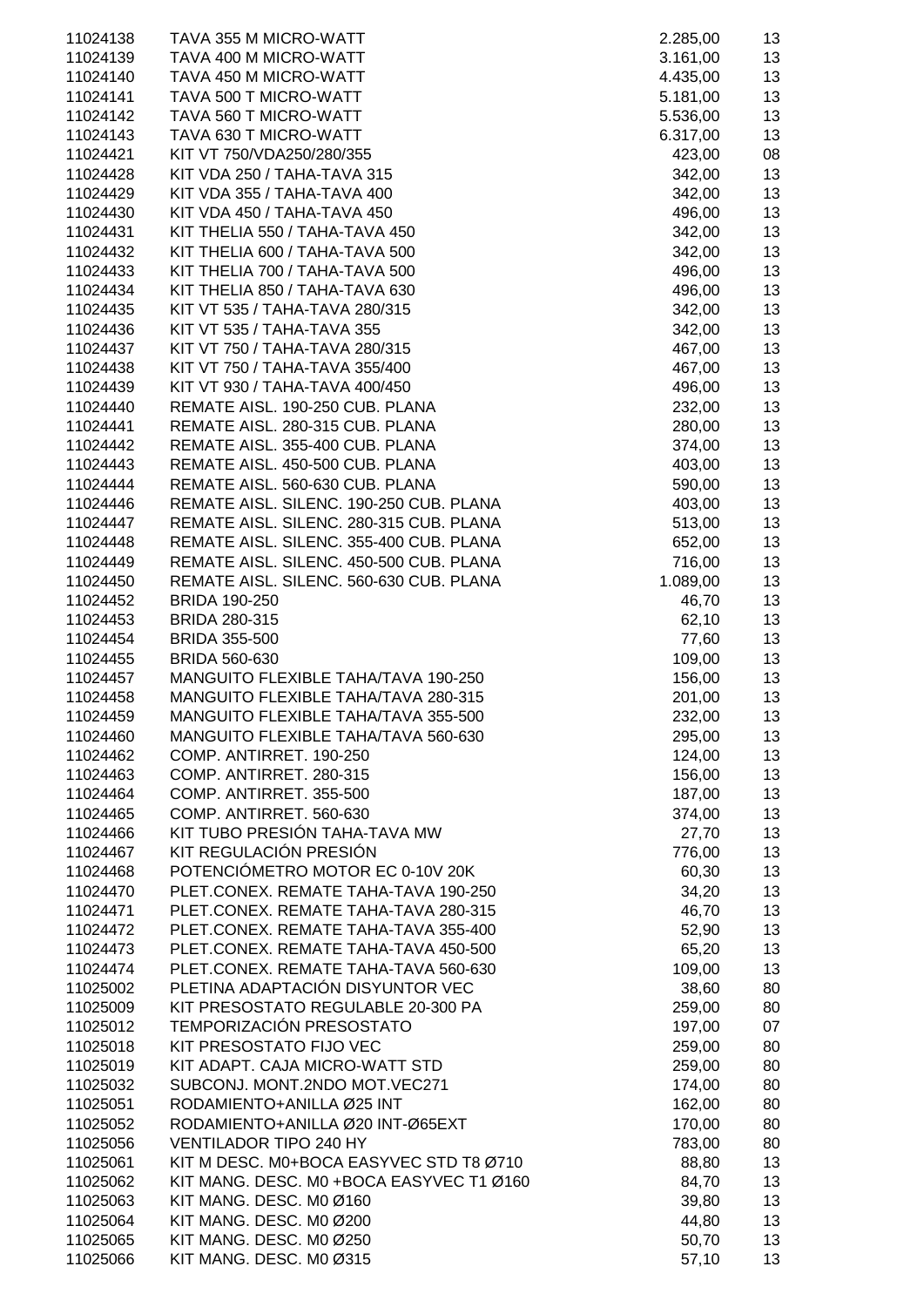| 11025067 | KIT MANG. DESC. M0 Ø400                  | 72,00    | 13 |
|----------|------------------------------------------|----------|----|
| 11025068 | KIT MANG. ASPIRACIÓN M0 Ø500             | 91,60    | 13 |
|          |                                          |          |    |
| 11025069 | KIT MANG. DESC. M0 Ø355                  | 64,40    | 13 |
| 11025070 | KIT MANG. DESC. M0 +BOCA EASYVEC T6 Ø500 | 165,00   | 13 |
| 11025071 | KIT MANG. DESC. M0 +BOCA EASYVEC T7 Ø630 | 190,00   | 13 |
| 11025072 | MANGUITO FLEX. DESC. M0+MARCO Ø500       | 170,00   | 13 |
| 11025075 | MANGUITO FLEX. DESC. M0+MARCO Ø400       | 156,00   | 13 |
| 11025076 | KIT LONA DESCARGA M0 Ø500                | 106,00   | 80 |
| 11025077 | KIT LONA ASPIRACIÓN/DESCARGA M0 Ø630     | 126,00   | 13 |
| 11025078 | KIT LONA ASPIRACIÓN/DESCARGA M0 Ø800     | 149,00   | 80 |
| 11025079 | KIT MANG. DESC. M0 +BOCA EASYVEC T8 Ø710 | 214,00   | 13 |
| 11025080 | KIT LONA ASPIRACIÓN/DESCARGA M0 Ø710     | 121,00   | 13 |
| 11025081 | KIT MANG. DESC. M0 +BOCA EASYVEC T2 Ø250 | 91,40    | 13 |
| 11025082 | KIT MANG. DESC. M0 +BOCA EASYVEC T3 Ø315 | 102,00   | 13 |
| 11025083 | KIT MANG. DESC. M0 +BOCA EASYVEC T4 Ø355 | 123,00   | 13 |
| 11025084 | KIT MANG. DESC. M0 +BOCA EASYVEC T5 Ø400 | 137,00   | 13 |
| 11025184 | ARMARIO ELÉC VEC321C 0.75 KW MONO        | 2.001,00 | 80 |
| 11025186 | ARMARIO ELÉC VEC321D 1.1 KW MONO         | 2.130,00 | 80 |
| 11025188 | ARMARIO ELÉC VEC382C 2.2 KW MONO         | 2.440,00 | 80 |
| 11025237 | MOTOVENTILADOR VEC 240 AB/CVEC 1500 AB   | 1.357,00 | 80 |
| 11026002 | CONEXIÓN ACÚSTICA COCINA Ø125            | 49,00    | 01 |
| 11026011 | BOTÓN PULSADOR TEMPORIZACIÓN 1H          | 21,20    | 01 |
| 11026023 | ADAPTADOR Ø150/125 EXPULS.SEKOIA         | 11,00    | 01 |
| 11026025 | RACCORD REFOULEMENT D160/125             | 9,19     | 01 |
| 11026031 | <b>GPO EASYHOME AUTO</b>                 |          | 01 |
|          |                                          | 149,00   |    |
| 11026034 | GPO EASYHOME AUTO COMPACT                | 246,00   | 01 |
| 11026038 | KIT EASYHOME AUTO COMPACT + NETATMO      | 358,00   | 01 |
| 11026043 | REGULADOR 30 M3/H AUTO EASYHOME          | 11,40    | 01 |
| 11026104 | <b>MONO</b>                              | 190,00   | 01 |
| 11027045 | CODO EMBOCADURA 90° Ø80 BAYONETA         | 10,40    | 01 |
| 11027105 | <b>INSPIRAIR TOP 300 PREMIUM FACTICE</b> | 1.147,00 | 01 |
| 11027171 | CAJA DIST. METAL 20E-B Ø160 OPTIFLEX     | 384,00   | 01 |
| 11027172 | CAJA DIST. METAL 11E SUELO Ø160 OPTIFLEX | 284,00   | 01 |
| 11027173 | CAJA DIST. METAL 20E SUELO Ø160 OPTIFLEX | 442,00   | 01 |
| 11027175 | CAJA DIST. METAL 16E-B Ø160 OPTIFLEX     | 267,00   | 01 |
| 11028047 | FILTRO RECAMBIO F5 VIK 7000/8500/12000   | 476,00   | 06 |
| 11028048 | FILTRO RECAMBIO G4 VIK 7000/8500/12000   | 360,00   | 06 |
| 11028049 | FILTRO RECAMBIO F5 VIK 4000/5000         | 273,00   | 06 |
| 11028050 | FILTRO RECAMBIO G4 VIK 4000/5000         | 235,00   | 06 |
| 11028057 | CASETE FILTRO CA STANDARD 535X341X50     | 370,00   | 07 |
| 11028058 | CASETE FILTRO CA DISOLVENTE 535X341X50   | 583,00   | 07 |
| 11028064 | CASETE FILTRO F7 535X345X300             | 228,00   | 07 |
| 11028066 | CASETE FILTRO G4 535X345X190             | 142,00   | 07 |
| 11028067 | CASETE FILTRO G4 979X345X190             | 177,00   | 07 |
| 11028081 | BRIDA MINICONDUCTO 200X60                | 3,93     | 01 |
| 11030100 | STS CUBIERTA TEJA Ø200                   | 235,00   | 23 |
| 11030101 | STS CUBIERTA TEJA Ø250                   | 265,00   | 23 |
| 11030102 | STS CUBIERTA TEJA Ø315                   | 297,00   | 23 |
| 11030103 | STS CUBIERTA TEJA Ø355                   | 473,00   | 23 |
| 11030104 | STS CUBIERTA TEJA Ø400                   | 475,00   | 23 |
| 11030105 | STS CUBIERTA TEJA Ø450                   | 538,00   | 23 |
| 11030106 | STS CUBIERTA TEJA Ø500                   | 819,00   | 23 |
| 11030107 | STS CUBIERTA TEJA Ø630                   | 935,00   | 23 |
| 11030108 | STS CUBIERTA TEJA Ø160                   | 126,00   | 01 |
| 11030110 | STS CUBIERTA PIZARRA Ø160                | 126,00   | 01 |
| 11030111 | STS CUBIERTA PIZARRA Ø200                | 235,00   | 23 |
|          | STS CUBIERTA PIZARRA Ø250                |          |    |
| 11030112 |                                          | 265,00   | 23 |
| 11030113 | STS CUBIERTA PIZARRA Ø315                | 297,00   | 23 |
| 11030114 | STS CUBIERTA PIZARRA Ø355                | 473,00   | 23 |
| 11030115 | STS CUBIERTA PIZARRA Ø400                | 475,00   | 23 |
| 11030116 | STS CUBIERTA PIZARRA Ø450                | 538,00   | 23 |
| 11030117 | STS CUBIERTA PIZARRA Ø500                | 819,00   | 23 |
| 11030118 | STS CUBIERTA PIZARRA Ø630                | 935,00   | 23 |
| 11030145 | STS 160 PARA TEJA GRAN PERFIL            | 153,00   | 01 |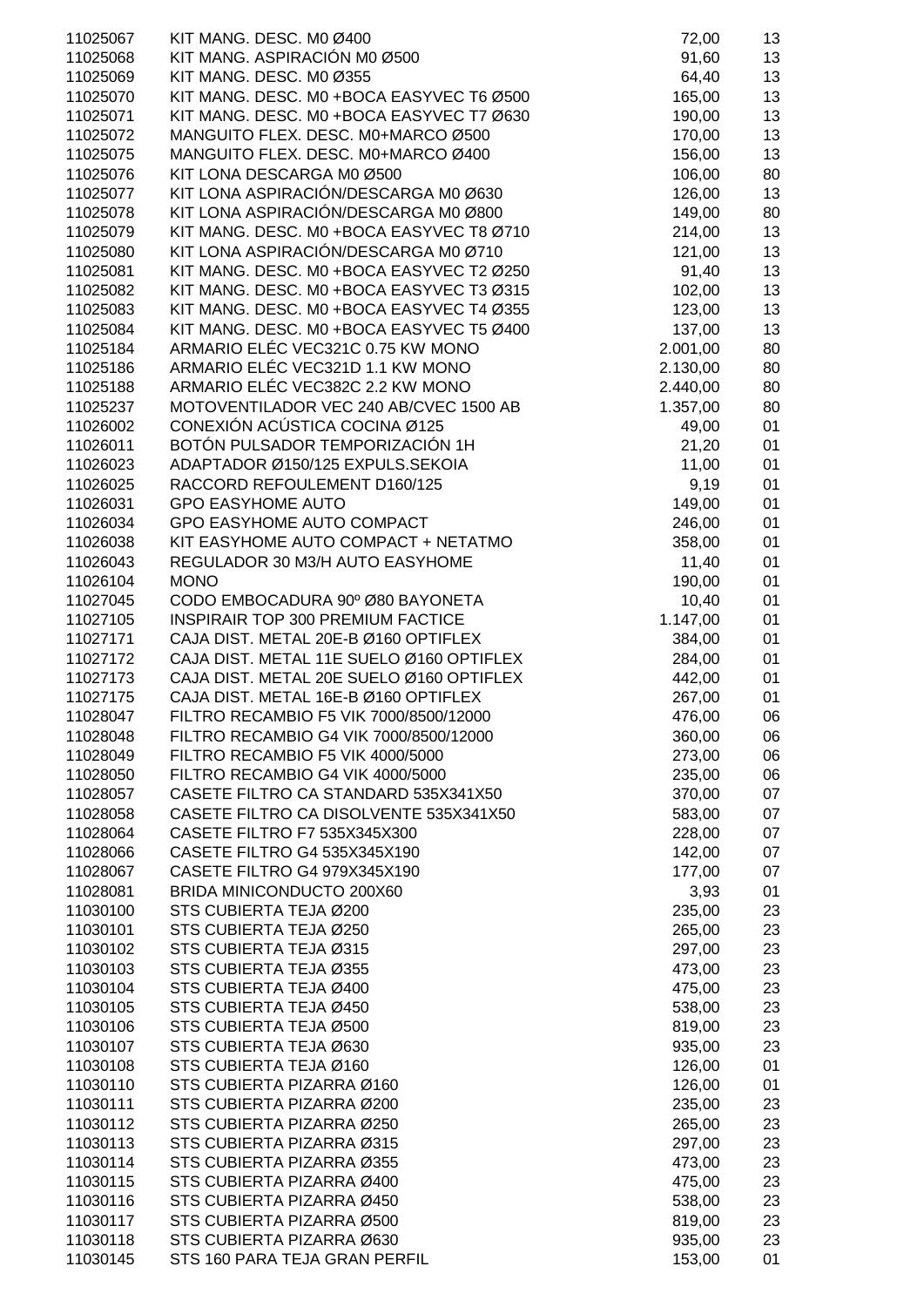| 11030146             | STS 200 PARA TEJA GRAN PERFIL                                 | 275,00         | 23       |
|----------------------|---------------------------------------------------------------|----------------|----------|
| 11030147             | STS 250 PARA TEJA GRAN PERFIL                                 | 305,00         | 23       |
| 11030148             | STS 315 PARA TEJA GRAN PERFIL                                 | 337,00         | 23       |
| 11030150             | STS 400 PARA TEJA GRAN PERFIL                                 | 575,00         | 23       |
| 11032001             | VC Ø160                                                       | 333,00         | 06       |
| 11032004             | VC Ø125                                                       | 283,00         | 06       |
| 11032005             | VC Ø100                                                       | 270,00         | 06       |
| 11032007             | VC Ø200 V2                                                    | 347,00         | 06       |
| 11032008             | VC Ø250 V2                                                    | 357,00         | 06       |
| 11032009             | VC Ø315 V2                                                    | 890,00         | 06       |
| 11032010             | VC MICRO-WATT Ø100                                            | 482,00         | 06       |
| 11032011             | VC MICRO-WATT Ø125                                            | 482,00         | 06       |
| 11032012             | VC MICRO-WATT Ø160                                            | 496,00         | 06       |
| 11032013             | VC MICRO-WATT Ø200                                            | 529,00         | 06       |
| 11032014             | VC MICRO-WATT Ø250                                            | 746,00         | 06       |
| 11032015             | VC MICRO-WATT Ø315                                            | 1.242,00       | 06       |
| 11032101             | ABRAZADERA ANTIVIBRATORIA Ø160                                | 44,20          | 06       |
| 11032102             | ABRAZADERA ANTIVIBRATORIA Ø200                                | 48,40          | 06       |
| 11032103             | ABRAZADERA ANTIVIBRATORIA Ø250                                | 53,40          | 06       |
| 11032104             | ABRAZADERA ANTIVIBRATORIA Ø125                                | 40,00          | 06       |
| 11032105             | ABRAZADERA ANTIVIBRATORIA Ø100                                | 37,30          | 06       |
| 11032107             | ABRAZADERA ANTIVIBRATORIA Ø315                                | 63,10          | 06       |
| 11032222             | REJILLA PROTEC. HELICA 200/250/300/350                        | 64,80          | 08       |
| 11032223             | REJILLA PROTEC. HELICA 400                                    | 64,80          | 08       |
| 11032231             | COMPUERTA AUTOMÁTICA HELICA 200/250/300                       | 131,00         | 08       |
| 11032232             | COMPUERTA AUTOMÁTICA HELICA 350                               | 151,00         | 08       |
| 11032233             | COMPUERTA AUTOMÁTICA HELICA 400                               | 160,00         | 08       |
| 11032240             | <b>HELICA 200 - 1500 T/MIN VR V2</b>                          | 373,00         | 08       |
| 11032241             | HELICA 200 - 2800 T/MIN VR V2                                 | 386,00         | 08       |
| 11032242             | <b>HELICA 250 - 1500 T/MIN VR V2</b>                          | 402,00         | 08       |
| 11032243             | HELICA 250 - 2800 T/MIN VR V2                                 | 429,00         | 08       |
| 11032244             | HELICA 300 - 1500 T/MIN VR V2                                 | 510,00         | 08       |
| 11032245             | HELICA 300 - 2800 T/MIN VR V2                                 | 562,00         | 08       |
| 11032246             | HELICA 350 - 1500 T/MIN VR V2                                 | 581,00         | 08       |
| 11032250             | <b>HELICA 200 - 1500 T/MIN PC V2</b>                          | 458,00         | 08       |
| 11032251             | HELICA 200 - 2800 T/MIN PC V2                                 | 458,00         | 08       |
| 11032252             | <b>HELICA 250 - 1500 T/MIN PC V2</b>                          | 490,00         | 08       |
| 11032253             | HELICA 250 - 2800 T/MIN PC V2                                 | 516,00         | 08       |
| 11032254             | <b>HELICA 300 - 1500 T/MIN PC V2</b>                          | 576,00         | 08       |
| 11032255             | <b>HELICA 300 - 2800 T/MIN PC V2</b>                          | 616,00         | 08       |
| 11032256             | <b>HELICA 350 - 1500 T/MIN PC V2</b>                          | 622,00         | 08       |
| 11032257             | <b>HELICA 400 - 1500 T/MIN PC V2</b>                          | 688,00         | 08       |
| 11033007             | MANGUITO TRIDENTE UNIVERSAL Ø125 L=112                        | 10,40          | 01       |
| 11033009             | TAPA ADAPTABLE Ø125 & Ø80                                     | 7,03           | 80       |
| 11033010             | ABRAZADERA+MANGU, EASYCLIP Ø125                               | 9,56           | 01       |
| 11033011             | ABRAZADERA+MANGU. EASYCLIP Ø80<br>KIT FIJACIÓN MURAL EASYHOME | 8,83           | 01       |
| 11033015<br>11033016 | ABRAZADERA+MANGU. EASYCLIP Ø160                               | 21,70<br>19,60 | 01<br>01 |
| 11033030             | <b>GPO EASYHOME HYGRO CLASSIC</b>                             | 212,00         | 01       |
| 11033033             | GPO EASYHOME HYGRO PREMIUM MW                                 | 372,00         | 01       |
| 11033048             | GPO EASYHOME HYGRO COMPACT CLASSIC                            | 276,00         | 01       |
| 11033049             | KIT EASYHOME HYGRO COMPACT CLASSIC                            | 583,00         | 01       |
| 11033050             | GPO EASYHOME HYGRO COMPACT PREMIUM MW                         | 399,00         | 01       |
| 11033053             | GPO EASYHOME HYGRO COMPACT PREMIUM SP                         | 513,00         | 01       |
| 11033055             | <b>GPO EASYHOME PUREAIR CLASSIC</b>                           | 416,00         | 27       |
| 11033057             | GPO EASYHOME PUREAIR COMPACT CLASSIC                          | 516,00         | 27       |
| 11033059             | GPO EASYHOME PUREAIR COMPACT PREMIUM                          | 930,00         | 27       |
| 11033061             | GPO EASYHOME PUREAIR COMPACT CONNECT                          | 1.094,00       | 27       |
| 11033066             | GPO EASYHOME HYGRO PREMIUM SP                                 | 458,00         | 01       |
| 11034108             | PLACA OBTURACIÓN PLÁSTICO BLANCO                              | 10,20          | 01       |
| 11034301             | MOT.TRI-B3-1V-4P-0.37KW-C4E                                   | 376,00         | 80       |
| 11034302             | MOT.TRI-B3-1V-4P-0.55KW-C4E                                   | 474,00         | 80       |
| 11034303             | MOT.TRI-B3-1V-4P-0.75KW-C4E                                   | 485,00         | 80       |
| 11034304             | MOT.TRI-B3-1V-4P-1.1KW-C4E                                    | 604,00         | 80       |
|                      |                                                               |                |          |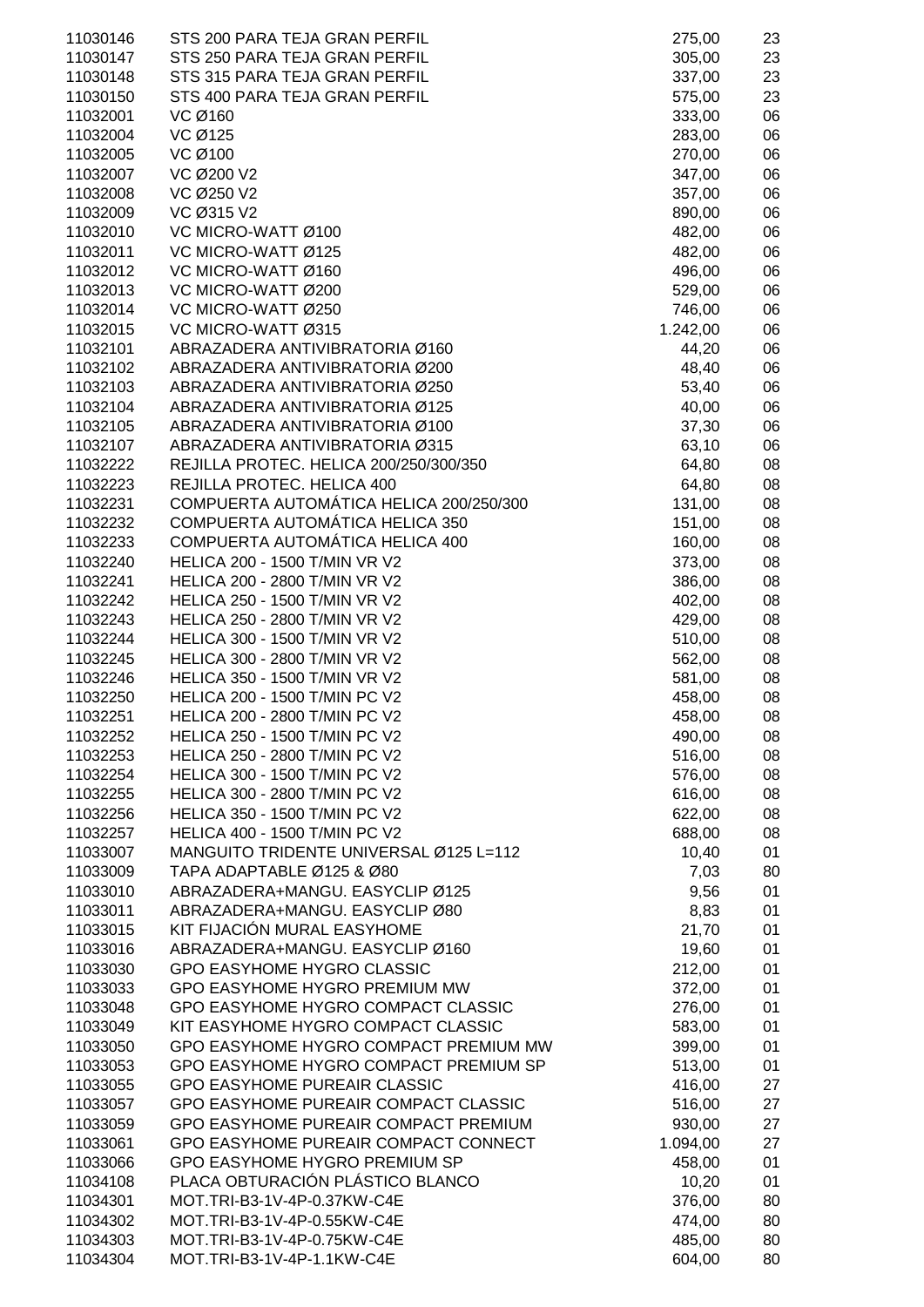| 11034305             | MOT.TRI-B3-1V-4P-1.8KW-C4E                            | 779,00           | 80       |
|----------------------|-------------------------------------------------------|------------------|----------|
| 11034313             | CORREA SECCIÓN A - LP 1244                            | 33,90            | 80       |
| 11034314             | CORREA SECCIÓN A - LP 1310                            | 33,90            | 80       |
| 11034321             | POLEA FIJA Ø150.1 SPA AL20 SPEC (emb)                 | 105,00           | 80       |
| 11034331             | POLEA VARIABLE Ø108/19/6                              | 130,00           | 80       |
| 11034378             | <b>EYECTOR VEC 321</b>                                | 85,90            | 80       |
| 11034380             | PACK 4 AMORTIGUADORES Ø60 45SH                        | 64,10            | 80       |
| 11034385             | PACK 4 AMORTIGUADORES 40/45                           | 37,60            | 06       |
| 11034386             | PACK 4 AMORTIGUADORES 40/60                           | 64,40            | 06       |
| 11034388             | PACK 8 AMORTIGUADORES 60/60                           | 172,00           | 06       |
| 11034400             | <b>MODBUS EASYVEC</b>                                 | 298,00           | 13       |
| 11034401             | FILTRO G4 EASYVEC COMPACT 300                         | 44,70            | 13       |
| 11034402             | FILTRO G4 EASYVEC COMPACT 600                         | 44,70            | 13       |
| 11034403             | FILTRO G4 EASYVEC COMPACT 1000                        | 44,70            | 13       |
| 11034404             | FILTRO G4 EASYVEC COMPACT 2000                        | 44,70            | 13       |
| 11034405             | FILTRO G4 EASYVEC 1000/1500                           | 44,70            | 13       |
| 11034407             | FILTRO G4 EASYVEC 2000                                | 71,70            | 13       |
| 11034408             | FILTRO G4 EASYVEC 2500/3000                           | 59,70            | 13       |
| 11034409             | FILTRO G4 EASYVEC 4000                                | 241,00           | 13       |
| 11034410             | FILTRO G4 EASYVEC 5000/6500/8000                      | 273,00           | 13       |
| 11034411             | FILTRO G4 EASYVEC 10000/12000                         | 282,00           | 13       |
| 11034412             | FILTRO M5 EASYVEC 4000                                | 462,00           | 13       |
| 11034413             | FILTRO M5 EASYVEC 5000/6500/8000                      | 510,00           | 13       |
| 11034414             | FILTRO M5 EASYVEC 10000/12000                         | 827,00           | 13       |
| 11034415             | FILTRO F7 EASYVEC 4000                                | 453,00           | 13       |
| 11034416             | FILTRO F7 EASYVEC 5000/6500/8000                      | 517,00           | 13       |
| 11034417             | FILTRO F7 EASYVEC COMPACT 300                         | 95,50            | 13       |
| 11034418             | FILTRO F7 EASYVEC COMPACT 600                         | 107,00           | 13       |
| 11034419             | FILTRO F7 EASYVEC COMPACT 1000                        | 156,00           | 13       |
| 11034420             | FILTRO F7 EASYVEC COMPACT 2000                        | 169,00           | 13       |
| 11034421             | FILTRO F7 EASYVEC 1000/1500<br>FILTRO F7 EASYVEC 2000 | 169,00           | 13       |
| 11034423             | FILTRO F7 EASYVEC 2500/3000                           | 209,00           | 13       |
| 11034424             | FILTRO F7 EASYVEC 10000/12000                         | 209,00           | 13       |
| 11034425<br>11034426 | FILTRO F9 EASYVEC 4000                                | 887,00<br>606,00 | 13<br>13 |
| 11034427             | FILTRO F9 EASYVEC 5000/6500/8000                      | 677,00           | 13       |
| 11034428             | FILTRO F9 EASYVEC 10000/12000                         | 1.117,00         | 13       |
| 11034433             | PACK 4 CINCHAS EASYVEC COMPACT                        | 95,50            | 13       |
| 11034434             | PACK 4 PIES AISLANTES EASYVEC                         | 70,50            | 09       |
| 11034435             | VISERA ANTILLUVIA+REJILLA Ø355 HEMBRA                 | 143,00           | 06       |
| 11034437             | KIT FIJACIÓN EASYVEC COMPACT                          | 27,60            | 13       |
| 11034438             | TAPA EASYVEC T6 Ø500                                  | 34,70            | 09       |
| 11034439             | TAPA EASYVEC T7 Ø630                                  | 46,60            | 09       |
| 11034440             | TAPA EASYVEC T8 Ø710                                  | 58,40            | 09       |
| 11034441             | BOCA EASYVEC T2 Ø250                                  | 18,00            | 09       |
| 11034442             | BOCA EASYVEC T3 Ø315                                  | 23,90            | 09       |
| 11034443             | BOCA EASYVEC T4 Ø355                                  | 51,40            | 09       |
| 11034444             | BOCA EASYVEC T5 Ø400                                  | 61,00            | 09       |
| 11034445             | BOCA EASYVEC T6 Ø500                                  | 70,50            | 09       |
| 11034446             | BOCA EASYVEC T7 Ø630                                  | 94,30            | 09       |
| 11034447             | BOCA EASYVEC T8 Ø710                                  | 106,00           | 09       |
| 11034448             | REJILLA EASYVEC T6 Ø500                               | 46,60            | 09       |
| 11034449             | REJILLA EASYVEC T7 Ø630                               | 58,40            | 09       |
| 11034450             | REJILLA EASYVEC T8 Ø710                               | 70,50            | 09       |
| 11034451             | REJILLA EASYVEC T2 Ø250                               | 19,10            | 09       |
| 11034452             | REJILLA EASYVEC T3 Ø315                               | 26,20            | 09       |
| 11034453             | REJILLA EASYVEC T4 Ø355                               | 33,50            | 09       |
| 11034454             | REJILLA EASYVEC T5 Ø400                               | 41,90            | 09       |
| 11034461             | TAPA EASYVEC T2 Ø250                                  | 11,90            | 09       |
| 11034462             | TAPA EASYVEC T3 Ø315                                  | 16,90            | 09       |
| 11034463             | TAPA EASYVEC T4 Ø355                                  | 19,10            | 09       |
| 11034464             | TAPA EASYVEC T5 Ø400                                  | 23,90            | 09       |
| 11034470             | CAJA FILTRO EASYVEC COMPACT 300                       | 518,00           | 13       |
| 11034471             | CAJA FILTRO EASYVEC COMPACT 600                       | 548,00           | 13       |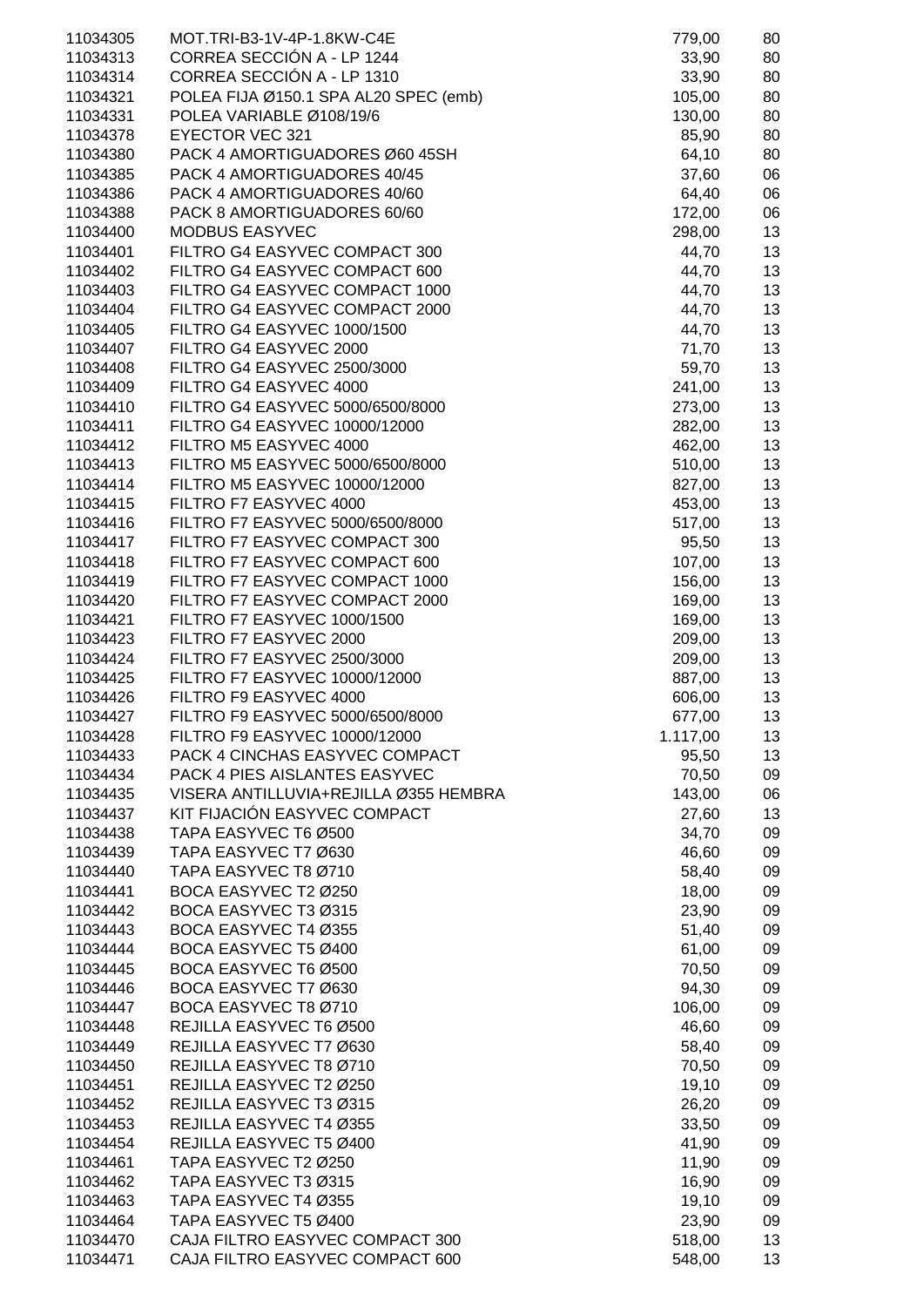| 11034472 | CAJA FILTRO EASYVEC COMPACT 1000       | 568,00   | 13 |
|----------|----------------------------------------|----------|----|
| 11034473 | CAJA FILTRO EASYVEC COMPACT 2000       | 615,00   | 13 |
| 11034487 | KIT AISL. EASYVEC C4 4000              | 868,00   | 09 |
| 11034488 | KIT AISL. EASYVEC C4 5000/6500/8000    | 1.084,00 | 09 |
| 11034489 | KIT AISL. EASYVEC C4 10000/12000       | 1.476,00 | 09 |
|          |                                        |          |    |
| 11034493 | TAPA PLENUM EASYVEC T6 Ø500            | 57,50    | 09 |
| 11034494 | TAPA PLENUM EASYVEC T7 Ø630            | 63,10    | 09 |
| 11034495 | TAPA PLENUM EASYVEC T8 Ø710            | 74,90    | 09 |
| 11034516 | EASYVEC COMPACT 300 VAR cfg            | 513,00   | 13 |
| 11034517 | EASYVEC COMPACT 600 VAR cfg            | 581,00   | 13 |
|          |                                        |          |    |
| 11034518 | EASYVEC COMPACT 1000 VAR cfg           | 955,00   | 13 |
| 11034528 | CAJA FILTRO EASYVEC COMPACT 3000       | 649,00   | 06 |
| 11034540 | EASYVEC COMPACT 3000 1V cfg            | 2.060,00 | 13 |
| 11034541 | EASYVEC COMPACT 3000 IP 1V AISLADO cfg | 2.633,00 | 13 |
| 11034543 | EASYVEC COMPACT MW 3000 IP cfg         | 3.206,00 | 13 |
| 11034544 | EASYVEC COMPACT MW 3000 IP AISLADO cfg | 3.704,00 | 13 |
|          |                                        |          |    |
| 11034548 | EASYVEC COMPACT 300 1V cfg             | 462,00   | 13 |
| 11034549 | EASYVEC COMPACT 600 1V cfg             | 530,00   | 13 |
| 11034550 | EASYVEC COMPACT 1000 1V cfg            | 904,00   | 13 |
| 11034551 | EASYVEC COMPACT 2000 1V cfg            | 1.400,00 | 13 |
| 11034564 | EASYVEC COMPACT 300 IP 1V AISLADO cfg  | 676,00   | 13 |
|          |                                        |          |    |
| 11034565 | EASYVEC COMPACT 600 IP 1V AISLADO cfg  | 938,00   | 13 |
| 11034566 | EASYVEC COMPACT 1000 IP 1V AISLADO cfg | 1.292,00 | 13 |
| 11034567 | EASYVEC COMPACT 2000 IP 1V AISLADO cfg | 1.786,00 | 13 |
| 11034596 | EASYVEC COMPACT MW 300 IP cfg          | 1.312,00 | 13 |
| 11034597 | EASYVEC COMPACT MW 600 IP cfg          | 1.432,00 | 13 |
| 11034598 | EASYVEC COMPACT MW 1000 IP cfg         | 1.945,00 | 13 |
|          |                                        |          |    |
| 11034599 | EASYVEC COMPACT MW 2000 IP cfg         | 2.178,00 | 13 |
| 11034612 | EASYVEC COMPACT MW 300 IP AISLADO cfg  | 1.783,00 | 13 |
| 11034613 | EASYVEC COMPACT MW 600 IP AISLADO cfg  | 1.910,00 | 13 |
| 11034614 | EASYVEC COMPACT MW 1000 IP AISLADO cfg | 2.421,00 | 13 |
| 11034615 | EASYVEC COMPACT MW 2000 IP AISLADO cfg | 2.926,00 | 13 |
| 11034728 | EASYVEC C4 4000 DISEÑO 2 IP cfg        |          | 09 |
|          |                                        | 2.938,00 |    |
| 11034729 | EASYVEC C4 5000 DISEÑO 2 IP cfg        | 3.535,00 | 09 |
| 11034730 | EASYVEC C4 6500 DISEÑO 2 IP cfg        | 4.289,00 | 09 |
| 11034775 | EASYVEC C4 4000 DEP TRI cfg            | 4.162,00 | 09 |
| 11034776 | EASYVEC C4 5000 DEP TRI cfg            | 4.745,00 | 09 |
| 11034777 | EASYVEC C4 6500 DEP TRI cfg            | 5.482,00 | 09 |
| 11034788 | EASYVEC C4 4000 DISEÑO 2 IP DP cfg     |          |    |
|          |                                        | 3.123,00 | 09 |
| 11034789 | EASYVEC C4 5000 DISEÑO 2 IP DP cfg     | 3.717,00 | 09 |
| 11034790 | EASYVEC C4 6500 DISEÑO 2 IP DP cfg     | 4.471,00 | 09 |
| 11034836 | EASYVEC C4 MW 5000 DISEÑO 2 IP cfg     | 4.847,00 | 09 |
| 11034838 | EASYVEC C4 MW 6500 DISEÑO 2 IP cfg     | 5.501,00 | 09 |
| 11034840 | EASYVEC C4 MW 8000 DISEÑO 2 IP cfg     | 6.122,00 | 09 |
|          |                                        |          |    |
| 11034842 | EASYVEC C4 MW 10000 DISEÑO 2 IP cfg    | 6.216,00 | 09 |
| 11034844 | EASYVEC C4 MW 12000 DISEÑO 2 IP cfg    | 6.876,00 | 09 |
| 11034886 | EASYVEC C4 MW + 5000 DISEÑO 2 IP cfg   | 7.055,00 | 09 |
| 11034888 | EASYVEC C4 MW + 6500 DISEÑO 2 IP cfg   | 7.933,00 | 09 |
| 11034890 | EASYVEC C4 MW + 8000 DISEÑO 2 IP cfg   | 8.476,00 | 09 |
| 11034920 | ALDES CONNECT PRO                      | 527,00   | 27 |
|          |                                        |          |    |
| 11034950 | EASYVEC C4 400 ESTÁNDAR                | 773,00   | 09 |
| 11034951 | EASYVEC C4 400 DEPRESOSTATO ESTÁNDAR   | 909,00   | 09 |
| 11034952 | EASYVEC C4 700 ESTÁNDAR                | 1.010,00 | 09 |
| 11034953 | EASYVEC C4 700 DEPRESOSTATO ESTÁNDAR   | 1.148,00 | 09 |
| 11034954 | EASYVEC C4 1000 ESTÁNDAR               | 1.667,00 | 09 |
| 11034955 | EASYVEC C4 1000 DEPRESOSTATO ESTÁNDAR  | 1.805,00 | 09 |
|          |                                        |          |    |
| 11034956 | EASYVEC C4 1500 ESTÁNDAR               | 1.839,00 | 09 |
| 11034957 | EASYVEC C4 1500 DEPRESOSTATO ESTÁNDAR  | 1.977,00 | 09 |
| 11034958 | EASYVEC C4 2500 ESTÁNDAR               | 2.218,00 | 09 |
| 11034959 | EASYVEC C4 2500 DEPRESOSTATO ESTÁNDAR  | 2.353,00 | 09 |
| 11034960 | EASYVEC C4 PRO 400                     | 1.861,00 | 09 |
| 11034961 | EASYVEC C4 PRO 700                     | 2.173,00 | 09 |
|          |                                        |          |    |
| 11034962 | EASYVEC C4 PRO 1000                    | 2.808,00 | 09 |
| 11034963 | EASYVEC C4 PRO 1500                    | 2.964,00 | 09 |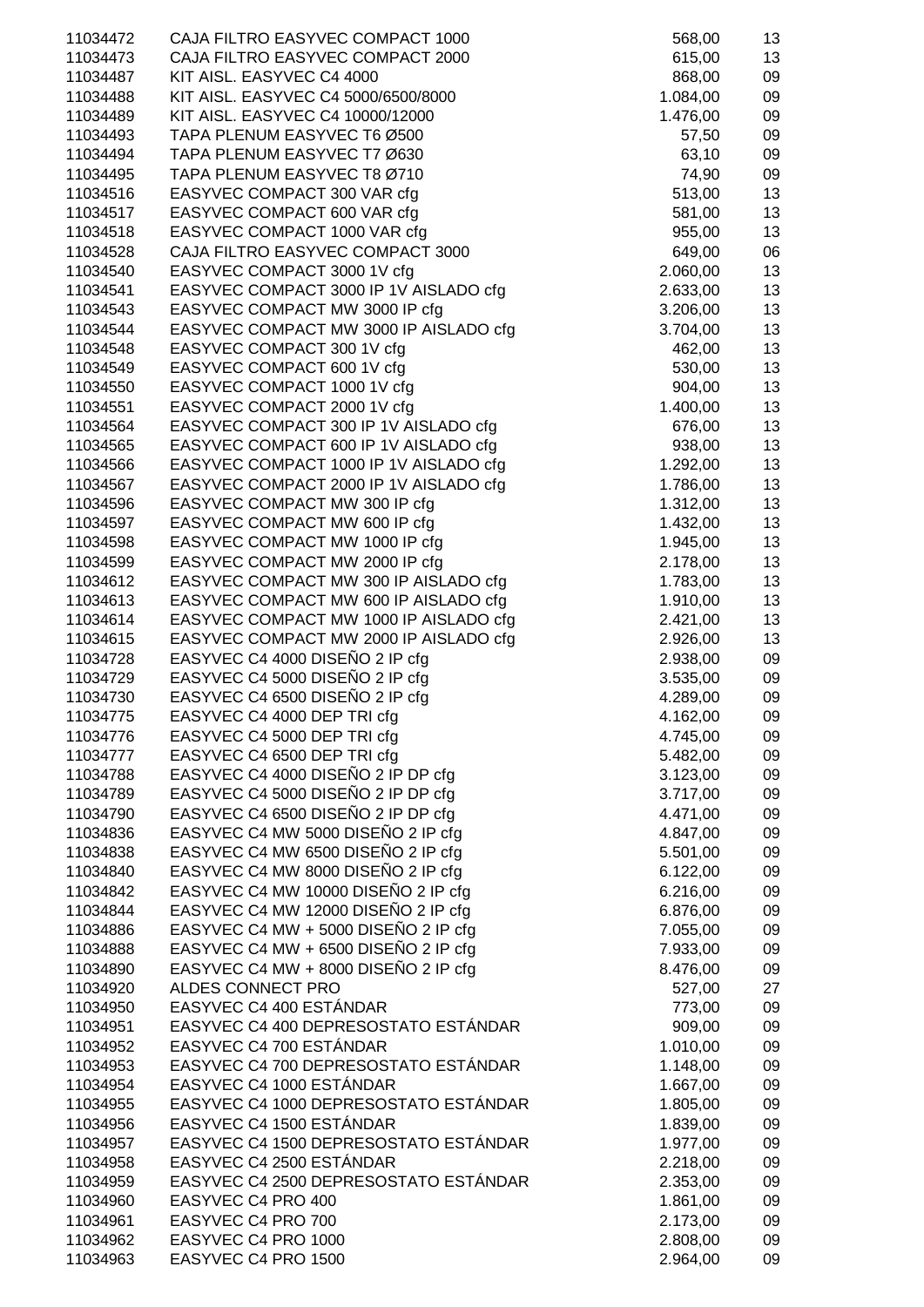| 11034964 | EASYVEC C4 PRO 2000                      | 3.130,00 | 09 |
|----------|------------------------------------------|----------|----|
| 11034965 | EASYVEC C4 PRO 2500                      | 3.309,00 | 09 |
| 11034966 | EASYVEC C4 PRO 3000                      | 3.653,00 | 09 |
|          |                                          |          |    |
| 11034967 | EASYVEC C4 PRO 4000                      | 3.967,00 | 09 |
| 11034973 | EASYVEC C4 ULTRA 400                     | 2.044,00 | 09 |
| 11034974 | EASYVEC C4 ULTRA 700                     | 2.448,00 | 09 |
| 11034975 | EASYVEC C4 ULTRA 1000                    | 3.026,00 | 09 |
|          |                                          |          |    |
| 11034976 | EASYVEC C4 ULTRA 1500                    | 3.202,00 | 09 |
| 11034977 | EASYVEC C4 ULTRA 2000                    | 3.377,00 | 09 |
| 11034978 | EASYVEC C4 ULTRA 2500                    | 3.575,00 | 09 |
| 11034979 | EASYVEC C4 ULTRA 3000                    | 3.945,00 | 09 |
| 11034980 | EASYVEC C4 ULTRA 4000                    | 4.285,00 | 09 |
|          |                                          |          |    |
| 11039175 | MS RECT ASPI T1 PROTECTONE R 90°         | 287,00   | 08 |
| 11039331 | MANGUITO FLEXIBLE DESC. CYCLONE F400 225 | 158,00   | 80 |
| 11039332 | MANGUITO FLEXIBLE DESC. CYCLONE F400 250 | 184,00   | 80 |
| 11039333 | MANGUITO FLEXIBLE DESC. CYCLONE F400 280 | 200,00   | 80 |
| 11039335 | MANGUITO FLEXIBLE DESC. CYCLONE F400 355 | 236,00   | 80 |
|          | MANGUITO FLEXIBLE DESC. CYCLONE F400 400 |          |    |
| 11039336 |                                          | 246,00   | 80 |
| 11039340 | TRANSFO. FLEXIBLE DESC. CYCLONE F400 250 | 234,00   | 80 |
| 11039341 | TRANSFO. FLEXIBLE DESC. CYCLONE F400 280 | 251,00   | 80 |
| 11039346 | TRANSFO. FLEXIBLE DESC. CYCLONE F400 500 | 347,00   | 80 |
| 11039347 | BOLSA 4 SOPORTES ANTIVIB. CYCLONE F400   | 84,10    | 08 |
| 11039348 | BOLSA 6 SOPORTES ANTIVIB. CYCLONE F400   | 114,00   | 08 |
|          |                                          |          |    |
| 11039416 | MOT.TRI-B3-2V-DAH-4/8P-7,2/1.8KW-DESe    | 3.366,00 | 80 |
| 11039425 | MOT.TRI-B3-2V-BI-4/6P-6/2,2KW-DESe       | 4.094,00 | 80 |
| 11039426 | MOT.TRI-B3-2V-BI-4/6P-10/3.3KW-DESe      | 5.451,00 | 80 |
| 11039499 | MS RECT ASPI 560 PROTECTONE T            | 359,00   | 08 |
| 11039566 | MS RECT ASPI 225 DESC 355 PROTECTONE T   | 195,00   | 08 |
| 11040430 | CF1 Ø100 (EI60S)                         | 55,70    | 35 |
|          |                                          |          |    |
| 11040431 | CF1 Ø125 (EI60S)                         | 62,00    | 35 |
| 11040432 | CF1 Ø150 (EI60S)                         | 80,90    | 35 |
| 11040433 | CF1 Ø160 (EI60S)                         | 85,10    | 35 |
| 11040434 | CF1 Ø200 (EI60S)                         | 101,00   | 35 |
| 11040435 | CF2 Ø100 (EI120S)                        | 85,10    | 35 |
| 11040436 | CF2 Ø125 (EI120S)                        | 93,80    | 35 |
|          |                                          |          |    |
| 11040437 | CF2 Ø150 (EI120S)                        | 114,00   | 35 |
| 11040438 | CF2 Ø160 (EI120S)                        | 118,00   | 35 |
| 11040439 | CF2 Ø200 (EI120S)                        | 156,00   | 35 |
| 11041295 | KIT AISLAMIENTO BRIDA VRFI/AP            | 97,90    | 80 |
| 11041695 | PACK ALDES CONTROL ISONE                 | 1.664,00 | 35 |
| 11041696 | KIT CORDÓN ISONE 10 POLOS                | 288,00   | 35 |
|          |                                          |          |    |
| 11041697 | KIT BOLSA PACK CONTROL                   | 98,80    | 35 |
| 11041698 | KIT CARGADOR PACK CONTROL                | 67,50    | 35 |
| 11041755 | KIT V.EMIS.48VCC                         | 212,00   | 80 |
| 11041762 | KIT FCU O PCU (VRFI)                     | 80,20    | 80 |
| 11041763 | KIT FCU+PCU (VRFI)                       | 120,00   | 80 |
| 11041764 | KIT FCB (VRFI)                           | 160,00   | 80 |
|          |                                          |          |    |
| 11041765 | KIT DCB (VRFI)                           | 163,00   | 80 |
| 11041770 | KIT PEINE 16 TERMINALES                  | 277,00   | 80 |
| 11041915 | KIT VISAGRA GFA ALU                      | 207,00   | 80 |
| 11041916 | <b>KIT FUSIBLE GDF</b>                   | 82,20    | 80 |
| 11041930 | CONECTOR 10 BORNES ISONE                 | 16,30    | 80 |
| 11041931 | CONECTOR 6 BORNES FCU1+DCU1 ISONE        | 9,71     | 80 |
|          |                                          |          |    |
| 11041932 | CONECTOR 6 BORNES FCU2+DCU2 ISONE        | 12,40    | 80 |
| 11041935 | RCC RMA/RPM/ISONE AP Ø193,5/160          | 24,10    | 80 |
| 11041949 | KIT ADAPT. VISAGRA CC.GFAP               | 64,10    | 80 |
| 11041950 | KIT AJUSTE GFAP SUR CC                   | 96,20    | 80 |
| 11043056 | PEGAMENTO BAT. ISONE 1500 (BOTE 1,5KG)   | 43,00    | 35 |
| 11043350 | CUELLO OBLONGO 360*80/400*200            | 271,00   | 14 |
|          | CUELLO OBLONGO 350*100/400*200           | 218,00   | 14 |
| 11043351 |                                          |          |    |
| 11043353 | CUELLO OBLONGO 325*130/350*200           | 271,00   | 14 |
| 11043354 | CUELLO OBLONGO 425*130/450*200           | 293,00   | 14 |
| 11043356 | CUELLO OBLONGO 410*165/450*200           | 294,00   | 14 |
| 11043358 | CUELLO OBLONGO 545*165/600*200           | 318,00   | 14 |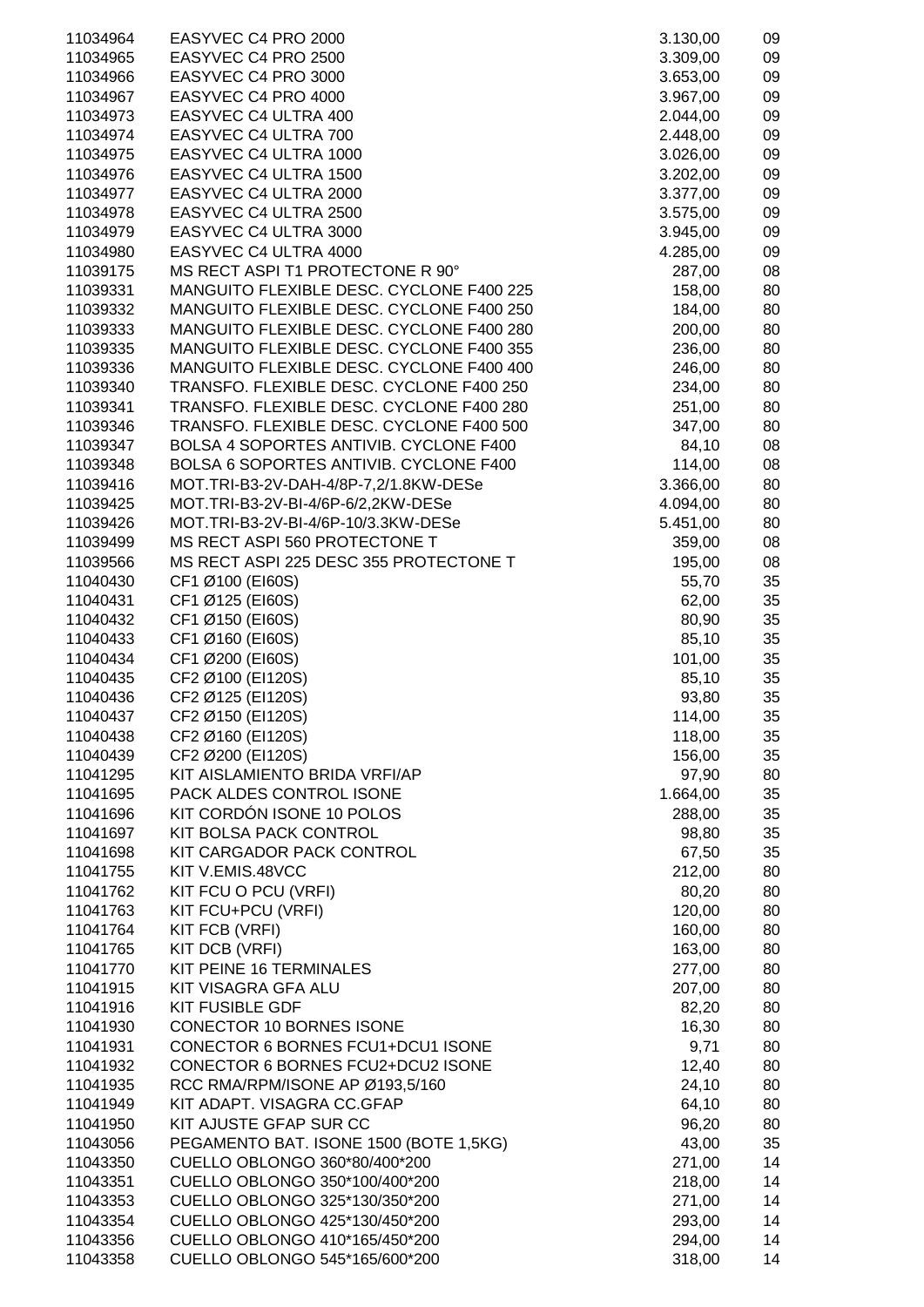| 11043360 | CUELLO OBLONGO 515*215/550*250         | 317,00   | 14 |
|----------|----------------------------------------|----------|----|
| 11043361 | CUELLO OBLONGO 675*215/700*250         | 349,00   | 14 |
| 11043362 | CUELLO OBLONGO 880*215/950*350         | 330,00   | 14 |
| 11043363 | CUELLO OBLONGO 645*265/700*300         | 277,00   | 14 |
|          |                                        |          |    |
| 11043367 | CUELLO OBLONGO 950*320/1000*350        | 462,00   | 14 |
| 11043400 | KIT FTE 70° ISONE                      | 85,50    | 80 |
| 11043401 | PACK 10 FUSIBLES 70° ISONE             | 123,00   | 80 |
| 11043402 | KIT FCU1 PARA FTE ISONE                | 81,40    | 80 |
| 11043403 | KIT DCU1 PARA FTE ISONE                | 81,40    | 80 |
|          |                                        |          |    |
| 11043404 | KIT FCU1+DCU1 PARA FTE                 | 137,00   | 80 |
| 11043405 | KIT FCU1 PARA VENTOSA                  | 86,40    | 80 |
| 11043406 | KIT FCU1+DCU1 PARA VENTOSA             | 157,00   | 80 |
| 11043407 | KIT VDS 24/48 ISONE                    | 183,00   | 80 |
| 11043408 | KIT VM 24/48 VCA/VCC ISONE             | 143,00   | 80 |
|          |                                        |          |    |
| 11043409 | KIT FCU2+DCU2                          | 116,00   | 80 |
| 11043410 | KIT EHOP 30S 24/48                     | 496,00   | 80 |
| 11043411 | KIT DISPARADOR MANUAL ISONE            | 53,40    | 80 |
| 11043412 | CAJA PRINCIPAL AZUL+MANDO MANUAL ISONE | 56,80    | 80 |
| 11043413 | CAPÓ PROTECCIÓN TRANSPARENTE ISONE     | 46,40    | 80 |
| 11044121 | <b>DISPARADOR MANUEL</b>               |          | 17 |
|          |                                        | 56,50    |    |
| 11044398 | KIT MOTOR LOCKTONE 1V                  | 1.156,00 | 15 |
| 11044399 | KIT MOTOR LOCKTONE 2V                  | 1.156,00 | 15 |
| 11044415 | BOLSA 10 CLIPS CERROJO OPTONE+REJILLA  | 269,00   | 15 |
| 11050060 | SC 102 D F3 200X100                    | 36,00    | 10 |
| 11050061 | SC 102 D F3 250X100                    | 38,70    | 10 |
|          |                                        |          |    |
| 11050062 | SC 102 D F3 300X100                    | 41,70    | 10 |
| 11050063 | SC 102 D F3 400X100                    | 47,20    | 10 |
| 11050066 | SC 102 D F3 300X150                    | 44,30    | 10 |
| 11050067 | SC 102 D F3 400X150                    | 52,50    | 10 |
| 11050068 | SC 102 D F3 500X150                    | 60,30    | 10 |
|          |                                        |          |    |
| 11050069 | SC 102 D F3 600X150                    | 68,20    | 10 |
| 11050070 | SC 102 D F3 400X200                    | 57,80    | 10 |
| 11050071 | SC 102 D F3 500X200                    | 68,00    | 10 |
| 11050072 | SC 102 D F3 600X200                    | 78,30    | 10 |
| 11050183 | SR 356 F1 305X152                      | 45,90    | 10 |
| 11050245 | GRIDLINED WALL F3 500X100 ANOD         |          |    |
|          |                                        | 73,70    | 10 |
| 11050246 | GRIDLINED WALL F3 600X100 ANOD         | 79,90    | 10 |
| 11050248 | GRIDLINED WALL F3 1000X100 ANOD        | 105,00   | 10 |
| 11050249 | GRIDLINED WALL F3 300X150 ANOD         | 72,60    | 10 |
| 11050251 | GRIDLINED WALL F3 600X150 ANOD         | 98,00    | 10 |
| 11050264 | SR 377 F1 400X150                      | 36,20    | 10 |
|          |                                        |          |    |
| 11050265 | SR 377 F1 300X300                      | 46,00    | 10 |
| 11050267 | SR 377 F1 400X400                      | 99,00    | 10 |
| 11050537 | AC101 F3 200X100 cfg                   | 33,30    | 10 |
| 11050539 | AC101 F3 300X100 cfg                   | 38,70    | 10 |
| 11050562 | GRIDLINED WALL F3 200X100 RAL9010      | 58,40    | 10 |
|          | GRIDLINED WALL F3 300X100 RAL9010      |          | 10 |
| 11050563 |                                        | 65,20    |    |
| 11050564 | GRIDLINED WALL F3 400X100 RAL9010      | 72,10    | 10 |
| 11050565 | GRIDLINED WALL F3 500X100 RAL9010      | 78,80    | 10 |
| 11050566 | GRIDLINED WALL F3 600X100 RAL9010      | 85,60    | 10 |
| 11050568 | GRIDLINED WALL F3 1000X100 RAL9010     | 112,00   | 10 |
| 11050569 | GRIDLINED WALL F3 300X150 RAL9010      | 77,90    | 10 |
|          |                                        |          |    |
| 11050571 | GRIDLINED WALL F3 600X150 RAL9010      | 105,00   | 10 |
| 11050572 | GRIDLINED WALL F3 800X150 RAL9010      | 123,00   | 10 |
| 11050573 | GRIDLINED WALL F3 1000X150 RAL9010     | 141,00   | 10 |
| 11050661 | AO123Z F0 598X598 RAL9010std cfg       | 135,00   | 10 |
| 11050681 | AG 637 WZ 554X554                      | 451,00   | 10 |
|          |                                        |          |    |
| 11050682 | AG 637 WZ 554X254                      | 319,00   | 10 |
| 11050687 | AC 181 200X100 F1 cfg                  | 62,40    | 10 |
| 11050688 | AC 181 300X150 F1cfg                   | 84,00    | 10 |
| 11050689 | AC 181 400X200 F1cfg                   | 108,00   | 10 |
| 11050691 | AC 181 500X300 F1cfg                   | 150,00   | 10 |
| 11050692 | AC 181 600X300 F1cfg                   | 164,00   | 10 |
|          |                                        |          |    |
| 11050693 | AC 181 600X400 F1                      | 199,00   | 10 |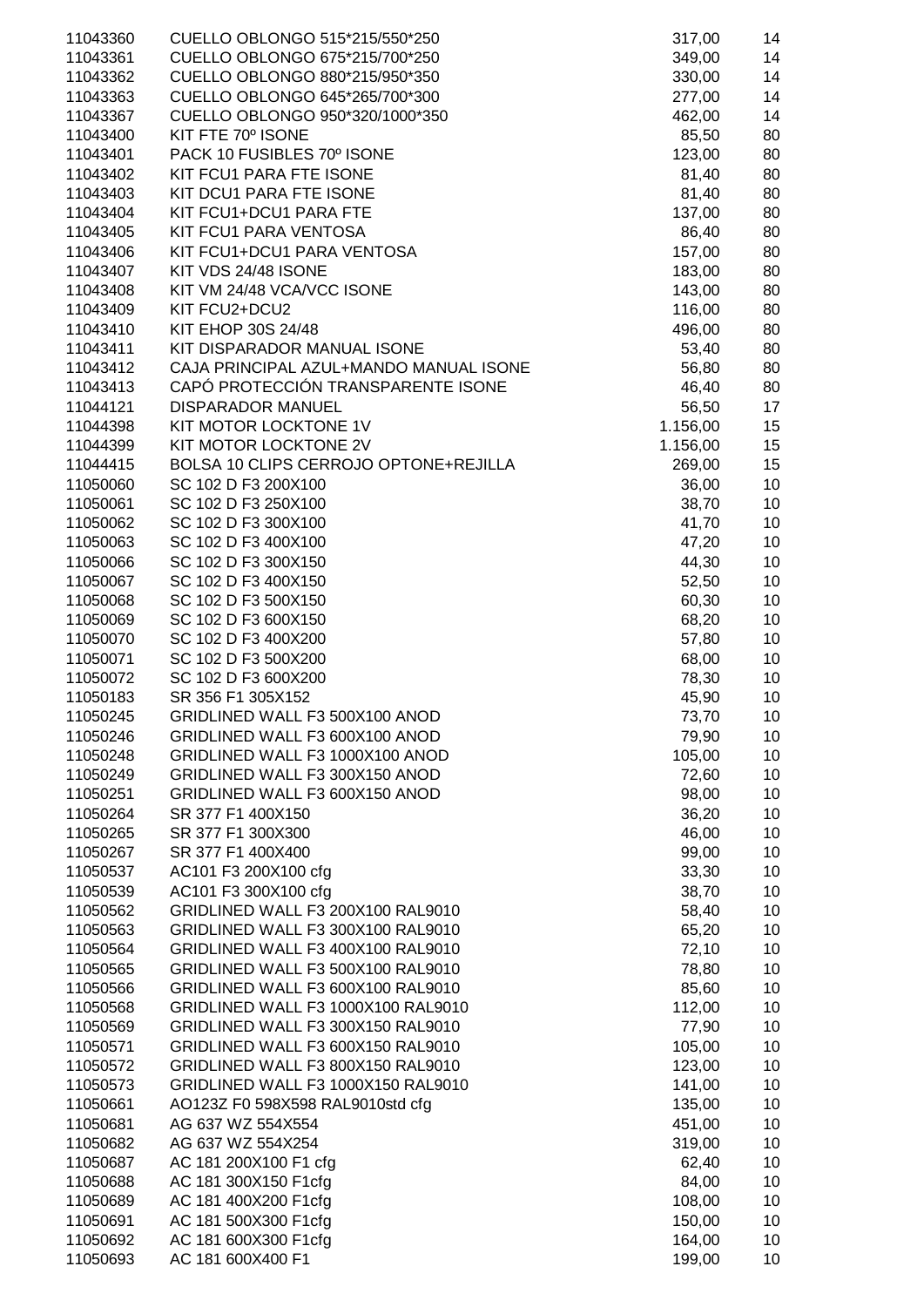| 11051020             | SC 831 F1 Ø160 RAL9010                             | 39,90            | 10       |
|----------------------|----------------------------------------------------|------------------|----------|
| 11051021             | SC 831 F1 Ø200 RAL9003 30%                         | 48,70            | 10       |
| 11051022             | SC 831 F1 Ø250 RAL9010                             | 58,50            | 10       |
| 11051023             | SC 831 F1 Ø315 RAL9010                             | 76,60            | 10       |
| 11051024             | SC 831 F1 Ø355 RAL9010                             | 95,60            | 10       |
| 11051031             | AR 883 THERMO D250 RAL9003-30%                     | 873,00           | 10       |
| 11051032             | AR 883 THERMO D315 RAL9003-30%                     | 930,00           | 10       |
| 11051083             | SF 861T F0 D250 600 <sup>2</sup> (c25) RAL9003 30% | 224,00           | 10       |
| 11051163             | TWISTED 850 Ø200 AXB600X600 9003 cfg               | 343,00           | 10       |
| 11051164             | TWISTED 850W Ø200 AXB600X600 9003 cfg              | 374,00           | 10       |
| 11051165             | TWISTED 850 Ø200 IF5 AXB600X600 9003 cfg           | 432,00           | 10       |
| 11051371             | A842 TP D160 AXB 600X600 RAL9010-30%               | 118,00           | 10       |
| 11051705             | AVF75 300X200 COMP. DEPRESIÓN                      | 93,40            | 10       |
| 11051706             | AVF75 400X200 COMP. DEPRESIÓN                      | 101,00           | 10       |
| 11051707             | AVF75 300X300 COMP. DEPRESIÓN                      | 112,00           | 10       |
| 11051708             | AVF75 400X400 COMP. DEPRESIÓN                      | 147,00           | 10       |
| 11051709             | AVF75 600X400 COMP. DEPRESIÓN                      | 184,00           | 10       |
| 11051710             | AVF75 800X400 COMP. DEPRESIÓN                      | 215,00           | 10       |
| 11051711             | AVF75 500X500 COMP. DEPRESIÓN                      | 190,00           | 10       |
| 11051712             | AVF75 800X500 COMP. DEPRESIÓN                      | 244,00           | 10       |
| 11051713             | AVF75 1000X500 COMP. DEPRESIÓN                     | 310,00           | 10       |
| 11051719             | ANF75 400X200 COMP. SOBREPRESIÓN                   | 101,00           | 10       |
| 11051863             | ALD613 900 RAL9010 + DAMPER                        | 186,00           | 10       |
| 11052028             | AWA251 300X150                                     | 72,50            | 10       |
| 11052032             | AWA251 200X200                                     | 67,90            | 10       |
| 11052033             | AWA251 300X200                                     | 87,10            | 10       |
| 11052034             | AWA251 400X200                                     | 106,00           | 10       |
| 11052035             | AWA251 500X200                                     | 127,00           | 10       |
| 11052039             | AWA251 300X300                                     | 116,00           | 10       |
| 11052040<br>11052041 | AWA251 400X300<br>AWA251 500X300                   | 144,00           | 10<br>10 |
| 11052042             | AWA251 600X300                                     | 175,00<br>204,00 | 10       |
| 11052045             | AWA251 400X400                                     | 184,00           | 10       |
| 11052046             | AWA251 500X400                                     | 224,00           | 10       |
| 11052047             | AWA251 600X400                                     | 262,00           | 10       |
| 11052049             | AWA251 800X400                                     | 339,00           | 10       |
| 11052052             | AWA251 500X500                                     | 271,00           | 10       |
| 11052064             | AWA251 600X500                                     | 319,00           | 10       |
| 11052065             | AWA251 700X500                                     | 369,00           | 10       |
| 11052066             | AWA251 800X500                                     | 418,00           | 10       |
| 11052068             | AWA251 1000X500                                    | 514,00           | 10       |
| 11052090             | AWA251 250X250                                     | 89,50            | 10       |
| 11052135             | AWA251 350X350                                     | 146,00           | 10       |
| 11052154             | AWA251 450X450                                     | 228,00           | 10       |
| 11052167             | AWA251 600X600                                     | 378,00           | 10       |
| 11052173             | AWA251 700X700                                     | 506,00           | 10       |
| 11052179             | AWA251 800X800                                     | 649,00           | 10       |
| 11052204             | SR 145 Ø100                                        | 11,20            | 10       |
| 11052205             | SR 145 Ø125                                        | 14,90            | 10       |
| 11052206             | SR 145 Ø160                                        | 21,70            | 10       |
| 11052207             | SR 145 Ø200                                        | 29,80            | 10       |
| 11052226             | SR 143 Ø100                                        | 9,71             | 10       |
| 11052227             | SR 143 Ø125                                        | 12,40            | 10       |
| 11052228             | SR 143 Ø160                                        | 17,20            | 10       |
| 11052229             | SR 143 Ø200                                        | 23,70            | 10       |
| 11052240             | AR637 F0 Ø125                                      | 146,00           | 10       |
| 11052241             | AR637 F0 Ø160                                      | 157,00           | 10       |
| 11052242             | AR637 F0 Ø200                                      | 179,00           | 10       |
| 11052243             | AR637 F0 Ø250                                      | 221,00           | 10       |
| 11052244             | AR637 F0 Ø315                                      | 259,00           | 10       |
| 11052246             | <b>BEM 780 BLANCO Ø125</b>                         | 89,80            | 10       |
| 11052247             | <b>BEM 780 BLANCO Ø160</b>                         | 95,90            | 10       |
| 11052248             | <b>BEM 780 BLANCO Ø200</b>                         | 134,00           | 10       |
| 11052260             | AR 637 Ø400                                        | 637,00           | 10       |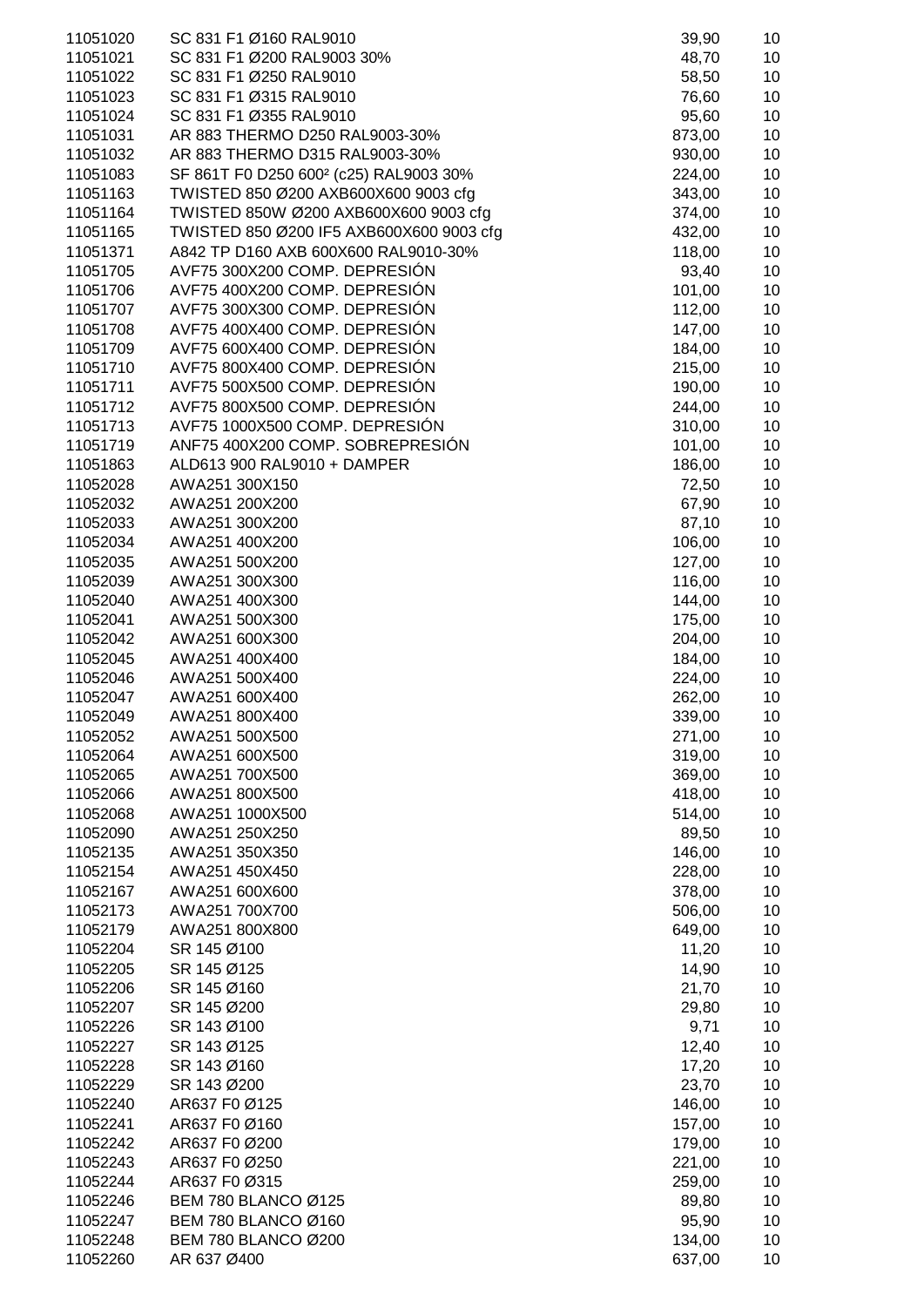| 11052261 | AR 637 Ø450                              | 833,00   | 10 |
|----------|------------------------------------------|----------|----|
| 11052262 | AR 637 Ø500                              | 1.000,00 | 10 |
| 11052263 | AR 637 Ø560                              | 1.687,00 | 10 |
| 11052264 | AR 637 Ø630                              | 1.845,00 | 10 |
| 11052276 | SR 135 D80 SUBCONJ. ACÚSTICO RAL9003     | 17,20    | 10 |
| 11052277 | SR 135 D100 SUBCONJ. ACÚSTICO RAL9003    | 22,60    | 10 |
|          | SR 135 D125 SUBCONJ. ACÚSTICO RAL9003    |          | 10 |
| 11052278 |                                          | 29,00    |    |
| 11052279 | SR 135 D160 SUBCONJ. ACÚSTICO RAL9003    | 39,90    | 10 |
| 11052280 | SR 135 D200 SUBCONJ. ACÚSTICO RAL9003    | 46,00    | 10 |
| 11052292 | BIM2 300 BLANCO Ø125                     | 82,40    | 10 |
| 11052293 | BIM2 300 BLANCO Ø160                     | 91,00    | 10 |
| 11052294 | BIM2 300 BLANCO Ø200                     | 114,00   | 10 |
| 11052297 | BIM2 320 BLANCO Ø125                     | 82,40    | 10 |
| 11052298 | BIM2 320 BLANCO Ø160                     | 91,00    | 10 |
| 11052299 | BIM2 320 BLANCO Ø200                     | 114,00   | 10 |
| 11053113 | ALP113 900 PLENUM ALD                    | 117,00   | 10 |
| 11053180 | BY Ø160                                  | 49,30    | 10 |
| 11053181 | BY Ø200                                  | 54,90    | 10 |
| 11053182 | BY Ø250                                  | 65,20    | 10 |
| 11053183 | BY Ø315                                  | 79,50    | 10 |
| 11053184 | BY Ø355                                  | 94,70    | 10 |
| 11053220 | BR Ø160                                  | 67,20    | 10 |
| 11053241 | SGS 200X100                              | 30,60    | 10 |
| 11053242 | SGS 250X100                              | 33,00    | 10 |
| 11053243 | SGS 300X100                              | 36,00    | 10 |
| 11053244 | SGS 400X100                              | 40,70    | 10 |
| 11053245 | SGS 500X100                              | 46,00    | 10 |
| 11053246 | SGS 250X150                              | 33,00    | 10 |
| 11053247 | SGS 300X150                              | 37,30    | 10 |
| 11053248 | SGS 400X150                              | 44,60    | 10 |
| 11053249 | SGS 500X150                              | 52,60    | 10 |
| 11053250 | SGS 600X150                              | 60,30    | 10 |
| 11053251 | SGS 400X200                              | 48,70    | 10 |
| 11053252 | SGS 500X200                              |          | 10 |
| 11053253 | SGS 600X200                              | 59,20    | 10 |
| 11053254 | SGS 800X200                              | 69,50    |    |
|          |                                          | 90,40    | 10 |
| 11053255 | SGS 600X300                              | 87,90    | 10 |
| 11053257 | SGS 1000X300                             | 150,00   | 10 |
| 11053259 | SGS 1000X75                              | 62,20    | 10 |
| 11053268 | SGS 300X300                              | 40,90    | 10 |
| 11053269 | SGS 500X300                              | 72,30    | 10 |
| 11053270 | SGS 600X600                              | 142,00   | 10 |
| 11053271 | SGS 600X100                              | 51,40    | 10 |
| 11053274 | SGS 800X150                              | 76,00    | 10 |
| 11053275 | SGS 1000X150                             | 91,60    | 10 |
| 11053311 | LRE842/883 F0 D160/160 cfg               | 128,00   | 10 |
| 11053312 | LRE842/883 F0 D200/200 cfg               | 132,00   | 10 |
| 11053313 | LRE842/883 F0 D250/250 cfg               | 177,00   | 10 |
| 11053314 | LRE842/883 F0 D315/315 cfg               | 221,00   | 10 |
| 11053315 | LRE842/883 F0 D355/355 cfg               | 230,00   | 10 |
| 11053352 | MANGUITO BIM Ø125                        | 17,10    | 10 |
| 11053353 | MANGUITO BIM Ø160                        | 14,20    | 10 |
| 11053354 | MANGUITO BIM Ø200                        | 17,70    | 10 |
| 11053356 | MANGUITO PLACO Ø100 LISO L=100 SR143/145 | 10,00    | 10 |
| 11053357 | MANGUITO PLACO Ø125 LISO L=100 SR143/145 | 11,70    | 10 |
| 11053358 | MANGUITO PLACO Ø160 LISO L=100 SR143/145 | 15,20    | 10 |
| 11053359 | MANGUITO PLACO Ø200 LISO L=100 SR143/145 | 18,60    | 10 |
| 11053381 | MEF3 200x100Ø125 PLENUM PC CLIM cfg      | 88,80    | 10 |
| 11053382 | MEF3 300x100Ø160 PLENUM PC CLIM cfg      | 93,10    | 10 |
| 11053383 | MEF3 300X150Ø200 PLENUM PC CLIM cfg      | 97,40    | 10 |
| 11053391 | MEI(5)F3 200x100Ø125 PLEN PC IS CLIM cfg | 133,00   | 10 |
| 11053392 | MEI(5)F3 300x100Ø160 PLEN PC IS CLIM cfg | 140,00   | 10 |
| 11053393 | MEI(5)F3 300x150Ø200 PLEN PC IS CLIM cfg | 145,00   | 10 |
| 11053394 | MEI(5)F3 400X200Ø200 PLEN PC IS CLIM cfg | 167,00   | 10 |
|          |                                          |          |    |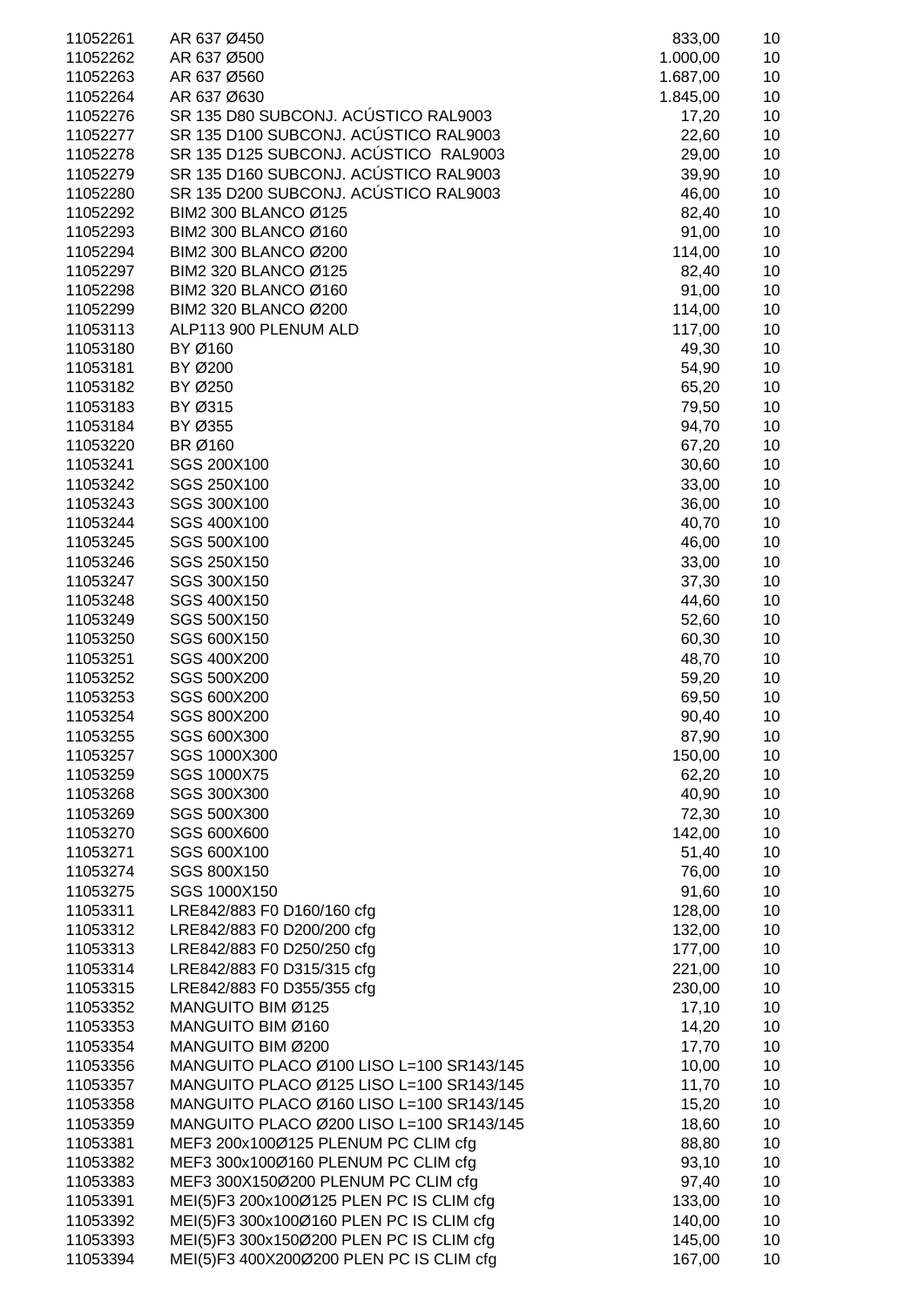| 11053440             | FR Ø160                                                               | 14,10            | 10       |
|----------------------|-----------------------------------------------------------------------|------------------|----------|
| 11053441             | FR Ø200                                                               | 18,40            | 10       |
| 11053442             | FR Ø250                                                               | 22,60            | 10       |
| 11053443             | FR Ø315                                                               | 26,30            | 10       |
| 11053444             | FR Ø355                                                               | 30,00            | 10       |
| 11053466             | F4 400X400                                                            | 19,70            | 10       |
| 11053467             | F4 500X400                                                            | 21,70            | 10       |
| 11053468             | F4 600X400                                                            | 23,70            | 10       |
| 11053469             | F4 700X400                                                            | 25,60            | 10       |
| 11053470             | F4 800X400                                                            | 22,20            | 10       |
| 11053473             | F4 500X500                                                            | 23,20            | 10       |
| 11053475             | F4 700X500                                                            | 22,20            | 10       |
| 11053476             | F4 800X500                                                            | 29,90            | 10       |
| 11053493             | JUEGO DE 2 PATILLAS MONTAJE                                           | 13,10            | 10       |
| 11053501             | FILTRO G3/M1 W PARA AC161 600X300                                     | 45,30            | 10       |
| 11053502             | FILTRO G3/M1 W PARA AC161 500X400                                     | 44,00            | 10       |
| 11053503             | FILTRO G3/M1 W PARA AC161 500X500                                     | 49,40            | 10       |
| 11053504             | FILTRO G3/M1 W PARA AC161 600X400                                     | 48,30            | 10       |
| 11053505             | FILTRO G3/M1 W PARA AC161 600X500                                     | 53,70            | 10       |
| 11053531             | RT160 F0 604x304 D250 cfg                                             | 101,00           | 10       |
| 11053575             | RE637 F0 D250 554X254 AxB=600x300 cfgns<br>RE F0 225x225 D160 cfg     | 132,00           | 10       |
| 11053613<br>11053615 | RE F0 300x300 D250 cfg                                                | 89,90<br>103,00  | 10<br>10 |
| 11053632             | MTF3 200X100/Ø80 PLENUM PA cfg                                        | 76,60            | 10       |
| 11053633             | MTF3 250X100/Ø100 PLENUM PA cfg                                       | 80,20            | 10       |
| 11053634             | MTF3 300X100/Ø125 PLENUM PA cfg                                       | 80,10            | 10       |
| 11053635             | MTF3 400X100/Ø125 PLENUM PA cfg                                       | 87,20            | 10       |
| 11053636             | MTF3 500X100/Ø125 PLENUM PA cfg                                       | 94,40            | 10       |
| 11053637             | MTF3 600X100/2XD100 PLENUM PA cfg                                     | 118,00           | 10       |
| 11053639             | MTF3 1000X100/2XD125 PLENUM PA cfg                                    | 140,00           | 10       |
| 11053640             | MTF3 250X150/Ø125 PLENUM PA cfg                                       | 80,10            | 10       |
| 11053641             | MTF3 300X150/Ø160 PLENUM PA cfg                                       | 84,90            | 10       |
| 11053642             | MTF3 400X150/Ø160 PLENUM PA cfg                                       | 92,20            | 10       |
| 11053643             | MTF3 500X150/Ø160 PLENUM PA cfg                                       | 99,30            | 10       |
| 11053644             | MTF3 600X150/Ø160 PLENUM PA cfg                                       | 106,00           | 10       |
| 11053645             | MTF3 800X150/2xD160 PLENUM PA cfg                                     | 131,00           | 10       |
| 11053646             | MTF3 1000X150/2xD160 PLENUM PA cfg                                    | 144,00           | 10       |
| 11053648             | MTF3 400X200/Ø200 PLENUM PA cfg                                       | 98,00            | 10       |
| 11053649             | MTF3 500X200/Ø200 PLENUM PA cfg                                       | 105,00           | 10       |
| 11053650             | MTF3 600X200/Ø200 PLENUM PA cfg                                       | 112,00           | 10       |
| 11053651             | MTF3 800X200/2xD200 PLENUM PA cfg                                     | 140,00           | 10       |
| 11053654             | MTF3 600X300/Ø250 PLENUM PA cfg                                       | 120,00           | 10       |
| 11053655             | MTF3 800X300/2xD250 PLENUM PA cfg                                     | 146,00           | 10       |
| 11053656             | MTF3 1000X300/2xD250 PLENUM PA cfg                                    | 162,00           | 10       |
| 11053661             | MEF3 1000X75/2xØ100 PLENUM PC cfg                                     | 151,00           | 10       |
| 11053662             | MEF3 200x100/Ø80 PLENUM PC cfg                                        | 80,30            | 10       |
| 11053663             | MEF3 250X100/Ø100 PLENUM PC cfg                                       | 84,00            | 10       |
| 11053664             | MEF3 300X100/Ø125 PLENUM PC cfg                                       | 84,00            | 10       |
| 11053665             | MEF3 400X100/Ø125 PLENUM PC cfg                                       | 91,70            | 10       |
| 11053670             | MEF3 250X150/Ø125 PLENUM PC cfg                                       | 84,00            | 10       |
| 11053671             | MEF3 300x150/Ø160 PLENUM PC cfg                                       | 89,10            | 10       |
| 11053672             | MEF3 400x150/Ø160 PLENUM PC cfg                                       | 96,80            | 10       |
| 11053673             | MEF3 500X150/Ø160 PLENUM PC cfg                                       | 104,00           | 10       |
| 11053674             | MEF3 600X150/Ø160 PLENUM PC cfg                                       | 112,00           | 10<br>10 |
| 11053676<br>11053678 | MEF3 1000X150/2XØ160 PLENUM PC cfg<br>MEF3 400x200/Ø200 PLENUM PC cfg | 151,00<br>103,00 | 10       |
| 11053679             | MEF3 500X200/Ø200 PLENUM PC cfg                                       | 111,00           | 10       |
| 11053680             | MEF3 600X200/Ø200 PLENUM PC cfg                                       | 118,00           | 10       |
| 11053681             | MEF3 800X200/2xØ200 PLENUM PC cfg                                     | 145,00           | 10       |
| 11053684             | MEF3 600x300/Ø250 PLENUM PC cfg                                       | 128,00           | 10       |
| 11053761             | F4 200X100                                                            | 14,30            | 10       |
| 11053762             | F4 250X100                                                            | 14,70            | 10       |
| 11053763             | F4 300X100                                                            | 15,30            | 10       |
| 11053764             | F4 400X100                                                            | 16,50            | 10       |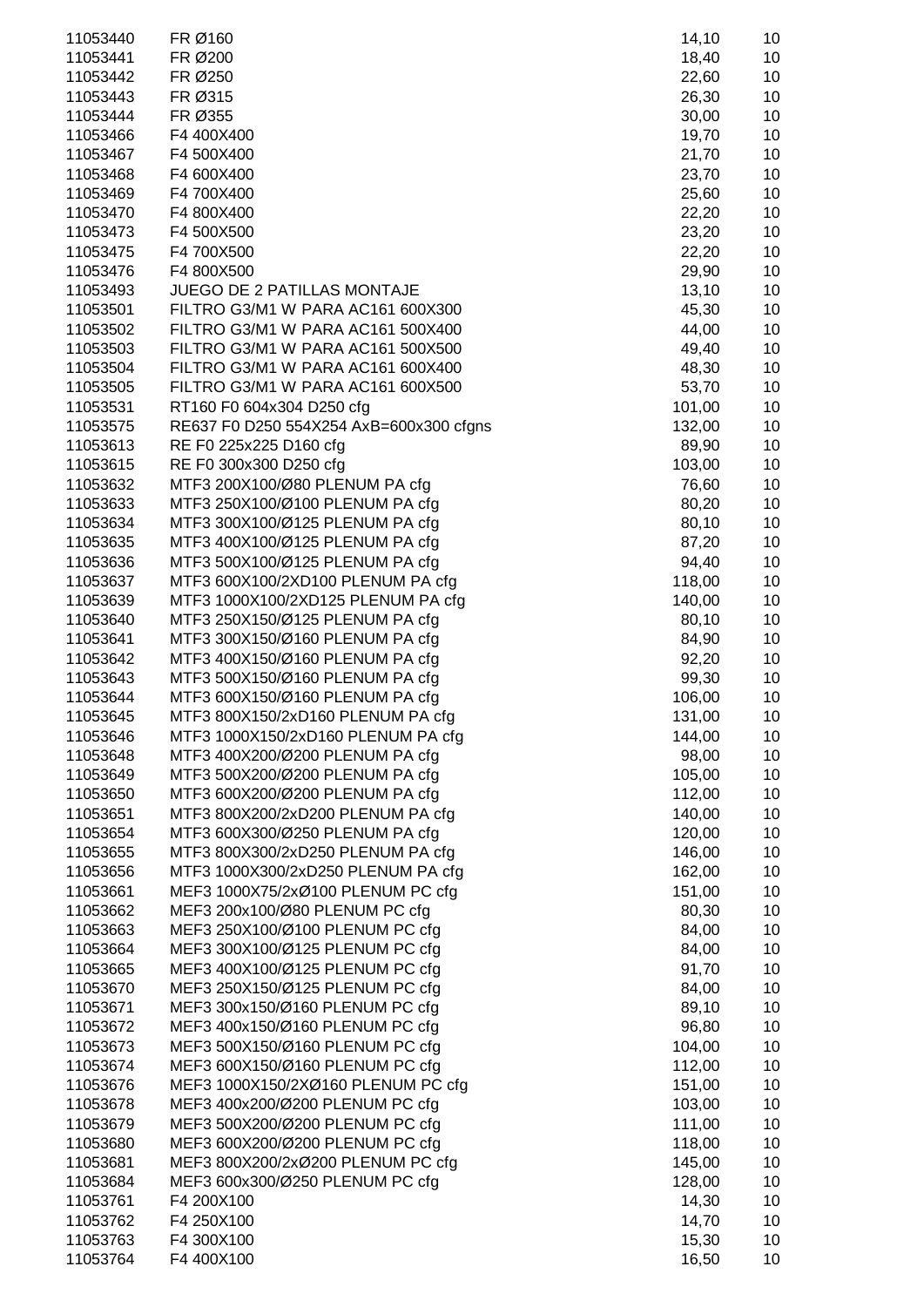| 11053765             | F4 500X100                                                          | 17,70            | 10       |
|----------------------|---------------------------------------------------------------------|------------------|----------|
| 11053766             | F4 250X150                                                          | 15,10            | 10       |
| 11053767             | F4 300X150                                                          | 15,70            | 10       |
| 11053768             | F4 400X150                                                          | 17,20            | 10       |
| 11053769             | F4 500X150                                                          | 18,40            | 10       |
| 11053770             | F4 600X150                                                          | 19,40            | 10       |
| 11053771             | F4 400X200                                                          | 17,70            | 10       |
| 11053772             | F4 500X200                                                          | 18,80            | 10       |
| 11053773             | F4 600X200                                                          | 20,40            | 10       |
| 11053774             | F4 800X200                                                          | 23,20            | 10       |
| 11053775             | F4 600X300                                                          | 22,20            | 10       |
| 11053776             | F4 800X300                                                          | 25,30            | 10       |
| 11053777             | F4 1000X300                                                         | 28,60            | 10       |
| 11053778             | F4 800X75                                                           | 20,20            | 10       |
| 11053779             | F4 1000X75                                                          | 22,40            | 10       |
| 11053780             | F4 600X100                                                          | 18,60            | 10       |
| 11053781             | F4 800X100                                                          | 20,80            | 10       |
| 11053782             | F4 1000X100                                                         | 23,00            | 10       |
| 11053783             | F4 800X150                                                          | 22,10            | 10       |
| 11053784             | F4 1000X150                                                         | 24,50            | 10       |
| 11053785             | F4 1500X150                                                         | 30,60            | 10       |
| 11053786             | F4 1000X200                                                         | 25,90            | 10       |
| 11053787             | F4 1500X200                                                         | 27,10            | 10       |
| 11053788             | F4 300X300                                                          | 17,10            | 10       |
| 11053789             | F4 500X300                                                          | 20,40            | 10       |
| 11053790             | F4 600X600                                                          | 27,10            | 10       |
| 11053791             | F4 1000X600                                                         | 37,40            | 10       |
| 11053792             | F4 200X150                                                          | 14,40            | 10       |
| 11053793             | F4 200X200                                                          | 14,60            | 10       |
| 11053794             | F4 300X200                                                          | 16,20            | 10       |
| 11053797             | F4 400X300                                                          | 18,60            | 10       |
| 11053799             | F4 700X300                                                          | 23,70            | 10       |
| 11053801             | F4 450X100                                                          | 14,10            | 10       |
| 11053808             | F4 250X200                                                          | 15,40            | 10       |
| 11053810             | F4 450X200                                                          | 18,90            | 10       |
| 11053813             | F4 250X250                                                          | 13,10            | 10       |
| 11053816             | F4 400X250                                                          | 14,70            | 10       |
| 11053818             | F4 500X250                                                          | 16,20            | 10       |
| 11053835             | F4 500X350                                                          | 17,50            | 10       |
| 11053838             | F4 800X350                                                          | 22,10            | 10       |
| 11053872             | F4 700X700                                                          | 26,00            | 10       |
| 11053873             | F4 800X700                                                          | 34,40            | 10       |
| 11053875             | F4 1000X700                                                         | 33,00            | 10       |
| 11053878             | F4 800X800                                                          | 30,30            | 10       |
| 11053949             | W850 Ø200 CONJ. 5 FILTROS G2 TWISTED                                | 174,00           | 10       |
| 11053970             | MANGUITO PLACO Ø80 GARGANTA L=100 SR135                             | 10,40            | 10       |
| 11053971             | MANGUITO PLACO Ø100 GARGANTA L=100 SR135                            | 11,30            | 10       |
| 11053972             | MANGUITO PLACO Ø125 GARGANTA L=100 SR135                            | 12,80            | 10       |
| 11053973             | MANGUITO PLACO Ø160 GARGANTA L=100 SR135                            | 16,50            | 10<br>10 |
| 11053974             | MANGUITO PLACO Ø200 GARGANTA L=100 SR135                            | 20,70            |          |
| 11055038<br>11055040 | MOTOR CM 230-L TODO/NADA S/MUELLE<br>MOTOR CM 24 TODO/NADA S/MUELLE | 169,00           | 80<br>10 |
| 11055042             | MOTOR LM 24A SR TODO/NADA S/MUELLE                                  | 171,00<br>206,00 | 10       |
| 11055044             | MOTOR SM 24A TODO/NADA S/MUELLE                                     | 328,00           | 10       |
| 11055045             | MOTOR SFA-S2 TOR CON MUELLE                                         | 700,00           | 10       |
| 11055049             | MOTOR TF 230 TODO/NADA CON MUELLE                                   | 319,00           | 10       |
| 11055050             | MOTOR TF 24 TODO/NADA CON MUELLE                                    | 295,00           | 10       |
|                      | MOTOR LM 230A TODO/NADA SIN MUELLE                                  |                  |          |
| 11055051<br>11055052 | MOTOR LM 230A SR PROPORCIONAL SIN MUELLE                            | 210,00<br>359,00 | 10<br>10 |
| 11055053             | MOTOR LM 24A SR PROPORCIONAL SIN MUELLE                             | 298,00           | 10       |
| 11055054             | MOTOR LF 24 SR PROPORCIONAL CON MUELLE                              | 492,00           | 10       |
| 11055055             | MOTOR NM 230A SR PROPORCIONAL SIN MUELLE                            | 446,00           | 10       |
| 11055061             | MOTOR NM 230A TODO/NADA SIN MUELLE                                  | 231,00           | 10       |
| 11055062             | MOTOR NM 24A TODO/NADA SIN MUELLE                                   | 254,00           | 10       |
|                      |                                                                     |                  |          |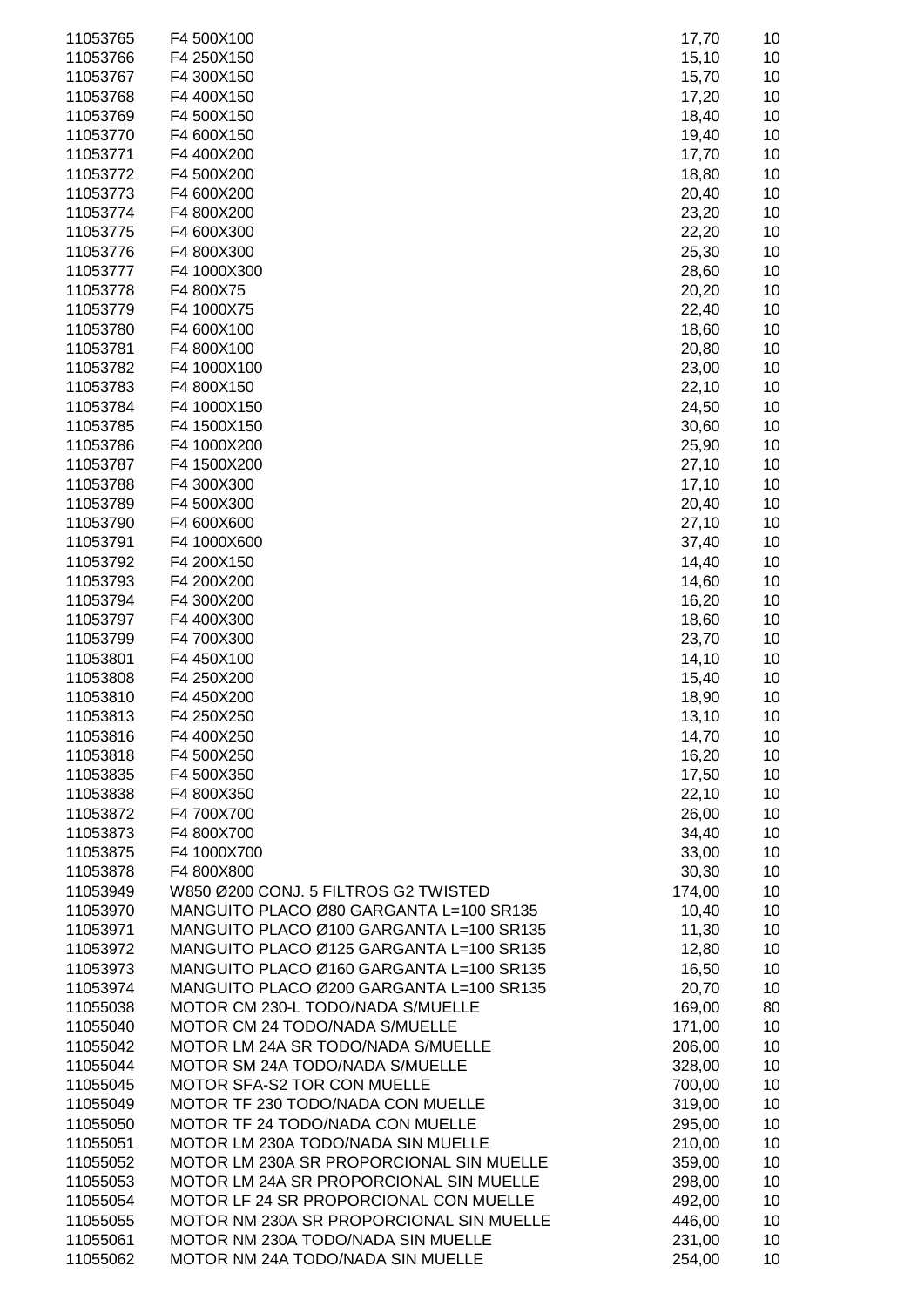| 11055066 | MOTOR NM 24A SR PROPORCIONAL SIN MUELLE  | 410,00   | 10 |
|----------|------------------------------------------|----------|----|
|          |                                          |          |    |
| 11055067 | MOTOR SF24A SR PROPORCIONAL CON MUELLE   | 757,00   | 10 |
| 11055068 | MOTOR SM 230A SR PROPORCIONAL SIN MUELLE | 550,00   | 10 |
| 11055069 | MOTOR SM 24A SR PROPORCIONAL SIN MUELLE  | 497,00   | 10 |
| 11055081 | MOTOR LF 230 TODO/NADA CON MUELLE        | 388,00   | 10 |
| 11055082 | MOTOR LF 24 TODO/NADA CON MUELLE         | 368,00   | 10 |
| 11055090 | REGULACIÓN IRIS Ø100                     | 80,70    | 10 |
|          |                                          |          |    |
| 11055091 | REGULACIÓN IRIS Ø125                     | 87,30    | 10 |
| 11055092 | REGULACIÓN IRIS Ø160                     | 91,20    | 10 |
| 11055093 | REGULACIÓN IRIS Ø200                     | 118,00   | 10 |
| 11055094 | REGULACIÓN IRIS Ø250                     | 157,00   | 10 |
| 11055095 | REGULACIÓN IRIS Ø315                     | 196,00   | 10 |
| 11055096 | REGULACIÓN IRIS Ø400                     | 348,00   | 10 |
|          |                                          |          |    |
| 11055097 | REGULACIÓN IRIS Ø500                     | 700,00   | 10 |
| 11055098 | REGULACIÓN IRIS Ø630                     | 1.008,00 | 10 |
| 11055116 | RGE CON JUNTA Ø355                       | 147,00   | 10 |
| 11055117 | RGE CON JUNTA Ø400                       | 161,00   | 10 |
| 11055118 | RGE CON JUNTA Ø450                       | 183,00   | 10 |
| 11055119 | RGE CON JUNTA Ø500                       | 213,00   | 10 |
|          | KIT PLETINA MOTORIZACIÓN RGE / RGEM      |          |    |
| 11055122 |                                          | 34,80    | 10 |
| 11055210 | RGE + JUNTA Ø100 MANUEL                  | 33,50    | 10 |
| 11055211 | RGE + JUNTA Ø125 MANUEL                  | 37,40    | 10 |
| 11055212 | RGE + JUNTA Ø160 MANUEL                  | 42,20    | 10 |
| 11055213 | RGE + JUNTA Ø200 MANUEL                  | 45,10    | 10 |
| 11055214 | RGE + JUNTA Ø250 MANUEL                  | 52,90    | 10 |
| 11055215 | RGE + JUNTA Ø315 MANUEL                  | 59,50    | 10 |
|          |                                          |          |    |
| 11055216 | RGE + JUNTA Ø100 MOTORIZABLE+KIT PLETINA | 39,90    | 10 |
| 11055217 | RGE + JUNTA Ø125 MOTORIZABLE+KIT PLETINA | 44,00    | 10 |
| 11055218 | RGE + JUNTA Ø160 MOTORIZABLE+KIT PLETINA | 48,90    | 10 |
| 11055219 | RGE + JUNTA Ø200 MOTORIZABLE+KIT PLETINA | 51,90    | 10 |
| 11055220 | RGE + JUNTA Ø250 MOTORIZABLE+KIT PLETINA | 60,10    | 10 |
| 11055221 | RGE + JUNTA Ø315 MOTORIZABLE+KIT PLETINA | 66,90    | 10 |
| 11056000 | KIT DET. ENSUC. FILTRO EASYVEC           | 302,00   | 13 |
|          |                                          |          |    |
| 11056001 | KIT IMP. EASYVEC MW PRESIÓN CONSTANTE    | 110,00   | 13 |
| 11056044 | MOTOVENTILADOR VEKITA+ 2000              | 877,00   | 80 |
| 11056045 | MOTOVENTILADOR VEKITA+ 3000              | 1.091,00 | 80 |
| 11056082 | MOTOR CVEC 1500                          | 516,00   | 80 |
| 11056083 | MOTOR CVEC 2500                          | 548,00   | 80 |
| 11056084 | CAJA CONEXIÓN C.VEC 2500                 | 89,50    | 80 |
| 11056099 | <b>VENTILADOR CVEC 2500</b>              | 1.212,00 | 80 |
|          |                                          |          |    |
| 11056100 | VISERA ANTILLUVIA+REJILLA Ø400 HEMBRA    | 147,00   | 06 |
| 11056101 | VISERA ANTILLUVIA+REJILLA Ø160 HEMBRA    | 94,10    | 06 |
| 11056102 | VISERA ANTILLUVIA+REJILLA Ø200 HEMBRA    | 95,40    | 06 |
| 11056107 | MOTOVENTILADOR VEKITA 450                | 441,00   | 80 |
| 11056108 | MOTOVENTILADOR VEKITA 700                | 511,00   | 80 |
| 11056110 | CAPERUZA ANTILLUVIA MINIVEC              | 138,00   | 80 |
| 11056112 | MANGUITO TELA+REJILLA TVEC 2             | 217,00   | 80 |
|          |                                          |          |    |
| 11056120 | MANGUITO FLEX. DESC. M0+MARCO Ø250       | 165,00   | 13 |
| 11056168 | MOTOVENTILADOR TVEC 181 A                | 618,00   | 80 |
| 11056169 | <b>MOTOVENTILADOR TVEC 181 B</b>         | 629,00   | 80 |
| 11056183 | DISYUNTOR 0,4-0,6 A                      | 126,00   | 07 |
| 11056184 | DISYUNTOR 1,0-1,6 A                      | 126,00   | 07 |
| 11056196 | <b>INTER PROXIM.MONO 0.9KW</b>           | 113,00   | 07 |
| 11056313 | KIT DET. ENSUC. FILTRO TVEC/VIK          | 275,00   |    |
|          |                                          |          | 06 |
| 11056370 | FILTRO RECAMBIO GRAVIMÉTRICO TVEC GII    | 119,00   | 07 |
| 11056373 | VISERA ANTILLUVIA+REJILLA Ø250 HEMBRA    | 106,00   | 06 |
| 11056374 | VISERA ANTILLUVIA+REJILLA Ø500 HEMBRA    | 160,00   | 06 |
| 11056375 | VISERA ANTILLUVIA+REJILLA Ø630 HEMBRA    | 199,00   | 06 |
| 11056376 | VISERA ANTILLUVIA+REJILLA Ø800 HEMBRA    | 267,00   | 06 |
| 11056377 | <b>CASETE FILTRO TVEC G2</b>             | 151,00   | 07 |
| 11056383 | MOT.TRI-B3-1V-4P-1.8kW-PTO-C4e           | 832,00   | 80 |
|          |                                          |          |    |
| 11056410 | VISERA ANTILLUVIA+REJILLA Ø710 HEMBRA    | 237,00   | 09 |
| 11056439 | KIT PRESOSTATO 80PA EASYVEC              | 290,00   | 09 |
| 11056440 | KIT PRESOSTATO 20-300PA EASYVEC          | 290,00   | 13 |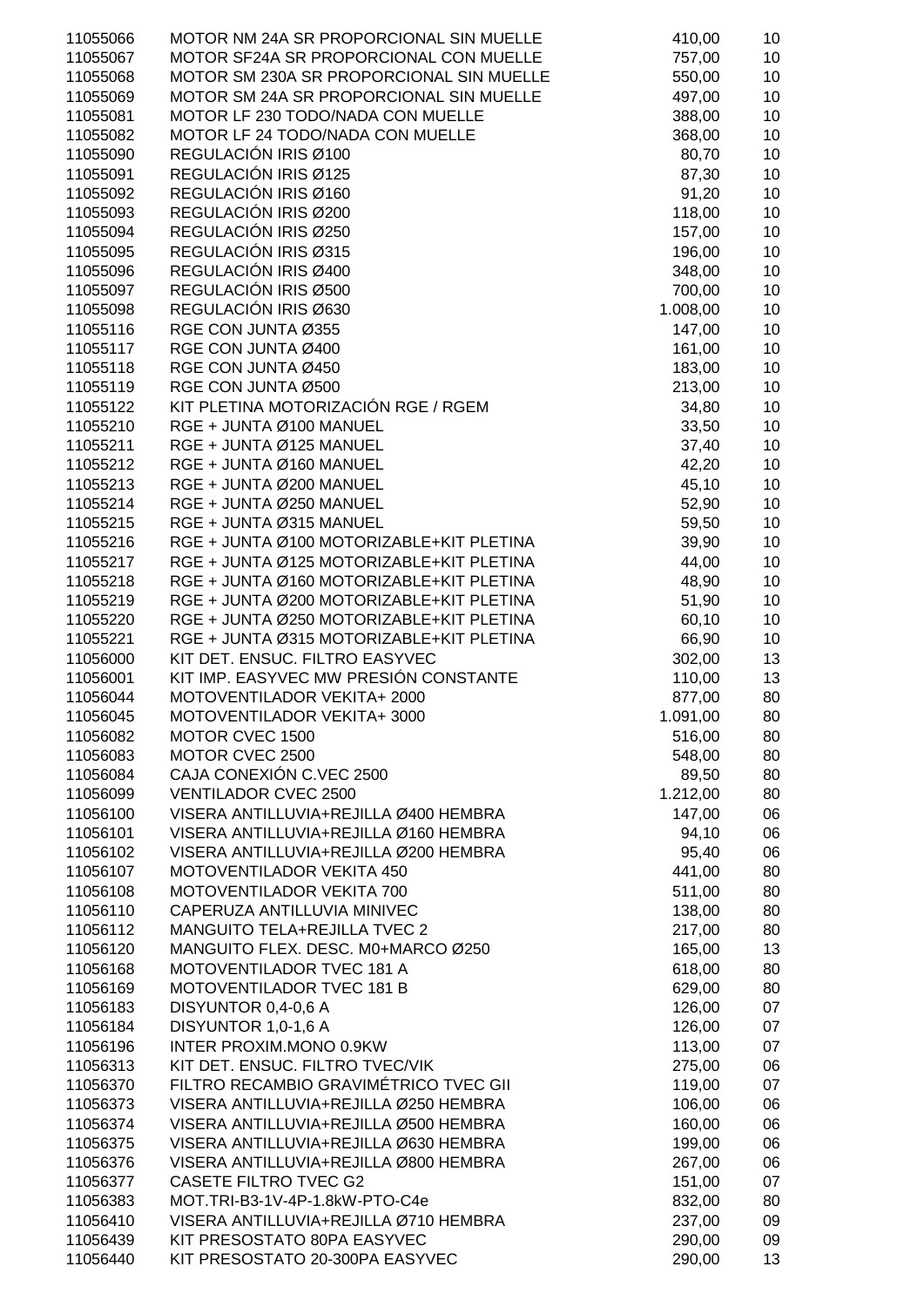| 11057052 | DISYUNTOR 1,6-2,5 A                  | 173,00   | 07 |
|----------|--------------------------------------|----------|----|
| 11057053 | DISYUNTOR 2,5-4,0 A                  | 173,00   | 07 |
| 11057054 | DISYUNTOR 4,0-6,3 A                  | 173,00   | 07 |
| 11057055 | DISYUNTOR 6,3-10,0 A                 | 216,00   | 07 |
| 11057056 | <b>DISYUNTOR 9A-14A</b>              | 216,00   | 07 |
| 11057057 | DISYUNTOR 20A-25A                    | 212,00   | 07 |
| 11057060 | AUTOTRANSFORMADOR MONO 14 A          | 2.964,00 | 07 |
| 11057061 | AUTOTRANSFORMADOR MONO 13 A          |          |    |
|          |                                      | 872,00   | 07 |
| 11057065 | POTENCIÓMETRO RC                     | 153,00   | 07 |
| 11057066 | CAJA RC+PEGV                         | 213,00   | 07 |
| 11057067 | VAR ELEC. MONO 10A                   | 399,00   | 07 |
| 11057080 | VAR ELEC. MONO 5A                    | 1.383,00 | 07 |
| 11057081 | VAR ELEC. MONO 11,5A                 | 1.807,00 | 07 |
| 11057083 | TEMPORIZACIÓN VENTILADOR             | 171,00   | 06 |
| 11057094 | FILTRO DE RECAMBIO TVEC 1            | 230,00   | 07 |
| 11057095 | FILTRO DE RECAMBIO TVEC 2            | 262,00   | 07 |
|          |                                      |          |    |
| 11057101 | TRANSFORMADOR 230VCA/24V-12V 1/1,5 A | 286,00   | 80 |
| 11057102 | <b>RELÉ 6 V 100 MA</b>               | 26,60    | 80 |
| 11057103 | SOPORTE RELÉ 6 V 100mA               | 38,10    | 80 |
| 11057235 | CAJA 2V DAHL. 1,6/0.6 A              | 923,00   | 07 |
| 11057236 | CAJA 2V DAHL. 2,4/1.0 A              | 923,00   | 07 |
| 11057237 | CAJA 2V DAHL. 4/1,6 A                | 923,00   | 07 |
| 11057240 | CAJA 2V DAHL. 6/2,4 A                | 923,00   | 07 |
| 11057242 | CAJA 2V DAHL. 9/4 A                  | 923,00   | 07 |
| 11057245 | CAJA 2V DAHL. 16/4 A                 | 1.142,00 | 07 |
| 11057246 | CAJA 2V DAHL. 16/6 A                 | 1.142,00 | 07 |
|          |                                      |          |    |
| 11057247 | CAJA 2V DAHL. 24/10 A                | 1.250,00 | 07 |
| 11057251 | PARADA BOMBERO PARKING 1NA+1NC       | 144,00   | 08 |
| 11057252 | CAJA PARKING 4A / 1.6A -DAH          | 2.000,00 | 07 |
| 11057253 | CAJA PARKING 9A / 2.4A -DAH          | 2.033,00 | 07 |
| 11057254 | CAJA PARKING 16A / 6A - DAH          | 2.078,00 | 07 |
| 11057255 | CAJA PARKING 6A / 1.6A -DAH          | 2.000,00 | 07 |
| 11057256 | CAJA PARKING 12A / 4A - DAH          | 2.068,00 | 07 |
| 11057257 | CAJA PARKING 24A / 6A - DAH          | 2.251,00 | 07 |
| 11057258 | CAJA PARKING 32A / 10A - DAH         | 2.384,00 | 07 |
| 11057259 | CAJA PARKING 40A / 12A -DAH          |          | 07 |
|          |                                      | 2.866,00 |    |
| 11057260 | CAJA PARKING 57A / 16A -DAH          | 3.117,00 | 07 |
| 11057265 | VARILONE VF 0.75KW MONO/TRI          | 830,00   | 07 |
| 11057266 | VARILONE VF 1.5KW MONO/TRI           | 975,00   | 07 |
| 11057267 | VARILONE VF 2.2KW MONO/TRI           | 1.108,00 | 07 |
| 11057270 | VARILONE VF 0.75KW TRI/TRI           | 1.610,00 | 07 |
| 11057271 | VARILONE VF 1.5KW TRI/TRI            | 1.799,00 | 07 |
| 11057272 | VARILONE VF 2.2KW TRI/TRI            | 1.984,00 | 07 |
| 11057273 | <b>VARILONE VF 3KW TRI/TRI</b>       | 2.362,00 | 07 |
| 11057274 | <b>VARILONE VF 4KW TRI/TRI</b>       | 2.724,00 | 07 |
| 11057275 | <b>VARILONE VF 7.5KW TRI/TRI</b>     | 4.132,00 | 07 |
|          |                                      |          |    |
| 11057281 | CAJA 2V BI. 1,6/1,6 A                | 836,00   | 07 |
| 11057282 | CAJA 2V BI. 2,4/1,6 A                | 836,00   | 07 |
| 11057284 | CAJA 2V BI. 4/1,6 A                  | 836,00   | 07 |
| 11057285 | CAJA 2V BI. 4/2,4 A                  | 836,00   | 07 |
| 11057287 | CAJA 2V BI. 6/4 A                    | 836,00   | 07 |
| 11057289 | CAJA 2V BI. 9/6 A                    | 836,00   | 07 |
| 11057600 | CAJETÍN REARME AXONE                 | 148,00   | 08 |
| 11057601 | CAJETÍN PARADA BOMBERO DF            | 148,00   | 08 |
| 11057606 | INTER.1V.7.5KW+CONTACTS              | 146,00   | 07 |
| 11057607 | INTER. 1V 22,5 KW+CONTACTOS          |          | 07 |
|          |                                      | 399,00   |    |
| 11057608 | INTER. 1V 30 KW+CONTACTOS            | 505,00   | 07 |
| 11057610 | INTER. 2V 22,5 KW+CONTACTOS          | 608,00   | 07 |
| 11057611 | INTER. 2V 30 KW+CONTACTOS            | 887,00   | 07 |
| 11057613 | INTER. 2V 7,5 KW+CONTACTOS           | 206,00   | 07 |
| 11057759 | CAJA PULSADOR PEGV                   | 112,00   | 07 |
| 11058050 |                                      |          |    |
|          | KIT SONDA PRESIÓN DFE                | 130,00   | 07 |
| 11058076 | MOTVENTILADOR DFE+ 2000/4000/5000    | 2.428,00 | 80 |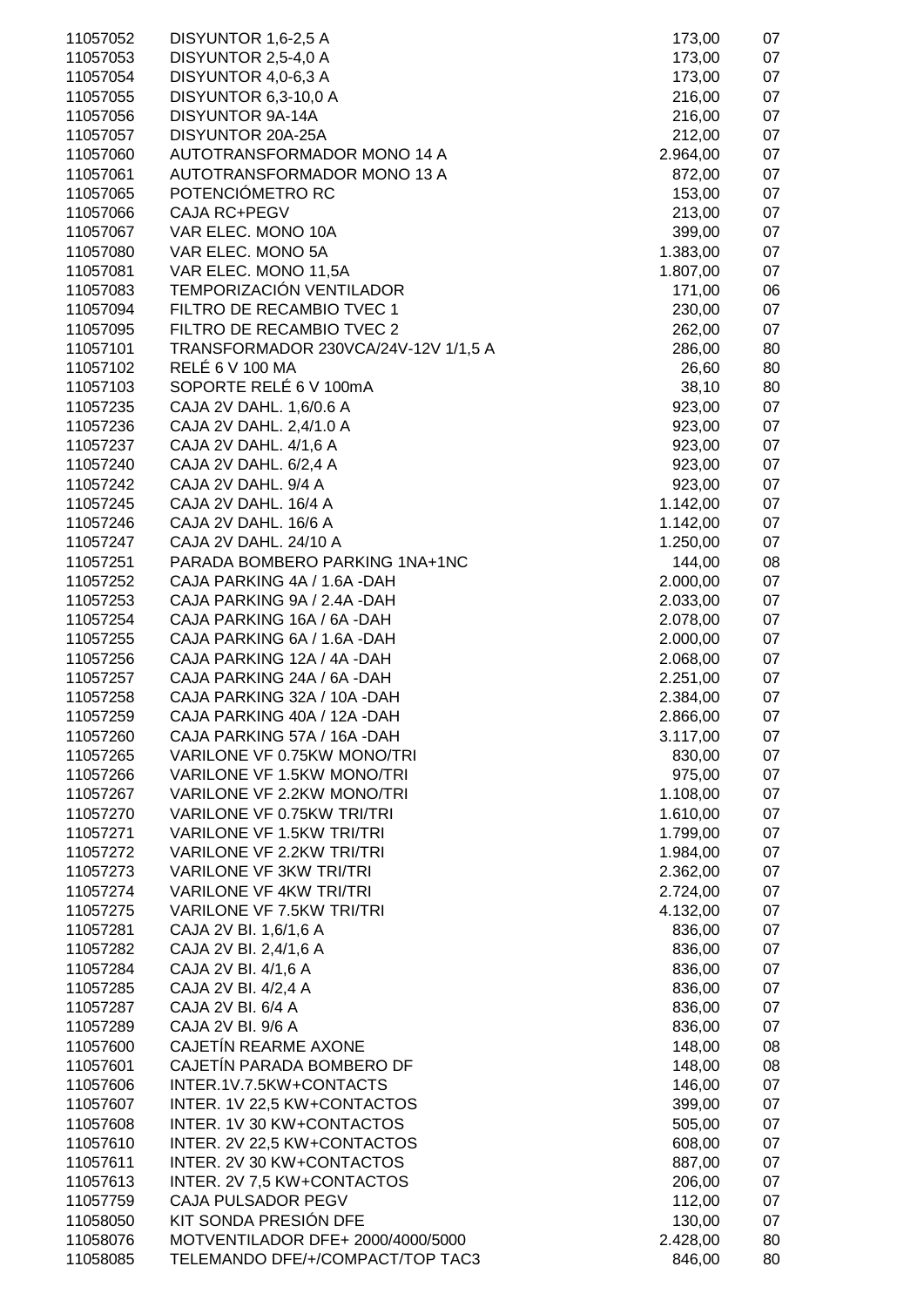| 11058091 | KIT 3 SONDAS DE TEMPERATURA DFE/DFE+     | 95,80     | 80 |
|----------|------------------------------------------|-----------|----|
| 11058096 | KIT FILTRO F7 AIRE NUEVO DFE+800         | 141,00    | 07 |
| 11058100 | KIT FILTRO G4 DFE 450                    | 58,10     | 07 |
| 11058103 | KIT FILTRO G4 DFE 800 TAC3 SIN RC        | 52,40     | 07 |
| 11058117 | KIT FILTRO G4 EXTRACCIÓN DFE+ 800        | 90,20     | 07 |
| 11058149 | RELÉ SAT3                                | 81,00     | 07 |
| 11058166 | KIT FILTRO G4 DFE 600/800 TAC3 RC / TAC4 | 77,00     | 07 |
| 11058167 | KIT FILTRO G4 DFE 1200                   | 77,00     | 07 |
| 11058177 | KIT VEX DFE 450                          | 728,00    | 07 |
| 11058178 | KIT VEX DFE 600                          | 843,00    | 07 |
| 11058179 | KIT VEX DFE 800                          | 843,00    | 07 |
| 11058180 | KIT VEX DFE 1200                         | 912,00    | 07 |
| 11058188 | MANGUITO DFE 1200 Ø355 - 338X798         | 579,00    | 07 |
| 11058197 | KIT FILTRO G4 DFE COMPACT 1000 TAC3      | 69,60     | 07 |
| 11058198 | KIT FILTRO F7 DFE COMPACT 1000 TAC3      | 175,00    | 07 |
| 11058199 | KIT FILTRO G4 DFE COMPACT 2000 TAC3      | 102,00    | 07 |
| 11058200 | KIT FILTRO F7 DFE COMPACT 2000 TAC3      | 304,00    | 07 |
| 11058205 | VISERA ANTILLUVIA+REJILLA Ø315 HEMBRA    | 140,00    | 06 |
| 11058249 | POLEA FIJA 90.1 SPA AL20                 | 213,00    | 80 |
| 11058290 | DFE COMPACT 450 BP MOD SIN RC            | 8.104,00  | 07 |
| 11058291 | DFE COMPACT 600 BP MOD SIN RC            | 9.698,00  | 07 |
| 11058292 | DFE COMPACT 1000 BP MOD SIN RC           | 15.901,00 | 07 |
| 11058293 | DFE COMPACT 1600 BP MOD SIN RC           | 16.671,00 | 07 |
| 11058294 | DFE COMPACT 2000 BP MOD SIN RC           | 25.002,00 | 07 |
| 11058314 | <b>FILTRO G4 DFS 300/500</b>             | 43,50     | 07 |
| 11058315 | <b>FILTRO G4 DFS 700/800</b>             | 49,50     | 07 |
| 11058316 | FILTRO G4 DFS 1000/1500                  | 67,20     | 07 |
| 11058320 | FILTRO M2 G4 (300X340) DFT3 EMB          | 179,00    | 07 |
| 11058324 | FILTRO G4 DFS 2000/3000 (AP 06/10)       | 73,10     | 07 |
| 11058326 | FILTRO G4 DFS 4000/4500/5000             | 49,50     | 07 |
| 11058327 | FILTRO G4 DFST 8000                      | 102,00    | 07 |
| 11058392 | <b>FILTRO F7 DFS 300/500</b>             | 135,00    | 07 |
| 11058393 | <b>FILTRO F7 DFS 700/800</b>             | 194,00    | 07 |
| 11058394 | FILTRO F7 DFS 1000/1500                  | 351,00    | 07 |
| 11058395 | FILTRO F7 DFS 2000/3000/8000 (AP 06/10)  | 438,00    | 07 |
| 11058396 | FILTRO F7 DFS 4000/4500/5000             | 288,00    | 07 |
| 11058417 | DETECTOR HUMO EN CONDUCTO                | 734,00    | 07 |
| 11058422 | MANGU. DFE COMPACT 1600 Ø315/234X886     | 558,00    | 07 |
| 11058423 | MANGU. DFE COMPACT 2000 Ø315/234X1170    | 676,00    | 07 |
| 11058442 | <b>SAT MODBUS RTU</b>                    | 470,00    | 07 |
| 11058443 | KIT SAT BATERÍA EXTERNA                  | 566,00    | 07 |
| 11058449 | TARJETA CB4 TAC4/5 DG DFE+/TOP/C/XS      | 956,00    | 80 |
| 11058455 | DFE COMPACT 450 BP MOD + KWIN SIN RC     | 9.458,00  | 07 |
| 11058456 | DFE COMPACT 600 BP MOD + KWIN SIN RC     | 11.061,00 | 07 |
| 11058457 | DFE COMPACT 1000 BP MOD + KWIN SIN RC    | 17.257,00 | 07 |
| 11058458 | DFE COMPACT 1600 BP MOD + KWIN SIN RC    | 18.158,00 | 07 |
| 11058459 | DFE COMPACT 2000 BP MOD + KWIN SIN RC    | 26.412,00 | 07 |
| 11058466 | DFE COMPACT 600 DCHA. SIN IHM            | 9.414,00  | 07 |
| 11058467 | DFE COMPACT 1000 DCHA. SIN IHM           | 15.439,00 | 07 |
| 11058468 | DFE COMPACT 1600 DCHA. SIN IHM           | 16.186,00 | 07 |
| 11058469 | DFE COMPACT 2000 DCHA. SIN IHM           | 24.275,00 | 07 |
| 11058470 | DFE COMPACT 450 IZDA. SIN IHM            | 7.712,00  | 07 |
| 11058495 | <b>SAT KNX</b>                           | 731,00    | 80 |
| 11058496 | BOMBA CONDENSADOS DFE COMP/XS            | 430,00    | 80 |
| 11059081 | MOT.TRI-1V-4P-0.75KW +KIT INOVEC         | 618,00    | 80 |
| 11059082 | MOT.TRI-1V-4P-1.1KW +KIT INOVEC          | 682,00    | 80 |
| 11059094 | DFE COMPACT 450 IZDA. + KWIN SIN IHM     | 9.185,00  | 07 |
| 11059095 | DFE COMPACT 600 DCHA. + KWIN SIN IHM     | 10.737,00 | 07 |
| 11059096 | DFE COMPACT 1000 DCHA. + KWIN SIN IHM    | 16.755,00 | 07 |
| 11059097 | DFE COMPACT 1600 DCHA. + KWIN SIN IHM    | 17.628,00 | 07 |
| 11059098 | DFE COMPACT 2000 DCHA. + KWIN SIN IHM    | 25.642,00 | 07 |
| 11059101 | PUERTA ARMARIO ELÉC MW + IP              | 261,00    | 80 |
| 11059102 | CAPTORES HAZ ELEC MW MONO 10A            | 623,00    | 80 |
| 11059115 | VENTILADOR INOVEC 270 RH                 | 654,00    | 80 |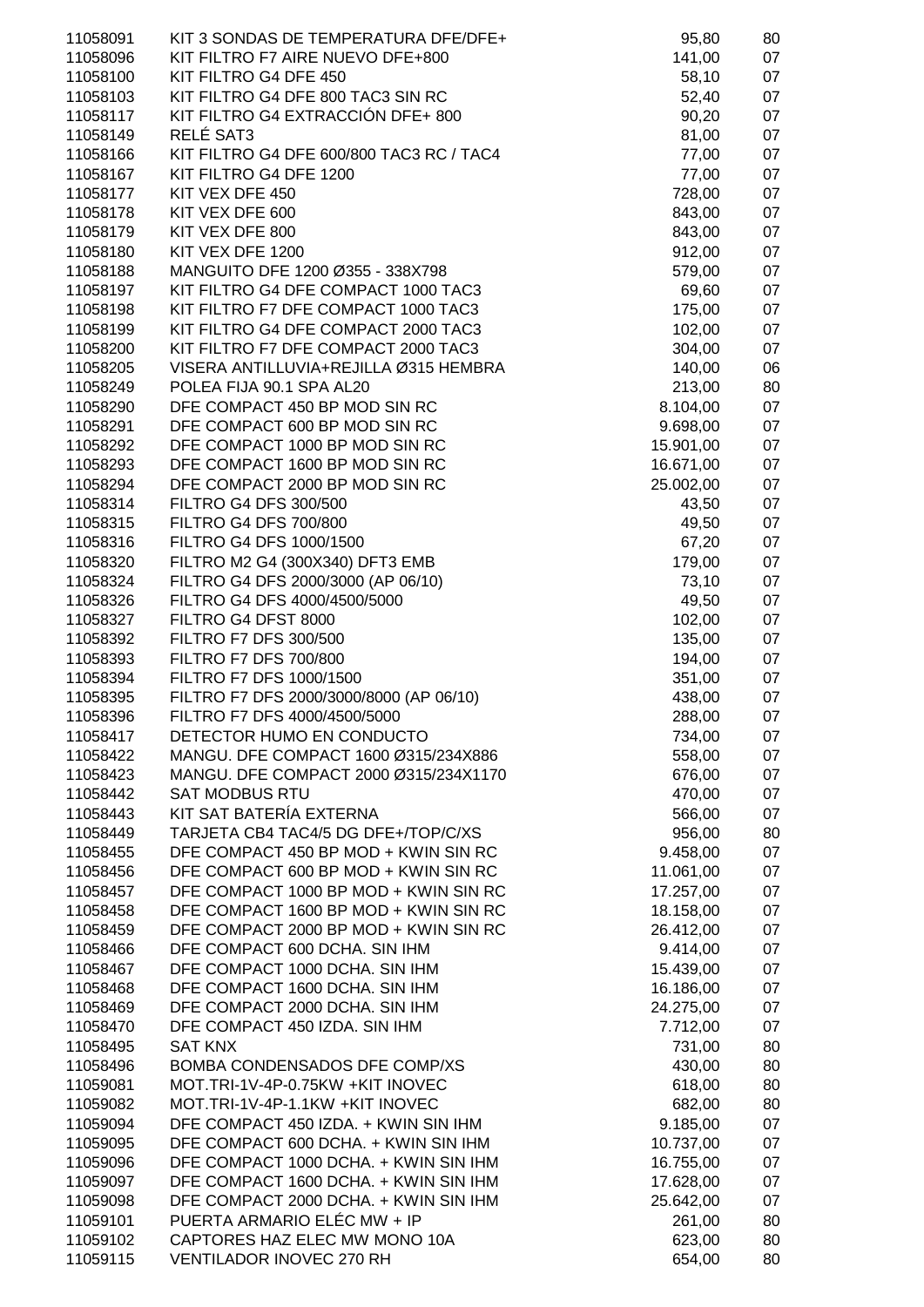| 11059116 | VENTILADOR INOVEC 321 RV               | 795,00    | 80 |
|----------|----------------------------------------|-----------|----|
| 11059118 | VENTILADOR INOVEC 6500/8000 RV (381)   | 950,00    | 80 |
| 11059119 | VENTILADOR INOVEC 6500/8000 RH (381)   | 907,00    | 80 |
| 11059122 | EYECTOR+JUNTA SILICONA INOVEC 270      | 242,00    | 80 |
| 11059126 | POLEA FIJA 100.1 SPA AL19              | 118,00    | 80 |
|          |                                        |           |    |
| 11059130 | POLEA FIJA 150.1 SPA AL25              | 137,00    | 80 |
| 11059131 | POLEA FIJA 170.1 SPA AL25              | 146,00    | 80 |
| 11059132 | POLEA FIJA 180.1 SPA AL25              | 174,00    | 80 |
| 11059134 | VF INOVEC 3000                         | 935,00    | 80 |
| 11059135 | VF INOVEC 4000                         | 949,00    | 80 |
|          |                                        |           |    |
| 11059136 | VF INOVEC 5000                         | 995,00    | 80 |
| 11059137 | VF INOVEC 6500                         | 995,00    | 80 |
| 11059138 | VF INOVEC 8000                         | 1.277,00  | 80 |
| 11059139 | VF INOVEC 10000                        | 1.277,00  | 80 |
| 11059140 | ARMARIO MW 3 KW TRI/TRI ATV            | 3.463,00  | 80 |
| 11059141 | VF CVEC240H 0.55 KW MONO               |           |    |
|          |                                        | 935,00    | 80 |
| 11059142 | VF VEC271B 0.55 KW MONO                | 935,00    | 80 |
| 11059143 | VF VEC271B 0.75 KW MONO                | 949,00    | 80 |
| 11059144 | VF VEC321B 0.75 KW MONO                | 949,00    | 80 |
| 11059145 | VF VEC321C 0.75 KW MONO                | 949,00    | 80 |
| 11059146 | VF VEC321C 1.1 KW MONO                 | 995,00    | 80 |
|          |                                        |           |    |
| 11059147 | VF VEC321D 1.1 KW MONO                 | 995,00    | 80 |
| 11059148 | VF VEC382B 1.1 KW MONO                 | 995,00    | 80 |
| 11059149 | VF VEC382C 2.2 KW MONO                 | 1.277,00  | 80 |
| 11059150 | VF VEC452B 2.2 KW MONO                 | 1.277,00  | 80 |
| 11059151 | VF VEC452C 3 KW TRI                    | 2.285,00  | 80 |
|          |                                        |           |    |
| 11059154 | VF TVEC1 A1 0.55 KW MONO               | 868,00    | 80 |
| 11059155 | VF TVEC1 B1 1.1 KW MONO                | 925,00    | 80 |
| 11059156 | VF TVEC1 C1 1.5 KW MONO                | 981,00    | 80 |
| 11059157 | VF TVEC1 D1 2.2 KW MONO                | 1.187,00  | 80 |
| 11059158 | VF TVEC2 A1 0.75 KW MONO               | 882,00    | 80 |
| 11059159 | VF TVEC2 B1 1.1 KW MONO                | 925,00    | 80 |
|          |                                        |           |    |
| 11059160 | VF TVEC2 C1 2.2 KW MONO                | 1.187,00  | 80 |
| 11059161 | VF TVEC2 D1 3 KW TRI                   | 2.124,00  | 80 |
| 11059164 | VF TVEC3 A1 2.2 KW MONO                | 1.187,00  | 80 |
| 11059165 | VF TVEC3 B1 4 KW TRI                   | 2.384,00  | 80 |
| 11059166 | <b>VF VIK 12000 4 KW TRI</b>           | 2.384,00  | 80 |
|          |                                        |           |    |
| 11059167 | VF VIK 4000 1V 1.1 KW MONO             | 925,00    | 80 |
| 11059168 | VF VIK 5000 1V 1.5 KW MONO             | 981,00    | 80 |
| 11059169 | VF VIK 7000 1V 2.2 KW MONO             | 1.187,00  | 80 |
| 11059170 | <b>VF VIK 8500 1V 3 KW TRI</b>         | 2.124,00  | 80 |
| 11059174 | DFE COMPACT 1300 IZDA. SIN IHM         | 15.810,00 | 07 |
| 11059175 | DFE COMPACT 1300 DCHA. SIN IHM         | 15.810,00 | 07 |
|          |                                        |           |    |
| 11059176 | DFE COMPACT 1300 IZDA. + KWIN SIN IHM  | 17.193,00 | 07 |
| 11059177 | DFE COMPACT 1300 DCHA. + KWIN SIN IHM  | 17.193,00 | 07 |
| 11059295 | FILTRO G4 DFST 12000                   | 90,20     | 07 |
| 11059481 | CONMUTADOR 4V DFS/DFS+ 300/700         | 117,00    | 80 |
| 11059482 | CONMUTADOR 3V DFS/DFS+ 1500/3000       | 104,00    | 80 |
| 11059483 | SALIDA EVACUACIÓN CONDENSADOS DFS/DFS+ | 97,50     | 80 |
|          |                                        |           |    |
| 11060820 | DFE 450 G4 SIN RC                      | 4.969,00  | 07 |
| 11060821 | DFE 600 M5 ePM10 50% SIN RC            | 7.421,00  | 07 |
| 11060822 | DFE 800 M5 ePM10 50% SIN RC            | 9.790,00  | 07 |
| 11060823 | DFE 1200 M5 ePM10 50% SIN RC           | 12.000,00 | 07 |
| 11060834 | DFE TOP 450 SIN RC                     | 5.158,00  | 07 |
|          |                                        |           |    |
| 11060846 | SAT WIFI DFE TAC 4/5                   | 573,00    | 07 |
| 11060847 | SAT ETHERNET DFE TAC 4/5               | 325,00    | 07 |
| 11064391 | BS OBL.GALVA.360X80 L=3M               | 254,00    | 23 |
| 11064392 | BS OBL.GALVA.350X100 L=3M              | 300,00    | 23 |
| 11064393 | BS OBL.GALVA.450X100 L=3M              | 348,00    | 23 |
| 11064394 | BS OBL.GALVA.410X165 L=3M              |           | 23 |
|          |                                        | 348,00    |    |
| 11064395 | BS OBL.GALVA.475X165 L=3M              | 382,00    | 23 |
| 11064396 | BS OBL.GALVA.545X165 L=3M              | 472,00    | 23 |
| 11064397 | BS OBL.GALVA.700X165 L=3M              | 592,00    | 23 |
| 11064398 | BS OBL.GALVA.515X215 L=3M              | 472,00    | 23 |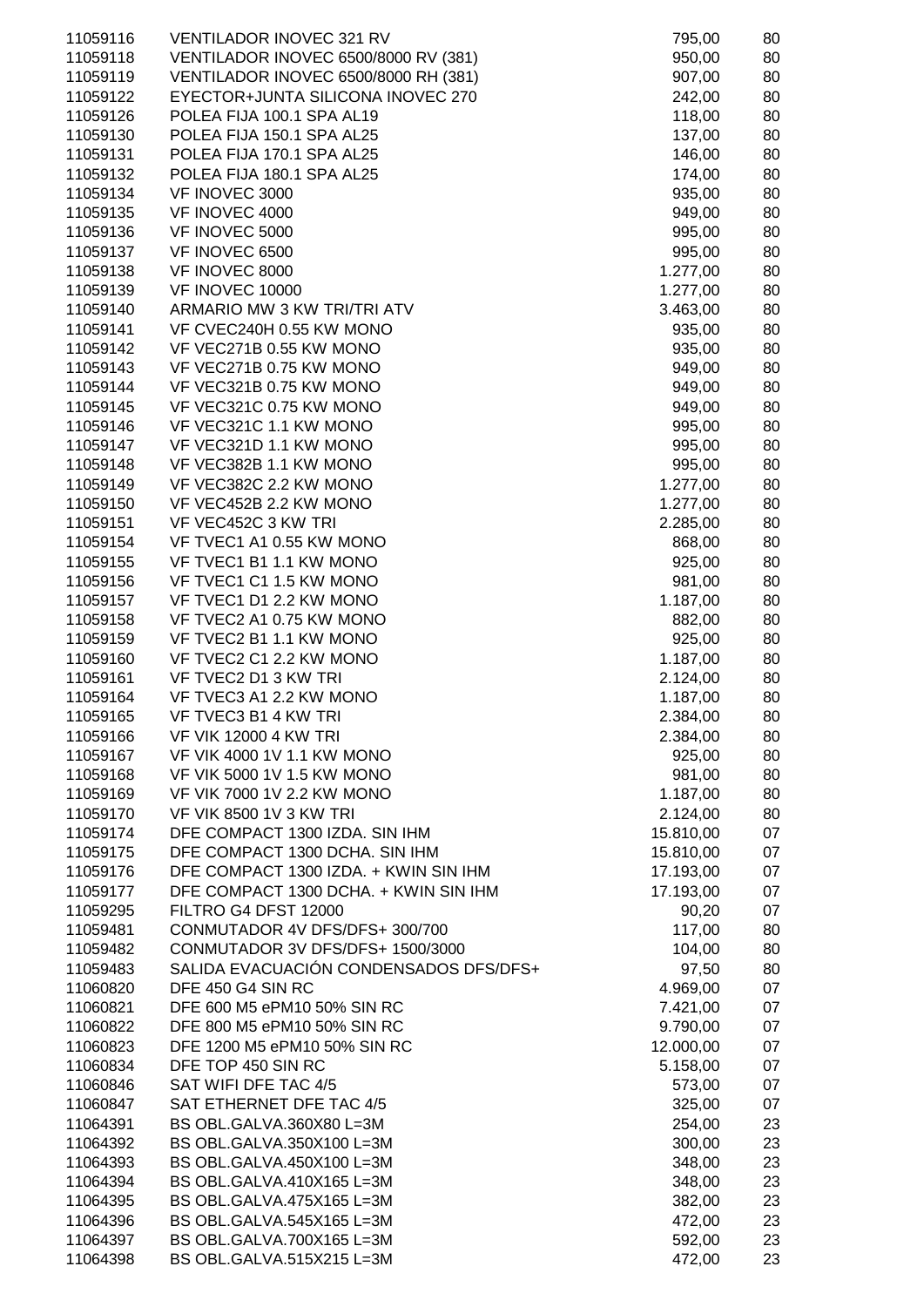| 11064399 | BS OBL.GALVA.675X215 L=3M                | 592,00   | 23 |
|----------|------------------------------------------|----------|----|
| 11064400 | BS OBL.GALVA.880X215 L=3M                | 715,00   | 23 |
| 11064401 | BS OBL.GALVA.645X265 L=3M                | 592,00   | 23 |
| 11064402 | BS OBL.GALVA.850X265 L=3M                | 715,00   | 23 |
|          |                                          |          |    |
| 11064403 | BS OBL.GALVA.975X265 L=3M                | 839,00   | 23 |
| 11064404 | BS OBL.GALVA.620X320 L=3M                | 592,00   | 23 |
| 11064405 | BS OBL.GALVA.820X320 L=3M                | 715,00   | 23 |
|          |                                          |          |    |
| 11064406 | BS OBL.GALVA.950X320 L=3M                | 839,00   | 23 |
| 11064408 | BS OBL.GALVA.895X415 L=3M                | 839,00   | 23 |
| 11064443 | BS OBL.GALVA.325X130 L=3M                | 300,00   | 23 |
| 11064444 | BS OBL.GALVA.425X130 L=3M                | 348,00   | 23 |
|          |                                          |          |    |
| 11064445 | BS OBL.GALVA.490X130 L=3M                | 382,00   | 23 |
| 11068346 | MS PRO RECT/CIRCU. AISLADO Ø450 VEX640   | 820,00   | 07 |
| 11068347 | MS PRO RECT/CIRCU. AISLADO Ø350 VEX630   | 764,00   | 07 |
| 11068348 | MS PRO RECT/CIRCU. AISLADO Ø315 VEX620   | 639,00   | 07 |
|          | MS PRO RECT/CIRCU. AISLADO Ø250 VEX610   |          | 07 |
| 11068349 |                                          | 577,00   |    |
| 11068384 | TRANSFOR. RÍGIDA Ø450 VEX640             | 548,00   | 07 |
| 11068385 | TRANSFOR. RÍGIDA Ø355 VEX630             | 548,00   | 07 |
| 11068386 | TRANSFOR. RÍGIDA Ø315 VEX620             | 517,00   | 07 |
| 11068414 | MS PRO RECT/CIRCU. Ø450 VEX640           |          | 07 |
|          |                                          | 349,00   |    |
| 11068415 | MS PRO RECT/CIRCU. Ø350 VEX630           | 321,00   | 07 |
| 11068416 | MS PRO RECT/CIRCU. Ø315 VEX620           | 283,00   | 07 |
| 11068417 | MS PRO RECT/CIRCU. Ø250 VEX610           | 266,00   | 07 |
|          | TRANSFOR. RÍGIDA Ø250 VEX610             |          |    |
| 11068431 |                                          | 517,00   | 07 |
| 11068450 | REGISTRO AISL. MOTORIZADO VEX630         | 801,00   | 07 |
| 11068451 | REGISTRO AISL. MOTORIZADO VEX620         | 784,00   | 07 |
| 11068452 | REGISTRO AISL. MOTORIZADO VEX610         | 740,00   | 07 |
| 11069016 | REGISTRO AISL. MOTORIZADO VEX420/520     | 861,00   | 07 |
|          |                                          |          |    |
| 11069017 | REGISTRO AISL. MOTORIZADO VEX525         | 861,00   | 07 |
| 11069018 | REGISTRO AISL. MOTORIZADO VEX430/530/640 | 872,00   | 07 |
| 11069019 | REGISTRO AISL. MOTORIZADO VEX440/540     | 1.198,00 | 07 |
| 11069020 | REGISTRO AISL. MOTORIZADO VEX550         | 1.322,00 | 07 |
|          |                                          |          |    |
| 11069021 | REGISTRO AISL. MOTORIZADO VEX560         | 1.358,00 | 07 |
| 11069022 | REGISTRO AISL. MOTORIZADO VEX570         | 1.491,00 | 07 |
| 11069023 | REGISTRO AISL. MOTORIZADO VEX580         | 1.568,00 | 07 |
| 11069032 | VISERA ANTILLUVIA VEX420/520             | 559,00   | 07 |
|          |                                          |          |    |
| 11069033 | VISERA ANTILLUVIA VEX525                 | 564,00   | 07 |
| 11069034 | VISERA ANTILLUVIA VEX430/530             | 581,00   | 07 |
| 11069035 | VISERA ANTILLUVIA VEX440/540             | 581,00   | 07 |
| 11069036 | VISERA ANTILLUVIA VEX550                 | 673,00   | 07 |
| 11069037 | VISERA ANTILLUVIA VEX560                 | 673,00   | 07 |
|          |                                          |          |    |
| 11069038 | VISERA ANTILLUVIA VEX570                 | 753,00   | 07 |
| 11069039 | VISERA ANTILLUVIA VEX580                 | 773,00   | 07 |
| 11069040 | PIEZA DE TRANSFOR. RÍGIDA Ø315 VEX520    | 517,00   | 07 |
| 11069041 | PIEZA DE TRANSFOR. RÍGIDA Ø355 VEX525    | 517,00   | 07 |
|          | PIEZA DE TRANSFOR. RÍGIDA Ø355 VEX530    |          |    |
| 11069042 |                                          | 548,00   | 07 |
| 11069043 | PIEZA DE TRANSFOR. RÍGIDA Ø500 VEX540    | 548,00   | 07 |
| 11069044 | PIEZA DE TRANSFOR. RÍGIDA Ø500 VEX550    | 610,00   | 07 |
| 11069045 | PIEZA DE TRANSFOR. RÍGIDA Ø630 VEX560    | 610,00   | 07 |
| 11069046 | PIEZA DE TRANSFOR. RÍGIDA Ø630 VEX570    | 707,00   | 07 |
|          |                                          |          |    |
| 11069047 | PIEZA DE TRANSFOR. RÍGIDA Ø710 VEX580    | 769,00   | 07 |
| 11069048 | MS PRO RECT/CIRCU. Ø315 VEX420/520       | 296,00   | 07 |
| 11069049 | MS PRO RECT/CIRCU. Ø355 VEX525           | 308,00   | 07 |
| 11069050 | MS PRO RECT/CIRCU. Ø355 VEX430/530       | 346,00   | 07 |
|          |                                          |          |    |
| 11069051 | MS PRO RECT/CIRCU. Ø500 VEX440/540       | 371,00   | 07 |
| 11069052 | MS PRO RECT/CIRCU. Ø500 VEX550           | 414,00   | 07 |
| 11069053 | MS PRO RECT/CIRCU. Ø630 VEX560           | 465,00   | 07 |
| 11069054 | MS PRO RECT/CIRCU. Ø630 VEX570           | 517,00   | 07 |
|          |                                          |          |    |
| 11069055 | MS PRO RECT/CIRCU. Ø710 VEX580           | 547,00   | 07 |
| 11069056 | KIT FILTRO F7 PANEL VEX520               | 257,00   | 07 |
| 11069057 | KIT FILTRO F7 PANEL VEX525               | 289,00   | 07 |
| 11069058 | FILTRO F7 PANEL VEX430/630AN 640AE 530   | 364,00   | 07 |
| 11069059 | FILTRO F7 PANEL VEX440/640AN 540         | 404,00   | 07 |
|          |                                          |          |    |
| 11069060 | KIT FILTRO F7 PANEL VEX550               | 512,00   | 07 |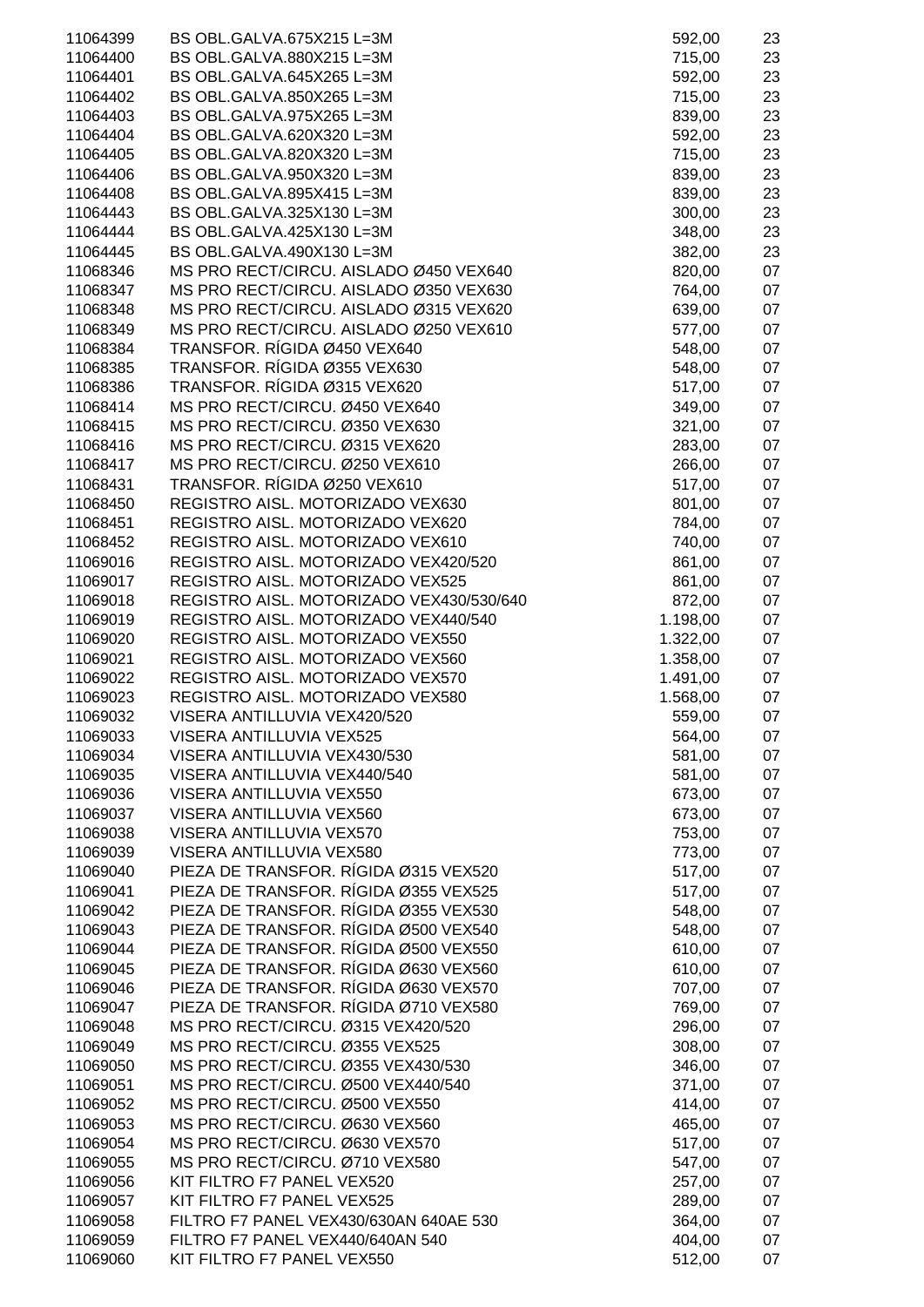| 11069061 | KIT FILTRO F7 PANEL VEX560             | 614,00   | 07 |
|----------|----------------------------------------|----------|----|
| 11069062 | KIT FILTRO F7 PANEL VEX570             | 802,00   | 07 |
| 11069063 | KIT FILTRO F7 PANEL VEX580             | 762,00   | 07 |
| 11069064 | KIT FILTRO G4 VEX420/520               | 101,00   | 07 |
| 11069065 | KIT FILTRO G4 VEX525                   | 107,00   | 07 |
| 11069066 | KIT FILTRO G4 VEX630AN 640AE 430/530   | 124,00   | 07 |
| 11069067 | KIT FILTRO G4 VEX640AN 440/540         | 126,00   | 07 |
| 11069068 | KIT FILTRO G4 VEX550                   | 180,00   | 07 |
| 11069069 | KIT FILTRO G4 VEX560                   | 206,00   | 07 |
| 11069070 | KIT FILTRO G4 VEX570                   | 266,00   | 07 |
| 11069071 | KIT FILTRO G4 VEX580                   | 229,00   | 07 |
| 11069072 | KIT FILTRO F7 HE PANEL VEX520 AN       | 686,00   | 07 |
| 11069073 | KIT FILTRO F7 HE PANEL VEX525 AN       | 756,00   | 07 |
| 11069074 | KIT FILTRO F7 HE PANEL VEX530 AN       | 756,00   | 07 |
| 11069075 | KIT FILTRO F7 HE PANEL VEX540 AN       | 631,00   | 07 |
| 11069076 | KIT FILTRO F7 HE PANEL VEX550 AN       | 807,00   | 07 |
| 11069077 | KIT FILTRO F7 HE PANEL VEX560 AN       | 952,00   | 07 |
| 11069078 | KIT FILTRO F7 HE PANEL VEX570 AN       | 1.200,00 | 07 |
| 11069079 | KIT FILTRO F7 HE PANEL VEX580 AN       | 1.291,00 | 07 |
| 11069080 | KIT PREFILTRO G4 VEX420/520 AV 210218  | 130,00   | 07 |
| 11069081 | KIT PREFILTRO G4 VEX525 AV 210218      | 136,00   | 07 |
| 11069082 | KIT PREFILTRO G4 VEX430/530 AV 210218  | 154,00   | 07 |
| 11069083 | KIT PREFILTRO G4 VEX440/540 AV 210218  | 179,00   | 07 |
| 11069084 | KIT PREFILTRO G4 VEX550 AV 210218      | 236,00   | 07 |
| 11069085 | KIT PREFILTRO G4 VEX560 AV 210218      | 224,00   | 07 |
| 11069086 | KIT PREFILTRO G4 VEX570 AV 210218      | 297,00   | 07 |
| 11069087 | KIT PREFILTRO G4 VEX580 AV 210218      | 329,00   | 07 |
| 11069088 | MS PRO RECT. 410X310 VEX520            | 180,00   | 07 |
| 11069089 | MS PRO RECT. 510X310 VEX525            | 196,00   | 07 |
| 11069090 | MS PRO RECT. 710X310 VEX530            | 231,00   | 07 |
| 11069091 | MS PRO RECT. 610X410 VEX540            | 231,00   | 07 |
| 11069092 | MS PRO RECT. 910X410 VEX550            | 280,00   | 07 |
| 11069093 | MS PRO RECT. 910X510 VEX560            | 295,00   | 07 |
| 11069094 | MS PRO RECT. 1210X510 VEX570           | 347,00   | 07 |
| 11069095 | MS PRO RECT. 1410X510 VEX580           | 378,00   | 07 |
| 11069101 | TELEMANDO DFE TACTOUCH                 | 851,00   | 07 |
| 11069102 | VARIADOR VELOCIDAD ROTOR VEX700T       | 370,00   | 07 |
| 11069103 | SENSOR PRESIÓN VEX720T-760T            | 489,00   | 07 |
| 11069113 | SENSOR HUMEDAD VEX700T                 | 639,00   | 07 |
| 11069114 | 2º PRESOSTATO FILTRO VEX700T           | 49,90    | 07 |
| 11069115 | SENSOR COV VEX700T                     | 506,00   | 07 |
| 11069116 | REGISTRO AIRE NUEVO/DESCARGADO VEX720T | 251,00   | 07 |
| 11069117 | REGISTRO AIRE NUEVO/DESCARGADO VEX725T | 506,00   | 07 |
| 11069118 | REGISTRO AIRE NUEVO/DESCARGADO VEX740T | 295,00   | 07 |
| 11069119 | REGISTRO AIRE NUEVO/DESCARGADO VEX750T | 329,00   | 07 |
| 11069120 | REGISTRO AIRE NUEVO/DESCARGADO VEX760T | 355,00   | 07 |
| 11069121 | REGISTRO AIRE NUEVO/DESCARGADO VEX770T | 383,00   | 07 |
| 11069122 | REGISTRO AIRE NUEVO/DESCARGADO VEX780T | 416,00   | 07 |
| 11069123 | REGISTRO AIRE NUEVO/DESCARGADO VEX790T | 443,00   | 07 |
| 11069124 | SILENCIADOR VEX720T/725T L=600         | 416,00   | 07 |
| 11069125 | SILENCIADOR VEX720T/725T L=1000        | 443,00   | 07 |
| 11069126 | SILENCIADOR VEX720T/725T L=1500        | 196,00   | 07 |
| 11069127 | SILENCIADOR VEX720T/725T L=2000        | 261,00   | 07 |
| 11069128 | SILENCIADOR VEX740T L=600              | 196,00   | 07 |
| 11069129 | SILENCIADOR VEX740T L=1000             | 261,00   | 07 |
| 11069130 | SILENCIADOR VEX740T L=1500             | 229,00   | 07 |
| 11069131 | SILENCIADOR VEX740T L=2000             | 301,00   | 07 |
| 11069132 | SILENCIADOR VEX750T L=600              | 229,00   | 07 |
| 11069133 | SILENCIADOR VEX750T L=1000             | 301,00   | 07 |
| 11069134 | SILENCIADOR VEX750T L=1500             | 290,00   | 07 |
| 11069135 | SILENCIADOR VEX750T L=2000             | 384,00   | 07 |
| 11069136 | SILENCIADOR VEX760T L=600              | 290,00   | 07 |
| 11069137 | SILENCIADOR VEX760T L=1000             | 384,00   | 07 |
| 11069138 | SILENCIADOR VEX760T L=1500             | 323,00   | 07 |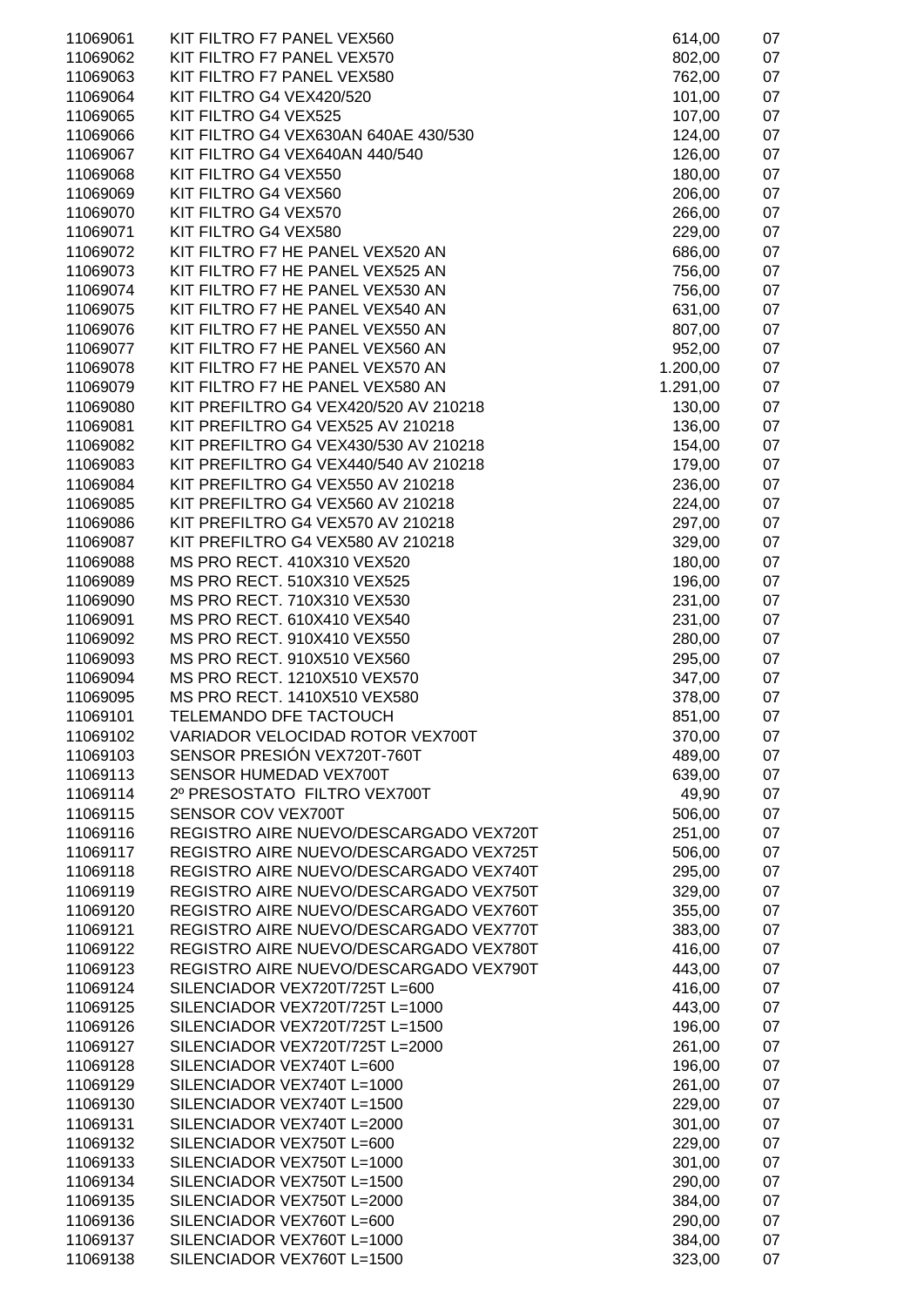| 11069139 | SILENCIADOR VEX760T L=2000               | 424,00 | 07 |
|----------|------------------------------------------|--------|----|
| 11069140 | SILENCIADOR VEX770T L=600                | 323,00 | 07 |
| 11069141 | SILENCIADOR VEX770T L=1000               | 424,00 | 07 |
| 11069142 | SILENCIADOR VEX770T L=1500               | 353,00 | 07 |
| 11069143 | SILENCIADOR VEX770T L=2000               | 466,00 | 07 |
| 11069144 | SILENCIADOR VEX780T/790T L=600           | 353,00 | 07 |
| 11069145 | SILENCIADOR VEX780T/790T L=1000          | 466,00 | 07 |
| 11069146 | SILENCIADOR VEX780T/790T L=1500          | 371,00 | 07 |
| 11069147 | SILENCIADOR VEX780T/790T L=2000          | 489,00 | 07 |
| 11069190 | ALANA SOBRE PIES 230V                    | 750,00 | 27 |
| 11070014 | UNIÓN MANGUERA/MANGUERA Ø34 MM           | 13,10  | 80 |
| 11070019 | TOMA ZÓCALO RECOGEMIGAS BLANCA           | 98,10  | 02 |
| 11070020 | TOMA ZÓCALO RECOGEMIGAS PLATA            | 123,00 | 02 |
| 11070048 | MANGUITO FLEXIBLE Ø50 MM L=200 MM        | 7,19   | 02 |
| 11070049 | ROLLO COND. SEMIRRÍGIDO Ø44/50 MM L=25M  | 341,00 | 02 |
| 11070050 | <b>CEPILLO TURBO</b>                     | 137,00 | 02 |
| 11070059 | FUNDA PROTEGE MANGUERA 7,5 M             | 96,50  | 02 |
| 11070061 | <b>KIT CONTRATOMA</b>                    | 20,60  | 02 |
| 11070062 | EMPUÑADURA CENTRAL NEUMÁTICA             | 127,00 | 80 |
| 11070070 | SOPORTE MANGUERA STAND.                  | 6,95   | 02 |
| 11070072 | MANGUERA 7,5 M GRIS/NEGRO                | 103,00 | 02 |
| 11070073 | TERMINAL FLEXIBLE/EMPUÑADURA             | 13,10  | 80 |
| 11070075 | TERMINAL MANGUERA/TOMA SIN ANILLA METAL. | 14,90  | 80 |
| 11070076 | EMPUÑADURA PLÁSTICO                      | 19,70  | 80 |
| 11070079 | ALARGADOR MANGUERA 2,5 M GRIS/NEGRO      | 37,50  | 02 |
| 11070080 | TOMA SERVICIO NEUMÁTICA GRIS ANTRACITA   | 26,20  | 80 |
| 11070082 | TOMA SUELO GRIS ANTRACITA                | 53,80  | 02 |
| 11070083 | CAÑO METÁL. TELESCÓPICO                  | 34,60  | 02 |
| 11070084 | SACO FILTRO 30 L.                        | 20,80  | 02 |
| 11070085 | KIT ASPIR. DE LIQUIDOS AXPIR             | 394,00 | 02 |
| 11070086 | PATÍN CEPILLO CLIP & SHINE               | 21,20  | 02 |
| 11070092 | ADAPTADOR ACCESORIOS SOBRE FLEXIBLE      | 7,30   | 80 |
| 11070093 | KIT DESCARGA+SILENCIOSO Ø51 MM           | 95,40  | 02 |
| 11070095 | SACO FILTRO 12 L.                        | 18,00  | 02 |
| 11070100 | PACK 12 BOLAS DE LIMPIEZA RED 44/51      | 16,70  | 02 |
| 11070111 | <b>TOMA CELIANE BLANCA</b>               | 50,10  | 02 |
| 11070112 | TOMA CELIANE BLANCA ELÉCTRICA            | 76,40  | 02 |
| 11070113 | MECANISMO CELIANE BLANCO+CONTRATOMA      | 63,10  | 02 |
| 11070114 | MECANISMO CELIANE TITANIO+CONTRATOMA     | 75,40  | 02 |
| 11070115 | PLACA ESTÉTICA CELIANE BLANCO GLACIAR    | 7,66   | 02 |
| 11070116 | CONTRATOMA TOMA CELIANE ELÉCTRICA        | 22,00  | 02 |
| 11070152 | TARJ. ELEC. CENTRAL 2200 W NEUMÁTICA     | 147,00 | 80 |
| 11070153 | PRESOSTATO ARRANQUE AXPIR                | 197,00 | 80 |
| 11070155 | TAPA DE CUBA CENTRAL EQUIPADA            | 129,00 | 80 |
| 11070156 | JUNTA BLOQUE ALIMENTACIÓN                | 7,26   | 80 |
| 11070167 | KIT SUSTITUCIÓN TARJETA CENTRAL BOOSTY   | 252,00 | 80 |
| 11070174 | ADAPTADOR Ø44/50-51                      | 5,63   | 02 |
| 11070175 | CONTRATOMA /TOMA INOX.                   | 26,10  | 02 |
| 11070177 | CONDUCTO Ø44 MM L=0,6 M                  | 9,71   | 02 |
| 11070189 | REDUCCIÓN Ø50/44 MM                      | 5,52   | 02 |
| 11070199 | CONDUCTO Ø44 MM L=2,4 M                  | 24,60  | 02 |
| 11070203 | PRESOSTATO ARRANQUE SENSIBLE AXPIR       | 197,00 | 80 |
| 11070204 | TOMA ESTÁNDAR CROMADA ELÉCTRICA          | 96,40  | 02 |
| 11070208 | TOMA ESTÁNDAR BLANCA ELÉCTRICA           | 49,50  | 02 |
| 11070210 | CONTRATOMA UNIVERSAL Ø50 MM              | 25,90  | 02 |
| 11070211 | TE 90° Ø51 MM H/H/H                      | 3,59   | 02 |
| 11070214 | TERMINAL MANGUERA/TOMA CON ANILLA METAL. | 17,20  | 80 |
| 11070231 | KIT CONDUCTO Ø51 MM.SERIE T 3 TOMAS      | 197,00 | 02 |
| 11070234 | CODO 45° Ø51 MM H/H                      | 2,16   | 02 |
| 11070237 | MANGUITO DE UNIÓN Ø51 MM H/H             | 1,92   | 02 |
| 11070238 | <b>TAPA Ø51 MM</b>                       | 3,95   | 02 |
| 11070241 | KIT 3 TUBOS PEGAMENTO PVC                | 32,90  | 02 |
| 11070242 | CONDUCTO Ø51 MM SERIE T L=2,5 M          | 14,90  | 02 |
| 11070244 | TERMOSTATO+SONDA TÉRMICA CENTRAL BOOSTY  | 37,80  | 80 |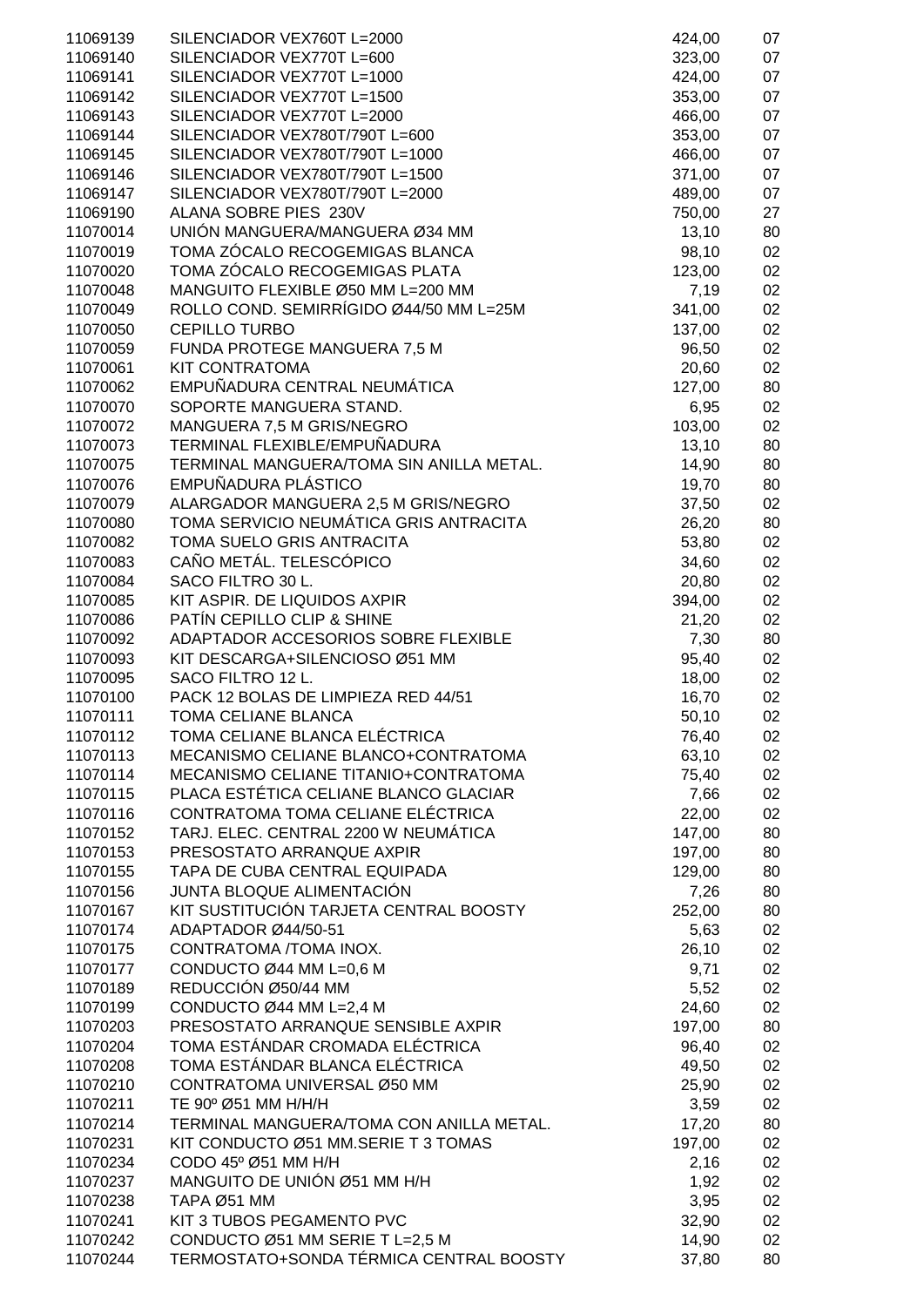| 11070253 | KIT CONDUCTO Ø51 MM.SERIE T 2 TOMAS      | 133,00   | 02 |
|----------|------------------------------------------|----------|----|
| 11070254 | <b>CONTRATOMA LIVING</b>                 | 20,10    | 02 |
| 11070255 | PACK 20 ABRAZADERAS BLANCAS Ø51          | 45,70    | 02 |
| 11070265 | REGULADOR HYDRO 2B FH-34                 | 492,00   | 80 |
|          |                                          |          |    |
| 11070333 | TARJ. ELEC. CENTRAL 1400 W NEUMÁTICA     | 137,00   | 80 |
| 11070334 | CONTRATOMA + MECANISMO INITIA            | 57,30    | 02 |
| 11070337 | CEPILLO TODO SUELO 28 CM                 | 60,60    | 02 |
| 11070355 | KIT CONDUCTO Ø51 MM.SERIE T 1 TOMA       | 85,00    | 02 |
| 11070361 | CODO 90° Ø51 MM H/H                      | 2,40     | 02 |
|          |                                          |          |    |
| 11070369 | <b>CLEANING SET LIGHT AXPIR</b>          | 368,00   | 02 |
| 11070381 | MANGUERA 7,5 M GRIS/NEGRA+EMPUÑ.+ANILLA  | 110,00   | 80 |
| 11070505 | KIT 3 CEPILLOS PEQUEÑOS                  | 21,90    | 02 |
| 11070702 | TERMOSTATO CENTRAL 2 MOT. SALVO BOOSTY   | 22,80    | 80 |
| 11071041 | KIT INSTAL SIST RETRÁCTIL PARED LADRILLO | 1.351,00 | 02 |
|          |                                          |          |    |
| 11071087 | KIT DESCARGA C.BOOSTER/POWER             | 45,90    | 02 |
| 11071088 | ADAPTADOR PEQUEÑA EMPUÑADURA             | 7,92     | 80 |
| 11071091 | <b>CLEANING SET COCHE</b>                | 148,00   | 02 |
| 11071092 | <b>CLEANNING SET C.POWER</b>             | 439,00   | 02 |
| 11071093 | CLEANING SET C.CLEANER/C.BOOSTER         | 391,00   | 02 |
|          |                                          |          |    |
| 11071095 | CAÑO ACERO CEPILLADO TELESCÓP            | 39,10    | 80 |
| 11071097 | PEQUEÑA EMPUÑADURA ARRANQUE/PARADA       | 32,10    | 80 |
| 11071098 | EMPUÑADURA DE MANDO C.POWER              | 145,00   | 80 |
| 11071099 | EMPUÑADURA DE MANDO C.CLEANER/C.BOOSTER  | 102,00   | 80 |
| 11071110 | TOMA NEO BLANCO                          | 36,50    | 02 |
|          |                                          |          |    |
| 11071111 | TOMA NEO BLANCO ELÉCTRICA                | 51,00    | 02 |
| 11071114 | TOMA NEO ALU                             | 43,60    | 02 |
| 11071180 | CUNA MURAL INITIA - COMFORT              | 94,00    | 02 |
| 11071181 | KIT CONEXIÓN RED SEMIRRÍGIDA             | 63,60    | 02 |
| 11072169 | REGISTRO AISL. MOTORIZADO VEX410         | 775,00   | 07 |
| 11072247 | VISERA ANTILLUVIA VEX410                 |          |    |
|          |                                          | 517,00   | 07 |
| 11072248 | MS PRO RECT/CIRCU. Ø250 VEX410           | 294,00   | 07 |
| 11072345 | PIEZA DE TRANSFOR. RÍGIDA Ø250 VEX410    | 96,40    | 07 |
| 11072346 | PIEZA DE TRANSFOR. RÍGIDA Ø315 VEX420    | 117,00   | 07 |
| 11072347 | PIEZA DE TRANSFOR. RÍGIDA Ø355 VEX430    | 146,00   | 07 |
| 11072348 | PIEZA DE TRANSFOR. RÍGIDA Ø450 VEX440    | 288,00   | 07 |
|          |                                          |          |    |
| 11085064 | BIP Ø100 BLANCA                          | 9,80     | 01 |
| 11085170 | SILICONA EN CARTUCHO 0,3 L.              | 42,40    | 22 |
| 11085343 | MANGUITO TRIDENTE Ø125/80 L=127 MM       | 7,78     | 01 |
| 11086013 | VAR ELEC. MONO 5A VEKITA                 | 275,00   | 07 |
| 11086024 | VAR ELEC. MONO 3A                        | 192,00   | 07 |
|          |                                          |          |    |
| 11086096 | AUTOTRANSFORMADOR TRI. 2 A               | 938,00   | 07 |
| 11086097 | AUTOTRANSFORMADOR TRI. 4 A               | 996,00   | 07 |
| 11086098 | AUTOTRANSFORMADOR TRI. 6 A               | 1.314,00 | 07 |
| 11086099 | <b>AUTOTRANSFORMADOR TRI, 8 A</b>        | 1.495,00 | 07 |
| 11086100 | AUTOTRANSFORMADOR MONO. 1,5 A            | 250,00   | 07 |
| 11086417 | AUTOTRANSFORMADOR MONO. 5,0 A            | 414,00   |    |
|          |                                          |          | 07 |
| 11086418 | AUTOTRANSFORMADOR MONO. 3,5 A            | 378,00   | 07 |
| 11086572 | VAR ELEC. MONO 1.5A                      | 94,00    | 07 |
| 11087043 | ARANDELA DE BLOQUEO MANGUITO Ø125        | 8,18     | 01 |
| 11090007 | MANÓMETRO ELECTRÓNICO                    | 667,00   | 10 |
| 11090023 | BOLSA 25 ABRAZADERAS POLIVAL. CX Ø60X145 | 35,30    | 22 |
|          |                                          |          |    |
| 11090024 | BOLSA 25 ABRAZADERAS POLIVAL. CX Ø60X215 | 41,40    | 22 |
| 11090025 | BOLSA 25 ABRAZADERAS POLIVAL. CX Ø60X370 | 64,80    | 22 |
| 11090026 | BOLSA 25 ABRAZADERAS POLIVAL. CX Ø60X540 | 112,00   | 22 |
| 11090027 | MICROMANÓMETRO MPS+MALETÍN               | 1.232,00 | 10 |
| 11090031 | CAJA DE 50 HEBILLAS DE AJUSTE            | 72,40    | 22 |
|          |                                          |          |    |
| 11090046 | JUNTA CONDUCTO PASO FORJADO 0,25 MX1 M   | 12,10    | 22 |
| 11090049 | ROLLO CINTA PERFORADA 17 MM X 25 M       | 24,20    | 22 |
| 11090053 | SILICONA ESPEC. GAS EN CARTUCHO 0,31 L.  | 39,00    | 22 |
| 11090054 | JTD JUNTA PASO FORJADO ADHES. 25MX220MM  | 145,00   | 22 |
| 11090220 | KIT BA AC 2R TOP/CMPCT 450/600           | 1.142,00 | 07 |
| 11090221 | KIT BA AC 4R TOP/CMPCT 450/600           | 1.906,00 | 07 |
|          |                                          |          |    |
| 11090222 | KIT BA AF/CO TOP/CPCT 450/600+BAND.      | 2.544,00 | 07 |
| 11090223 | KIT BA DX+/- TOP/CMPCT 450/600+BAND.     | 2.693,00 | 07 |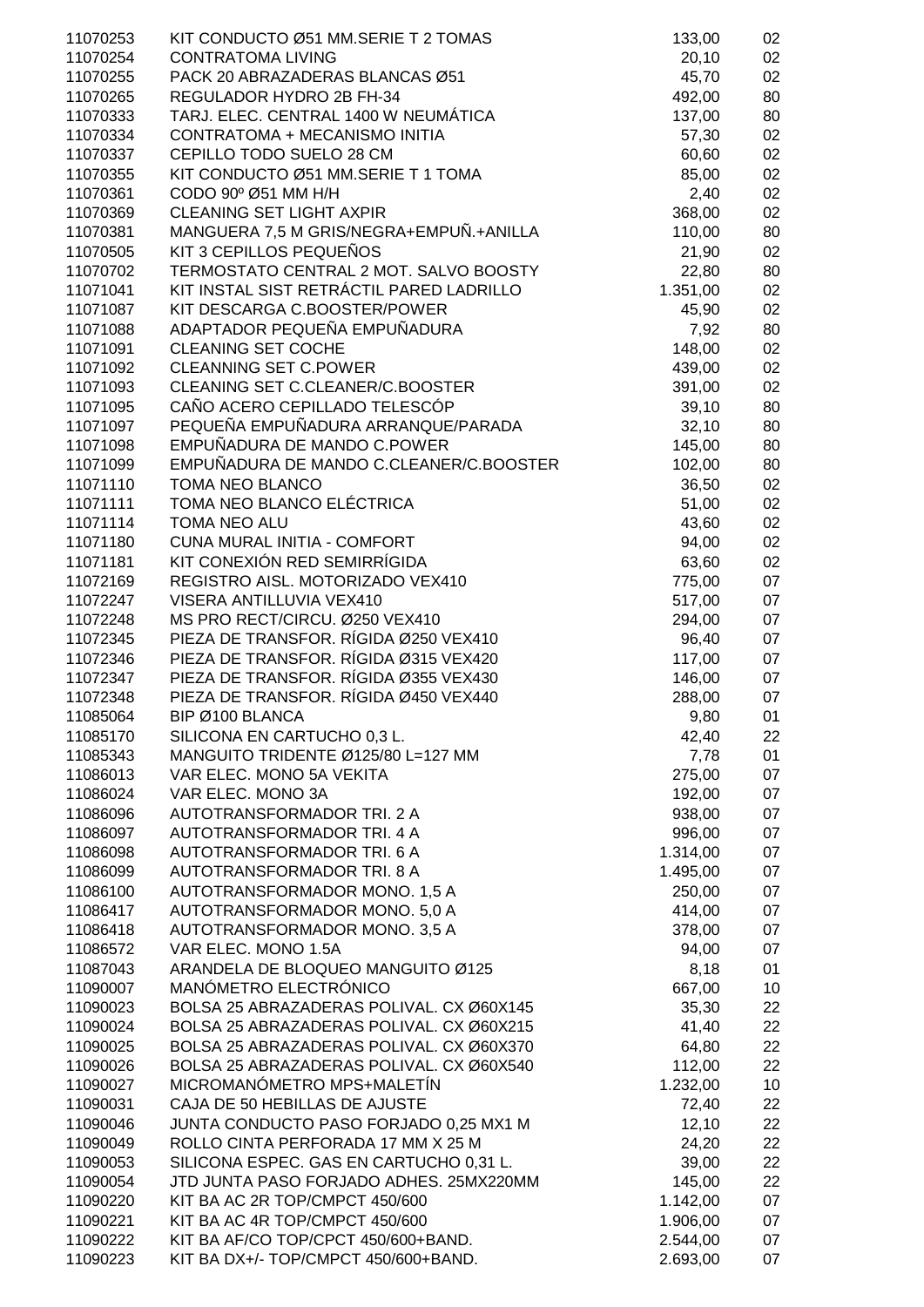| 11090224 | KIT BA AC 2R 800/CMCPT 1000                                    | 1.229,00 | 07 |
|----------|----------------------------------------------------------------|----------|----|
| 11090225 | KIT BA AC 4R 800/CMPCT 1000                                    | 2.186,00 | 07 |
| 11090226 | KIT BA AF/CO 800/CMPCT 1000+BAND.                              | 2.866,00 | 07 |
| 11090227 | KIT BA DX+/- 800/CMPCT 1000+BAND.                              | 2.944,00 | 07 |
| 11090228 | KIT BA EC2R CMPCT 12/13/16/20                                  | 1.933,00 | 07 |
| 11090229 | KIT BA EC4R CMPCT 12/13/16/20                                  | 2.344,00 | 07 |
| 11090230 | KIT BA AF/CO 1200+BAND.                                        | 3.040,00 | 07 |
| 11090231 | KIT BA AF/CO CMPCT 13/16/2000+BAND.                            | 3.040,00 | 07 |
| 11090232 | KIT BA DX+/- CMPCT 12/13/16/20+BAND.                           | 3.188,00 | 07 |
| 11090233 | BATERÍA AC 2R DFE+ 800                                         | 1.664,00 | 07 |
| 11090234 | BATERÍA AC 4R DFE+ 800                                         | 1.989,00 | 07 |
| 11090235 | BATERÍA AF/CO DFE+ 800+BANDEJA                                 | 2.300,00 | 07 |
| 11090236 | BATERÍA DX+/- DFE+ 800+BANDEJA                                 | 2.409,00 | 07 |
| 11090237 | TEJADILLO BATERÍA DFE+ 800                                     |          | 07 |
|          | BATERÍA AC 2R DFE+ 1200                                        | 358,00   | 07 |
| 11090238 | BATERÍA AC 4R DFE+ 1200                                        | 1.964,00 | 07 |
| 11090239 | BATERÍA AF/CO DFE+ 1200+BANDEJA                                | 2.371,00 | 07 |
| 11090240 |                                                                | 2.764,00 |    |
| 11090241 | BATERÍA DX+/- DFE+ 1200+BANDEJA<br>TEJADILLO BATERÍA DFE+ 1200 | 2.872,00 | 07 |
| 11090242 |                                                                | 395,00   | 07 |
| 11090243 | BATERÍA AC 2R DFE+ 2000                                        | 1.991,00 | 07 |
| 11090244 | BATERÍA AC 4R DFE+ 2000                                        | 2.478,00 | 07 |
| 11090245 | BATERÍA AF/CO DFE+ 2000+BANDEJA                                | 3.464,00 | 07 |
| 11090246 | BATERÍA DX+/- DFE+ 2000+BANDEJA                                | 2.977,00 | 07 |
| 11090247 | TEJADILLO BATERÍA DFE+ 2000                                    | 395,00   | 07 |
| 11090248 | BATERÍA AC 2R DFE+ 3000                                        | 2.610,00 | 07 |
| 11090249 | BATERÍA AC 4R DFE+ 3000                                        | 3.018,00 | 07 |
| 11090250 | BATERÍA AF/CO DFE+ 3000+BANDEJA                                | 3.355,00 | 07 |
| 11090251 | BATERÍA DX+/- DFE+ 3000+BANDEJA                                | 3.531,00 | 07 |
| 11090253 | BATERÍA AC 2R DFE+ 4000                                        | 2.884,00 | 07 |
| 11090254 | BATERÍA AC 4R DFE+ 4000                                        | 3.602,00 | 07 |
| 11090255 | BATERÍA AF/CO DFE+ 4000+BANDEJA                                | 4.060,00 | 07 |
| 11090256 | BATERÍA DX+/6 DFE+ 4000+BANDEJA                                | 4.415,00 | 07 |
| 11090257 | TEJADILLO BATERÍA DFE+ 4000                                    | 537,00   | 07 |
| 11090258 | BATERÍA AC 2R DFE+ 5000/6000                                   | 3.398,00 | 07 |
| 11090259 | BATERÍA AC 4R DFE+ 5000/6000                                   | 4.344,00 | 07 |
| 11090260 | BATERÍA AF/CO DFE+ 5000/6000+BANDEJA                           | 4.723,00 | 07 |
| 11090261 | BATERÍA DX+/- DFE+ 5000/6000+BANDEJA                           | 4.913,00 | 07 |
| 11090262 | TEJADILLO BATERÍA DFE+ 5000/6000                               | 450,00   | 07 |
| 11090263 | KIT V3V MOT 1,6 DFE/+/CMPCT +SAT+SONDA                         | 1.284,00 | 07 |
| 11090264 | KIT V3V MOT 2,5 DFE/+/CMPCT +SAT+SONDA                         | 1.284,00 | 07 |
| 11090265 | KIT V3V MOT 4,0 DFE/+/CMPCT +SAT+SONDA                         | 1.305,00 | 07 |
| 11090266 | KIT V3V MOT 6,3 DFE/+/CMPCT +SAT+SONDA                         | 1.326,00 | 07 |
| 11090267 | KIT V3V MOT 10 DFE/+/CMPCT +SAT+SONDA                          | 1.305,00 | 07 |
| 11090268 | BOMBA CONDENSADOS CAJA BAT. DFE                                | 454,00   | 07 |
| 11090523 | JUEGO DE 2 PIES HELIONE Ø800                                   | 173,00   | 08 |
| 11090524 | JUEGO DE 2 PIES HELIONE Ø900                                   | 199,00   | 08 |
| 11090527 | JUEGO DE 2 PIES HELIONE Ø1250                                  | 675,00   | 08 |
| 11090536 | CONTRABRIDA HELIONE Ø800                                       | 107,00   | 08 |
| 11090537 | CONTRABRIDA HELIONE Ø900                                       | 139,00   | 08 |
| 11090540 | CONTRABRIDA HELIONE Ø1250                                      | 253,00   | 08 |
| 11090549 | MANGUITO FLEXIBLE HELIONE Ø800                                 | 137,00   | 08 |
| 11090550 | MANGUITO FLEXIBLE HELIONE Ø900                                 | 140,00   | 08 |
| 11090553 | MANGUITO FLEXIBLE HELIONE Ø1250                                | 182,00   | 08 |
| 11090562 | PAVILLON ASPIRATION HELIONE D800                               | 461,00   | 08 |
| 11090563 | PAVILLON ASPIRATION HELIONE D900                               | 501,00   | 08 |
| 11090566 | PAVILLON ASPIRATION HELIONE D1250                              | 711,00   | 08 |
| 11090575 | COMP. ANTIRRET. HELIONE Ø800                                   | 1.111,00 | 08 |
| 11090576 | COMP. ANTIRRET. HELIONE Ø900                                   | 1.296,00 | 08 |
| 11090579 | COMP. ANTIRRET. HELIONE Ø1250                                  | 1.973,00 | 08 |
| 11090586 | REJILLA HELICE HELIONE Ø630                                    | 137,00   | 08 |
| 11090588 | REJILLA HELICE HELIONE Ø800                                    | 157,00   | 08 |
| 11090589 | REJILLA HELICE HELIONE Ø900                                    | 224,00   | 08 |
| 11090592 | REJILLA HELICE HELIONE Ø1250                                   | 441,00   | 08 |
| 11090601 | REJILLA MOT CUELLO HELIONE Ø800                                | 241,00   | 08 |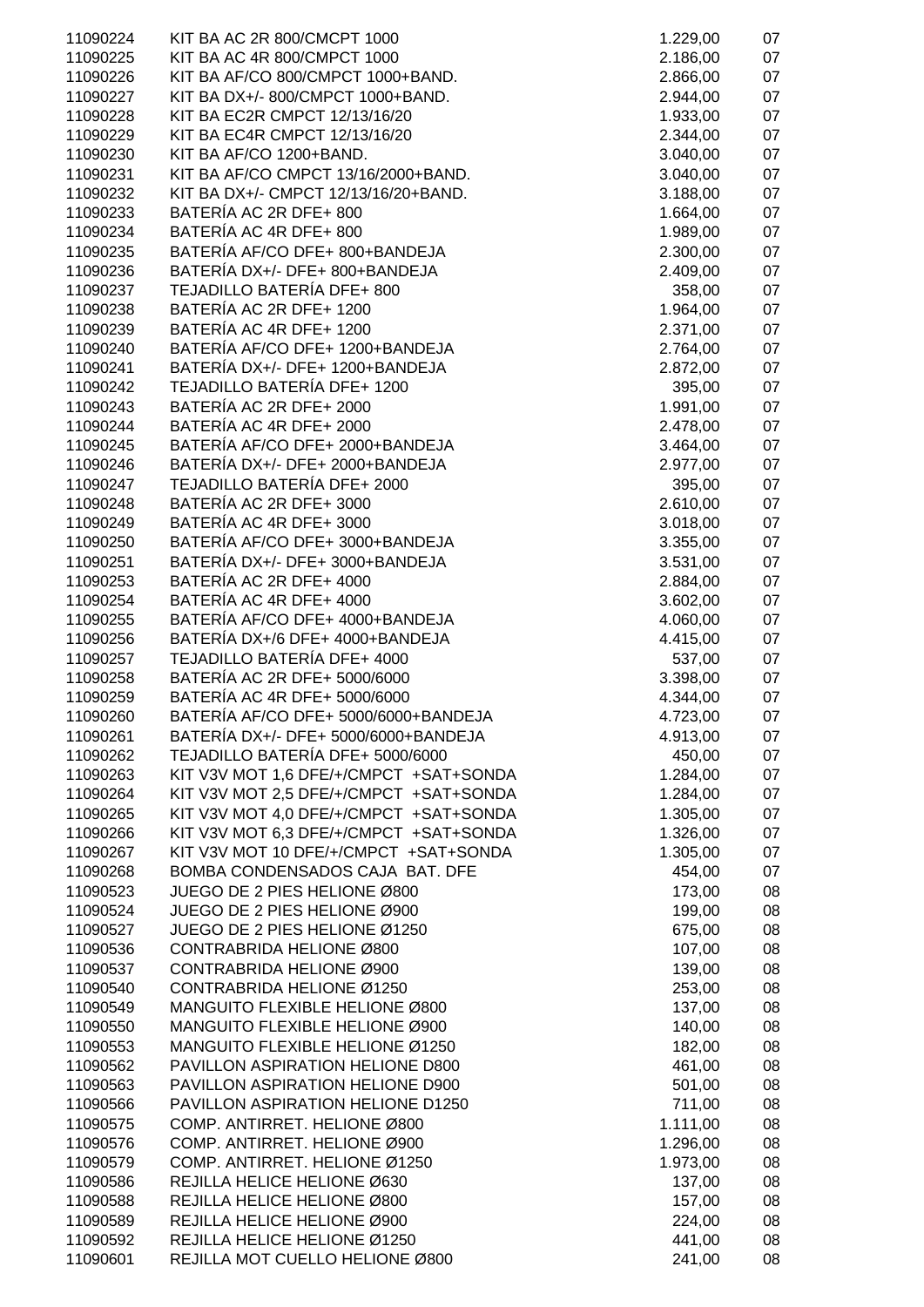| 11090602             | REJILLA MOT CUELLO HELIONE Ø900                                    | 288,00               | 08       |
|----------------------|--------------------------------------------------------------------|----------------------|----------|
| 11090605             | REJILLA MOT CUELLO HELIONE Ø1250                                   | 641,00               | 08       |
| 11090612             | PLACA CUADRADA HELIONE Ø630                                        | 251,00               | 08       |
| 11090614             | PLACA CUADRADA HELIONE Ø800                                        | 409,00               | 08       |
| 11090615             | PLACA CUADRADA HELIONE Ø900                                        | 653,00               | 08       |
| 11090618             | PLACA CUADRADA HELIONE Ø1250                                       | 1.177,00             | 08       |
| 11090619             | JUEGO DE 4 SOP. ANTIV. HELIONE Ø315-Ø800                           | 76,20                | 08       |
| 11090620             | JUEGO 4 SOP. ANTIV. HELIONE Ø900-Ø1250                             | 129,00               | 08       |
| 11090648             | AXONE-1V/DES-TRI 4.7A                                              | 1.500,00             | 08       |
| 11090649             | AXONE-1V/DES-TRI 4.7A+IPDP                                         | 1.791,00             | 08       |
| 11090650             | AXONE-1V/DES-TRI 16.7A+IP                                          | 1.832,00             | 08       |
| 11090652             | AXONE-1V/DES-TRI 16.7A                                             | 1.597,00             | 08       |
| 11090653             | AXONE-1V/DES-TRI 25.4A                                             | 2.148,00             | 08       |
| 11090654             | AXONE-1V/DES-TRI 43.3A                                             | 2.798,00             | 08       |
| 11090655             | AXONE-1V/DES-TRI 63.3A                                             | 3.346,00             | 08       |
| 11090657             | AXONE-1V/DES-TRI 16.7A+IPDP                                        | 1.872,00             | 08       |
| 11090658             | AXONE-1V/DES-TRI 230V -16.7A                                       | 2.642,00             | 08       |
| 11090660             | AXONE-1V/DES MONO 230 V - 16,7 A                                   | 2.642,00             | 08       |
| 11090662             | AXONE-2V/DES-DAH 16.7A                                             | 3.165,00             | 08       |
| 11090663             | AXONE-2V/DES-DAH 25.4A                                             | 4.458,00             | 08       |
| 11090664             | AXONE-2V/DES-DAH 43.3A                                             | 4.653,00             | 08       |
| 11090665<br>11090666 | AXONE-2V/DES-DAH 63.3A<br>AXON-2V/DES-DAH16.7+IPDP 20-300/100-1000 | 5.672,00             | 08<br>08 |
| 11090667             | AXONE-2V/DES-DAH 16.7A+IPDP                                        | 3.483,00             | 08       |
| 11090668             | AXONE-2V/DES-DAH 16.7A+IP                                          | 3.483,00<br>3.334,00 | 08       |
| 11090672             | AXONE-2V/DES-BI 16.7A                                              | 2.904,00             | 08       |
| 11090673             | AXONE-2V/DES-BI 25.4A                                              | 3.537,00             | 08       |
| 11090674             | AXONE-2V/DES-BI 43.3A                                              | 3.634,00             | 08       |
| 11090675             | AXONE-2V/DES-BI 63.3A                                              | 4.419,00             | 08       |
| 11090676             | AXON-2V/DES-BI 16.7+IPDP 20-300/100-1000                           | 3.165,00             | 08       |
| 11090677             | AXONE-2V/DES-BI 16.7A+IPDP                                         | 3.165,00             | 08       |
| 11090678             | AXONE-2V/DES-BI 16.7A+IP                                           | 3.084,00             | 08       |
| 11090750             | BCA MONO Ø125 0.5KW                                                | 234,00               | 07       |
| 11090751             | BCA MONO Ø125 1KW                                                  | 281,00               | 07       |
| 11090752             | BCA MONO Ø160 0.5KW                                                | 282,00               | 07       |
| 11090753             | BCA MONO Ø160 1KW                                                  | 331,00               | 07       |
| 11090754             | BCA MONO Ø160 1.5KW                                                | 340,00               | 07       |
| 11090755             | <b>BCA MONO Ø200 1KW</b>                                           | 282,00               | 07       |
| 11090756             | <b>BCA MONO Ø200 2KW</b>                                           | 364,00               | 07       |
| 11090757             | BCA MONO Ø200 3KW                                                  | 370,00               | 07       |
| 11090758             | <b>BCA MONO Ø250 1KW</b>                                           | 314,00               | 07       |
| 11090759             | BCA MONO Ø250 2KW                                                  | 369,00               | 07       |
| 11090760             | BCA MONO Ø250 3KW                                                  | 382,00               | 07       |
| 11090761             | BCA MONO Ø250 4.5KW                                                | 427,00               | 07       |
| 11090762             | BCA MONO Ø315 1KW                                                  | 365,00               | 07       |
| 11090763             | BCA MONO Ø315 2KW                                                  | 392,00               | 07       |
| 11090764             | BCA MONO Ø315 4KW                                                  | 451,00               | 07       |
| 11090765             | BCA MONO Ø315 6KW                                                  | 469,00               | 07       |
| 11090767             | BCA MONO Ø355 4KW                                                  | 463,00               | 07       |
| 11090768             | BCA MONO Ø355 6KW                                                  | 590,00               | 07       |
| 11090770             | BCA MONO Ø400 3KW                                                  | 587,00               | 07       |
| 11090771             | BCA MONO Ø400 6KW                                                  | 703,00               | 07       |
| 11090772             | BCA MONO Ø450 5KW                                                  | 664,00               | 07       |
| 11090773             | BCA MONO Ø450 9KW                                                  | 860,00               | 07       |
| 11090775             | <b>BCA MONO Ø500 12KW</b>                                          | 1.009,00             | 07       |
| 11090780             | <b>BCA TRI Ø500 18kW</b>                                           | 1.217,00             | 07       |
| 11090781             | <b>BCA TRI Ø500 30kW</b><br><b>BCA TRI Ø500 36kW</b>               | 1.639,00             | 07       |
| 11090782<br>11090791 | BCA MONO Ø200 2KW + RELÉ                                           | 1.843,00<br>554,00   | 07<br>07 |
| 11090792             | BCA MONO Ø250 2KW + RELÉ                                           | 571,00               | 07       |
| 11090793             | BCA MONO Ø250 4.5KW + RELÉ                                         | 649,00               | 07       |
| 11090794             | BCA MONO Ø315 4KW + RELÉ                                           | 719,00               | 07       |
| 11090795             | BCA MONO Ø315 6KW + RELÉ                                           | 808,00               | 07       |
| 11090796             | BCA MONO Ø355 4KW + RELÉ                                           | 764,00               | 07       |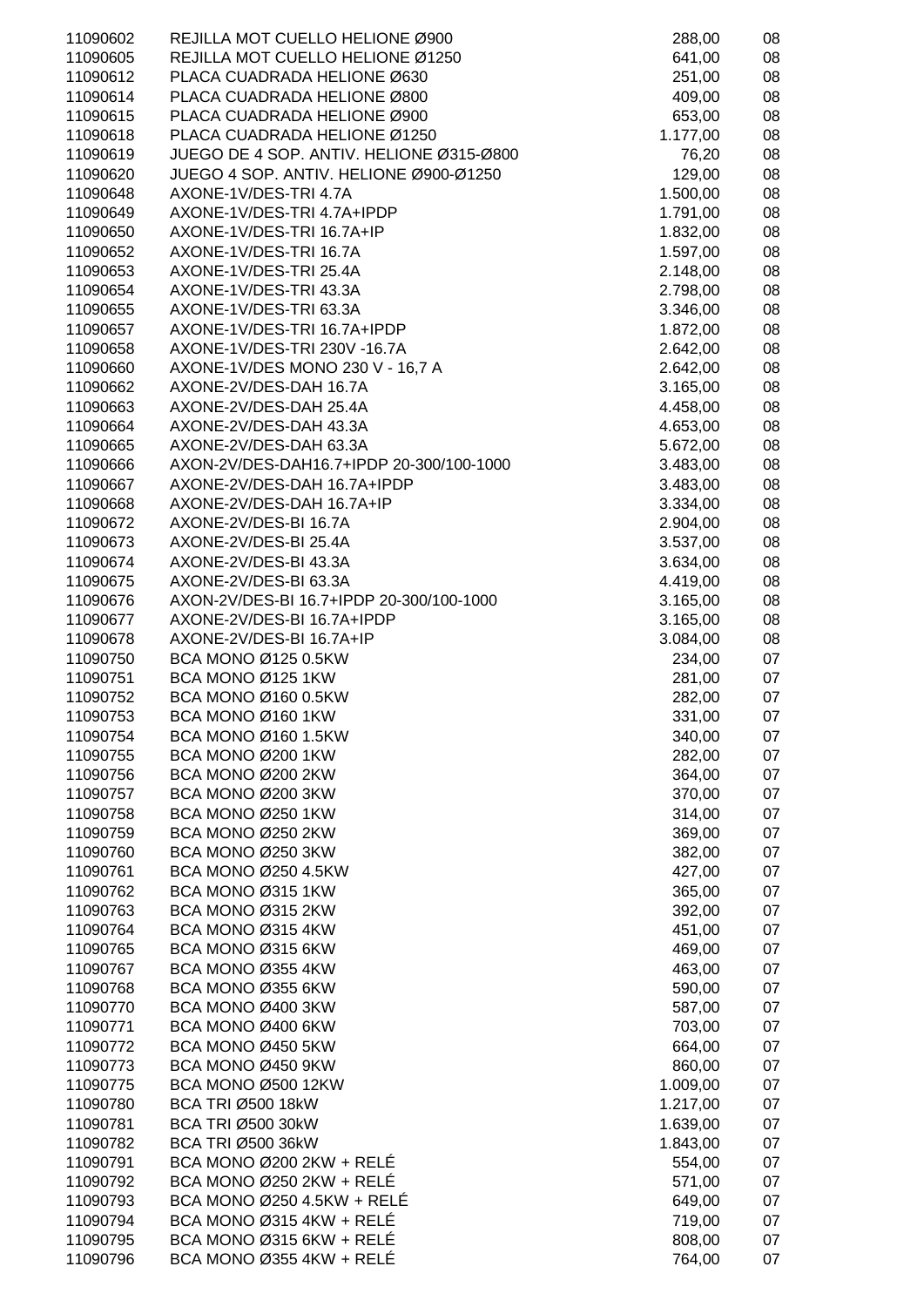| 11090797             | BCA MONO Ø355 6KW + RELÉ                 | 867,00         | 07       |
|----------------------|------------------------------------------|----------------|----------|
| 11090798             | BCA MONO Ø400 6KW + RELÉ                 | 874,00         | 07       |
| 11090800             | BCA R MONO Ø125 0.5kW                    | 738,00         | 07       |
| 11090801             | BCA R MONO Ø125 1kW                      | 719,00         | 07       |
| 11090802             | BCA R MONO Ø160 0.75kW                   | 752,00         | 07       |
| 11090803             | BCA R MONO Ø160 1.5kW                    | 724,00         | 07       |
| 11090804             | BCA R MONO Ø200 1.5kW                    | 746,00         | 07       |
| 11090805             | BCA R MONO Ø200 3kW                      | 915,00         | 07       |
| 11090806             | BCA R MONO Ø250 2.5kW                    | 967,00         | 07       |
| 11090807             | BCA R MONO Ø250 4,5kW                    | 1.108,00       | 07       |
| 11090808             | BCA R MONO Ø315 3kW                      | 975,00         | 07       |
| 11090809             | BCA R MONO Ø315 6kW                      | 1.253,00       | 07       |
| 11090810             | BCA R MONO Ø355 7.5kW                    | 1.377,00       | 07       |
| 11090811             | BCA R MONO Ø400 7.5kW                    | 1.451,00       | 07       |
| 11090820             | <b>BCA R TRI Ø160 5kW</b>                | 1.833,00       | 07       |
| 11090821             | <b>BCA R TRI Ø200 6kW</b>                | 1.921,00       | 07       |
| 11090822             | <b>BCA R TRI Ø250 4,5kW</b>              | 1.838,00       | 07       |
| 11090823             | <b>BCA R TRI Ø250 9kW</b>                | 1.991,00       | 07       |
| 11090824             | <b>BCA R TRI Ø315 6kW</b>                | 1.886,00       | 07       |
| 11090825             | <b>BCA R TRI Ø315 12kW</b>               | 2.157,00       | 07       |
| 11090827             | <b>BCA R TRI Ø355 12kW</b>               | 2.187,00       | 07       |
| 11090828             | BCA R TRI Ø400 7.5kW                     | 1.935,00       | 07       |
| 11090829             | <b>BCA R TRI Ø400 15kW</b>               | 2.409,00       | 07       |
| 11090830             | <b>BCA R TRI Ø450 9kW</b>                | 2.421,00       | 07       |
| 11090831             | <b>BCA R TRI Ø450 18kW</b>               | 3.144,00       | 07       |
| 11090832             | <b>BCA R TRI Ø500 9kW</b>                | 2.441,00       | 07       |
| 11090833             | <b>BCA R TRI Ø500 18kW</b>               | 3.168,00       | 07       |
| 11090834             | <b>BCA R TRI Ø560 12kW</b>               | 2.486,00       | 07       |
| 11090835             | <b>BCA R TRI Ø560 24kW</b>               | 3.674,00       | 07       |
| 11090836             | <b>BCA R TRI Ø630 12kW</b>               | 2.477,00       | 07       |
| 11090837             | <b>BCA R TRI Ø630 24kW</b>               | 3.785,00       | 07       |
| 11090838             | <b>BCA R TRI Ø630 36kW</b>               | 4.439,00       | 07       |
| 11090900             | SONDA CONDUCTO +25°C/+90°C BCA R         | 134,00         | 07       |
| 11090901             | KIT DETECCIÓN CAUDAL BCA R               | 391,00         | 07       |
| 11090902             | SONDA CONDUCTO - 10C+35C BCA R           | 156,00         | 07       |
| 11090903             | TERMOSTATO AMBIENTE MECÁNICO 5-30°C      | 92,40          | 07       |
| 11090904             | TERMOSTATO PROGRAMABLE DIARIO 230V       | 445,00         | 07       |
| 11091001             | KIT PRESOSTATO 40-300 PA                 | 192,00         | 07       |
| 11091002             | KIT PRESOSTATO 100-1000 PA               | 192,00         | 07       |
| 11091004             | ROLLO CINTA ADHES. ALU. RAA 75 MM X 50 M | 23,70          | 22       |
| 11091009             | ROLLO CINTA ADHES. PVC. RAP 50 MM X 33 M | 11,20          | 22       |
| 11091010             | ROLLO CINTA ADHES. PVC. RAV 50 MM X 50 M | 22,80          | 22       |
| 11091013             | ROLLO CINTA ADHES. ALU. RAA 50 MM X 50 M | 18,30          | 22       |
| 11091018             | MASILLA ACRÍLICA EN CARTUCHO 0,31 L.     | 12,60          | 22       |
| 11091019             | ROLLO CINTA PERFORADA 25 MM X 25M        | 35,10          | 22       |
| 11091023             | <b>BOLSA 50 PATAS SUJECIÓN RECTAS</b>    | 50,10          | 22       |
| 11091024             | BOLSA 50 PATAS SUJECIÓN DOBLADAS         | 47,20          | 22       |
| 11091025             | <b>BOLSA 50 PATAS SUJECIÓN TUBO</b>      | 67,40          | 22       |
| 11091026             | <b>BOLSA 50 ARANDELAS CAUCHO</b>         | 28,80          | 22       |
| 11091029             | <b>BOLSA 100 TUERCAS M8</b>              | 6,58           | 22       |
| 11091030             | MORDAZA FIJACIÓN VARILLA ROSCADA         | 5,60           | 22       |
| 11091032             | <b>BOLSA 50 MANGUITOS UNIÓN M8</b>       | 48,20          | 22       |
| 11091035             | PACK 10 VARILLAS ROSCADAS M8 L=1 M       | 20,70          | 22       |
| 11091039             | CAJA 500 TORNIL. AUTOTAL. HEXAGONAL M8   | 79,40          | 22       |
| 11091040             | ROLLO ESPUMA ADHES. 20 MX20 MMX5 MM      | 21,60          | 22       |
| 11091042             | ROLLO CINTA MASILLA ALU RAF 50 MM X 15 M | 35,70          | 22       |
| 11091045             | <b>BOLSA 50 TACOS METÁLICOS M8</b>       | 45,80          | 22       |
| 11091050             | CU ISOFÓNICO Ø630                        | 18,70          | 22       |
| 11091051             | CU ISOFÓNICO Ø560                        | 17,10          | 22       |
| 11091052             | CU ISOFÓNICO Ø500<br>CU ISOFÓNICO Ø450   | 16,40          | 22       |
| 11091053<br>11091054 | CU ISOFÓNICO Ø400                        | 15,10<br>10,00 | 22<br>22 |
| 11091055             | CU ISOFÓNICO Ø355                        | 7,99           | 22       |
| 11091056             | CU ISOFÓNICO Ø315                        | 7,16           | 22       |
|                      |                                          |                |          |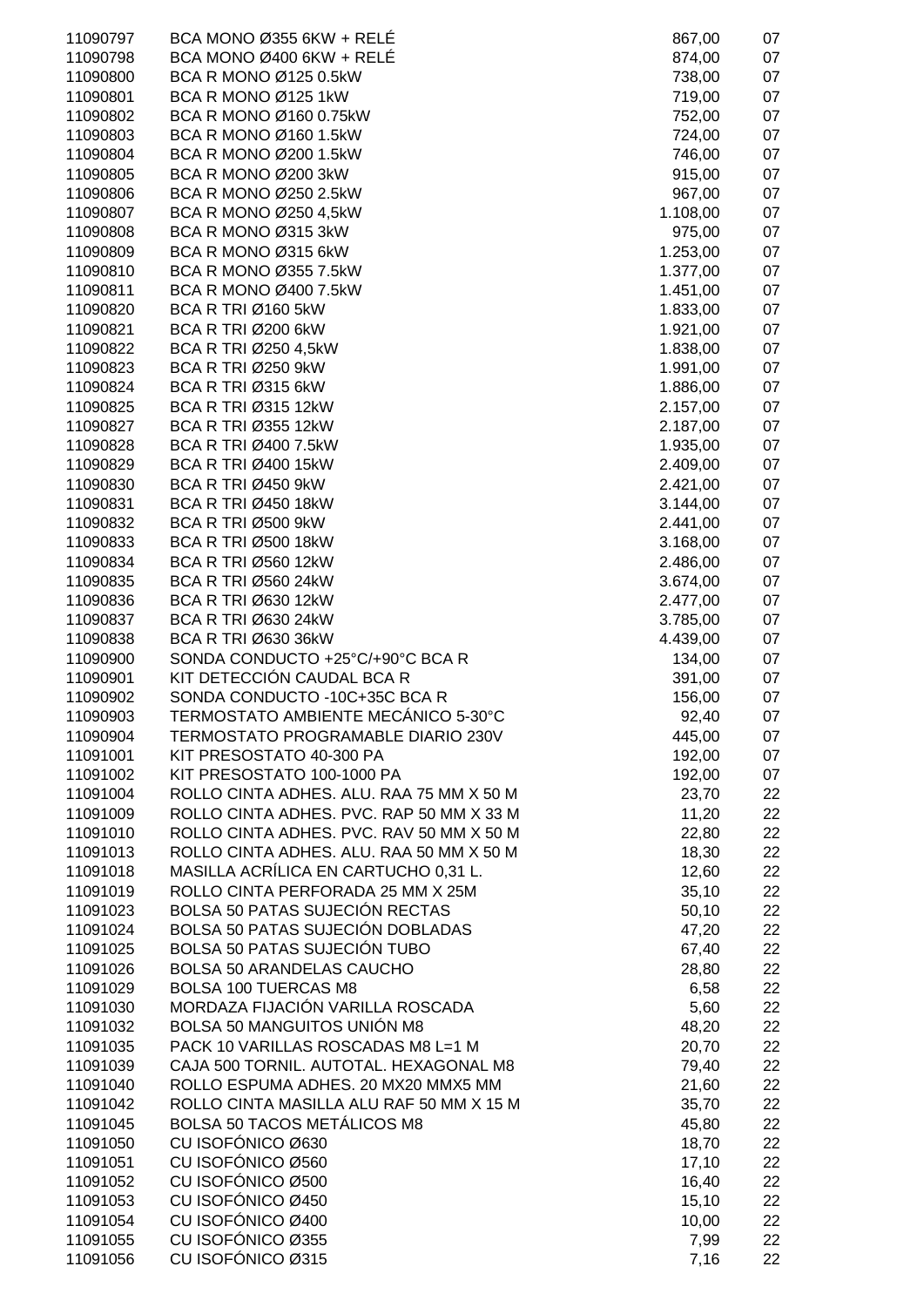| 11091057             | CU ISOFÓNICO Ø250                                              | 5,70           | 22       |
|----------------------|----------------------------------------------------------------|----------------|----------|
| 11091058             | CU ISOFÓNICO Ø200                                              | 4,99           | 22       |
| 11091059             | CU ISOFÓNICO Ø160                                              | 4,66           | 22       |
| 11091060             | CU ISOFÓNICO Ø125                                              | 4,24           | 22       |
| 11091061             | CU ISOFÓNICO Ø100                                              | 4,24           | 22       |
| 11091062             | CU ISOFÓNICO Ø80                                               | 4,24           | 22       |
| 11091066             | ROLLO BANDA MANG. FLEX. 240 MM X 30,5 M                        | 576,00         | 22       |
| 11091067             | ROLLO BANDA MANG. FLEX. 150 MM X 30,5 M                        | 364,00         | 22       |
| 11091068             | CARRIL SUJECIÓN 41/21 ESP: 1,5 L=2 M                           | 22,00          | 22       |
| 11091069             | CARRIL SUJECIÓN 41/41 ESP: 1,5 L=2 M                           | 25,00          | 22       |
| 11091070             | CARRIL SUJECIÓN 41/41 ESP: 2,5 L=2 M                           | 33,50          | 22       |
| 11091071             | CONSOLA MURAL 41/21 L=0,3 M                                    | 25,70          | 22       |
| 11091072             | CONSOLA MURAL 41/41 L=0,45 M                                   | 41,40          | 22       |
| 11091073             | CONSOLA MURAL 41/41 L=0,6 M                                    | 49,60          | 22       |
| 11091077             | <b>BOTE 1 KG MASILLA ACRÍLICA</b>                              | 18,40          | 22       |
| 11091078             | <b>BOTE 6 KG MASILLA ACRÍLICA</b>                              | 58,10          | 22       |
| 11091087             | PLACA ROSCADA M8                                               | 1,87           | 22       |
| 11091088             | BOLSA 25 DOBLE TUERCAS M8X40                                   | 70,70          | 22       |
| 11091089             | ESTRIBO PARA CARRILES 41/21 Y 41/41                            | 6,69           | 22       |
| 11091090             | BOLSA 100 ARANDELAS ANCHAS M8X35                               | 24,40          | 22       |
| 11091091             | ESCUADRA 90° PARA CARRIL                                       | 4,72           | 22       |
| 11091096             | BOLSA 10 ADAPTAD. U PST/BANDA PERFORADA                        | 37,30          | 22       |
| 11091099             | PST (PIE TERRAZA) PLETINA 150X100                              | 23,20          | 22       |
| 11091101             | BARRA MINICONDUCTO 100X40 L=1 M                                | 6,46           | 01       |
| 11091102             | BARRA MINICONDUCTO 100X40 L=3 M                                | 19,80          | 01       |
| 11091125             | PST (PIE TERRAZA) PLETINA 300X300                              | 39,90          | 22       |
| 11091141             | CU ISOFÓNICO Ø710                                              | 20,90          | 22       |
| 11091142             | CU ISOFÓNICO Ø800                                              | 21,40          | 22       |
| 11091143             | CU ISOFÓNICO Ø900                                              | 38,60          | 22       |
| 11091144             | CU ISOFÓNICO Ø1000                                             | 42,80          | 22       |
| 11091147             | KIT PORTAPUNTAS MAGNÉTICO TORNILLO TCB                         | 27,00          | 22       |
| 11091148             | CAJA 500 TORNIL. D4.2X13 HUELLA CUADRADA                       | 20,00          | 22       |
| 11091149             | CAJA 500 TORNIL. D4.2X19 HUELLA CUADRADA                       | 29,90          | 22       |
| 11091150             | <b>BOLSA 10 PUNTAS CUADRADAS</b>                               | 9,83           | 22       |
| 11091199             | CARTÓN 20M ALGAINE STD Ø125                                    | 79,20          | 01       |
| 11091241             | BS GALVA. Ø80 L=3 M                                            | 27,60          | 22       |
| 11091242             | BS GALVA. Ø100 L=3 M                                           | 27,60          | 22       |
| 11091243             | BS GALVA. Ø125 L=3 M                                           | 31,10          | 22       |
| 11091244             | BS GALVA. Ø150 L=3 M                                           | 38,40          | 22       |
| 11091245             | BS GALVA. Ø160 L=3 M                                           | 39,50          | 22       |
| 11091246             | BS GALVA. Ø200 L=3 M                                           | 53,40          | 22       |
| 11091247             | BS GALVA. Ø250 L=3 M                                           | 81,30          | 22       |
| 11091248             | BS GALVA. Ø315 L=3 M                                           | 102,00         | 22       |
| 11091249             | BS GALVA. Ø355 L=3 M                                           | 118,00         | 22       |
| 11091250             | BS GALVA. Ø400 L=3 M                                           | 164,00         | 22       |
| 11091251             | BS GALVA. Ø500 L=3 M                                           | 200,00         | 22       |
| 11091252             | BS GALVA. Ø630 L=3 M                                           | 261,00         | 22       |
| 11091253             | BS GALVA. Ø800 L=3 M                                           | 536,00         | 22       |
| 11091256             | BS GALVA. Ø450 L=3 M                                           | 180,00         | 22       |
| 11091257             | BS GALVA. Ø560 L=3 M                                           | 228,00         | 22       |
| 11091258             | BS GALVA. Ø710 L=3 M                                           | 384,00         | 22       |
| 11091281             | BS GALVA. Ø900 L=3 M                                           | 639,00         | 22       |
| 11091315             | RT FLEX C Ø125 - 10-30 CM                                      | 25,90          | 22       |
| 11091316             | RT FLEX C Ø125 - 30-120 CM                                     | 35,10          | 22       |
| 11091600             | MALLA DE 10M ALGAINE STD Ø63                                   | 25,60          | 01       |
| 11091601             | MALLA DE 10M ALGAINE STD Ø80                                   | 27,10          | 01       |
| 11091602             | MALLA DE 10M ALGAINE STD Ø100                                  | 33,00          | 01       |
| 11091603             | MALLA DE 10M ALGAINE STD Ø125                                  | 39,30          | 01       |
| 11091604             | MALLA DE 10M ALGAINE STD Ø150                                  | 50,10          | 01       |
| 11091605             | MALLA DE 10M ALGAINE STD Ø160<br>MALLA DE 10M ALGAINE STD Ø200 | 58,70          | 01       |
| 11091606<br>11091619 | MALLA DE 6M ALGAINE AISLADO 25MM Ø80                           | 80,70          | 01       |
| 11091620             | MALLA DE 6M ALGAINE AISLADO 25MM Ø100                          | 50,70<br>58,20 | 01<br>01 |
| 11091621             | MALLA DE 6M ALGAINE AISLADO 25MM Ø125                          | 64,50          | 01       |
|                      |                                                                |                |          |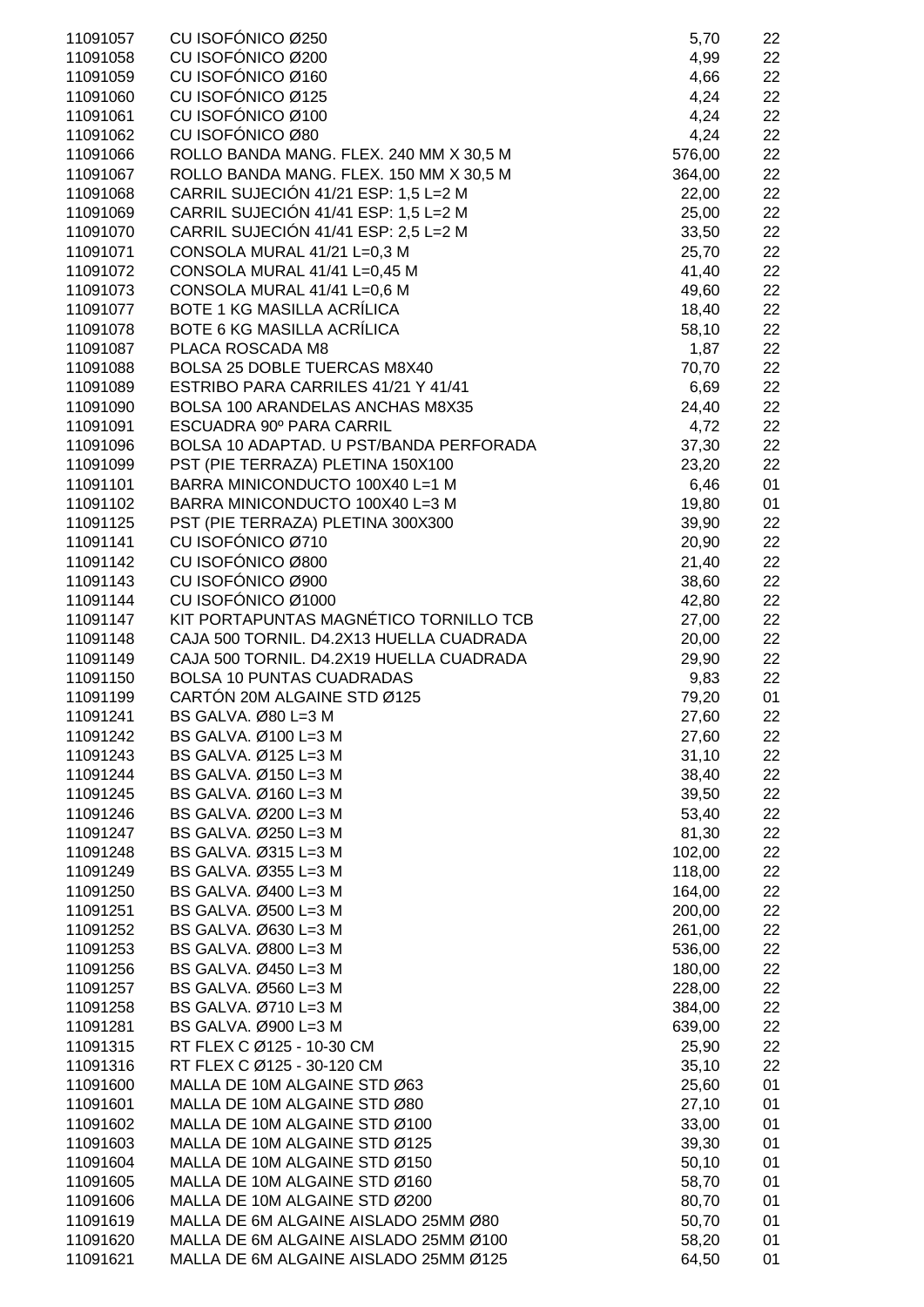| 11091622 | MALLA DE 6M ALGAINE AISLADO 25MM Ø150   | 81,40  | 01 |
|----------|-----------------------------------------|--------|----|
| 11091623 | MALLA DE 6M ALGAINE AISLADO 25MM Ø160   | 112,00 | 01 |
| 11091624 | MALLA DE 6M ALGAINE AISLADO 25MM Ø200   | 153,00 | 01 |
| 11091628 | MALLA DE 6M ALGAINE FV Ø80              | 44,90  | 01 |
| 11091629 | MALLA DE 6M ALGAINE FV Ø100             | 56,70  | 01 |
|          |                                         |        |    |
| 11091630 | MALLA DE 6M ALGAINE FV Ø125             | 61,90  | 01 |
| 11091631 | MALLA DE 6M ALGAINE FV Ø150             | 79,90  | 01 |
| 11091632 | MALLA DE 6M ALGAINE FV Ø160             | 92,30  | 01 |
| 11091641 | CARTÓN 6M ALGAINE AISLADO 50MM Ø80MM    | 86,20  | 01 |
| 11091642 | CARTÓN 6M ALGAINE AISLADO 50MM Ø125MM   | 104,00 | 01 |
|          |                                         |        |    |
| 11091643 | CARTÓN 6M ALGAINE AISLADO 50MM Ø160MM   | 136,00 | 01 |
| 11091644 | CARTÓN 6M ALGAINE AISLADO 50MM Ø200MM   | 154,00 | 01 |
| 11091693 | MALLA DE 6M ALGAINE FV OBL.100X40       | 79,90  | 01 |
| 11091695 | MALLA DE 6M ALGAINE FV OBL.135X65       | 112,00 | 01 |
| 11091696 | MALLA DE 6M ALGAINE FV OBL.160X80       | 134,00 | 01 |
| 11091743 | ROLLO LANA MINERAL 1200CMX115CM E:25MM  | 191,00 | 22 |
|          |                                         |        |    |
| 11091744 | ROLLO LANA MINERAL 750CMX115CM E:50MM   | 206,00 | 22 |
| 11091821 | ALFLEX ALU, COMPACT Ø80 L=3 M           | 25,50  | 22 |
| 11091822 | ALFLEX ALU. COMPACT Ø100 L=3 M          | 28,80  | 22 |
| 11091823 | ALFLEX ALU. COMPACT Ø125 L=3 M          | 30,30  | 22 |
| 11091824 | ALFLEX ALU. COMPACT Ø150 L=3 M          | 40,20  | 22 |
|          |                                         |        |    |
| 11091825 | ALFLEX ALU. COMPACT Ø160 L=3 M          | 41,80  | 22 |
| 11091826 | ALFLEX ALU. COMPACT Ø200 L=3 M          | 54,50  | 22 |
| 11091827 | ALFLEX ALU. COMPACT Ø250 L=3 M          | 89,70  | 22 |
| 11091828 | ALFLEX ALU. COMPACT Ø315 L=3 M          | 135,00 | 22 |
| 11091829 | ALFLEX ALU. COMPACT Ø355 L=3 M          | 162,00 | 22 |
|          |                                         |        |    |
| 11091830 | ALFLEX ALU. COMPACT Ø400 L=3 M          | 184,00 | 22 |
| 11091831 | ALFLEX ALU. COMPACT Ø450 L=3 M          | 248,00 | 22 |
| 11091832 | ALFLEX ALU. COMPACT Ø500 L=3 M          | 278,00 | 22 |
| 11091835 | TRAMPILLA INSPEC. SMART 180X80 Ø125     | 31,90  | 22 |
| 11091836 | TRAMPILLA INSPEC. SMART 180X80 Ø160     | 31,90  | 22 |
| 11091837 | TRAMPILLA INSPEC. SMART 250X150 Ø200    | 39,10  | 22 |
|          |                                         |        |    |
| 11091838 | TRAMPILLA INSPEC. SMART 250X150 Ø250    | 39,10  | 22 |
| 11091839 | TRAMPILLA INSPEC. SMART 250X150 Ø315    | 39,10  | 22 |
| 11091841 | TRAMPILLA INSPEC. SMART 400X300 Ø400    | 52,00  | 22 |
| 11091842 | TRAMPILLA INSPEC. SMART 400X300 Ø450    | 52,00  | 22 |
| 11091843 | TRAMPILLA INSPEC. SMART 400X300 Ø500    | 52,00  | 22 |
|          | TRAMPILLA INSPEC, SMART 500X400 Ø630    |        |    |
| 11091845 |                                         | 91,80  | 22 |
| 11091846 | TRAMPILLA INSPEC. SMART 300X200 Ø355    | 52,00  | 22 |
| 11091847 | TRAMPILLA INSPEC. SMART 400X300 Ø560    | 86,10  | 22 |
| 11091850 | TRAMPILLA INSPEC. SMART 250X150 PP      | 56,30  | 22 |
| 11091851 | TRAMPILLA INSPEC. SMART 300X200 PP      | 51,20  | 22 |
| 11091852 | TRAMPILLA INSPEC. SMART 400X300 PP      | 58,30  | 22 |
|          |                                         |        |    |
| 11091853 | TRAMPILLA INSPEC. SMART 500X400 PP      | 96,00  | 22 |
| 11091854 | COND. ANTIBACT. Ø90 50M OPTIFLEX        | 576,00 | 01 |
| 11091857 | COND. ANTIBACT. OVAL 20M OPTIFLEX       | 406,00 | 01 |
| 11091858 | CODO 90º OVAL HORIZONTAL OPTIFLEX       | 29,70  | 01 |
| 11091859 | CODO 90° OVAL VERTICAL OPTIFLEX         | 28,20  | 01 |
| 11091860 | MANGUITO DE ROTACIÓN OVAL OPTIFLEX      | 19,50  | 01 |
|          |                                         |        |    |
| 11091861 | BOLSA 10 MANGU. ESTANCOS OVAL OPTIFLEX  | 108,00 | 01 |
| 11091862 | <b>BOLSA 5 TAPAS OVAL OPTIFLEX</b>      | 30,00  | 01 |
| 11091863 | BOLSA 10 ABRAZADERAS FIJ. OVAL OPTIFLEX | 54,30  | 01 |
| 11091864 | BOLSA 10 BRIDAS FIJ. OVAL OPTIFLEX      | 36,50  | 01 |
| 11091865 | MANGUITO Ø125 90° OVAL 1E OPTIFLEX      | 48,50  | 01 |
|          |                                         |        |    |
| 11091866 | MANGUITO Ø125 90° OVAL 2E OPTIFLEX      | 55,70  | 01 |
| 11091867 | MANGUITO Ø125 RECTO OVAL 1E OPTIFLEX    | 48,50  | 01 |
| 11091868 | MANGUITO RECTANG. 90° OVAL 1B OPTIFLEX  | 55,90  | 01 |
| 11091870 | REGULADOR DE CAUDAL OVAL OPTIFLEX       | 21,20  | 01 |
| 11091872 | COND. ANTIBACT. Ø75 50M OPTIFLEX        | 462,00 | 01 |
| 11091873 | MANGUITO HEMBRA Ø75 OPTIFLEX            | 8,57   | 01 |
|          |                                         |        |    |
| 11091874 | CODO 90º Ø75 OPTIFLEX                   | 29,80  | 01 |
| 11091875 | BOLSA 10 JUNTAS Ø75 OPTIFLEX            | 29,70  | 01 |
| 11091876 | BOLSA 5 TAPAS Ø75 OPTIFLEX              | 29,80  | 01 |
| 11091878 | MANGUITO CAJA Ø75 OPTIFLEX              | 7,29   | 01 |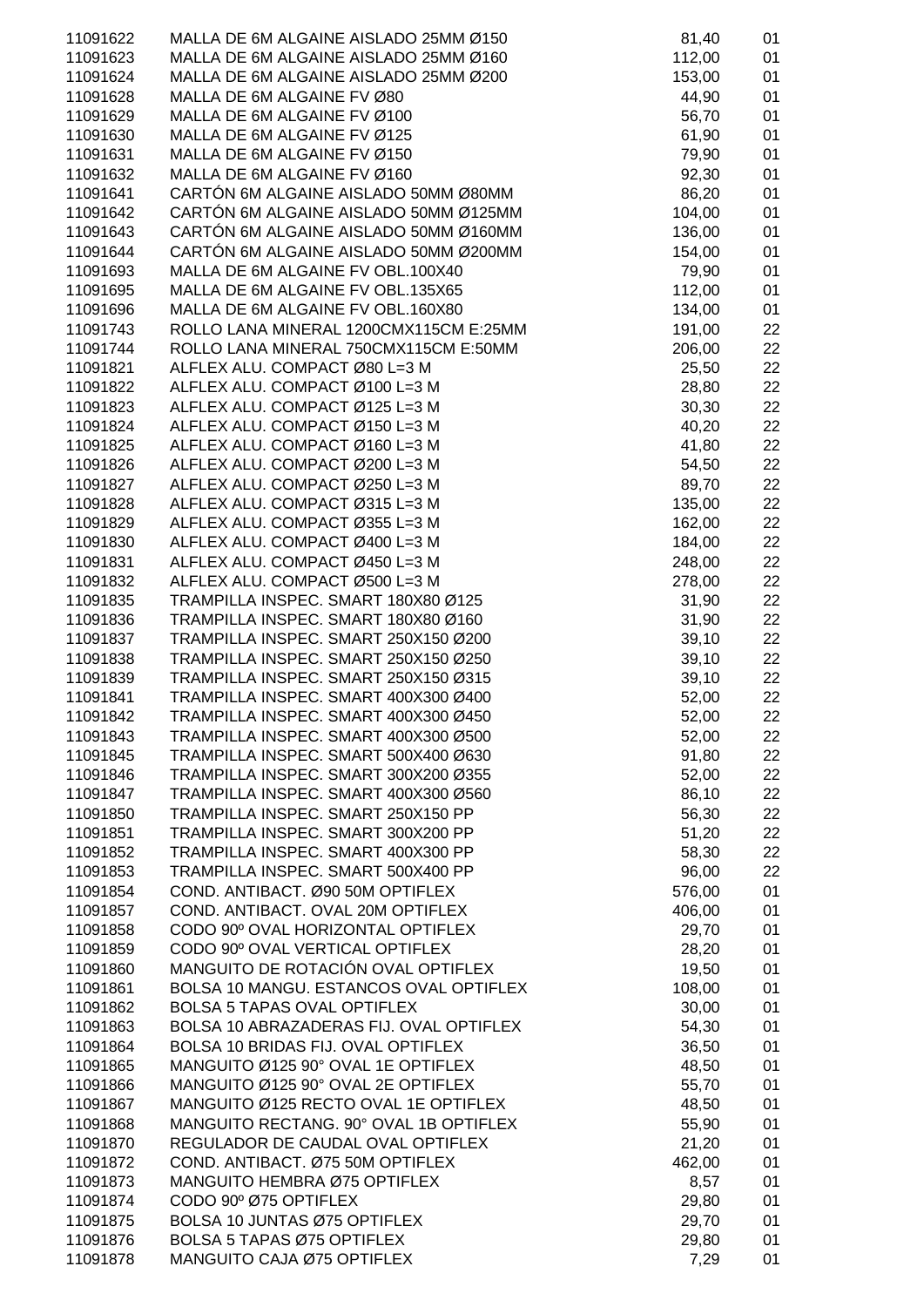| 11091879 | MANGUITO MIXTO 90° Ø75/OVAL OPTIFLEX    | 35,20    | 01 |
|----------|-----------------------------------------|----------|----|
| 11091880 | MANGUITO MIXTO RECTO Ø75/OVAL OPTIFLEX  | 35,20    | 01 |
| 11091884 | CAJA DIST. PE PLANA 5E OVAL OPTIFLEX    | 202,00   | 01 |
| 11091885 | PANTALÓN CAJÓN PE Ø160 OPTIFLEX         | 68,00    | 01 |
|          |                                         |          |    |
| 11091886 | EMBUDO CAJA PE Ø125 OPTIFLEX            | 68,00    | 01 |
| 11091887 | PACK 5 MANGU. ESTANCOS CAJA PE OPTIFLEX | 53,80    | 01 |
| 11091891 | MANGUITO CAJA Ø90 OPTIFLEX              | 8,21     | 01 |
| 11091892 | MANGUITO HEMBRA Ø90 OPTIFLEX            | 10,90    | 01 |
| 11091893 | BOLSA 10 JUNTAS Ø90 OPTIFLEX            | 28,60    | 01 |
|          | BOLSA 5 TAPAS Ø90 OPTIFLEX              |          | 01 |
| 11091894 |                                         | 32,30    |    |
| 11091896 | MANGUITO MIXTO RECTO Ø90/OVAL OPTIFLEX  | 38,20    | 01 |
| 11091897 | MANGUITO MIXTO 90° Ø90/OVAL OPTIFLEX    | 38,20    | 01 |
| 11091898 | CODO 90° Ø90 OPTIFLEX                   | 32,30    | 01 |
| 11091901 | ALGAINE ALU. MO Ø80 L=10 M              | 47,90    | 22 |
| 11091902 | ALGAINE ALU. MO Ø100 L=10 M             | 53,00    | 22 |
|          |                                         |          |    |
| 11091903 | ALGAINE ALU. MO Ø125 L=10 M             | 54,50    | 22 |
| 11091904 | ALGAINE ALU. MO Ø150 L=10 M             | 74,10    | 22 |
| 11091905 | ALGAINE ALU. MO Ø160 L=10 M             | 67,70    | 22 |
| 11091906 | ALGAINE ALU. MO Ø200 L=10 M             | 96,10    | 22 |
| 11091907 | ALGAINE ALU. M0 Ø250 L=10 M             | 125,00   | 22 |
| 11091908 | ALGAINE ALU. MO Ø315 L=10 M             | 140,00   | 22 |
|          |                                         |          |    |
| 11091909 | ALGAINE ALU. M0 Ø355 L=10 M             | 188,00   | 22 |
| 11091910 | ALGAINE ALU. MO Ø400 L=10 M             | 253,00   | 22 |
| 11091911 | ALGAINE ALU. MO Ø450 L=10 M             | 294,00   | 22 |
| 11091912 | ALGAINE ALU. M0 Ø500 L=10 M             | 319,00   | 22 |
| 11091915 | ALGAINE ALU. CALO M0-M1 Ø80 L=10 M      | 114,00   | 22 |
|          |                                         |          |    |
| 11091916 | ALGAINE ALU. CALO M0-M1 Ø100 L=10 M     | 119,00   | 22 |
| 11091917 | ALGAINE ALU. CALO M0-M1 Ø125 L=10 M     | 142,00   | 22 |
| 11091918 | ALGAINE ALU. CALO M0-M1 Ø150 L=10 M     | 158,00   | 22 |
| 11091919 | ALGAINE ALU. CALO M0-M1 Ø160 L=10 M     | 161,00   | 22 |
| 11091920 | ALGAINE ALU. CALO M0-M1 Ø200 L=10 M     | 200,00   | 22 |
| 11091921 | ALGAINE ALU. CALO M0-M1 Ø250 L=10 M     | 244,00   | 22 |
|          |                                         |          |    |
| 11091922 | ALGAINE ALU. CALO M0-M1 Ø315 L=10 M     | 294,00   | 22 |
| 11091923 | ALGAINE ALU. CALO M0-M1 Ø355 L=10 M     | 388,00   | 22 |
| 11091924 | ALGAINE ALU. CALO M0-M1 Ø400 L=10 M     | 473,00   | 22 |
| 11091925 | ALGAINE ALU. CALO M0-M1 Ø450 L=10 M     | 526,00   | 22 |
| 11091926 | ALGAINE ALU. CALO M0-M1 Ø500 L=10 M     | 574,00   | 22 |
|          | PACK 4 BARRAS 1.15M CAJA PE OPTIFLEX    |          |    |
| 11091927 |                                         | 145,00   | 01 |
| 11091928 | CODO HORIZONTAL CAJA PE OPTIFLEX        | 41,30    | 01 |
| 11091929 | CODO VERTICAL CAJA PE OPTIFLEX          | 41,30    | 01 |
| 11091930 | ALGAINE ALU. INSO. M0-M1 Ø80 L=10 M     | 119,00   | 22 |
| 11091931 | ALGAINE ALU. INSO. M0-M1 Ø100 L=10 M    | 119,00   | 22 |
| 11091932 | ALGAINE ALU. INSO. M0-M1 Ø125 L=10 M    | 142,00   | 22 |
|          |                                         |          |    |
| 11091933 | ALGAINE ALU. INSO. M0-M1 Ø150 L=10 M    | 158,00   | 22 |
| 11091934 | ALGAINE ALU. INSO. M0-M1 Ø160 L=10 M    | 167,00   | 22 |
| 11091935 | ALGAINE ALU. INSO. M0-M1 Ø200 L=10 M    | 208,00   | 22 |
| 11091936 | ALGAINE ALU. INSO. M0-M1 Ø250 L=10 M    | 244,00   | 22 |
| 11091937 | ALGAINE ALU. INSO. M0-M1 Ø315 L=10 M    | 294,00   | 22 |
| 11091938 | ALGAINE ALU. INSO. M0-M1 Ø355 L=10 M    |          |    |
|          |                                         | 388,00   | 22 |
| 11091939 | ALGAINE ALU. INSO. M0-M1 Ø400 L=10 M    | 473,00   | 22 |
| 11091940 | ALGAINE ALU. INSO. M0-M1 Ø450 L=10 M    | 526,00   | 22 |
| 11091941 | ALGAINE ALU. INSO. M0-M1 Ø500 L=10 M    | 574,00   | 22 |
| 11091950 | ALFLEX ALU. CALO Ø80 L=3 M              | 123,00   | 22 |
| 11091951 | ALFLEX ALU. CALO Ø100 L=3 M             | 143,00   | 22 |
|          |                                         |          |    |
| 11091952 | ALFLEX ALU. CALO Ø125 L=3 M             | 167,00   | 22 |
| 11091953 | ALFLEX ALU. CALO Ø150 L=3 M             | 188,00   | 22 |
| 11091954 | ALFLEX ALU. CALO Ø160 L=3 M             | 199,00   | 22 |
| 11091955 | ALFLEX ALU. CALO Ø200 L=3 M             | 233,00   | 22 |
| 11091956 | ALFLEX ALU. CALO Ø250 L=3 M             | 320,00   | 22 |
| 11091957 | ALFLEX ALU. CALO Ø315 L=3 M             | 728,00   | 22 |
|          |                                         |          |    |
| 11091959 | ALFLEX ALU. CALO Ø400 L=3 M             | 921,00   | 22 |
| 11091960 | ALFLEX ALU. CALO Ø450 L=3 M             | 1.136,00 | 22 |
| 11091961 | ALFLEX ALU. CALO Ø500 L=3 M             | 1.291,00 | 22 |
| 11091966 | KIT AUTO EXTR/IMP T3/T4 OPTIFLEX Ø90    | 719,00   | 01 |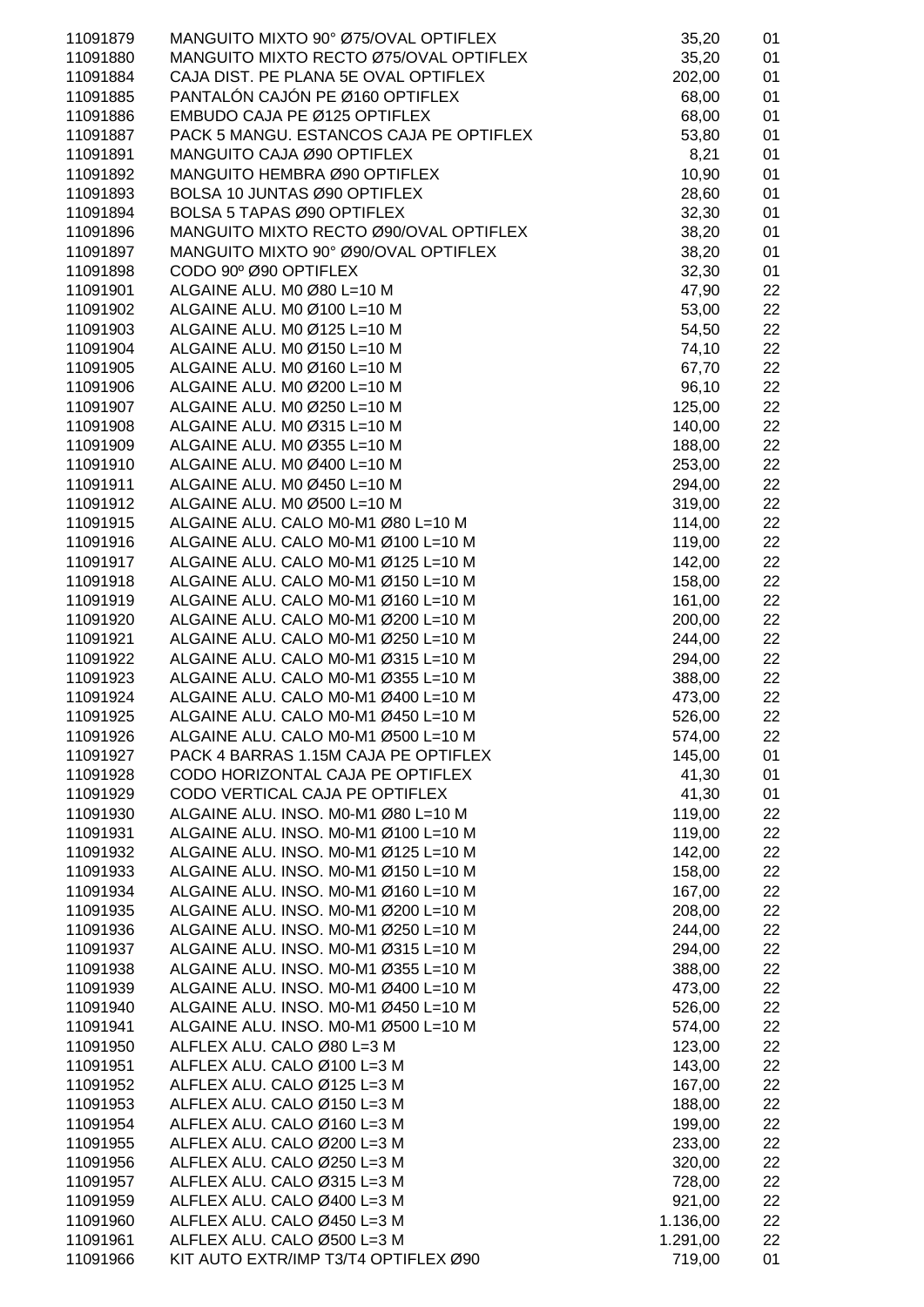| 11091969             | COND. ANTIESTAT. AZUL Ø90 30M OPTIFLEX   | 248,00         | 01       |
|----------------------|------------------------------------------|----------------|----------|
| 11091970             | ALFLEX ALU. INSON Ø80 L=3 M              | 136,00         | 22       |
| 11091971             | ALFLEX ALU. INSON Ø100 L=3 M             | 161,00         | 22       |
| 11091972             | ALFLEX ALU. INSON Ø125 L=3 M             | 177,00         | 22       |
| 11091973             | ALFLEX ALU. INSON Ø150 L=3 M             | 211,00         | 22       |
| 11091974             | ALFLEX ALU. INSON Ø160 L=3 M             | 227,00         | 22       |
| 11091975             | ALFLEX ALU. INSON Ø200 L=3 M             | 256,00         | 22       |
| 11091976             | ALFLEX ALU. INSON Ø250 L=3 M             | 356,00         | 22       |
| 11091977             | ALFLEX ALU. INSON Ø315 L=3 M             | 817,00         | 22       |
| 11091978             | ALFLEX ALU. INSON Ø355 L=3 M             | 928,00         | 22       |
| 11091979             | ALFLEX ALU. INSON Ø400 L=3 M             | 1.025,00       | 22       |
| 11091980             | ALFLEX ALU. INSON Ø450 L=3 M             | 1.260,00       | 22       |
| 11091988             | EASYCLIP OPTIFLEX MANGUITO FLEXIBLE Ø90  | 26,40          | 01       |
| 11091989             | EASYCLIP OPTIFLEX MANGUITO RECTO Ø90     | 9,21           | 01       |
| 11091990             | EASYCLIP OPTIFLEX PANTALÓN Ø125/2XØ90    | 17,10          | 01       |
| 11091991             | OPTIFLEX MANGUITO FLEXIBLE MANGUITO Ø125 | 30,50          | 01       |
| 11091992             | COND. ANTIESTAT. AZUL Ø75 50M OPTIFLEX   | 293,00         | 01       |
| 11091993             | COND. ANTIESTAT. AZUL Ø90 50M OPTIFLEX   | 387,00         | 01       |
| 11091995             | MANGUITO Ø125 90° 2E Ø75 LARGO OPTIFLEX  | 74,40          | 01       |
| 11091996             | MANGUITO Ø125 90° 2E Ø75 CORTO OPTIFLEX  | 67,50          | 01       |
| 11091997             | MANGUITO Ø125 90° 2E Ø90 LARGO OPTIFLEX  | 82,40          | 01       |
| 11091998             | MANGUITO Ø125 90° 2E Ø90 CORTO OPTIFLEX  | 74,80          | 01       |
| 11093017             | RPM Ø125 230V                            | 107,00         | 11       |
| 11093018             | RPM Ø125 12-24V                          | 107,00         | 11       |
| 11093033             | BMF GALVA. Ø355                          | 36,50          | 22       |
| 11093035             | CRE MULTI. GALVA. Ø315 1-2-3-4/125       | 253,00         | 22       |
| 11093036             | CRE MULTI. GALVA. Ø315 1-2-3-4-5-6/125   | 255,00         | 22       |
| 11093056             | RM SMART ACCESS Ø125                     | 51,00          | 22       |
| 11093057             | RM SMART ACCESS Ø160                     | 53,70          | 22       |
| 11093058             | RM SMART ACCESS Ø200                     | 66,30          | 22       |
| 11093059             | RM SMART ACCESS Ø250                     | 70,80          | 22       |
| 11093060             | RM SMART ACCESS Ø315                     | 76,60          | 22       |
| 11093061             | RF GALVA. Ø80                            | 6,78           | 22       |
| 11093062             | RF GALVA. Ø100                           | 6,78           | 22       |
| 11093063             | RF GALVA. Ø125                           | 6,78           | 22       |
| 11093065             | RF GALVA. Ø160<br>RF GALVA. Ø200         | 7,59           | 22       |
| 11093066<br>11093067 | RF GALVA. Ø250                           | 7,87<br>10, 10 | 22<br>22 |
| 11093068             | RF GALVA. Ø315                           | 12,20          | 22       |
| 11093069             | RF GALVA. Ø355                           | 18,80          | 22       |
| 11093070             | RF GALVA. Ø400                           | 27,50          | 22       |
| 11093071             | RF GALVA. Ø450                           | 28,20          | 22       |
| 11093072             | RF GALVA. Ø500                           | 32,60          | 22       |
| 11093073             | RF GALVA. Ø630                           | 38,80          | 22       |
| 11093074             | RF GALVA. Ø800                           | 68,10          | 22       |
| 11093401             | BM GALVA. Ø80                            | 5,47           | 22       |
| 11093402             | BMF GALVA. Ø100                          | 7,59           | 22       |
| 11093403             | BMF GALVA. Ø125                          | 4,65           | 22       |
| 11093405             | BMF GALVA. Ø160                          | 5,07           | 22       |
| 11093406             | BMF GALVA. Ø200                          | 6, 13          | 22       |
| 11093407             | BMF GALVA. Ø250                          | 7,59           | 22       |
| 11093408             | BMF GALVA. Ø315                          | 11,80          | 22       |
| 11093409             | <b>BM GALVA. Ø355</b>                    | 16,10          | 22       |
| 11093410             | BM GALVA. Ø400                           | 19,00          | 22       |
| 11093411             | BM GALVA. Ø450                           | 27,30          | 22       |
| 11093412             | BM GALVA. Ø500                           | 31,10          | 22       |
| 11093413             | BM GALVA. Ø630                           | 68,20          | 22       |
| 11093414             | BM GALVA. Ø800                           | 121,00         | 22       |
| 11093900             | CRE MULTI. GALVA. Ø200 1-2/125           | 172,00         | 22       |
| 11093901             | CRE MULTI. GALVA. Ø200 1-3/125           | 172,00         | 22       |
| 11093902             | CRE MULTI. GALVA. Ø200 1-2-3-4/125       | 190,00         | 22       |
| 11093903             | CRE MULTI. GALVA. Ø250 1-2/125           | 196,00         | 22       |
| 11093904             | CRE MULTI. GALVA. Ø250 1-3/125           | 196,00         | 22       |
| 11093905             | CRE MULTI. GALVA. Ø250 1-2-3-4/125       | 211,00         | 22       |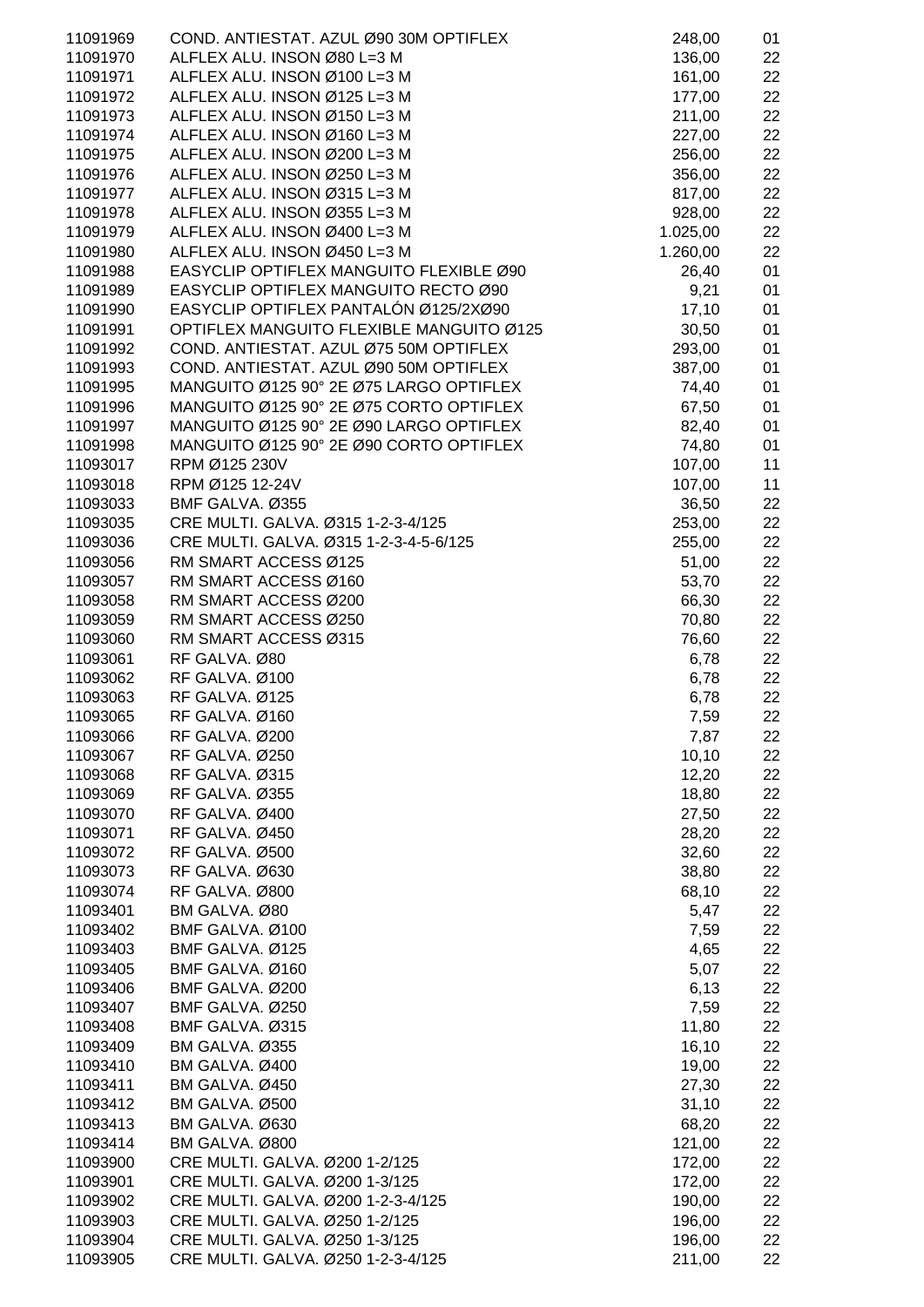| 11093906 | CRE MULTI. GALVA. Ø315 1-2/125         | 227,00   | 22 |
|----------|----------------------------------------|----------|----|
| 11093907 | CRE MULTI. GALVA. Ø315 1-3/125         | 227,00   | 22 |
| 11093908 | CRE MULTI. GALVA. Ø355 1-2/125         | 251,00   | 22 |
| 11093909 | CRE MULTI. GALVA. Ø355 1-3/125         | 251,00   | 22 |
| 11093910 | CRE MULTI. GALVA. Ø355 1-2-3-4/125     | 261,00   | 22 |
| 11093911 | CRE MULTI. GALVA. Ø355 1-2-3-4-5-6/125 | 278,00   | 22 |
| 11093912 | CRE MULTI. GALVA. Ø400 1-2/125         | 259,00   | 22 |
| 11093913 | CRE MULTI. GALVA. Ø400 1-3/125         | 278,00   | 22 |
| 11093914 | CRE MULTI. GALVA. Ø400 1-2-3-4/125     | 282,00   | 22 |
| 11093915 | CRE MULTI. GALVA. Ø400 1-2-3-4-5-6/125 | 297,00   | 22 |
| 11093916 | CRE MULTI. GALVA. Ø450 1-2/125         | 278,00   | 22 |
| 11093917 | CRE MULTI. GALVA. Ø450 1-3/125         | 309,00   | 22 |
| 11093918 | CRE MULTI. GALVA. Ø450 1-2-3-4/125     | 306,00   | 22 |
| 11093921 | CRE MULTI. GALVA. Ø160 1-3/100         | 183,00   | 22 |
| 11094150 | BM GALVA. Ø560                         | 60,80    | 22 |
| 11094151 | BM GALVA. Ø710                         | 106,00   | 22 |
| 11094295 | MS PRO V2 Ø160                         | 49,00    | 22 |
| 11094296 | MS PRO V2 Ø200                         | 56,60    | 22 |
| 11094297 | MS PRO V2 Ø250                         | 69,60    | 22 |
| 11094298 | MS PRO V2 Ø315                         | 85,30    | 22 |
| 11094299 | MS PRO V2 Ø355                         | 97,90    | 22 |
| 11094300 | MS PRO V2 Ø400                         | 110,00   | 22 |
| 11094301 | MS PRO V2 Ø500                         | 138,00   | 22 |
| 11094560 | PLACA VISCOELÁSTICA 1000 X 750 X 6 MM  | 67,70    | 22 |
| 11094562 | PACK DE 4 TACOS ELASTÓMERO             | 31,40    | 22 |
| 11094565 | PLACA 81 TACOS ELASTÓMERO              | 540,00   | 22 |
| 11094632 | OCTA GALVA. CON JUNTA Ø125             | 135,00   | 22 |
| 11094633 | OCTA GALVA. CON JUNTA Ø160             | 148,00   | 22 |
| 11094634 | OCTA GALVA. CON JUNTA Ø200             | 179,00   | 22 |
| 11094635 | OCTA GALVA. CON JUNTA Ø250             | 194,00   | 22 |
| 11094636 | OCTA GALVA. CON JUNTA Ø315             | 229,00   | 22 |
| 11094637 | OCTA GALVA. CON JUNTA Ø355             | 357,00   | 22 |
| 11094638 | OCTA GALVA. CON JUNTA Ø400             | 410,00   | 22 |
| 11094639 | OCTA GALVA. CON JUNTA Ø450             | 472,00   | 22 |
| 11094640 | OCTA GALVA. CON JUNTA Ø500             | 501,00   | 22 |
| 11094641 | OCTA GALVA. CON JUNTA Ø630             | 629,00   | 22 |
| 11094642 | OCTA GALVA. CON JUNTA Ø800             | 1.473,00 | 22 |
| 11094643 | OCTA GALVA. CON JUNTA Ø1000            | 1.837,00 | 22 |
| 11094646 | OCTA GALVA. CON JUNTA Ø900             | 1.995,00 | 22 |
| 11094647 | OCTA GALVA. CON JUNTA Ø710             | 1.442,00 | 22 |
| 11094648 | OCTA GALVA. CON JUNTA Ø560             | 595,00   | 22 |
| 11094650 | <b>BOLSA 10 CSF Ø150</b>               | 15,80    | 22 |
| 11094651 | <b>BOLSA 10 CSF Ø80</b>                | 14,00    | 22 |
| 11094652 | BOLSA DE 10 CSF D100                   | 14,10    | 22 |
| 11094653 | <b>BOLSA 10 CSF Ø125</b>               | 14,60    | 22 |
| 11094654 | <b>BOLSA 10 CSF Ø160</b>               | 16,90    | 22 |
| 11094655 | <b>BOLSA 10 CSF Ø200</b>               | 20,50    | 22 |
| 11094656 | <b>BOLSA 10 CSF Ø250</b>               | 22,80    | 22 |
| 11094657 | <b>BOLSA 10 CSF Ø315</b>               | 29,80    | 22 |
| 11094658 | <b>BOLSA 10 CSF Ø355</b>               | 33,70    | 22 |
| 11094659 | <b>BOLSA 10 CSF Ø400</b>               | 44,00    | 22 |
| 11094660 | MS PRO V2 Ø125                         | 35,20    | 22 |
| 11094661 | MS PRO V2 Ø450                         | 124,00   | 22 |
| 11094662 | MS PRO V2 Ø630                         | 176,00   | 22 |
| 11094663 | MS PRO V2 Ø710                         | 194,00   | 22 |
| 11094680 | COMP. ANTIRRET. Ø80                    | 30,20    | 10 |
| 11094681 | COMP. ANTIRRET. Ø100                   | 30,50    | 10 |
| 11094682 | COMP. ANTIRRET. Ø125                   | 31,70    | 10 |
| 11094683 | COMP. ANTIRRET. Ø150                   | 33,30    | 10 |
| 11094684 | COMP. ANTIRRET. Ø160                   | 33,30    | 10 |
| 11094685 | COMP. ANTIRRET. Ø200                   | 51,30    | 10 |
| 11094686 | COMP. ANTIRRET. Ø250                   | 63,00    | 10 |
| 11094687 | COMP. ANTIRRET. Ø315                   | 86,30    | 10 |
| 11094688 | COMP. ANTIRRET. Ø355                   | 118,00   | 10 |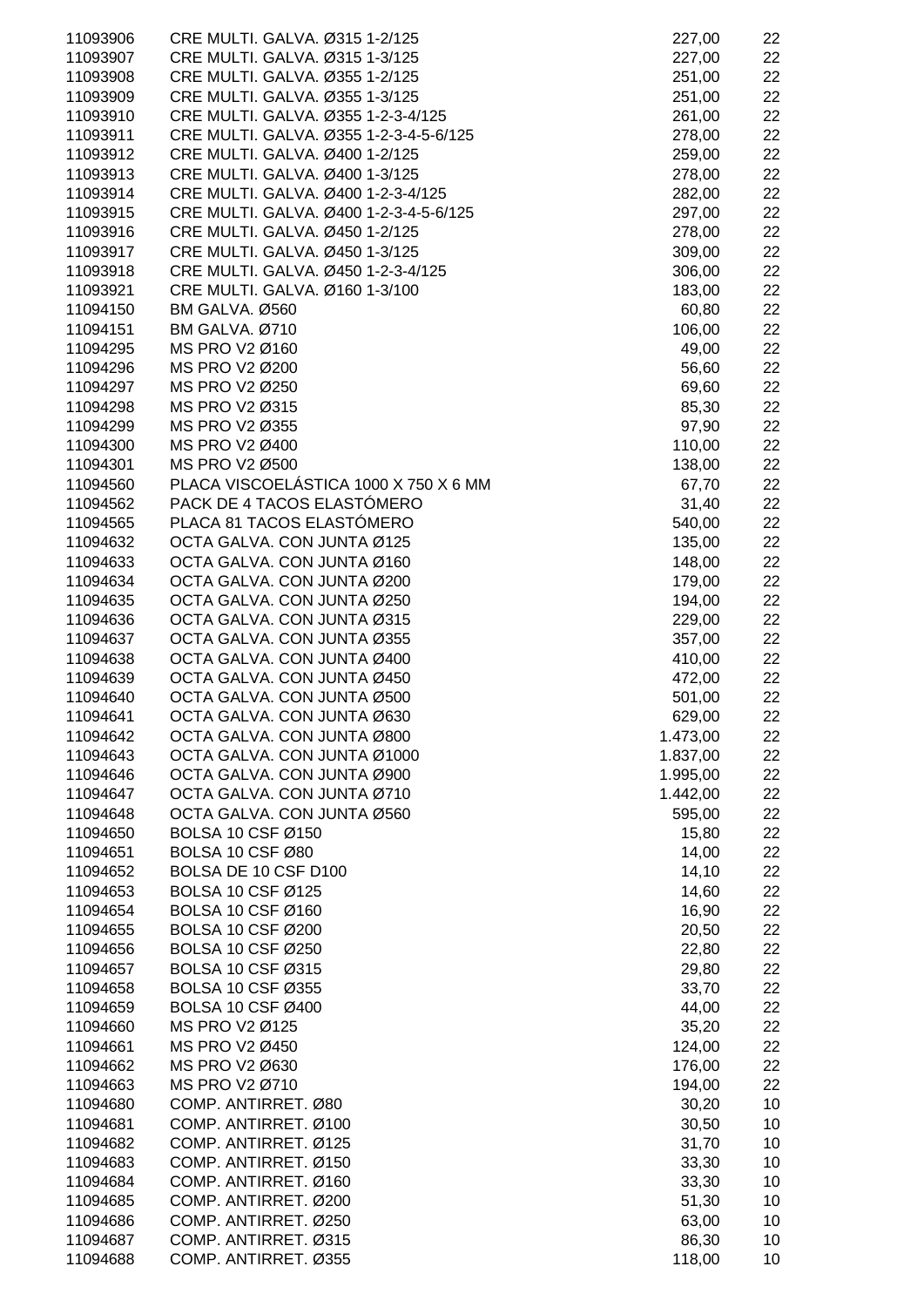| 11094689 | COMP. ANTIRRET. Ø400                 | 130,00 | 10 |
|----------|--------------------------------------|--------|----|
| 11094761 | CAPERUZA CÓNICA GALVA. Ø100          | 84,40  | 22 |
| 11094762 | CAPERUZA CÓNICA GALVA. Ø125          | 102,00 | 22 |
| 11094763 | CAPERUZA CÓNICA GALVA. Ø160          |        |    |
|          |                                      | 104,00 | 22 |
| 11094764 | CAPERUZA CÓNICA GALVA. Ø200          | 121,00 | 22 |
| 11094765 | CAPERUZA CÓNICA GALVA. Ø250          | 160,00 | 22 |
| 11094766 | CAPERUZA CÓNICA GALVA. Ø315          | 205,00 | 22 |
| 11094767 | CAPERUZA CÓNICA GALVA. Ø355          | 261,00 | 22 |
|          |                                      |        |    |
| 11094768 | CAPERUZA CÓNICA GALVA. Ø400          | 336,00 | 22 |
| 11094769 | CAPERUZA CÓNICA GALVA. Ø450          | 374,00 | 22 |
| 11094770 | CAPERUZA CÓNICA GALVA. Ø500          | 395,00 | 22 |
| 11094771 | CAPERUZA CÓNICA GALVA. Ø560          | 443,00 | 22 |
|          |                                      |        |    |
| 11094772 | CAPERUZA CÓNICA GALVA. Ø630          | 481,00 | 22 |
| 11094877 | VISERA ANTILLUVIA GALVA. Ø800        | 457,00 | 22 |
| 11094878 | VISERA ANTILLUVIA GALVA. Ø710        | 428,00 | 22 |
| 11094879 | VISERA ANTILLUVIA GALVA. Ø630        | 342,00 | 22 |
| 11094880 | VISERA ANTILLUVIA GALVA. Ø560        | 294,00 | 22 |
| 11094881 | VISERA ANTILLUVIA GALVA. Ø450        |        |    |
|          |                                      | 251,00 | 22 |
| 11094882 | VISERA ANTILLUVIA GALVA. Ø400        | 229,00 | 22 |
| 11094883 | VISERA ANTILLUVIA GALVA. Ø355        | 211,00 | 22 |
| 11094884 | VISERA ANTILLUVIA GALVA. Ø125        | 105,00 | 22 |
| 11094885 | VISERA ANTILLUVIA GALVA. Ø100        | 102,00 | 22 |
| 11094892 | VISERA ANTILLUVIA GALVA. Ø160        | 123,00 | 22 |
|          |                                      |        |    |
| 11094893 | VISERA ANTILLUVIA GALVA. Ø200        | 136,00 | 22 |
| 11094894 | VISERA ANTILLUVIA GALVA. Ø250        | 153,00 | 22 |
| 11094895 | VISERA ANTILLUVIA GALVA. Ø315        | 205,00 | 22 |
| 11094896 | VISERA ANTILLUVIA GALVA. Ø500        | 261,00 | 22 |
| 11094990 | OCTA GALVA. CON BAFLE CON JUNTA Ø250 | 286,00 | 22 |
| 11094991 | OCTA GALVA. CON BAFLE CON JUNTA Ø315 |        |    |
|          |                                      | 325,00 | 22 |
| 11094992 | OCTA GALVA. CON BAFLE CON JUNTA Ø355 | 489,00 | 22 |
| 11094993 | OCTA GALVA. CON BAFLE CON JUNTA Ø400 | 576,00 | 22 |
| 11094994 | OCTA GALVA. CON BAFLE CON JUNTA Ø450 | 640,00 | 22 |
| 11094995 | OCTA GALVA. CON BAFLE CON JUNTA Ø500 | 668,00 | 22 |
| 11094996 | OCTA GALVA. CON BAFLE CON JUNTA Ø560 | 778,00 | 22 |
|          |                                      |        |    |
| 11094997 | OCTA GALVA. CON BAFLE CON JUNTA Ø630 | 882,00 | 22 |
| 11096930 | RS Ø710                              | 76,10  | 08 |
| 11096931 | RS Ø800                              | 84,50  | 08 |
| 11096932 | RS Ø125                              | 25,00  | 22 |
| 11096933 | RS Ø160                              | 24,30  | 22 |
| 11096934 | RS Ø200                              | 26,20  | 22 |
|          |                                      |        |    |
| 11096935 | RS Ø250                              | 29,50  | 22 |
| 11096936 | RS Ø315                              | 32,00  | 22 |
| 11096937 | RS Ø355                              | 35,20  | 22 |
| 11096938 | RS Ø400                              | 35,70  | 22 |
| 11096939 | RS Ø450                              | 39,10  | 22 |
| 11096940 |                                      |        |    |
|          | RS Ø500                              | 40,40  | 22 |
| 11096941 | RS Ø560                              | 43,50  | 22 |
| 11096942 | RS Ø630                              | 48,90  | 22 |
| 11097996 | TE 90° GALVA. CON JUNTA Ø150/150     | 29,60  | 22 |
| 11098002 | TE 90° GALVA. CON JUNTA Ø125/125     | 23,00  | 22 |
| 11098005 | TE 90° GALVA. CON JUNTA Ø160/160     | 33,90  | 22 |
|          |                                      |        |    |
| 11098006 | TE 90° GALVA. CON JUNTA Ø160/125     | 25,90  | 22 |
| 11098008 | TE 90° GALVA. CON JUNTA Ø200/200     | 42,40  | 22 |
| 11098009 | TE 90° GALVA. CON JUNTA Ø200/160     | 39,90  | 22 |
| 11098010 | TE 90° GALVA. CON JUNTA Ø200/125     | 30,40  | 22 |
| 11098011 | TE 90° GALVA. CON JUNTA Ø250/250     | 55,40  | 22 |
| 11098012 | TE 90° GALVA. CON JUNTA Ø250/200     | 47,90  | 22 |
| 11098013 | TE 90° GALVA. CON JUNTA Ø250/160     | 43,30  | 22 |
|          |                                      |        |    |
| 11098014 | TE 90° GALVA. CON JUNTA Ø250/125     | 32,30  | 22 |
| 11098015 | TE 90° GALVA. CON JUNTA Ø315/315     | 96,90  | 22 |
| 11098016 | TE 90° GALVA. CON JUNTA Ø315/250     | 79,10  | 22 |
| 11098017 | TE 90° GALVA. CON JUNTA Ø315/200     | 60,80  | 22 |
| 11098018 | TE 90° GALVA. CON JUNTA Ø315/160     | 58,00  | 22 |
| 11098019 | TE 90º GALVA. CON JUNTA Ø315/125     | 39,90  | 22 |
|          |                                      |        |    |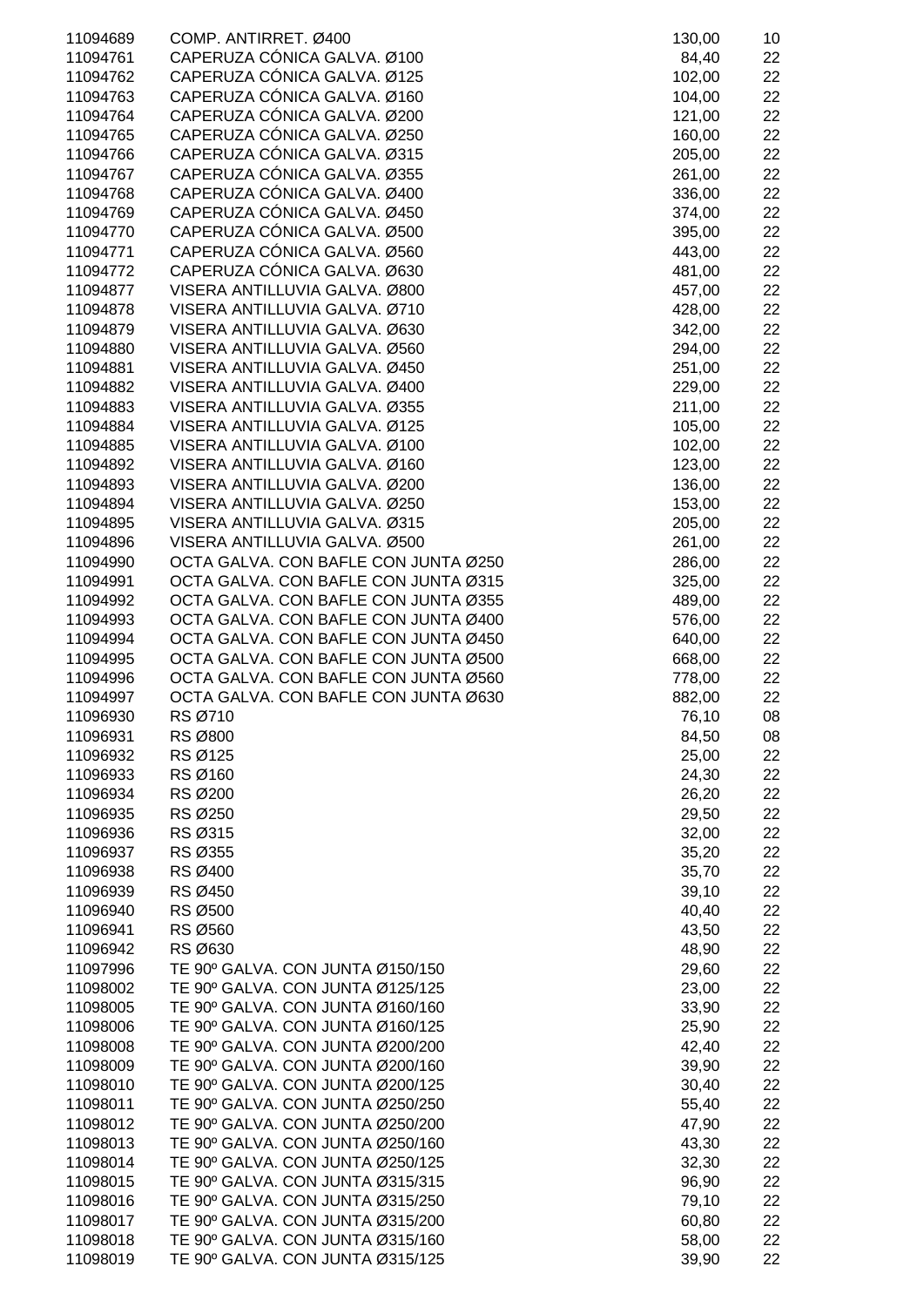| 11098020 | TE 90° GALVA. CON JUNTA Ø355/355                                         | 118,00 | 22 |
|----------|--------------------------------------------------------------------------|--------|----|
| 11098021 | TE 90° GALVA. CON JUNTA Ø355/315                                         | 113,00 | 22 |
| 11098022 | TE 90° GALVA. CON JUNTA Ø355/250                                         | 93,50  | 22 |
| 11098023 | TE 90º GALVA. CON JUNTA Ø355/200                                         | 75,90  | 22 |
| 11098024 | TE 90° GALVA. CON JUNTA Ø355/160                                         | 73,60  | 22 |
| 11098025 | TE 90° GALVA. CON JUNTA Ø355/125                                         | 62,90  | 22 |
| 11098026 | TE 90° GALVA. CON JUNTA Ø400/400                                         | 146,00 | 22 |
| 11098027 | TE 90° GALVA. CON JUNTA Ø400/315                                         |        |    |
|          |                                                                          | 121,00 | 22 |
| 11098028 | TE 90° GALVA. CON JUNTA Ø400/250                                         | 105,00 | 22 |
| 11098029 | TE 90° GALVA. CON JUNTA Ø400/200                                         | 85,50  | 22 |
| 11098030 | TE 90° GALVA. CON JUNTA Ø400/160                                         | 83,50  | 22 |
| 11098031 | TE 90° GALVA. CON JUNTA Ø400/125                                         | 78,80  | 22 |
| 11098032 | TE 90° GALVA. CON JUNTA Ø500/500                                         | 219,00 | 22 |
| 11098033 | TE 90° GALVA. CON JUNTA Ø500/315                                         | 143,00 | 22 |
| 11098034 | TE 90° GALVA. CON JUNTA Ø500/250                                         | 133,00 | 22 |
| 11098035 | TE 90° GALVA. CON JUNTA Ø500/200                                         | 121,00 | 22 |
| 11098037 | TE 90° GALVA. CON JUNTA Ø400/355                                         | 122,00 | 22 |
| 11098038 | TE 90° GALVA. CON JUNTA Ø450/450                                         | 172,00 | 22 |
| 11098039 | TE 90° GALVA. CON JUNTA Ø450/400                                         | 161,00 | 22 |
| 11098040 | TE 90° GALVA. CON JUNTA Ø450/355                                         | 151,00 | 22 |
| 11098041 | TE 90° GALVA. CON JUNTA Ø450/315                                         | 140,00 | 22 |
| 11098042 | TE 90° GALVA. CON JUNTA Ø450/250                                         | 125,00 | 22 |
| 11098043 | TE 90° GALVA. CON JUNTA Ø450/200                                         | 113,00 | 22 |
| 11098044 | TE 90° GALVA. CON JUNTA Ø450/160                                         | 110,00 | 22 |
| 11098045 | TE 90° GALVA. CON JUNTA Ø450/125                                         | 97,80  | 22 |
| 11098046 | TE 90° GALVA. CON JUNTA Ø500/400                                         | 169,00 | 22 |
| 11098047 | TE 90° GALVA. CON JUNTA Ø500/355                                         | 160,00 | 22 |
| 11098048 | TE 90° GALVA. CON JUNTA Ø500/160                                         | 125,00 | 22 |
| 11098050 | CRE GALVA. CON JUNTA Ø125 1/125                                          | 31,90  | 22 |
| 11098051 | CRE GALVA. CON JUNTA Ø125 1-3/125                                        | 46,20  | 22 |
| 11098052 | CRE GALVA. CON JUNTA Ø125 1-2/125                                        | 43,30  | 22 |
| 11098053 | CRE GALVA. CON JUNTA Ø160 1/125                                          | 32,80  | 22 |
| 11098054 | CRE GALVA. CON JUNTA Ø160 1-3/125                                        |        |    |
|          |                                                                          | 48,30  | 22 |
| 11098055 | CRE GALVA. CON JUNTA Ø160 1-2/125<br>CRE GALVA. CON JUNTA Ø160 1-2-3/125 | 46,20  | 22 |
| 11098056 |                                                                          | 67,70  | 22 |
| 11098057 | CRE GALVA. CON JUNTA Ø200 1/125                                          | 35,10  | 22 |
| 11098058 | CRE GALVA. CON JUNTA Ø200 1-3/125                                        | 54,50  | 22 |
| 11098059 | CRE GALVA. CON JUNTA Ø200 1-2/125                                        | 50,40  | 22 |
| 11098060 | CRE GALVA. CON JUNTA Ø200 1-2-3/125                                      | 74,70  | 22 |
| 11098061 | CRE GALVA. CON JUNTA Ø250 1/125                                          | 41,00  | 22 |
| 11098062 | CRE GALVA. CON JUNTA Ø250 1-3/125                                        | 59,70  | 22 |
| 11098063 | CRE GALVA. CON JUNTA Ø250 1-2/125                                        | 60,80  | 22 |
| 11098064 | CRE GALVA. CON JUNTA Ø250 1-2-3/125                                      | 84,20  | 22 |
| 11098065 | CRE GALVA. CON JUNTA Ø315 1/125                                          | 64,80  | 22 |
| 11098066 | CRE GALVA. CON JUNTA Ø315 1-3/125                                        | 83,30  | 22 |
| 11098067 | CRE GALVA. CON JUNTA Ø315 1-2/125                                        | 82,00  | 22 |
| 11098068 | CRE GALVA. CON JUNTA Ø315 1-2-3/125                                      | 100,00 | 22 |
| 11098069 | CRE GALVA. CON JUNTA Ø355 1/125                                          | 69,30  | 22 |
| 11098070 | CRE GALVA. CON JUNTA Ø355 1-2/125                                        | 92,40  | 22 |
| 11098071 | CRE GALVA. CON JUNTA Ø355 1-3/125                                        | 92,80  | 22 |
| 11098072 | CRE GALVA. CON JUNTA Ø355 1-2-3/125                                      | 128,00 | 22 |
| 11098073 | CRE GALVA. CON JUNTA Ø400 1/125                                          | 85,50  | 22 |
| 11098074 | CRE GALVA. CON JUNTA Ø400 1-2/125                                        | 108,00 | 22 |
| 11098075 | CRE GALVA. CON JUNTA Ø400 1-3/125                                        | 124,00 | 22 |
| 11098076 | CRE GALVA. CON JUNTA Ø400 1-2-3/125                                      | 146,00 | 22 |
| 11098080 | CP 2A GALVA. CON JUNTA Ø125/200                                          | 96,50  | 22 |
| 11098081 | CP 2A GALVA. CON JUNTA Ø160/250                                          | 129,00 | 22 |
| 11098082 | CP 2A GALVA. CON JUNTA Ø200/315                                          | 158,00 | 22 |
| 11098083 | CP 2A GALVA. CON JUNTA Ø250/355                                          | 213,00 | 22 |
| 11098084 | CP 2A GALVA. CON JUNTA Ø315/400                                          | 263,00 | 22 |
| 11098085 | CP 2A GALVA. CON JUNTA Ø355/500                                          | 433,00 | 22 |
| 11098086 | CP 2A GALVA. CON JUNTA Ø400/560                                          | 635,00 | 22 |
| 11098095 | CODO 45º GALVA. ESTAMPADO CON JUNTA Ø100                                 | 15,70  | 22 |
| 11098096 | CODO 45° GALVA. ESTAMPADO CON JUNTA Ø150                                 | 22,60  | 22 |
|          |                                                                          |        |    |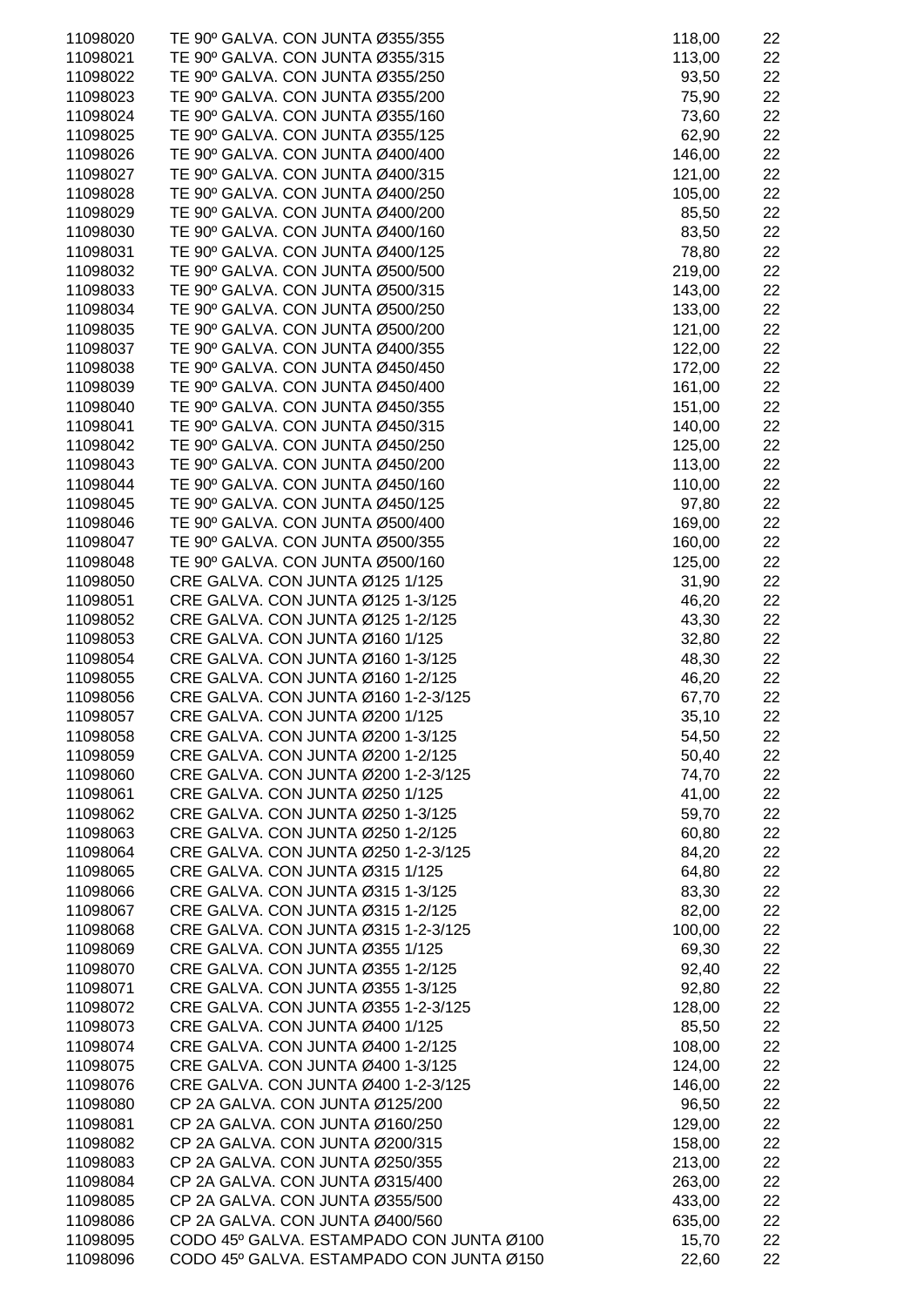| 11098097             | CODO 90º GALVA. ESTAMPADO CON JUNTA Ø80                        | 17,70            | 22       |
|----------------------|----------------------------------------------------------------|------------------|----------|
| 11098110             | CP GALVA. CON JUNTA Ø125/200                                   | 86,70            | 22       |
| 11098111             | CP GALVA. CON JUNTA Ø160/250                                   | 107,00           | 22       |
| 11098112             | CP GALVA. CON JUNTA Ø200/315                                   | 142,00           | 22       |
| 11098113             | CP GALVA. CON JUNTA Ø250/355                                   | 167,00           | 22       |
| 11098114             | CP GALVA. CON JUNTA Ø315/400                                   | 221,00           | 22       |
| 11098115             | CP GALVA. CON JUNTA Ø355/500                                   | 301,00           | 22       |
| 11098116             | CP GALVA. CON JUNTA Ø400/560                                   | 471,00           | 22       |
| 11098122             | CODO 45º GALVA. ESTAMPADO CON JUNTA Ø125                       | 18,00            | 22       |
| 11098123             | CODO 45º GALVA. ESTAMPADO CON JUNTA Ø160                       | 26,10            | 22       |
| 11098124             | CODO 45º GALVA. ESTAMPADO CON JUNTA Ø200                       | 29,50            | 22       |
| 11098125             | CODO 45º GALVA. SECTOR CON JUNTA Ø250                          | 35,60            | 22       |
| 11098126             | CODO 45º GALVA. SECTOR CON JUNTA Ø315                          | 67,80            | 22       |
| 11098127             | CODO 45° GALVA. SECTOR CON JUNTA Ø355                          | 71,10            | 22       |
| 11098128             | CODO 45º GALVA. SECTOR CON JUNTA Ø400                          | 83,40            | 22       |
| 11098129             | CODO 45º GALVA. SECTOR CON JUNTA Ø500                          | 125,00           | 22       |
| 11098131             | CODO 45º GALVA. SECTOR CON JUNTA Ø450                          | 100,00           | 22       |
| 11098132             | CODO 45º GALVA. SECTOR CON JUNTA Ø560                          | 196,00           | 22       |
| 11098135             | CODO 30º GALVA. ESTAMPADO CON JUNTA Ø125                       | 38,80            | 22       |
| 11098137             | CODO 30º GALVA. ESTAMPADO CON JUNTA Ø160                       | 53,90            | 22       |
| 11098139             | CODO 30º GALVA. ESTAMPADO CON JUNTA Ø200                       | 52,50            | 22       |
| 11098142             | CODO 90° GALVA. ESTAMPADO CON JUNTA Ø125                       | 19,60            | 22       |
| 11098143             | CODO 90° GALVA. ESTAMPADO CON JUNTA Ø160                       | 32,00            | 22       |
| 11098144             | CODO 90° GALVA. ESTAMPADO CON JUNTA Ø200                       | 35,10            | 22       |
| 11098145             | CODO 90º GALVA. SECTOR CON JUNTA Ø250                          | 53,00            | 22       |
| 11098146             | CODO 90° GALVA. SECTOR CON JUNTA Ø315                          | 83,50            | 22       |
| 11098147             | CODO 90° GALVA. SECTOR CON JUNTA Ø355                          | 88,30            | 22       |
| 11098148             | CODO 90º GALVA. SECTOR CON JUNTA Ø400                          | 107,00           | 22       |
| 11098149             | CODO 90º GALVA. SECTOR CON JUNTA Ø500                          | 176,00           | 22       |
| 11098151             | CODO 90º GALVA. SECTOR CON JUNTA Ø450                          | 162,00           | 22       |
| 11098152             | CODO 90° GALVA. SECTOR CON JUNTA Ø560                          | 244,00           | 22       |
| 11098162             | RM GALVA. CON JUNTA Ø125                                       | 8,17             | 22       |
| 11098163             | RM GALVA. CON JUNTA Ø160                                       | 9,49             | 22       |
| 11098164             | RM GALVA. CON JUNTA Ø200                                       | 10,60            | 22       |
| 11098165             | RM GALVA. CON JUNTA Ø250                                       | 12,70            | 22       |
| 11098166             | RM GALVA. CON JUNTA Ø315                                       | 17,20            | 22       |
| 11098167             | RM GALVA. CON JUNTA Ø355                                       | 24,80            | 22       |
| 11098168             | RM GALVA. CON JUNTA Ø400                                       | 32,70            | 22       |
| 11098169             | RM GALVA. CON JUNTA Ø500                                       | 48,70            | 22       |
| 11098171             | RM GALVA. CON JUNTA Ø450                                       | 49,80            | 22       |
| 11098172             | RM GALVA. CON JUNTA Ø560                                       | 60,10            | 22       |
| 11098184             | RCC GALVA. CON JUNTA Ø160/125                                  | 17,60            | 22       |
| 11098185             | RCC GALVA. CON JUNTA Ø200/125                                  | 22,70            | 22       |
| 11098186             | RCC GALVA. CON JUNTA Ø200/160                                  | 21,00            | 22       |
| 11098187             | RCC GALVA. CON JUNTA Ø250/125                                  | 29,40            | 22       |
| 11098188             | RCC GALVA. CON JUNTA Ø250/160                                  | 27,60            | 22       |
| 11098189             | RCC GALVA. CON JUNTA Ø250/200                                  | 25,20            | 22       |
| 11098190             | RCC GALVA. CON JUNTA Ø315/160                                  | 85,00            | 22       |
| 11098191             | RCC GALVA. CON JUNTA Ø315/200                                  | 39,40            | 22       |
| 11098192             | RCC GALVA. CON JUNTA Ø315/250                                  | 35,80            | 22       |
| 11098193             | RCC GALVA. CON JUNTA Ø355/250                                  | 51,40            | 22       |
| 11098194             | RCC GALVA. CON JUNTA Ø355/315                                  | 50,80            | 22       |
| 11098195             | RCC GALVA. CON JUNTA Ø400/250                                  | 122,00           | 22       |
| 11098196             | RCC GALVA. CON JUNTA Ø400/315                                  | 60,90            | 22       |
| 11098197             | RCC GALVA. CON JUNTA Ø400/355                                  | 57,90            | 22       |
| 11098198             | RCC GALVA. CON JUNTA Ø450/315                                  | 129,00           | 22       |
| 11098199             | RCC GALVA. CON JUNTA Ø500/355                                  | 149,00           | 22       |
| 11098200             | RCC GALVA. CON JUNTA Ø500/400                                  | 109,00           | 22       |
| 11098203             | RCC GALVA. CON JUNTA Ø355/200                                  | 100,00           | 22       |
| 11098204             | RCC GALVA. CON JUNTA Ø450/400                                  | 135,00           | 22       |
| 11098205             | RCC GALVA. CON JUNTA Ø450/355                                  | 135,00           | 22       |
| 11098206             | RCC GALVA. CON JUNTA Ø500/450                                  | 152,00<br>183,00 | 22       |
| 11098207<br>11098208 | RCC GALVA. CON JUNTA Ø560/500<br>RCC GALVA. CON JUNTA Ø560/450 | 174,00           | 22<br>22 |
|                      |                                                                |                  |          |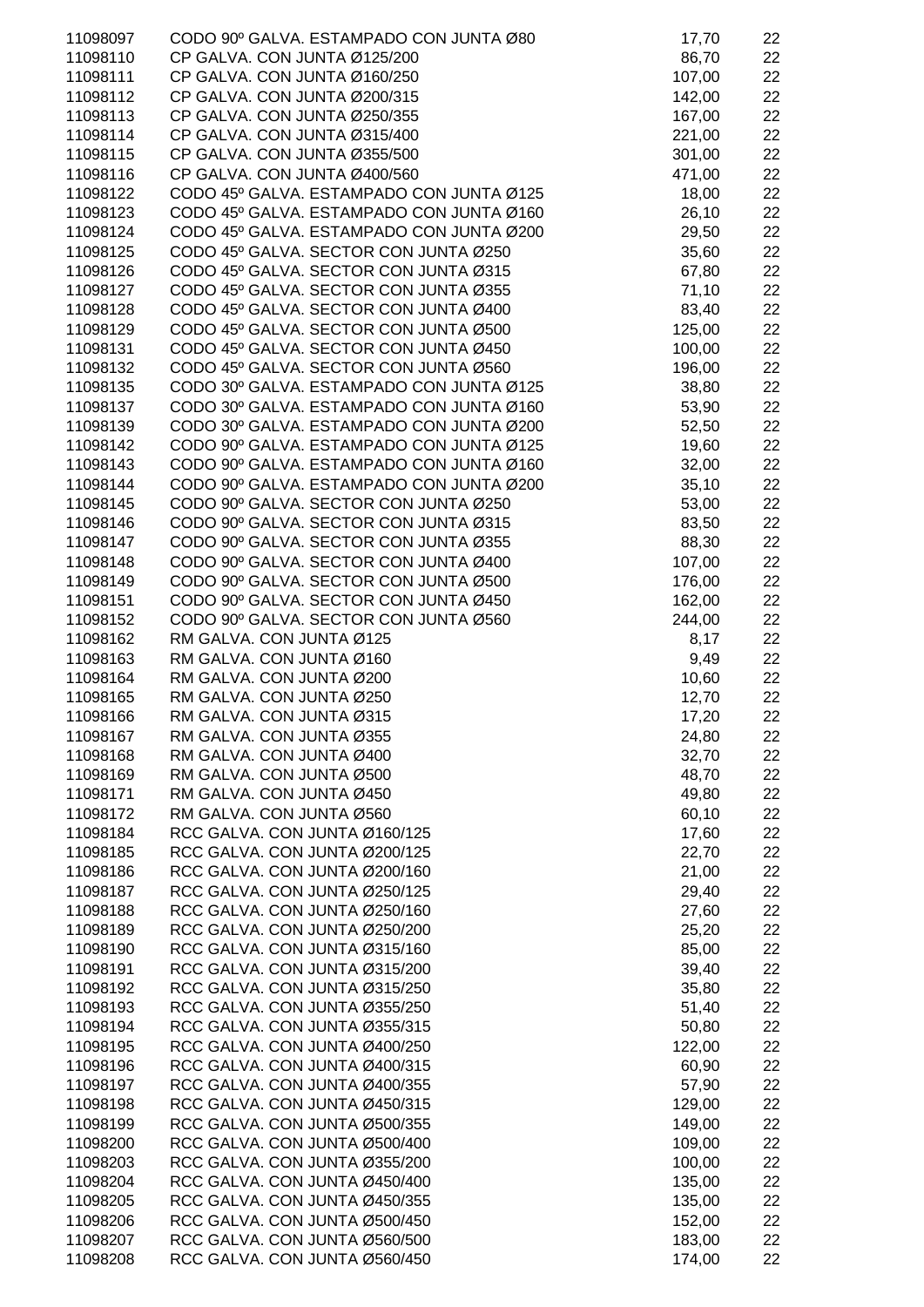| 11098209             | RCC GALVA. CON JUNTA Ø560/400                              | 167,00           | 22       |
|----------------------|------------------------------------------------------------|------------------|----------|
| 11098210             | RCC GALVA. CON JUNTA Ø100/80                               | 15,80            | 22       |
| 11098215             | BMJ GALVA. CON JUNTA Ø125                                  | 16,00            | 22       |
| 11098216             | BMJ GALVA. CON JUNTA Ø160                                  | 17,40            | 22       |
| 11098217             | BMJ GALVA. CON JUNTA Ø200                                  | 19,60            | 22       |
| 11098218             | BMJ GALVA. CON JUNTA Ø250                                  | 25,10            | 22       |
| 11098219             | BMJ GALVA. CON JUNTA Ø315                                  | 62,70            | 22       |
| 11098220             | BMJ GALVA. CON JUNTA Ø355                                  | 69,90            | 22       |
| 11098221             | BMJ GALVA. CON JUNTA Ø400                                  | 81,00            | 22       |
| 11098222             | BMJ GALVA. CON JUNTA Ø450                                  | 94,20            | 22       |
| 11098223             | BMJ GALVA. CON JUNTA Ø500                                  | 107,00           | 22       |
| 11098224             | BMJ GALVA. CON JUNTA Ø560                                  | 123,00           | 22       |
| 11098225             | CODO 30º GALVA. SECTOR CON JUNTA Ø500                      | 143,00           | 22       |
| 11098245             | CODO 30º GALVA. SECTOR CON JUNTA Ø250                      | 76,10            | 22       |
| 11098246             | CODO 30º GALVA. SECTOR CON JUNTA Ø315                      | 78,40            | 22       |
| 11098247             | CODO 30º GALVA. SECTOR CON JUNTA Ø355                      | 74,50            | 22       |
| 11098248             | CODO 30º GALVA. SECTOR CON JUNTA Ø400                      | 85,80            | 22       |
| 11098249             | CODO 30º GALVA. SECTOR CON JUNTA Ø450                      | 122,00           | 22       |
| 11098261             | PEC 90° GALVA. CON JUNTA Ø125/125                          | 9,93             | 22       |
| 11098262             | PEC 90° GALVA. CON JUNTA Ø125/160                          | 9,93             | 22       |
| 11098263             | PEC 90° GALVA. CON JUNTA Ø125/200                          | 9,93             | 22       |
| 11098266             | PEC 90° GALVA. CON JUNTA Ø160/160                          | 14,90            | 22       |
| 11098267             | PEC 90° GALVA. CON JUNTA Ø160/200                          | 14,90            | 22       |
| 11098268             | PEC 90° GALVA. CON JUNTA Ø160/250                          | 14,90            | 22       |
| 11098270             | PEC 90° GALVA. CON JUNTA Ø200/200                          | 16,50            | 22       |
| 11098271             | PEC 90° GALVA. CON JUNTA Ø200/250                          | 16,50            | 22       |
| 11098274             | PEC 90° GALVA. CON JUNTA Ø250/315                          | 26,40            | 22       |
| 11098278             | PEC 90° GALVA. CON JUNTA Ø250/250                          | 26,40            | 22       |
| 11098279             | PEC 90° GALVA. CON JUNTA Ø315/315                          | 34,90            | 22       |
| 11098280             | PEC 90° GALVA. CON JUNTA Ø315/450-500                      | 29,70            | 22       |
| 11098293             | CODO 30º GALVA. SECTOR CON JUNTA Ø560                      | 191,00           | 22       |
| 11098295             | RCC GALVA. CON JUNTA Ø125/100                              | 16,90            | 22       |
| 11098297             | RCC GALVA. CON JUNTA Ø200/100                              | 24,50            | 22       |
| 11098302             | PEP 90° GALVA. CON JUNTA Ø125                              | 8,04             | 22       |
| 11098303             | PEP 90° GALVA. CON JUNTA Ø160                              | 9,42             | 22       |
| 11098304             | PEP 90° GALVA. CON JUNTA Ø200                              | 10,00            | 22       |
| 11098305             | PEP 90° GALVA. CON JUNTA Ø250                              | 13,20            | 22       |
| 11098306             | PEP 90° GALVA. CON JUNTA Ø315                              | 16,70            | 22       |
| 11098307             | PEP 90° GALVA. CON JUNTA Ø355                              | 34,90            | 22       |
| 11098308             | PEP 90° GALVA. CON JUNTA Ø400                              | 39,90            | 22       |
| 11098309             | PEP 90° GALVA. CON JUNTA Ø500                              | 53,10            | 22       |
| 11098311             | PEP 90° GALVA. CON JUNTA Ø450                              | 47,10            | 22       |
| 11098312             | PEP 90° GALVA. CON JUNTA Ø560                              | 63,30            | 22       |
| 11098372             | CS 90° GALVA CON JUNTA Ø125                                | 100,00           | 22       |
| 11098373             | CS 90° GALVA CON JUNTA Ø160                                | 112,00           | 22       |
| 11098374             | CS 90° GALVA CON JUNTA Ø200                                | 127,00           | 22       |
| 11098375             | CS 90° GALVA CON JUNTA Ø250                                | 143,00           | 22       |
| 11098376             | CS 90° GALVA CON JUNTA Ø315                                | 174,00           | 22       |
| 11098377<br>11098378 | CS 90° GALVA CON JUNTA Ø355<br>CS 90° GALVA CON JUNTA Ø400 | 218,00           | 22<br>22 |
| 11098379             | CS 90° GALVA CON JUNTA Ø500                                | 260,00           |          |
| 11098381             | CS 90° GALVA CON JUNTA Ø450                                | 371,00<br>331,00 | 22<br>22 |
| 11098382             | CS 90° GALVA CON JUNTA Ø560                                | 440,00           | 22       |
| 11098404             | TE 90° GALVA. CON JUNTA Ø560/560                           | 294,00           | 22       |
| 11098405             | TE 90° GALVA. CON JUNTA Ø560/500                           | 284,00           | 22       |
| 11098406             | TE 90° GALVA. CON JUNTA Ø560/450                           | 202,00           | 22       |
| 11098407             | TE 90° GALVA. CON JUNTA Ø560/400                           | 183,00           | 22       |
| 11098408             | TE 90° GALVA. CON JUNTA Ø560/355                           | 174,00           | 22       |
| 11098409             | TE 90° GALVA. CON JUNTA Ø560/315                           | 167,00           | 22       |
| 11098410             | PEC 90° GALVA. CON JUNTA Ø125/250                          | 10,90            | 22       |
| 11098411             | PEC 90° GALVA. CON JUNTA Ø125/315-355                      | 10,90            | 22       |
| 11098412             | PEC 90° GALVA. CON JUNTA Ø125/400-630                      | 10,90            | 22       |
| 11098413             | PEC 90° GALVA. CON JUNTA Ø160/315                          | 16,10            | 22       |
| 11098414             | PEC 90° GALVA. CON JUNTA Ø160/355-450                      | 16,10            | 22       |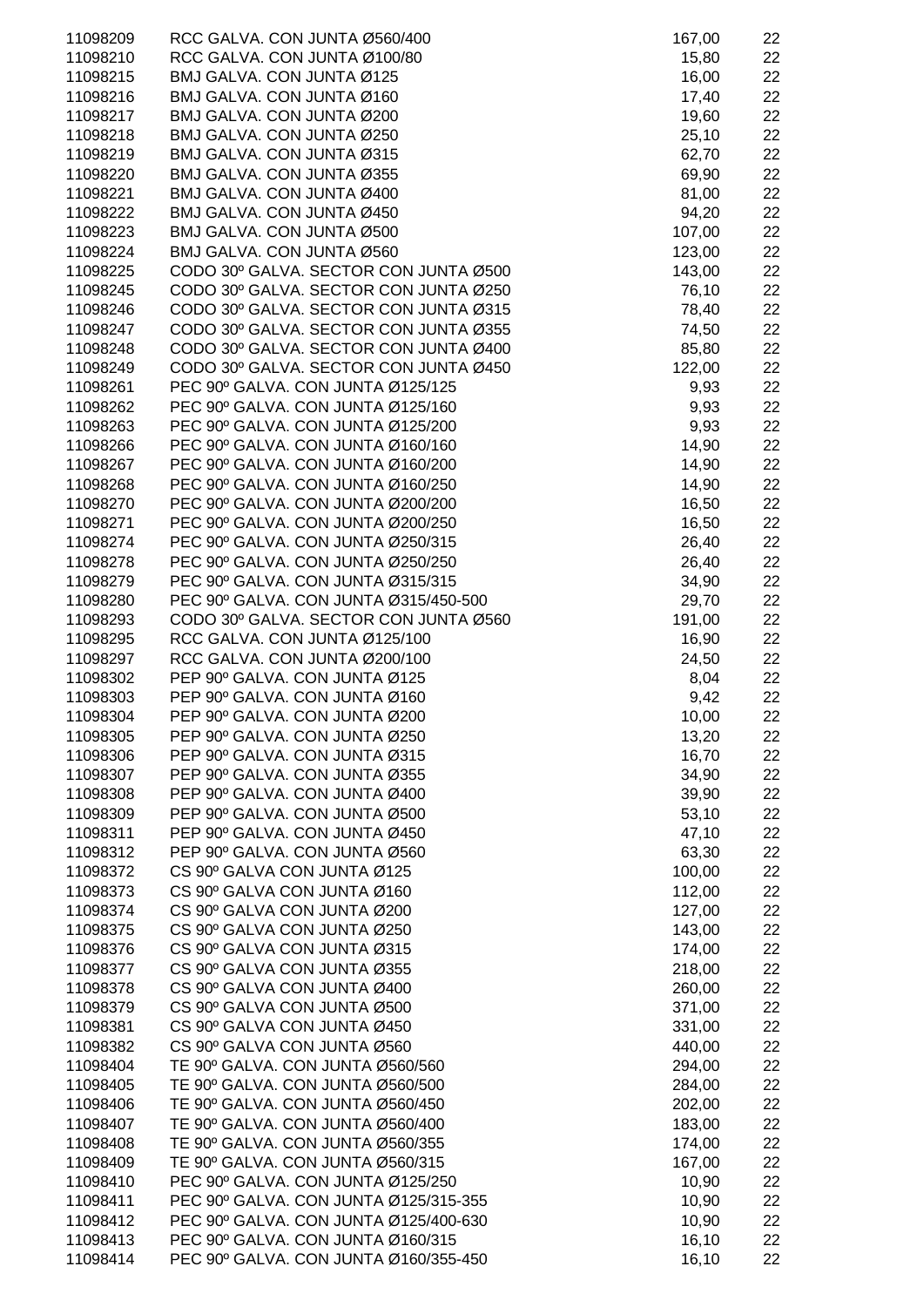| 11098415 | PEC 90° GALVA. CON JUNTA Ø200/315        | 17,90    | 22 |
|----------|------------------------------------------|----------|----|
| 11098416 | PEC 90° GALVA. CON JUNTA Ø200/355-400    | 17,90    | 22 |
| 11098417 | PEC 90° GALVA. CON JUNTA Ø250/355-400    | 28,70    | 22 |
| 11098418 | PEC 90° GALVA. CON JUNTA Ø315/355-400    | 38,10    | 22 |
| 11098441 | RG GALVA. CON JUNTA Ø125                 | 41,00    | 22 |
| 11098442 | RG GALVA. CON JUNTA Ø160                 | 46,30    | 22 |
| 11098443 | RG GALVA. CON JUNTA Ø200                 | 48,80    | 22 |
| 11098444 | RG GALVA. CON JUNTA Ø250                 | 53,90    | 22 |
| 11098445 | RG GALVA. CON JUNTA Ø315                 | 60,50    | 22 |
| 11098446 | RG GALVA. CON JUNTA Ø355                 | 149,00   | 22 |
| 11098447 | RG GALVA. CON JUNTA Ø400                 | 158,00   | 22 |
| 11098448 | RG GALVA. CON JUNTA Ø450                 | 183,00   | 22 |
| 11098449 | RG GALVA. CON JUNTA Ø500                 | 196,00   | 22 |
| 11098450 | RG GALVA. CON JUNTA Ø560                 | 256,00   | 22 |
| 11098520 | CRE GALVA. CON JUNTA Ø160 1/160          | 41,90    | 22 |
| 11098521 | CRE GALVA. CON JUNTA Ø200 1/160          | 44,90    | 22 |
| 11098522 | CRE GALVA. CON JUNTA Ø250 1/160          | 50,40    | 22 |
| 11098523 | CRE GALVA, CON JUNTA Ø315 1/160          | 57,00    | 22 |
| 11098524 | CRE GALVA. CON JUNTA Ø355 1/160          | 71,50    | 22 |
| 11098525 | CRE GALVA. CON JUNTA Ø400 1/160          | 84,20    | 22 |
| 11100002 | TELEMANDO MULTIFUNCIÓN NANO AIR 50       | 17,10    | 01 |
| 11100020 | VENTILADOR 220 0,145 KW 60 EC 230 V      | 1.121,00 | 80 |
| 11100022 | TELEMANDO CUBE 550                       | 180,00   | 80 |
| 11100054 | VENTOSA 24V IMPULSO OXYTONE/AIRONE       | 869,00   | 80 |
| 11100055 | DISPARADOR VDS 24VCC OXYTONE PANEL 2012  | 274,00   | 80 |
| 11100056 | VENTOSA 48V IMPULSO OXYTONE              | 708,00   | 80 |
| 11100057 | KIT FCU + DCU OXYTONE LAMAS 2013         | 684,00   | 80 |
| 11100058 | DISPARADOR VDS 48VCC OXYTONE PANEL 2012  | 304,00   | 80 |
| 11100059 | DISPARADOR VM 24VCC OXYTONE PANEL 2012   | 310,00   | 80 |
| 11100061 | DISPARADOR VM 48 VCC OXYTONE PANEL 2012  | 70,60    | 80 |
| 11100062 | DISPARADOR VDS 24VCC OXYTONE LAMAS 2013  | 267,00   | 80 |
| 11100063 | DISPARADOR VDS 48VCC OXYTONE LAMAS 2013  | 260,00   | 80 |
| 11100064 | DISPARADOR VM 24VCC OXYTONE LAMAS 2013   | 260,00   | 80 |
| 11100065 | DISPARADOR VM 48VCC OXYTONE LAMAS 2013   | 260,00   | 80 |
| 11100066 | VENTOSA 24V CORTE OXYTONE                | 590,00   | 80 |
| 11100067 | VENTOSA 24V CORTE OXYTONE/AIRONE         | 741,00   | 80 |
| 11100068 | VENTOSA 48V IMPULSO OXYTONE/AIRONE       | 855,00   | 80 |
| 11100069 | <b>VENTOSA 48V CORTE OXYTONE/AIRONE</b>  | 741,00   | 80 |
| 11100142 | SONDA CONDUCTO CO2 DFE                   | 1.520,00 | 80 |
| 11100203 | KIT MOTOR CVEC 2500 MICRO-WATT + RH      | 2.339,00 | 80 |
| 11100231 | KIT FILTRO F7 DFE/DFE+ TOP 450           | 151,00   | 07 |
| 11100232 | KIT FILTRO F7 DFE 600/800 TAC3 RC / TAC4 | 184,00   | 07 |
| 11100233 | KIT FILTRO F7 DFE 1200                   | 264,00   | 07 |
| 11100234 | KIT FILTRO G4 DFE COMPACT 450            | 61,60    | 07 |
| 11100235 | KIT FILTRO G4 DFE COMPACT 600            | 70,80    | 07 |
| 11100235 | KIT FILTRO G4 DFE COMPACT 600            | 70,80    | 07 |
| 11100236 | KIT FILTRO G4 DFE COMPACT 1000 TAC       | 57,60    | 07 |
| 11100236 | KIT FILTRO G4 DFE COMPACT 1000 TAC       | 57,60    | 07 |
| 11100237 | KIT FILTRO G4 DFE COMPACT 1300 1600 TAC  | 99,60    | 07 |
| 11100237 | KIT FILTRO G4 DFE COMPACT 1300 1600 TAC  | 99,60    | 07 |
| 11100238 | KIT FILTRO G4 DFE COMPACT 2000 TAC       | 142,00   | 07 |
| 11100238 | KIT FILTRO G4 DFE COMPACT 2000 TAC       | 142,00   | 07 |
| 11100239 | KIT FILTRO F7 DFE COMPACT 450            | 160,00   | 07 |
| 11100240 | KIT FILTRO F7 DFE COMPACT 600            | 154,00   | 07 |
| 11100241 | KIT FILTRO F7 DFE COMPACT 1000 TAC       | 183,00   | 07 |
| 11100242 | KIT FILTRO F7 DFE COMPACT 1300 1600 TAC  | 423,00   | 07 |
| 11100243 | KIT FILTRO F7 DFE COMPACT 2000 TAC       | 476,00   | 07 |
| 11100244 | KIT FILTRO G4 DFE+/DFE+TOP 1200          | 74,70    | 07 |
| 11100245 | KIT FILTRO G4 DFE+/DFE+TOP 2000          | 147,00   | 07 |
| 11100247 | KIT FILTROS G4 DFE+ 4000                 | 287,00   | 07 |
| 11100248 | KIT FILTROS G4 DFE+ 5000/6000            | 372,00   | 07 |
| 11100249 | KIT FILTRO F7 DFE+/DFE+TOP 1200          | 308,00   | 07 |
| 11100250 | KIT FILTRO F7 DFE+/DFE+TOP 2000          | 372,00   | 07 |
| 11100252 | KIT FILTROS F7 DFE+ 4000                 | 734,00   | 07 |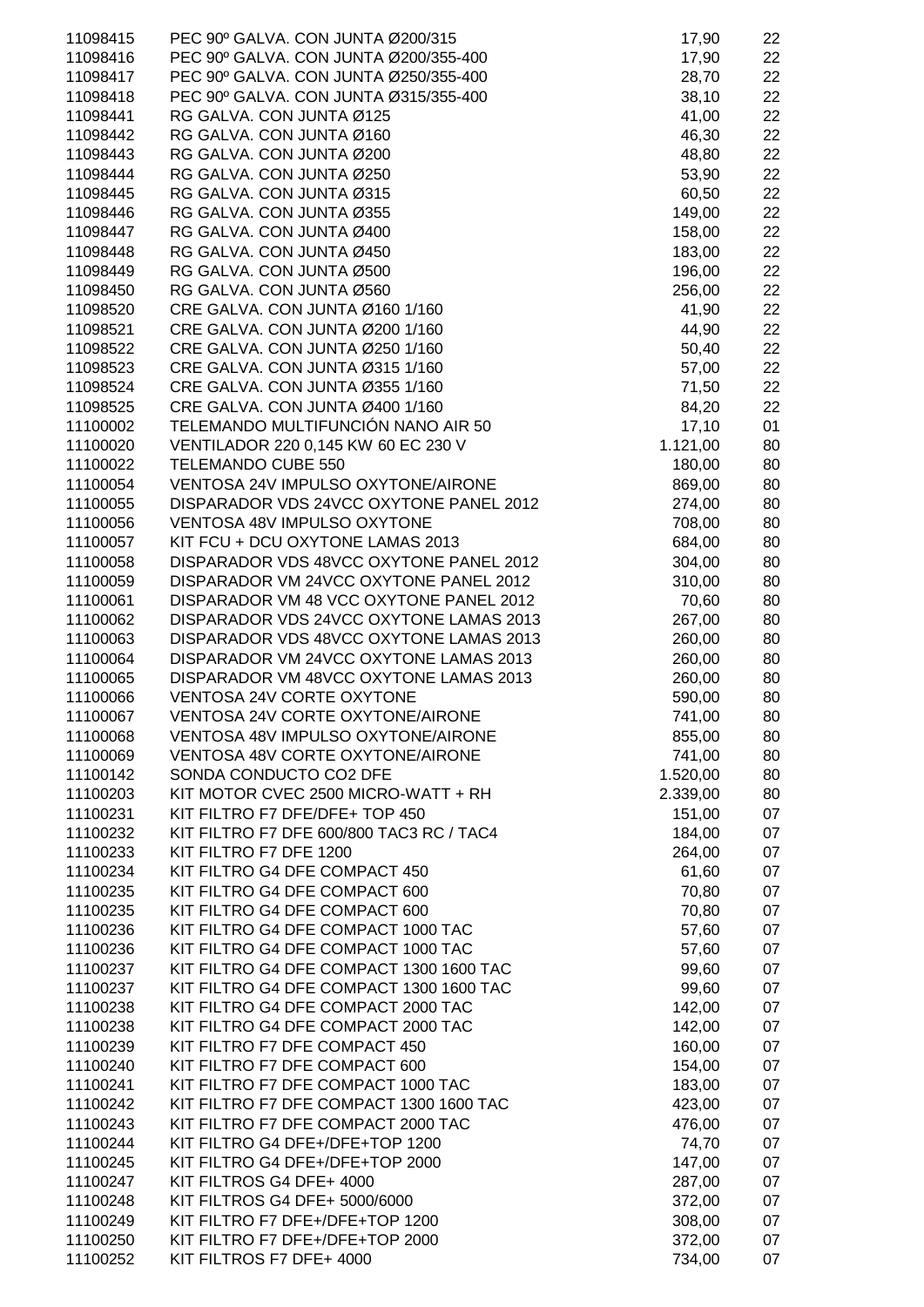| 11100253 | KIT FILTROS F7 DFE+ 5000/6000            | 925,00   | 07 |
|----------|------------------------------------------|----------|----|
| 11100268 | KIT FILTRO G4 DFE 600 TAC3 SIN RC        | 60,30    | 07 |
| 11100289 | KIT FILTRO F7 PANEL VEX410AN 610         | 213,00   | 07 |
| 11100290 | KIT FILTRO F7 PANEL VEX620               | 384,00   | 07 |
| 11100291 | KIT FILTRO G4 PANEL VEX410/610           | 106,00   | 07 |
| 11100292 | KIT FILTRO G4 PANEL VEX620               | 177,00   | 07 |
| 11100293 | KIT FILTRO F7 HE VEX610 AN               | 322,00   | 07 |
| 11100426 | KIT FILTRO F7 HE VEX620 AN               | 602,00   | 07 |
| 11100427 | KIT FILTRO F7 HE VEX630 AN               | 546,00   | 07 |
| 11100428 | KIT FILTRO F7 HE VEX640 AN               | 479,00   | 07 |
| 11100433 | KIT FILTRO F7 PANEL VEX630 AE            | 222,00   | 07 |
| 11100435 | KIT FILTRO G4 PANEL VEX630 AE            | 66,10    | 07 |
| 11100521 | TARJ. ELEC. INSPIRAIR SIDE370 CLASSIC    | 252,00   | 80 |
| 11100522 | TARJ. ELEC. INSPIRAIR SIDE370 PREM       | 372,00   | 80 |
| 11100524 | RC TÁCTIL VEX500/600                     | 1.058,00 | 80 |
| 11100552 | KIT FILTRO M5 PANEL VEX410/610           | 176,00   | 07 |
| 11100553 | KIT FILTRO M5 PANEL VEX420/520           | 213,00   | 07 |
| 11100554 | KIT FILT. M5PANEL VEX630AN 640AE 430/530 | 300,00   | 07 |
| 11100555 | KIT FILTRO M5 PANEL VEX640AN 440/540     | 333,00   | 07 |
| 11100612 | KIT SONDES TEMPERATURE VEX400            | 194,00   | 80 |
| 11100614 | TARJETA ELECTRÓNICA VEX400               | 566,00   | 80 |
| 11100615 | TELEMANDO VEX400                         | 251,00   | 80 |
| 11100714 | VARIADOR EASYVEC NO-C4 MW MW+ 5000       | 270,00   | 80 |
| 11100731 | KIT FILTRO M5 PANEL VEX525               | 137,00   | 07 |
| 11100732 | KIT FILTRO M5 PANEL VEX550               | 463,00   | 07 |
| 11100733 | KIT FILTRO M5 PANEL VEX560               | 466,00   | 07 |
| 11100734 | KIT FILTRO M5 PANEL VEX570               | 374,00   | 07 |
| 11100735 | KIT FILTRO M5 PANEL VEX580               | 791,00   | 07 |
| 11100736 | KIT FILTRO M5 PANEL VEX620               | 320,00   | 07 |
| 11100737 | KIT FILTRO M5 PANEL VEX630 AE            | 136,00   | 07 |
| 11100738 | KIT FILTRO F9 PANEL VEX520               | 235,00   | 07 |
| 11100739 | KIT FILTRO F9 PANEL VEX525               | 279,00   | 07 |
| 11100740 | KIT FILTRO F9 PANEL VEX530/VEX630        | 281,00   | 07 |
| 11100741 | KIT FILTRO F9 PANEL VEX540/VEX640        | 339,00   | 07 |
| 11100742 | KIT FILTRO F9 PANEL VEX550               | 563,00   | 07 |
| 11100743 | KIT FILTRO F9 PANEL VEX560               | 629,00   | 07 |
| 11100744 | KIT FILTRO F9 PANEL VEX570               | 830,00   | 07 |
| 11100745 | KIT FILTRO F9 PANEL VEX580               | 1.763,00 | 07 |
| 11100746 | KIT FILTRO F9 PANEL VEX610               | 206,00   | 07 |
| 11100747 | KIT FILTRO F9 PANEL VEX620               | 395,00   | 07 |
| 11100759 | MOTOR HORARIO INSPIRAIR SIDE SC150       | 527,00   | 80 |
| 11100760 | MOTOR ANTIHORARIO INSPIRAIR SIDE SC150   | 532,00   | 80 |
| 11100763 | <b>BYPASS INSPIRAIR SC150</b>            | 51,70    | 80 |
| 11100764 | BANDEJA CONDENS. INSPIRAIR H SC150       | 148,00   | 80 |
| 11100765 | TARJ. ELEC. INSPIRAIR S SC150 CLASSIC    | 249,00   | 80 |
| 11100766 | TARJ. ELEC. INSPIRAIR S SC150 PREMIUM    | 392,00   | 80 |
| 11100767 | KIT HAZ COMPLETO INSPIRAIR H SC150       | 124,00   | 80 |
| 11100768 | TAPA INSPIRAIR H SC150 CLASSIC/MODBUS    | 435,00   | 80 |
| 11100769 | TAPA INSPIRAIR H SC150 PREMIUM           | 462,00   | 80 |
| 11100770 | CABLE CORAZÓN V2 INSPIRAIR               | 15,20    | 80 |
| 11100771 | CORAZÓN (V2) INSPIRAIR HOME SC PREMIUM   | 304,00   | 80 |
| 11100772 | INTERCAMBIADOR INSPIRAIR SC150           | 610,00   | 80 |
| 11100994 | KIT FILTRO M5 VEX720T/725T               | 155,00   | 07 |
| 11100995 | KIT FILTRO M5 VEX740T                    | 206,00   | 07 |
| 11100996 | KIT FILTROS M5 VEX750T                   | 281,00   | 07 |
| 11100997 | KIT FILTROS M5 VEX760T                   | 311,00   | 07 |
| 11100998 | KIT FILTROS M5 VEX770T                   | 355,00   | 07 |
| 11100999 | KIT FILTROS M5 VEX780T/790T              | 711,00   | 07 |
| 11101000 | KIT FILTRO F7 VEX720T/725T               | 217,00   | 07 |
| 11101001 | KIT FILTRO F7 VEX740T                    | 289,00   | 07 |
| 11101002 | KIT FILTROS F7 VEX750T                   | 391,00   | 07 |
| 11101003 | KIT FILTROS F7 VEX760T                   | 431,00   | 07 |
| 11101004 | KIT FILTROS F7 VEX770T                   | 495,00   | 07 |
| 11101005 | KIT FILTROS F7 VEX780T/790T              | 742,00   | 07 |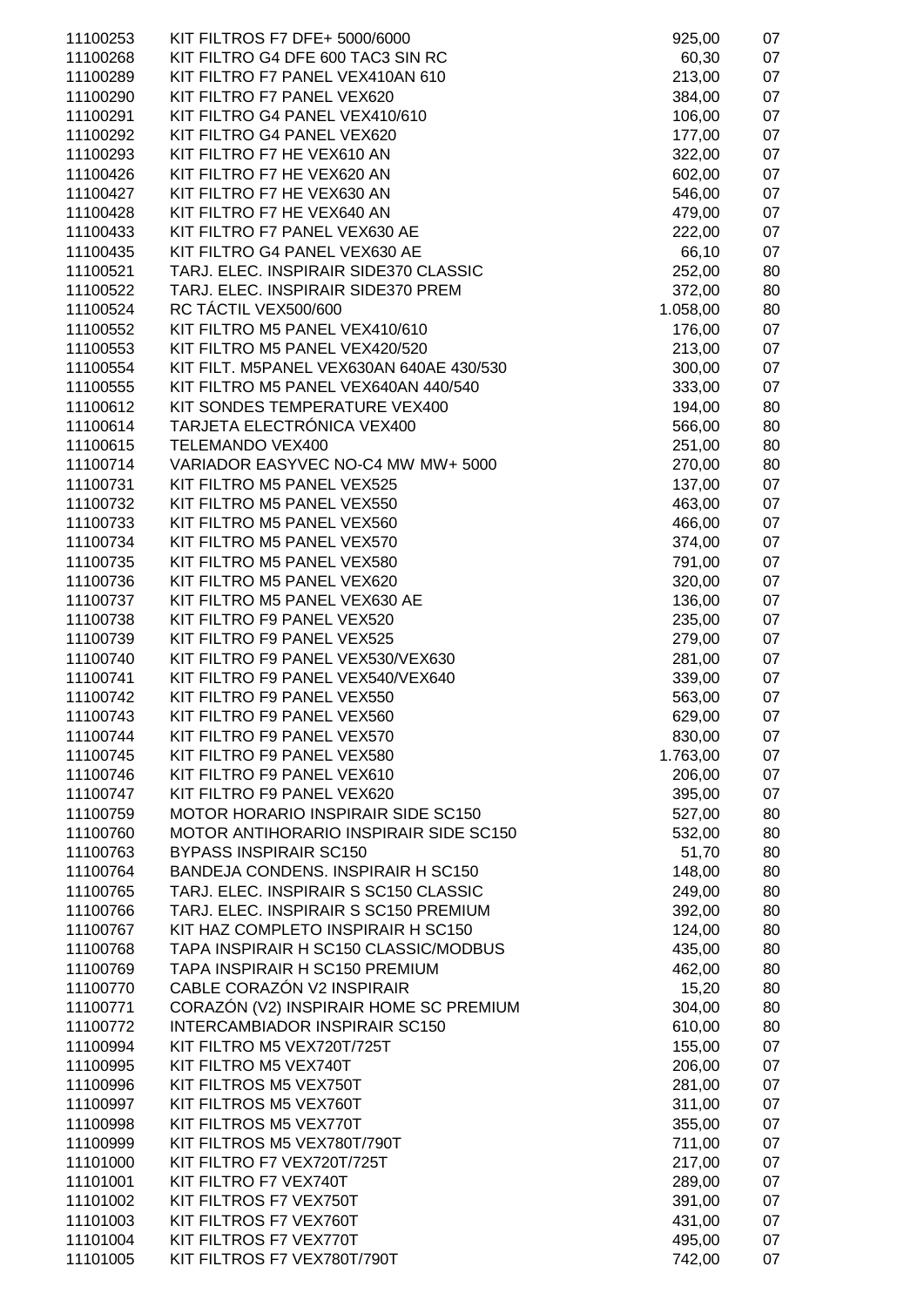| 11101006 | KIT FILTRO F9 VEX720T/725T               | 227,00   | 07 |
|----------|------------------------------------------|----------|----|
| 11101007 | KIT FILTRO F9 VEX740T                    | 298,00   | 07 |
|          |                                          |          |    |
| 11101008 | KIT FILTROS F9 VEX750T                   | 413,00   | 07 |
| 11101009 | KIT FILTROS F9 VEX760T                   | 454,00   | 07 |
| 11101010 | KIT FILTROS F9 VEX770T                   | 516,00   | 07 |
|          |                                          |          |    |
| 11101011 | KIT FILTROS F9 VEX780T/790T              | 742,00   | 07 |
| 11101205 | MOTOR EASYVEC 700 STANDARD V2            | 192,00   | 80 |
| 11121800 | MOT.TRI-B5-2V-DAH-4/8P-0.80/0.20kW       | 826,00   | 80 |
|          |                                          |          |    |
| 11121832 | MOT.TRI-B5-1V- 6P-0.37kW                 | 524,00   | 80 |
| 11121833 | MOT.TRI-B5-1V-6P-0.18kW-DES              | 488,00   | 80 |
| 11121906 | SOPORTE OPT.IP/PRES. VELONE              | 243,00   | 80 |
|          |                                          |          |    |
| 11121911 | MOT.MONO-B5-1V-4P-0+BP2792:BP2813.24kW   | 721,00   | 80 |
| 11121985 | <b>CUBIERTA T2 VELONE</b>                | 138,00   | 80 |
| 11121986 | <b>CUBIERTA T1 VELONE</b>                | 124,00   | 80 |
| 11122009 | ABSORB'SON MANGUITO Ø80                  |          | 01 |
|          |                                          | 23,80    |    |
| 11122012 | CONEXIÓN ACÚSTICA COCINA Ø150            | 62,80    | 01 |
| 11122697 | ANNILLO ADAPTACIÓN Ø150/125              | 8,53     | 01 |
| 11124599 | CARTE ELEC EASYVEC C4 1000-2500 AV05/18  | 246,00   | 80 |
|          |                                          |          |    |
| 11124874 | FILTRO CEM MONO 16A                      | 93,50    | 80 |
| 11124998 | SUBCONJ. MOTOR + RODETE EASYVEC 700 STD  | 529,00   | 80 |
| 11125195 | ARMARIO ELÉC. VIK 12000 - 4 KW TRI       | 3.950,00 | 80 |
| 11125548 | VARIADOR TENSIÓN EASYVEC 6A              |          |    |
|          |                                          | 138,00   | 80 |
| 11125569 | CORREA SECCIÓN A - LP 960                | 23,70    | 80 |
| 11125738 | SENSOR PRESIÓN 0-3 mbar                  | 190,00   | 80 |
| 11125762 | CORREA SECCIÓN A - LP 1447               | 33,90    | 80 |
|          |                                          |          |    |
| 11125776 | MV EASYVEC COMPACT 1000                  | 615,00   | 80 |
| 11125777 | MV EASYVEC COMPACT 600 MICRO-WATT        | 534,00   | 80 |
| 11125778 | MV EASYVEC COMPACT 300 MICRO-WATT        | 474,00   | 80 |
|          | CABLEADO TARJETA CVEC MICRO-WATT+        |          |    |
| 11125838 |                                          | 129,00   | 80 |
| 11125889 | VARIADOR TENSIÓN EASYVEC 3A              | 126,00   | 80 |
| 11125927 | TARJ. ELEC. EASYVEC MW-MW+ 300-3000      | 273,00   | 80 |
| 11125928 | <b>TELEMANDO EASYVEC</b>                 | 224,00   | 80 |
|          |                                          |          |    |
| 11127557 | KIT 2 TAPAS FILTRO INSPIRAIR SIDE        | 68,40    | 80 |
| 11127563 | TECL. INSTAL. CUBE/INSPIRAIR S IZQUIERDA | 100,00   | 80 |
| 11127577 | TECL. INSTAL. INSPIRAIR SIDE DERECHA     | 100,00   | 80 |
| 11127578 | TARJ. ELEC. INSPIRAIR SIDE240 CLASSIC    |          | 80 |
|          |                                          | 252,00   |    |
| 11127579 | TARJ. ELEC. INSPIRAIR SIDE240 PREM       | 392,00   | 80 |
| 11127596 | CORAZÓN INSPIRAIR SIDE PREMIUM           | 426,00   | 80 |
| 11127599 | KIT HAZ COMPLETO INSPIRAIR H SC240/370   | 124,00   | 80 |
|          |                                          |          |    |
| 11127662 | BANDEJA CONDENS. INSP. SIDE 370 IZDQ.    | 157,00   | 80 |
| 11127663 | BANDEJA CONDENS. INSP. SIDE 370 DCH.     | 157,00   | 80 |
| 11127674 | MOTOR ANTIHORARIO INSPIRAIR SIDE370      | 552,00   | 80 |
| 11127679 | <b>MOTOR HORARIO INSPIRAIR SIDE370</b>   | 544,00   | 80 |
|          |                                          |          |    |
| 11127688 | TAPA INSPIRAIR SIDE370 CLASS (>10.2016)  | 441,00   | 80 |
| 11127689 | TAPA INSPIRAIR SIDE370 PREM (>10.2016)   | 473,00   | 80 |
| 11127695 | <b>BYPASS INSPIRAIR SIDE371</b>          | 51,70    | 80 |
|          |                                          |          |    |
| 11127696 | <b>INTERCAMBIADOR INSPIRAIR SIDE370</b>  | 908,00   | 80 |
| 11127719 | <b>INTERCAMBIADOR INSPIRAIR SIDE240</b>  | 610,00   | 80 |
| 11127733 | BANDEJA CONDENS. INSP. SIDE 240 IZDQ.    | 148,00   | 80 |
| 11127734 | BANDEJA CONDENS. INSP. SIDE 240 DCH.     | 148,00   | 80 |
|          |                                          |          |    |
| 11127745 | MOTOR ANTIHORARIO INSPIRAIR SIDE240      | 532,00   | 80 |
| 11127750 | MOTOR HORARIO INSPIRAIR SIDE240          | 527,00   | 80 |
| 11127759 | TAPA INSPIRAIR SIDE240 CLASS (>10.2016)  | 435,00   | 80 |
|          |                                          |          |    |
| 11127760 | TAPA INSPIRAIR SIDE240 PREM (>10.2016)   | 462,00   | 80 |
| 11127766 | <b>BYPASS INSPIRAIR SIDE241</b>          | 51,70    | 80 |
| 11127885 | CODO ESCUADRA Ø80 (PACK DE 10)           | 3,91     | 01 |
| 11127914 | <b>BOLSA 5 JUNTAS TÓRICAS</b>            | 81,90    | 80 |
|          |                                          |          |    |
| 11128949 | <b>BOLSA 5 FILTROS MONO</b>              | 13,30    | 01 |
| 11129561 | KIT PANEL DELANT. CUBE CON TECLADO       | 318,00   | 80 |
| 11129574 | MOTOR DEE FLY CUBE 370 MW                | 860,00   | 80 |
| 11129577 | KIT PANEL INTERCAMBIADOR DEE FLY CUBE    | 126,00   | 80 |
|          |                                          |          |    |
| 11129588 | TARJ. ELEC. DEE FLY CUBE                 | 563,00   | 80 |
| 11129600 | <b>BYPASS CUBE</b>                       | 101,00   | 80 |
| 11129602 | PACK 3 CLIPS PANEL DEE FLY CUBE          | 26,40    | 80 |
|          |                                          |          |    |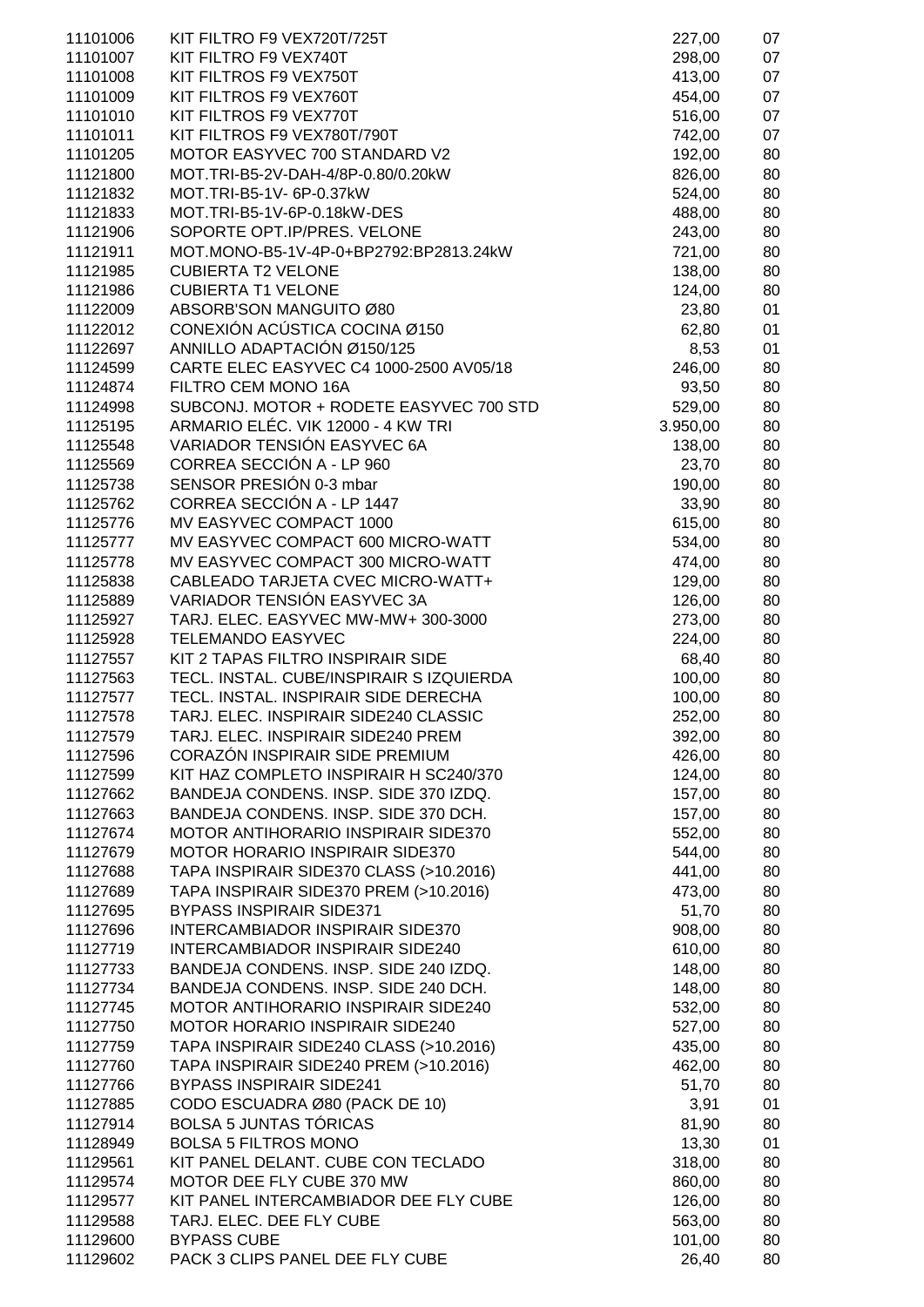| 11129616 | MARCO NEGRO DEE FLY CUBE                 | 42,20    | 80 |
|----------|------------------------------------------|----------|----|
| 11129620 | PANEL DELANTERO DEE FLY CUBE             | 146,00   | 80 |
| 11129624 | KIT SOPORTACIÓN DEE FLY CUBE             | 53,00    | 80 |
|          | KIT PACK PANELES DEE FLY CUBE            |          |    |
| 11129626 |                                          | 487,00   | 80 |
| 11129629 | KIT HAZ SONDAS DEE FLY CUBE              | 62,00    | 80 |
| 11129634 | HAZ ALIMENTACIÓN DEE FLY CUBE            | 42,20    | 80 |
| 11129635 | TARJ. ELEC DEE FLY CUBE FR MW            | 474,00   | 80 |
| 11129640 | KIT PANELES NEGROS DEE FLY CUBE          | 77,30    | 80 |
| 11129642 | CAJÓN FILTRO DEE FLY CUBE                | 75,50    | 80 |
| 11129652 | INTERCAMBIADOR DEE FLY CUBE              | 769,00   | 80 |
| 11129712 | SIFÓN PLANO+CODO 87º                     | 66,70    | 80 |
| 11129740 | MOTOR DEEFLY MICRO-WATT AUTO/HYGRO       | 488,00   | 80 |
| 11129747 | TARJ. ELEC. DEEFLY MICRO-WATT AUTO/HYGRO | 271,00   | 80 |
| 11129761 | PACK 5 FILTROS G4 ES300 COL CON BYPASS   | 220,00   | 01 |
| 11129762 | PACK 5 FILTROS G4 ES300 COL SIN BYPASS   | 220,00   | 01 |
| 11129787 | FILTRO DE BOLSA G4 330X230X250           | 126,00   | 01 |
| 11129790 | KIT CONDENS. DEE FLY MURAL VERTICAL      | 84,90    | 80 |
| 11129854 | <b>MOTORODETE DEEFLY STD</b>             | 388,00   | 80 |
| 11133979 | BOLSA 10 ABRAZADERAS EASYCLIP Ø80        | 42,80    | 01 |
| 11133980 | BOLSA 10 ABRAZADERAS EASYCLIP Ø125       | 49,90    | 01 |
| 11138105 | INTERFACE IHM EASYVEC PRO                | 266,00   | 80 |
| 11138757 | TARJ. ELEC. EASYVEC MW-MW+ 4000-12000    | 293,00   | 80 |
| 11143574 | RCC Ø160/100 ISONE                       | 15,50    | 35 |
| 11143575 | RCC Ø160/125 ISONE                       | 17,10    | 35 |
| 11156576 | CORREA SECCIÓN SPA-LP 1272               | 31,70    | 80 |
| 11156579 | CORREA SECCIÓN SPA-LP 1220               | 57,50    | 80 |
| 11156581 | CORREA SECCIÓN SPA-LP 1150               | 59,30    | 80 |
| 11156583 | CORREA SECCIÓN SPA-LP 1085               | 30,50    |    |
|          | SUBCONJ. ELEC. BP 1000 MW                |          | 80 |
| 11156594 |                                          | 1.285,00 | 80 |
| 11156639 | CORREA SECCIÓN SPA-LP 1030               | 53,70    | 80 |
| 11156853 | SUBCONJ. ELEC.CVEC/IVEC 2500 ?W          | 1.612,00 | 80 |
| 11156854 | SUBCONJ. ELEC.CVEC/IVEC 1000 ?W          | 1.612,00 | 80 |
| 11157987 | CORREA SECCIÓN SPA-LP 1800               | 81,90    | 80 |
| 11158036 | MANO TUBO INCLINADO DFR DPA-500P KYTOLA  | 633,00   | 80 |
| 11158971 | POLEA VARIABLE D138 AL24 G7              | 116,00   | 80 |
| 11159004 | MOTOVENTILADOR DFS 3000/2000             | 1.070,00 | 80 |
| 11159020 | TELEMANDO DFS CUBE 550+ (SAV)            | 487,00   | 80 |
| 11159055 | MV ZIEHL ABEGG DFE/COMP/TOP/+TOP 450     | 1.032,00 | 80 |
| 11159152 | FILTRO RECAMBIO ADF1                     | 191,00   | 07 |
| 11159162 | FILTRO RECAMBIO ADF2                     | 229,00   | 07 |
| 11159172 | FILTRO RECAMBIO ADF3                     | 265,00   | 07 |
| 11169314 | AUTÓMATA VEX500/600                      | 1.971,00 | 80 |
| 11170008 | MANGUERA 10 M GRIS/NEGRA+EMPUÑ.+ ANILLA  | 126,00   | 80 |
| 11170342 | CUBA+TAPA CENTRAL FAMILY/BOOSTY          | 426,00   | 80 |
| 11170736 | <b>TARJETA ELECTRONICA 3S</b>            | 83,00    | 80 |
| 11170975 | <b>BLOQUE MOTOR</b>                      | 75,70    | 80 |
| 11171481 | CONJUNTO CUBA NEGRA EMPUÑADURA ALU 4S    | 229,00   | 80 |
| 11171626 | KIT MOT DYVAC / C.CLEANER/BOOSTER/POWER  | 170,00   | 80 |
| 11171639 | TARJ. ELEC. 1 MOTOR SONIS 4S             | 177,00   | 80 |
| 11171645 | BLOQUE 2MOT.NEGRO ACÚST+SIL 4S EQUIP.    | 161,00   | 80 |
| 11171648 | CHASIS 2 MOTORES NEGRO 4S EQUIP.         | 95,20    | 80 |
| 11171649 | PLETINA 2MOTORES NEGRO 4S EQUIP.         | 144,00   | 80 |
| 11171781 | BOLSA 10 FUSIBLES 12.5 A                 | 27,90    | 80 |
| 11171813 | BOLSA 10 FUSIBLES 6,3 A                  | 33,70    | 80 |
| 11178416 | MOTOR IZQUIERDA VEX630V EMB              | 2.315,00 | 80 |
| 11185217 | RODETE C.VEC 2500 MICRO-WATT+            | 156,00   | 80 |
| 11185437 | EMBOCADURA ABIERTA Ø80LG EASY CLIP GRIS  | 7,28     |    |
|          |                                          |          | 80 |
| 11185763 | ROLLO 50M TUBO FLEXIBLE 5X8              | 92,10    | 80 |
| 11186022 | INDUCTOR CVEC MICRO-WATT +               | 223,00   | 80 |
| 11186044 | MOTEUR CVEC 1000 MICRO-WATT +            | 1.325,00 | 80 |
| 11186045 | MOTOR CVEC 2500 MICRO-WATT +             | 1.835,00 | 80 |
| 11186222 | INTERRUPTOR EASYVEC COMPACT              | 74,10    | 80 |
| 11907053 | ZAS KIT SAV PRESSOSTAT NOYE INOVEC       | 134,00   | 80 |
| 11909819 | ZAS 50 X BOUCHONS D125                   | 250,00   | 01 |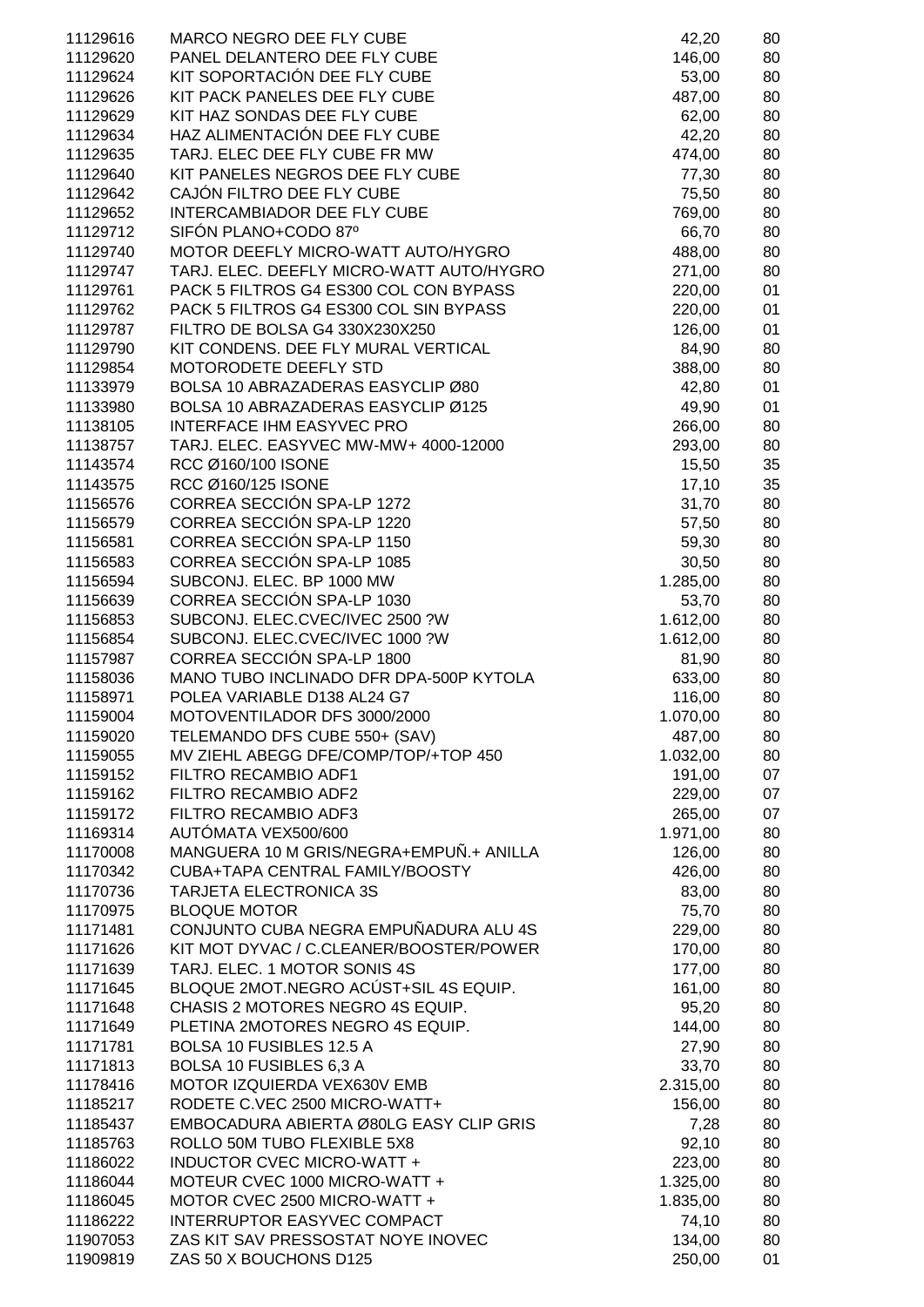| 11910299 | ZAS EHC 6-44 - NOI/BLK RAL9005           | 101,00   | 05 |
|----------|------------------------------------------|----------|----|
| 11910536 | ZAS EHC 6-44 RAL 8014                    | 59,60    | 23 |
| 11910725 | ZAS EHC 6-44 RAL 7016 (100PCES)          | 96,40    | 23 |
| 12900070 | KIT SONDA TEMPERATURA EN CONDUCTO DFE    | 169,00   | 80 |
| 22501211 | BACF 150M3/H DERECHA Ø160                | 1.407,00 | 07 |
| 22501212 | BACF 250M3/H DERECHA Ø160                | 1.485,00 | 07 |
| 22501213 | BACF 350M3/H DERECHA Ø200                | 1.533,00 | 07 |
| 22501214 | BACF 500M3/H DERECHA Ø250                | 1.819,00 | 07 |
| 22501261 |                                          |          |    |
|          | BACF 150M3/H IZQUIERDA Ø160              | 1.407,00 | 07 |
| 22501262 | BACF 250M3/H IZQUIERDA Ø160              | 1.485,00 | 07 |
| 22501263 | BACF 350M3/H IZQUIERDA Ø200              | 1.533,00 | 07 |
| 22501264 | BACF 500M3/H IZQUIERDA Ø250              | 1.819,00 | 07 |
| 22700212 | CU ISOFÓNICO Ø150                        | 4,25     | 22 |
| 22756038 | CODO 90° GALVA. ESTAMPADO CON JUNTA Ø100 | 17,70    | 22 |
| 22758308 | CODO 45º GALVA. ESTAMPADO CON JUNTA Ø80  | 15,70    | 22 |
| 22758515 | RM GALVA. CON JUNTA Ø100                 | 7,47     | 22 |
| 22758669 | RCC GALVA. CON JUNTA Ø125/80             | 16,90    | 22 |
| 22758671 | RCC GALVA. CON JUNTA Ø150/100            | 19,50    | 22 |
| 22758676 | RCC GALVA. CON JUNTA Ø200/150            | 25,10    | 22 |
| 22760121 | TE 90° GALVA. CON JUNTA Ø80/80           | 20,20    | 22 |
| 22760122 | TE 90° GALVA. CON JUNTA Ø100/80          | 20,80    | 22 |
| 22760123 | TE 90° GALVA. CON JUNTA Ø100/100         | 20,40    | 22 |
| 22760779 | BS GALVA. Ø180 L=3 M                     | 62,00    | 22 |
| 22764172 | RCC GALVA. CON JUNTA Ø250/150            | 34,20    | 22 |
| 25000032 | MALLA DE 10M ALGAINE FV Ø125             | 107,00   | 01 |
| 25000033 | MALLA DE 10M ALGAINE FV Ø150             | 122,00   | 01 |
| 25000034 | MALLA DE 10M ALGAINE FV Ø160             | 129,00   | 01 |
| 25000035 | MALLA DE 10M ALGAINE FV Ø200             | 162,00   | 01 |
| 25000036 | MALLA DE 10M ALGAINE FV Ø250             | 210,00   | 01 |
| 25000037 | MALLA DE 10M ALGAINE FV Ø315             | 276,00   | 01 |
| 25000038 | MALLA DE 10M ALGAINE FV Ø355             | 301,00   | 01 |
| 25000063 | MALLA DE 10M ALGAINE FV Ø400             | 356,00   | 01 |
| 25000064 | MALLA DE 10M ALGAINE FV Ø450             | 415,00   | 01 |
| 25000065 | MALLA DE 10M ALGAINE FV Ø500             | 460,00   | 01 |
| 25000066 | MALLA DE 10M ALGAINE FV Ø80              | 71,90    | 01 |
| 25000067 | RM GALVA. CON JUNTA Ø150                 | 9,20     | 22 |
| 25000068 | CODO 90° GALVA. ESTAMPADO CON JUNTA Ø150 | 27,60    | 22 |
| 25000069 | MALLA DE 10M ALGAINE FV Ø100             | 89,50    | 01 |
| 25000078 | CODO 60º GALVA. ESTAMPADO CON JUNTA Ø125 | 26,10    | 22 |
| 25000079 | CODO 60º GALVA. ESTAMPADO CON JUNTA Ø160 | 44,10    | 22 |
| 25000080 | CODO 60º GALVA. ESTAMPADO CON JUNTA Ø200 | 54,70    | 22 |
| 25000081 | CODO 60º GALVA. SECTOR CON JUNTA Ø250    | 58,40    | 22 |
| 25000082 | CODO 60º GALVA. SECTOR CON JUNTA Ø315    | 72,30    | 22 |
| 25000083 | CODO 60º GALVA. SECTOR CON JUNTA Ø355    | 80,30    | 22 |
| 25000084 | CODO 60º GALVA. SECTOR CON JUNTA Ø400    | 90,90    | 22 |
| 25000085 | CODO 60º GALVA. SECTOR CON JUNTA Ø450    | 121,00   | 22 |
| 25000086 | CODO 60º GALVA. SECTOR CON JUNTA Ø500    | 153,00   | 22 |
| 25000087 | CODO 60º GALVA. SECTOR CON JUNTA Ø560    | 183,00   | 22 |
| 25000088 | RCC GALVA. CON JUNTA Ø250/100            | 57,10    | 22 |
| 25000089 | RCC GALVA. CON JUNTA Ø150/80             | 36,20    | 22 |
| 25000090 | BMJ GALVA. CON JUNTA Ø180                | 40,40    | 22 |
| 25000091 | PEC 90° GALVA. CON JUNTA Ø180/180        | 16,60    | 22 |
| 25000092 | RM GALVA. CON JUNTA Ø180                 |          | 22 |
|          |                                          | 14,50    |    |
| 25000093 | RCC GALVA. CON JUNTA Ø150/125            | 19,50    | 22 |
| 25000094 | TE 90° GALVA. CON JUNTA Ø150/125         | 26,40    | 22 |
| 25000100 | HELIONE MINI ES 40 T4-0,55KW             | 1.593,00 | 08 |
| 25000101 | HELIONE MINI ES 40 T4-0,75KW             | 1.604,00 | 08 |
| 25000102 | HELIONE MINI ES 45 T4-0,55KW             | 1.610,00 | 08 |
| 25000103 | HELIONE MINI ES 45 T4-0,75KW             | 1.630,00 | 08 |
| 25000104 | HELIONE MINI ES 45 T6-0,55KW             | 1.786,00 | 08 |
| 25000105 | HELIONE MINI ES 50 T4-0,55KW             | 1.662,00 | 08 |
| 25000106 | HELIONE MINI ES 50 T4-0,75KW             | 1.675,00 | 08 |
| 25000107 | HELIONE MINI ES 50 T6-0,55KW             | 1.817,00 | 08 |
| 25000108 | HELIONE MINI ES 56 T4-0,75KW             | 1.716,00 | 08 |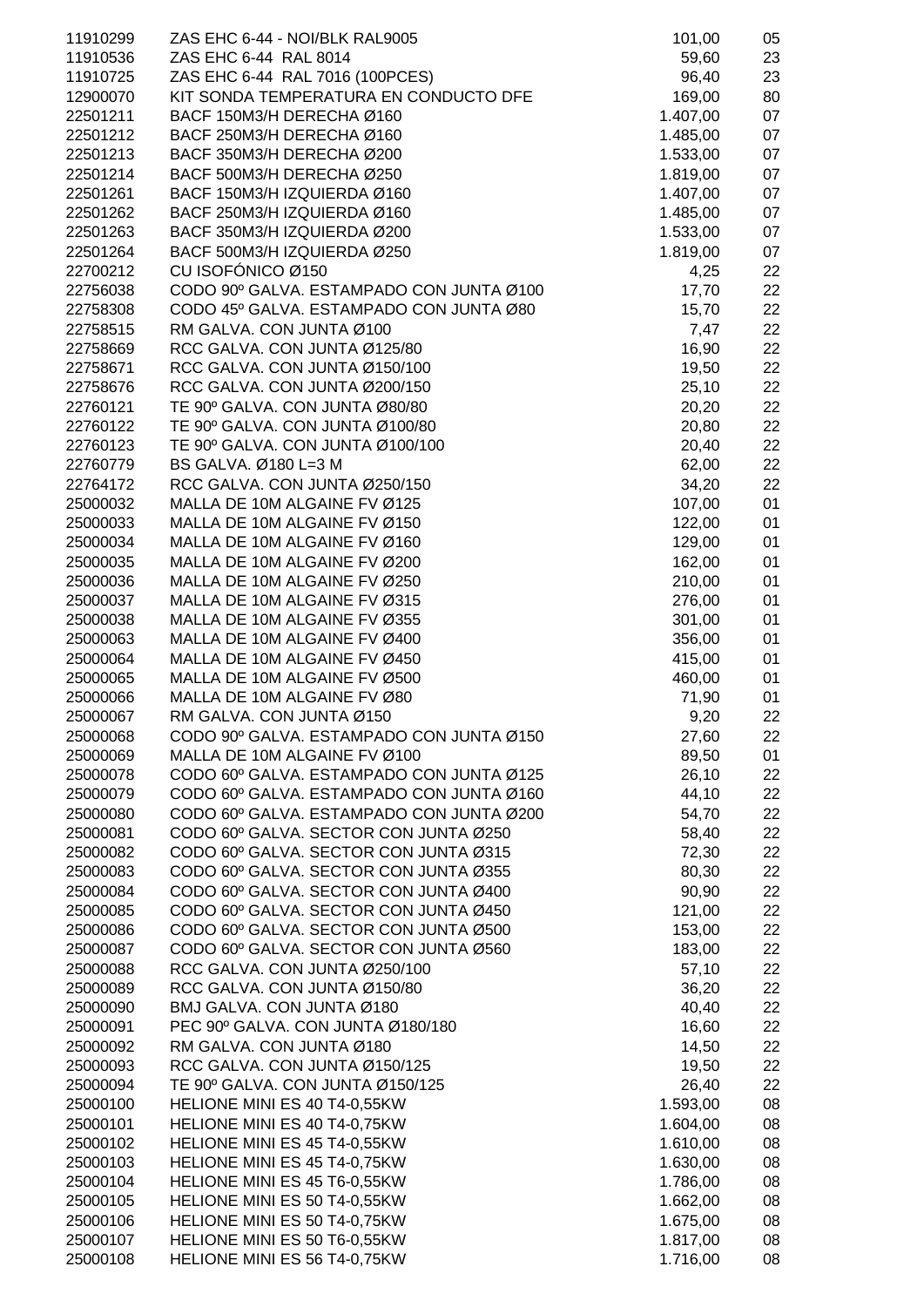| 25000109 | HELIONE MINI ES 56 T4-1,1KW                 | 1.835,00  | 08 |
|----------|---------------------------------------------|-----------|----|
| 25000110 | HELIONE MINI ES 56 T4-1,5KW                 | 2.086,00  | 08 |
| 25000111 | HELIONE MINI ES 56 T6-0,55KW                | 2.001,00  | 08 |
| 25000112 | HELIONE MINI ES 63 T4-0,75KW                | 1.798,00  | 08 |
| 25000113 | HELIONE MINI ES 63 T4-1,1KW                 | 1.896,00  | 08 |
| 25000114 | HELIONE MINI ES 63 T4-1,5KW                 | 2.101,00  | 08 |
| 25000115 | HELIONE MINI ES 63 T4-2,2KW                 | 2.359,00  | 08 |
|          |                                             |           |    |
| 25000116 | HELIONE MINI ES 63 T4-3KW                   | 2.828,00  | 08 |
| 25000117 | HELIONE MINI ES 63 T6-0,55KW                | 1.968,00  | 08 |
| 25000118 | HELIONE MINI ES 63 T6-0,75KW                | 2.172,00  | 08 |
| 25000119 | HELIONE MINI ES 71 T4-1,1KW                 | 1.971,00  | 08 |
| 25000120 | HELIONE MINI ES 71 T4-1,5KW                 | 2.176,00  | 08 |
| 25000121 | HELIONE MINI ES 71 T4-2,2KW                 | 2.471,00  | 08 |
| 25000122 | HELIONE MINI ES 71 T4-3KW                   | 2.940,00  | 08 |
| 25000123 | HELIONE MINI ES 71 T6-0,55KW                | 2.086,00  | 08 |
| 25000124 | HELIONE MINI ES 71 T6-0,75KW                | 2.203,00  | 08 |
| 25000125 | HELIONE MINI ES 71 T6-1,1KW                 | 2.213,00  | 08 |
| 25000126 | HELIONE MINI ES 80 T4-2,2KW                 | 2.597,00  | 08 |
| 25000127 | HELIONE MINI ES 80 T4-3KW                   | 3.068,00  | 08 |
| 25000128 | HELIONE MINI ES 80 T4-4KW                   | 3.256,00  | 08 |
| 25000129 | HELIONE MINI ES 80 T6-0,75KW                | 2.248,00  | 08 |
|          |                                             |           |    |
| 25000130 | HELIONE MINI ES 80 T6-1,1KW                 | 2.542,00  | 08 |
| 25000131 | HELIONE MINI ES 80 T6-1,5KW                 | 2.975,00  | 08 |
| 25000132 | HELIONE MINI ES 80 T6-2,2KW                 | 3.133,00  | 08 |
| 25000133 | <b>HELIONE MINI ES 90 T4-3KW</b>            | 3.160,00  | 08 |
| 25000134 | HELIONE MINI ES 90 T4-4KW                   | 3.346,00  | 08 |
| 25000135 | HELIONE MINI ES 90 T4-5,5KW                 | 3.800,00  | 08 |
| 25000136 | HELIONE MINI ES 90 T4-7,5KW                 | 4.105,00  | 08 |
| 25000137 | HELIONE MINI ES 90 T6-1,5KW                 | 2.968,00  | 08 |
| 25000138 | HELIONE MINI ES 90 T6-2,2KW                 | 3.123,00  | 08 |
| 25000139 | <b>HELIONE MINI ES 90 T6-3KW</b>            | 3.870,00  | 08 |
| 25000140 | HELIONE MINI ES 100 T4-5,5KW                | 4.141,00  | 08 |
| 25000141 | HELIONE MINI ES 100 T4-7,5KW                | 4.448,00  | 08 |
| 25000142 | HELIONE MINI ES 100 T4-11KW                 | 7.293,00  | 08 |
| 25000143 | HELIONE MINI ES 100 T4-15KW                 | 9.808,00  | 08 |
| 25000144 | HELIONE MINI ES 100 T6-2,2KW                | 3.366,00  | 08 |
| 25000145 | HELIONE MINI ES 100 T6-3KW                  | 4.325,00  | 08 |
| 25000146 | HELIONE MINI ES 100 T6-4KW                  | 4.747,00  | 08 |
| 25000147 | HELIONE MINI ES 125 T4-11KW                 | 9.994,00  | 08 |
| 25000148 | HELIONE MINI ES 125 T4-15KW                 | 10.572,00 | 08 |
| 25000149 | HELIONE MINI ES 125 T4-18,5KW               | 12.876,00 | 08 |
| 25000150 | HELIONE MINI ES 125 T4-22KW                 | 13.431,00 | 08 |
| 25000151 | HELIONE MINI ES 125 T6-3KW                  | 7.599,00  | 08 |
| 25000152 | HELIONE MINI ES 125 T6-4KW                  | 7.998,00  | 08 |
| 25000153 | HELIONE MINI ES 125 T6-5,5KW                | 9.534,00  | 08 |
|          | HELIONE MINI ES 125 T6-7,5KW                |           | 08 |
| 25000154 |                                             | 9.918,00  |    |
| 25000155 | HELIONE MINI ES 40 T4/T8-0,75/0,15KW        | 2.019,00  | 08 |
| 25000156 | <b>HELIONE MINI ES 45 T4/T8-0,75/0,15KW</b> | 2.031,00  | 08 |
| 25000157 | <b>HELIONE MINI ES 50 T4/T8-0,75/0,15KW</b> | 2.071,00  | 08 |
| 25000158 | HELIONE MINI ES 56 T4/T8-0,75/0,15KW        | 2.112,00  | 08 |
| 25000159 | HELIONE MINI ES 56 T4/T8-1,1/0,18KW         | 2.242,00  | 08 |
| 25000160 | HELIONE MINI ES 56 T4/T8-1,5/0,25KW         | 2.564,00  | 08 |
| 25000161 | HELIONE MINI ES 63 T4/T8-0,75/0,15KW        | 2.200,00  | 08 |
| 25000162 | HELIONE MINI ES 63 T4/T8-1,1/0,18KW         | 2.331,00  | 08 |
| 25000163 | HELIONE MINI ES 63 T4/T8-1,5/0,25KW         | 2.653,00  | 08 |
| 25000164 | HELIONE MINI ES 63 T4/T8-2,2/0,37KW         | 2.972,00  | 08 |
| 25000165 | HELIONE MINI ES 63 T4/T8-3/0,55KW           | 3.442,00  | 08 |
| 25000166 | <b>HELIONE MINI ES 71 T4/T8-1,1/0,18KW</b>  | 2.471,00  | 08 |
| 25000167 | HELIONE MINI ES 71 T4/T8-1,5/0,25KW         | 2.797,00  | 08 |
| 25000168 | HELIONE MINI ES 71 T4/T8-2,2/0,37KW         | 3.113,00  | 08 |
| 25000169 | HELIONE MINI ES 71 T4/T8-3/0,55KW           | 3.585,00  | 08 |
| 25000170 | HELIONE MINI ES 80 T4/T8-2,2/0,37KW         | 3.239,00  | 08 |
| 25000171 | HELIONE MINI ES 80 T4/T8-3/0,55KW           | 3.710,00  | 08 |
| 25000172 | HELIONE MINI ES 80 T4/T8-4/0,75KW           | 4.183,00  | 08 |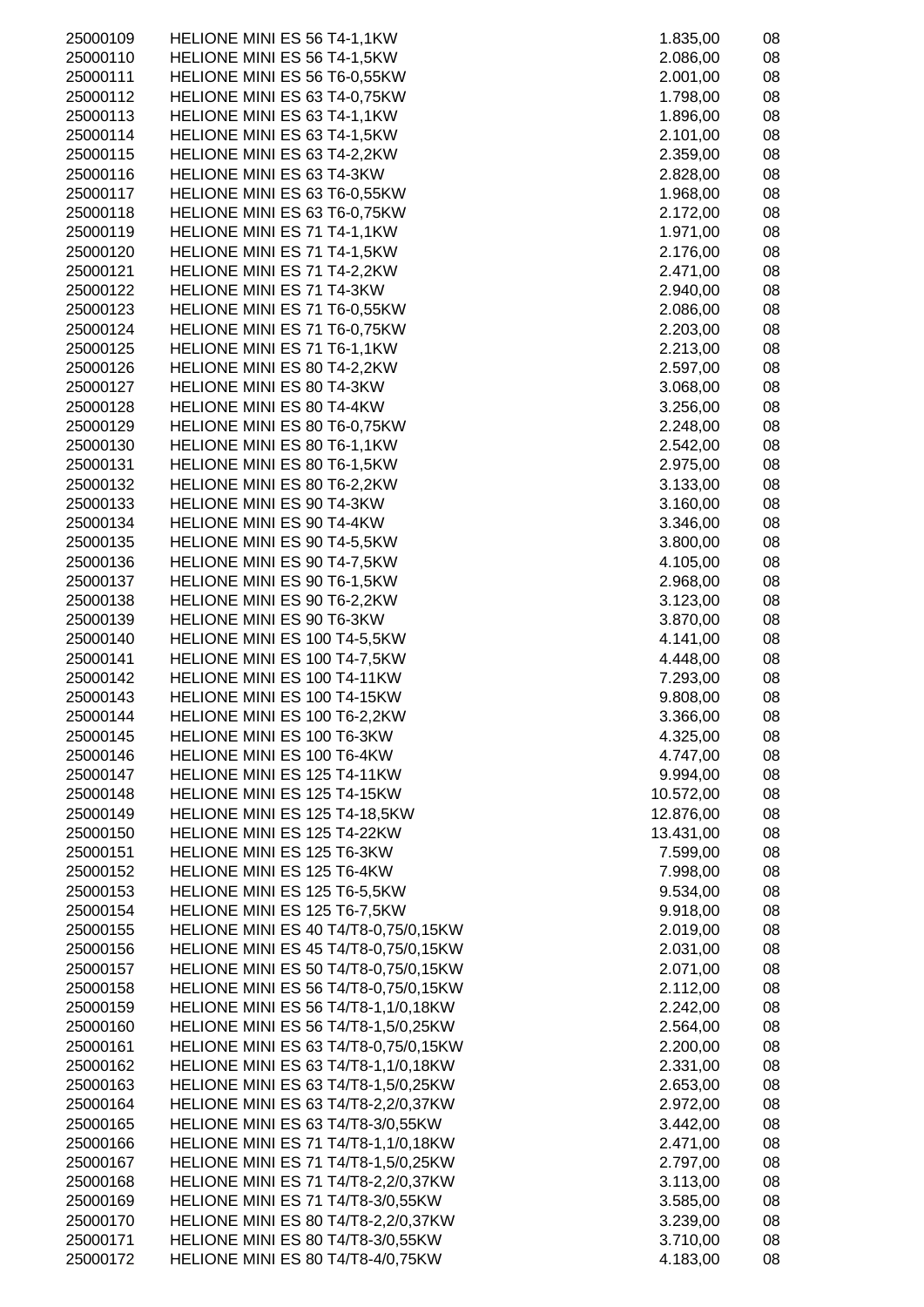|          | HELIONE MINI ES 90 T4/T8-3/0,55KW         |           |    |
|----------|-------------------------------------------|-----------|----|
| 25000173 |                                           | 3.800,00  | 08 |
| 25000174 | HELIONE MINI ES 90 T4/T8-4/0,75KW         | 4.269,00  | 08 |
| 25000175 | <b>HELIONE MINI ES 90 T4/T8-5,5/1,1KW</b> | 4.823,00  | 08 |
| 25000176 | HELIONE MINI ES 90 T4/T8-7,5/1,5KW        | 5.606,00  | 08 |
| 25000177 | HELIONE MINI ES 100 T4/T8-5,5/1,1KW       |           | 08 |
|          |                                           | 5.202,00  |    |
| 25000178 | HELIONE MINI ES 100 T4/T8-7,5/1,5KW       | 5.952,00  | 08 |
| 25000179 | HELIONE MINI ES 100 T4/T8-14/3KW          | 11.190,00 | 08 |
| 25000180 | HELIONE MINI ES 125 T4/T8-14/3KW          | 13.590,00 | 08 |
| 25000181 | HELIONE MINI ES 125 T4/T8-16,5/3,3KW      | 14.331,00 | 08 |
|          |                                           |           |    |
| 25000182 | HELIONE MINI ES 125 T4/T8-20/4KW          | 23.055,00 | 08 |
| 25000183 | HELIONE MINI ES BOX 40 T4-0,55KW          | 2.314,00  | 08 |
| 25000184 | HELIONE MINI ES BOX 40 T4-0,75KW          | 2.339,00  | 08 |
| 25000185 | HELIONE MINI ES BOX 45 T4-0,55KW          | 2.350,00  | 08 |
|          |                                           |           |    |
| 25000186 | HELIONE MINI ES BOX 45 T4-0,75KW          | 2.365,00  | 08 |
| 25000187 | HELIONE MINI ES BOX 45 T6-0,55KW          | 2.533,00  | 08 |
| 25000188 | HELIONE MINI ES BOX 50 T4-0,55KW          | 2.354,00  | 08 |
| 25000189 | HELIONE MINI ES BOX 50 T4-0,75KW          | 2.378,00  | 08 |
| 25000190 | HELIONE MINI ES BOX 50 T6-0,55KW          | 2.538,00  | 08 |
| 25000191 | HELIONE MINI ES BOX 56 T4-0,75KW          | 2.518,00  | 08 |
|          |                                           |           |    |
| 25000192 | HELIONE MINI ES BOX 56 T4-1,1KW           | 2.684,00  | 08 |
| 25000193 | HELIONE MINI ES BOX 56 T4-1,5KW           | 2.948,00  | 08 |
| 25000194 | HELIONE MINI ES BOX 56 T6-0,55KW          | 2.858,00  | 08 |
| 25000195 | HELIONE MINI ES BOX 63 T4-0,75KW          | 2.628,00  | 08 |
| 25000196 | HELIONE MINI ES BOX 63 T4-1,1KW           | 2.732,00  | 08 |
|          |                                           |           |    |
| 25000197 | HELIONE MINI ES BOX 63 T4-1,5KW           | 2.948,00  | 08 |
| 25000198 | HELIONE MINI ES BOX 63 T4-2,2KW           | 3.221,00  | 08 |
| 25000199 | HELIONE MINI ES BOX 63 T4-3KW             | 3.804,00  | 08 |
| 25000200 | HELIONE MINI ES BOX 63 T6-0,55KW          | 2.810,00  | 08 |
| 25000201 | HELIONE MINI ES BOX 63 T6-0,75KW          | 3.022,00  | 08 |
| 25000202 | HELIONE MINI ES BOX 71 T4-1,1KW           | 2.978,00  | 08 |
|          |                                           |           |    |
| 25000203 | HELIONE MINI ES BOX 71 T4-1,5KW           | 3.196,00  | 08 |
| 25000204 | HELIONE MINI ES BOX 71 T4-2,2KW           | 3.504,00  | 08 |
| 25000205 | HELIONE MINI ES BOX 71 T4-3KW             | 4.005,00  | 08 |
| 25000206 | HELIONE MINI ES BOX 71 T6-0,55KW          | 2.985,00  | 08 |
| 25000207 | HELIONE MINI ES BOX 71 T6-0,75KW          | 3.225,00  | 08 |
|          |                                           |           |    |
| 25000208 | HELIONE MINI ES BOX 71 T6-1,1KW           | 3.292,00  | 08 |
| 25000209 | HELIONE MINI ES BOX 80 T4-2,2KW           | 3.544,00  | 08 |
| 25000210 | HELIONE MINI ES BOX 80 T4-3KW             | 4.041,00  | 08 |
| 25000211 | HELIONE MINI ES BOX 80 T4-4KW             | 4.238,00  | 08 |
| 25000212 | HELIONE MINI ES BOX 80 T6-0,75KW          | 3.258,00  | 08 |
| 25000213 | HELIONE MINI ES BOX 80 T6-1,1KW           | 3.272,00  | 08 |
|          |                                           |           |    |
| 25000214 | HELIONE MINI ES BOX 80 T6-1,5KW           | 3.730,00  | 08 |
| 25000215 | HELIONE MINI ES BOX 80 T6-2,2KW           | 3.946,00  | 08 |
| 25000216 | HELIONE MINI ES BOX 90 T4-3KW             | 4.530,00  | 08 |
| 25000217 | HELIONE MINI ES BOX 90 T4-4KW             | 4.725,00  | 08 |
| 25000218 | HELIONE MINI ES BOX 90 T4-5,5KW           | 5.218,00  | 08 |
|          |                                           |           |    |
| 25000219 | HELIONE MINI ES BOX 90 T4-7,5KW           | 5.543,00  | 08 |
| 25000220 | HELIONE MINI ES BOX 90 T6-1,5KW           | 4.199,00  | 08 |
| 25000221 | HELIONE MINI ES BOX 90 T6-2,2KW           | 4.504,00  | 08 |
| 25000222 | HELIONE MINI ES BOX 90 T6-3KW             | 5.292,00  | 08 |
| 25000223 | HELIONE MINI ES BOX 100 T4-5,5KW          | 5.367,00  | 08 |
|          |                                           |           |    |
| 25000224 | HELIONE MINI ES BOX 100 T4-7,5KW          | 5.693,00  | 08 |
| 25000225 | HELIONE MINI ES BOX 100 T4-11KW           | 8.953,00  | 08 |
| 25000226 | HELIONE MINI ES BOX 100 T4-15KW           | 10.204,00 | 08 |
| 25000227 | HELIONE MINI ES BOX 100 T6-2,2KW          | 4.658,00  | 08 |
| 25000228 | HELIONE MINI ES BOX 100 T6-3KW            | 5.447,00  | 08 |
| 25000229 | HELIONE MINI ES BOX 100 T6-4KW            | 5.890,00  | 08 |
|          |                                           |           |    |
| 25000230 | HELIONE MINI ES BOX 125 T4-11KW           | 11.526,00 | 08 |
| 25000231 | HELIONE MINI ES BOX 125 T4-15KW           | 12.105,00 | 08 |
| 25000232 | HELIONE MINI ES BOX 125 T4-18,5KW         | 14.406,00 | 08 |
| 25000233 | HELIONE MINI ES BOX 125 T4-22KW           | 14.962,00 | 08 |
| 25000234 | HELIONE MINI ES BOX 125 T6-3KW            | 9.132,00  | 08 |
| 25000235 | HELIONE MINI ES BOX 125 T6-4KW            | 9.532,00  | 08 |
|          |                                           |           |    |
| 25000236 | HELIONE MINI ES BOX 125 T6-5,5KW          | 11.009,00 | 08 |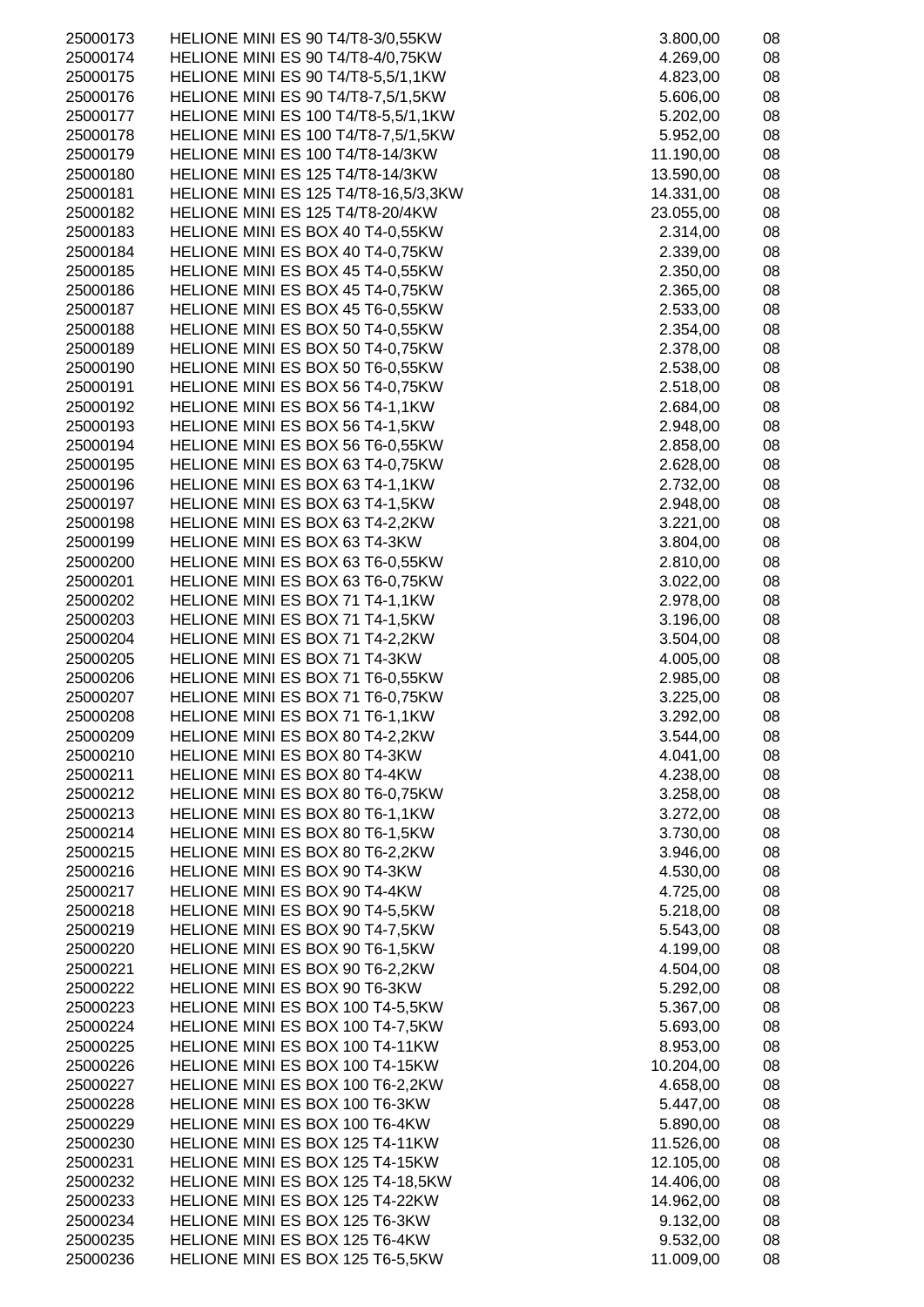| 25000237             | HELIONE MINI ES BOX 125 T6-7,5KW                                                 | 11.450,00              | 08       |
|----------------------|----------------------------------------------------------------------------------|------------------------|----------|
| 25000238             | HELIONE MINI ES BOX 40 T4/T8-0,75/0,15KW                                         | 2.708,00               | 08       |
| 25000239             | HELIONE MINI ES BOX 45 T4/T8-0,75/0,15KW                                         | 2.810,00               | 08       |
| 25000240             | HELIONE MINI ES BOX 50 T4/T8-0,75/0,15KW                                         | 2.808,00               | 08       |
| 25000241             | HELIONE MINI ES BOX 56 T4/T8-0,75/0,15KW                                         | 3.086,00               | 08       |
| 25000242             | HELIONE MINI ES BOX 56 T4/T8-1,1/0,18KW                                          | 3.222,00               | 08       |
| 25000243             | HELIONE MINI ES BOX 56 T4/T8-1,5/0,25KW                                          | 3.566,00               | 08       |
| 25000244             | HELIONE MINI ES BOX 63 T4/T8-0,75/0,15KW                                         | 3.054,00               | 08       |
| 25000245             | HELIONE MINI ES BOX 63 T4/T8-1,1/0,18KW                                          | 3.222,00               | 08       |
| 25000246             | HELIONE MINI ES BOX 63 T4/T8-1,5/0,25KW                                          | 3.566,00               | 08       |
| 25000247             | HELIONE MINI ES BOX 63 T4/T8-2,2/0,37KW                                          | 3.898,00               | 08       |
| 25000248             | HELIONE MINI ES BOX 63 T4/T8-3/0,55KW                                            | 4.484,00               | 08       |
| 25000249             | HELIONE MINI ES BOX 71 T4/T8-1,1/0,18KW                                          | 3.467,00               | 08       |
| 25000250             | HELIONE MINI ES BOX 71 T4/T8-1,5/0,25KW                                          | 3.850,00               | 08       |
| 25000251             | HELIONE MINI ES BOX 71 T4/T8-2,2/0,37KW                                          | 4.186,00               | 08       |
| 25000252             | HELIONE MINI ES BOX 71 T4/T8-3/0,55KW                                            | 4.682,00               | 08       |
| 25000253             | HELIONE MINI ES BOX 80 T4/T8-2,2/0,37KW                                          | 4.222,00               | 08       |
| 25000254             | HELIONE MINI ES BOX 80 T4/T8-3/0,55KW                                            | 4.720,00               | 08       |
| 25000255             | HELIONE MINI ES BOX 80 T4/T8-4/0,75KW                                            | 5.218,00               | 08       |
| 25000256             | HELIONE MINI ES BOX 90 T4/T8-3/0,55KW                                            | 5.329,00               | 08       |
| 25000257             | HELIONE MINI ES BOX 90 T4/T8-4/0,75KW                                            | 5.827,00               | 08       |
| 25000258             | HELIONE MINI ES BOX 90 T4/T8-5,5/1,1KW                                           | 6.218,00               | 08       |
| 25000259             | HELIONE MINI ES BOX 90 T4/T8-7,5/1,5KW                                           | 7.011,00               | 08       |
| 25000260             | HELIONE MINI ES BOX 100 T4/T8-5,5/1,1KW                                          | 6.372,00               | 08       |
| 25000261             | HELIONE MINI ES BOX 100 T4/T8-7,5/1,5KW                                          | 7.168,00               | 08       |
| 25000262             | HELIONE MINI ES BOX 100 T4/T8-14/3KW                                             | 12.705,00              | 08       |
| 25000263             | HELIONE MINI ES BOX 125 T4/T8-14/3KW                                             | 15.124,00              | 08       |
| 25000264<br>25000265 | HELIONE MINI ES BOX 125 T4/T8-16,5/3,3KW<br>HELIONE MINI ES BOX 125 T4/T8-20/4KW | 15.864,00<br>24.587,00 | 08<br>08 |
| 25000266             | HELIONES MAXI ES 40 T4-0,55KW                                                    | 1.956,00               | 08       |
| 25000267             | HELIONES MAXI ES 40 T4-0,75KW                                                    | 1.977,00               | 08       |
| 25000268             | HELIONES MAXI ES 45 T4-0,55KW                                                    | 1.978,00               | 08       |
| 25000269             | HELIONES MAXI ES 45 T4-0,75KW                                                    | 1.997,00               | 08       |
| 25000270             | HELIONES MAXI ES 45 T6-0,55KW                                                    | 2.206,00               | 08       |
| 25000271             | HELIONES MAXI ES 50 T4-0,55KW                                                    | 2.000,00               | 08       |
| 25000272             | HELIONES MAXI ES 50 T4-0,75KW                                                    | 2.017,00               | 08       |
| 25000273             | HELIONES MAXI ES 50 T6-0,55KW                                                    | 2.226,00               | 08       |
| 25000274             | HELIONES MAXI ES 56 T4-0,75KW                                                    | 2.038,00               | 08       |
| 25000275             | <b>HELIONES MAXI ES 56 T4-1,1KW</b>                                              | 2.136,00               | 08       |
| 25000276             | HELIONES MAXI ES 56 T4-1,5KW                                                     | 2.377,00               | 08       |
| 25000277             | HELIONES MAXI ES 56 T6-0,55KW                                                    | 2.246,00               | 08       |
| 25000278             | HELIONES MAXI ES 63 T4-0,75KW                                                    | 2.061,00               | 08       |
| 25000279             | HELIONES MAXI ES 63 T4-1,1KW                                                     | 2.350,00               | 08       |
| 25000280             | HELIONES MAXI ES 63 T4-1,5KW                                                     | 2.635,00               | 08       |
| 25000281             | HELIONES MAXI ES 63 T4-2,2KW                                                     | 2.944,00               | 08       |
| 25000282             | <b>HELIONES MAXI ES 63 T4-3KW</b>                                                | 3.510,00               | 08       |
| 25000283             | HELIONES MAXI ES 63 T6-0,55KW                                                    | 2.813,00               | 08       |
| 25000284             | HELIONES MAXI ES 63 T6-0,75KW                                                    | 3.076,00               | 08       |
| 25000285             | HELIONES MAXI ES 71 T4-1,1KW                                                     | 2.492,00               | 08       |
| 25000286             | HELIONES MAXI ES 71 T4-1,5KW                                                     | 2.734,00               | 08       |
| 25000287             | HELIONES MAXI ES 71 T4-2,2KW                                                     | 3.048,00               | 08       |
| 25000288             | <b>HELIONES MAXI ES 71 T4-3KW</b>                                                | 3.590,00               | 08       |
| 25000289             | HELIONES MAXI ES 71 T6-0,55KW                                                    | 2.575,00               | 08       |
| 25000290             | HELIONES MAXI ES 71 T6-0,75KW                                                    | 2.633,00               | 08       |
| 25000291             | HELIONES MAXI ES 71 T6-1,1KW                                                     | 2.762,00               | 08       |
| 25000292             | HELIONES MAXI ES 80 T4-2,2KW                                                     | 3.323,00               | 08       |
| 25000293             | HELIONES MAXI ES 80 T4-3KW                                                       | 3.740,00               | 08       |
| 25000294             | HELIONES MAXI ES 80 T4-4KW                                                       | 3.959,00               | 08       |
| 25000295             | HELIONES MAXI ES 80 T6-0,75KW                                                    | 2.889,00               | 08       |
| 25000296             | HELIONES MAXI ES 80 T6-1,1KW                                                     | 3.063,00               | 08       |
| 25000297             | HELIONES MAXI ES 80 T6-1,5KW                                                     | 3.519,00               | 08       |
| 25000298             | HELIONES MAXI ES 80 T6-2,2KW                                                     | 3.625,00               | 08       |
| 25000299             | <b>HELIONES MAXI ES 90 T4-3KW</b>                                                | 4.016,00               | 08       |
| 25000300             | HELIONES MAXI ES 90 T4-4KW                                                       | 4.052,00               | 08       |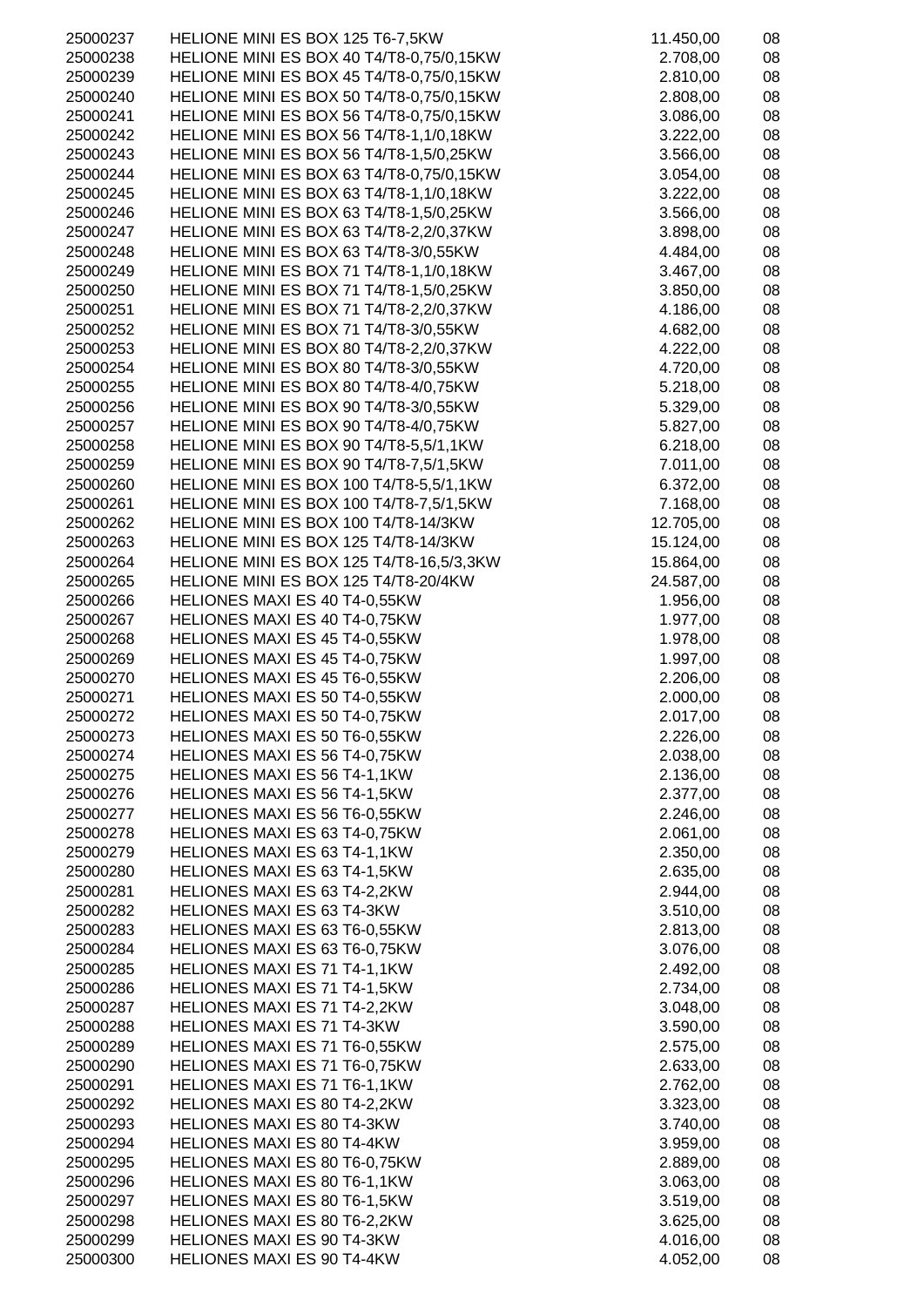| 25000301             | HELIONES MAXI ES 90 T4-5,5KW                                                 | 4.579,00               | 08       |
|----------------------|------------------------------------------------------------------------------|------------------------|----------|
| 25000302             | HELIONES MAXI ES 90 T4-7,5KW                                                 | 4.934,00               | 08       |
| 25000303             | <b>HELIONES MAXI ES 90 T6-1,5KW</b>                                          | 4.028,00               | 08       |
| 25000304             | HELIONES MAXI ES 90 T6-2,2KW                                                 | 4.250,00               | 08       |
| 25000305             | HELIONES MAXI ES 90 T6-3KW                                                   | 4.806,00               | 08       |
| 25000306             | HELIONES MAXI ES 100 T4-5,5KW                                                | 5.015,00               | 08       |
| 25000307             | HELIONES MAXI ES 100 T4-7,5KW                                                | 5.237,00               | 08       |
| 25000308             | HELIONES MAXI ES 100 T4-11KW                                                 | 8.316,00               | 08       |
| 25000309             | <b>HELIONES MAXI ES 100 T4-15KW</b>                                          | 9.638,00               | 08       |
| 25000310             | HELIONES MAXI ES 100 T6-2,2KW                                                | 4.778,00               | 08       |
| 25000311             | HELIONES MAXI ES 100 T6-3KW                                                  | 4.313,00               | 08       |
| 25000312             | HELIONES MAXI ES 100 T6-4KW                                                  | 5.060,00               | 08       |
| 25000313             | <b>HELIONES MAXI ES 125 T4-11KW</b>                                          | 10.502,00              | 08       |
| 25000314             | HELIONES MAXI ES 125 T4-15KW                                                 | 11.082,00              | 08       |
| 25000315             | HELIONES MAXI ES 125 T4-18,5KW                                               | 13.387,00              | 08       |
| 25000316             | HELIONES MAXI ES 125 T4-22KW                                                 | 13.942,00              | 08       |
| 25000317             | HELIONES MAXI ES 125 T6-3KW                                                  | 8.110,00               | 08       |
| 25000318             | HELIONES MAXI ES 125 T6-4KW                                                  | 8.510,00               | 08       |
| 25000319             | HELIONES MAXI ES 125 T6-5,5KW                                                | 9.971,00               | 08       |
| 25000320             | HELIONES MAXI ES 125 T6-7,5KW                                                | 10.430,00              | 08       |
| 25000321             | HELIONES MAXI ES 40 T4/T8-0,75/0,15KW                                        | 2.388,00               | 08       |
| 25000322             | HELIONES MAXI ES 45 T4/T8-0,75/0,15KW                                        | 2.421,00               | 08       |
| 25000323             | HELIONES MAXI ES 50 T4/T8-0,75/0,15KW                                        | 2.484,00               | 08       |
| 25000324             | HELIONES MAXI ES 56 T4/T8-0,75/0,15KW                                        | 2.573,00               | 08       |
| 25000325             | HELIONES MAXI ES 56 T4/T8-1,1/0,18KW                                         | 2.991,00               | 08       |
| 25000326             |                                                                              |                        | 08       |
|                      | HELIONES MAXI ES 56 T4/T8-1,5/0,25KW                                         | 3.134,00               |          |
| 25000327             | HELIONES MAXI ES 63 T4/T8-0,75/0,15KW                                        | 2.902,00               | 08       |
| 25000328             | HELIONES MAXI ES 63 T4/T8-1,1/0,18KW                                         | 3.111,00               | 08       |
| 25000329             | HELIONES MAXI ES 63 T4/T8-1,5/0,25KW                                         | 3.464,00               | 08       |
| 25000330             | HELIONES MAXI ES 63 T4/T8-2,2/0,37KW                                         | 3.647,00               | 08       |
| 25000331             | HELIONES MAXI ES 63 T4/T8-3/0,55KW                                           | 3.877,00               | 08       |
| 25000332             | HELIONES MAXI ES 71 T4/T8-1,1/0,18KW                                         | 3.278,00               | 08       |
| 25000333             | HELIONES MAXI ES 71 T4/T8-1,5/0,25KW                                         | 3.538,00               | 08       |
| 25000334             | HELIONES MAXI ES 71 T4/T8-2,2/0,37KW                                         | 4.064,00               | 08       |
| 25000335             | HELIONES MAXI ES 71 T4/T8-3/0,55KW                                           | 3.797,00               | 08       |
| 25000336             | HELIONES MAXI ES 80 T4/T8-2,2/0,37KW                                         | 3.923,00               | 08       |
| 25000337             | HELIONES MAXI ES 80 T4/T8-3/0,55KW                                           | 4.449,00               | 08       |
| 25000338             | HELIONES MAXI ES 80 T4/T8-4/0,75KW                                           | 4.538,00               | 08       |
| 25000339             | HELIONES MAXI ES 90 T4/T8-3/0,55KW                                           | 4.939,00               | 08       |
| 25000340             | HELIONES MAXI ES 90 T4/T8-4/0,75KW                                           | 5.693,00               | 08       |
| 25000341             | HELIONES MAXI ES 90 T4/T8-5,5/1,1KW                                          | 5.949,00               | 08       |
| 25000342             | HELIONES MAXI ES 90 T4/T8-7,5/1,5KW                                          | 6.385,00               | 08       |
| 25000343<br>25000344 | HELIONES MAXI ES 100 T4/T8-5,5/1,1KW<br>HELIONES MAXI ES 100 T4/T8-7,5/1,5KW | 5.943,00               | 08       |
|                      | HELIONES MAXI ES 100 T4/T8-14/3KW                                            | 6.752,00               | 08       |
| 25000345<br>25000346 |                                                                              | 12.140,00              | 08       |
| 25000347             | HELIONES MAXI ES 125 T4/T8-14/3KW                                            | 14.100,00<br>14.841,00 | 08<br>08 |
| 25000348             | HELIONES MAXI ES 125 T4/T8-16,5/3,3KW<br>HELIONES MAXI ES 125 T4/T8-20/4KW   |                        | 08       |
| 25000349             | OXIZONE ES 400 T4-0,75KW                                                     | 23.566,00<br>3.708,00  | 08       |
| 25000350             | OXIZONE ES 400 T6-0,55KW                                                     | 3.705,00               | 08       |
| 25000351             | OXIZONE ES 450 T4-1,1KW                                                      | 3.848,00               | 08       |
| 25000352             | OXIZONE ES 450 T6-0,55KW                                                     | 3.808,00               | 08       |
| 25000353             | OXIZONE ES 500 T4-1,5KW                                                      | 3.792,00               | 08       |
| 25000354             | OXIZONE ES 500 T6-0,55KW                                                     | 4.038,00               | 08       |
| 25000355             | OXIZONE ES 560 T4-2,2KW                                                      | 4.269,00               | 08       |
| 25000356             | OXIZONE ES 560 T6-0,75KW                                                     | 4.200,00               | 08       |
| 25000357             | OXIZONE ES 630 T6-1,5KW                                                      | 4.653,00               | 08       |
| 25000358             |                                                                              | 6.605,00               | 08       |
| 25000359             | OXIZONE ES 630 T4-5,5KW<br>OXIZONE ES 710 T6-2,2KW                           | 5.879,00               | 08       |
| 25000360             | OXIZONE ES 710 T4-7,5KW                                                      | 7.319,00               | 08       |
| 25000361             | OXIZONE ES 800 T4-15KW                                                       | 10.324,00              | 08       |
| 25000362             | OXIZONE ES 800 T6-4KW                                                        | 7.207,00               | 08       |
| 25000363             | OXIZONE ES 500 T4/T8-1,5/0,3KW                                               | 4.361,00               | 08       |
| 25000364             | OXIZONE ES 560 T4/T8-2,2/0,37KW                                              | 4.907,00               | 08       |
|                      |                                                                              |                        |          |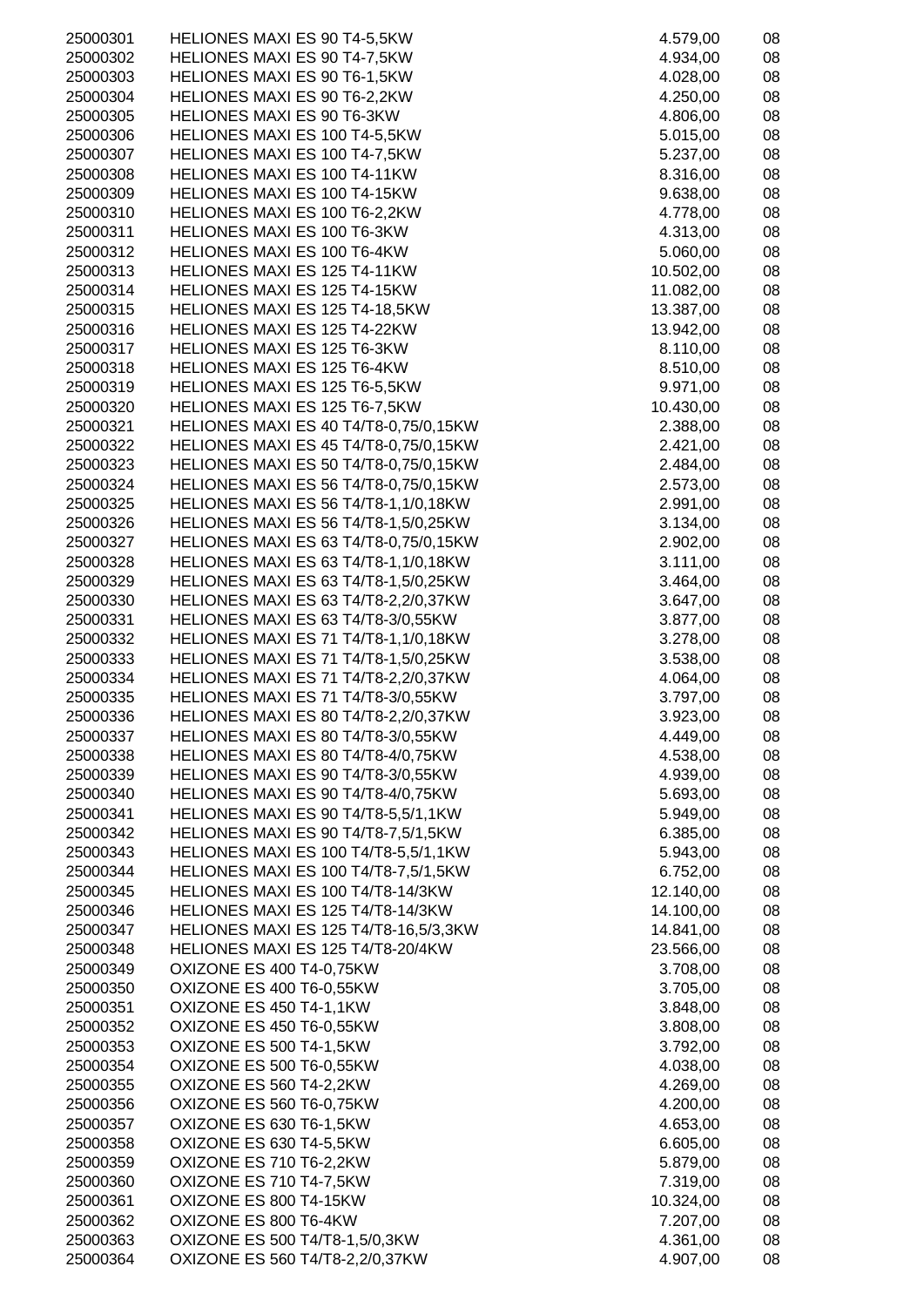| 25000365 | OXIZONE ES 630 T4/T8-5,5/1,1KW        | 7.596,00 | 08 |
|----------|---------------------------------------|----------|----|
| 25000366 | OXIZONE ES 710 T4/T8-7,5/1,5KW        | 8.419,00 | 08 |
| 25000367 | CYCLONE ES 9/9 0,37KW RH              | 1.470,00 | 08 |
|          |                                       |          |    |
| 25000368 | CYCLONE ES 9/9 0,55KW RH              | 1.497,00 | 08 |
| 25000369 | CYCLONE ES 9/9 0,75KW RH              | 1.533,00 | 08 |
| 25000370 | CYCLONE ES 9/9 1,1KW RH               | 1.587,00 | 08 |
| 25000371 | CYCLONE ES 10/10 0,37KW RH            | 1.539,00 | 08 |
| 25000372 | <b>CYCLONE ES 10/10 0,55KW RH</b>     | 1.571,00 | 08 |
| 25000373 | CYCLONE ES 10/10 0,75KW RH            | 1.603,00 | 08 |
| 25000374 | CYCLONE ES 10/10 1,1KW RH             | 1.696,00 | 08 |
| 25000375 | CYCLONE ES 10/10 1,5KW RH             | 1.745,00 | 08 |
| 25000376 | CYCLONE ES 12/12 0,37KW RH            | 1.748,00 | 08 |
| 25000377 | <b>CYCLONE ES 12/12 0,55KW RH</b>     | 1.779,00 | 08 |
|          |                                       |          |    |
| 25000378 | <b>CYCLONE ES 12/12 0,75KW RH</b>     | 1.812,00 | 08 |
| 25000379 | CYCLONE ES 12/12 1,1KW RH             | 1.877,00 | 08 |
| 25000380 | CYCLONE ES 12/12 1,5KW RH             | 1.921,00 | 08 |
| 25000381 | CYCLONE ES 12/12 2,2KW RH             | 2.028,00 | 08 |
| 25000382 | <b>CYCLONE ES 15/15 0,55KW RH</b>     | 2.195,00 | 08 |
| 25000383 | <b>CYCLONE ES 15/15 0,75KW RH</b>     | 2.274,00 | 08 |
| 25000384 | CYCLONE ES 15/15 1,1KW RH             | 2.309,00 | 08 |
| 25000385 | CYCLONE ES 15/15 1,5KW RH             | 2.379,00 | 08 |
| 25000386 | CYCLONE ES 15/15 2,2KW RH             | 2.499,00 | 08 |
| 25000387 | CYCLONE ES 15/15 3KW RH               | 2.519,00 | 08 |
| 25000388 | CYCLONE ES 15/15 4KW RH               |          | 08 |
|          |                                       | 2.717,00 |    |
| 25000389 | CYCLONE ES 18/18 1,1KW RH             | 2.796,00 | 08 |
| 25000390 | CYCLONE ES 18/18 1,5KW RH             | 2.828,00 | 08 |
| 25000391 | CYCLONE ES 18/18 2,2KW RH             | 2.990,00 | 08 |
| 25000392 | CYCLONE ES 18/18 3KW RH               | 3.036,00 | 08 |
| 25000393 | CYCLONE ES 18/18 4KW RH               | 3.193,00 | 08 |
| 25000394 | CYCLONE ES 18/18 5,5KW RH             | 3.437,00 | 08 |
| 25000395 | CYCLONE ES 20/20 1,5KW RH             | 4.501,00 | 08 |
| 25000396 | CYCLONE ES 20/20 2,2KW RH             | 4.702,00 | 08 |
| 25000397 | CYCLONE ES 20/20 3KW RH               | 4.781,00 | 08 |
| 25000398 | CYCLONE ES 20/20 4KW RH               | 4.987,00 | 08 |
| 25000399 | CYCLONE ES 20/20 5,5KW RH             | 5.365,00 | 08 |
|          | CYCLONE ES 20/20 7,5KW RH             |          | 08 |
| 25000400 |                                       | 5.747,00 |    |
| 25000401 | CYCLONE ES 22/22 1,5KW RH             | 4.982,00 | 08 |
| 25000402 | CYCLONE ES 22/22 2,2KW RH             | 5.037,00 | 08 |
| 25000403 | CYCLONE ES 22/22 3KW RH               | 5.144,00 | 08 |
| 25000404 | CYCLONE ES 22/22 4KW RH               | 5.354,00 | 08 |
| 25000405 | CYCLONE ES 22/22 5,5KW RH             | 5.705,00 | 08 |
| 25000406 | CYCLONE ES 22/22 7,5KW RH             | 6.172,00 | 08 |
| 25000407 | CYCLONE ES 22/22 11KW RH              | 6.964,00 | 08 |
| 25000408 | CYCLONE ES 25/25 2,2KW RH             | 5.969,00 | 08 |
| 25000409 | CYCLONE ES 25/25 3KW RH               | 6.097,00 | 08 |
| 25000410 | CYCLONE ES 25/25 4KW RH               | 6.236,00 | 08 |
| 25000411 | CYCLONE ES 25/25 5,5KW RH             | 6.443,00 | 08 |
| 25000412 | CYCLONE ES 25/25 7,5KW RH             | 6.886,00 | 08 |
|          | CYCLONE ES 25/25 11KW RH              |          |    |
| 25000413 |                                       | 7.665,00 | 08 |
| 25000414 | CYCLONE ES 30/28 2,2KW RH             | 6.536,00 | 08 |
| 25000415 | CYCLONE ES 30/28 3KW RH               | 6.679,00 | 08 |
| 25000416 | CYCLONE ES 30/28 4KW RH               | 6.864,00 | 08 |
| 25000417 | CYCLONE ES 30/28 5,5KW RH             | 7.148,00 | 08 |
| 25000418 | CYCLONE ES 30/28 7,5KW RH             | 7.650,00 | 08 |
| 25000419 | CYCLONE ES 30/28 11KW RH              | 8.408,00 | 08 |
| 25000420 | CYCLONE ES 30/28 15KW RH              | 9.126,00 | 08 |
| 25000421 | CYCLONE ES 9/9 T4/T8-0,60/0,12KW RH   | 1.796,00 | 08 |
| 25000422 | CYCLONE ES 9/9 T4/T8-0,85/0,20KW RH   | 1.821,00 | 08 |
| 25000423 | CYCLONE ES 9/9 T4/T8-1,40/0,30KW RH   | 1.886,00 | 08 |
| 25000424 | CYCLONE ES 10/10 T4/T8-0,60/0,12KW RH | 1.886,00 | 08 |
| 25000425 | CYCLONE ES 10/10 T4/T8-0,85/0,20KW RH | 1.904,00 | 08 |
| 25000426 | CYCLONE ES 10/10 T4/T8-1,40/0,30KW RH | 2.016,00 | 08 |
|          |                                       |          |    |
| 25000427 | CYCLONE ES 10/10 T4/T8-1,80/0,40KW RH | 2.071,00 | 08 |
| 25000428 | CYCLONE ES 12/12 T4/T8-0,60/0,12KW RH | 2.135,00 | 08 |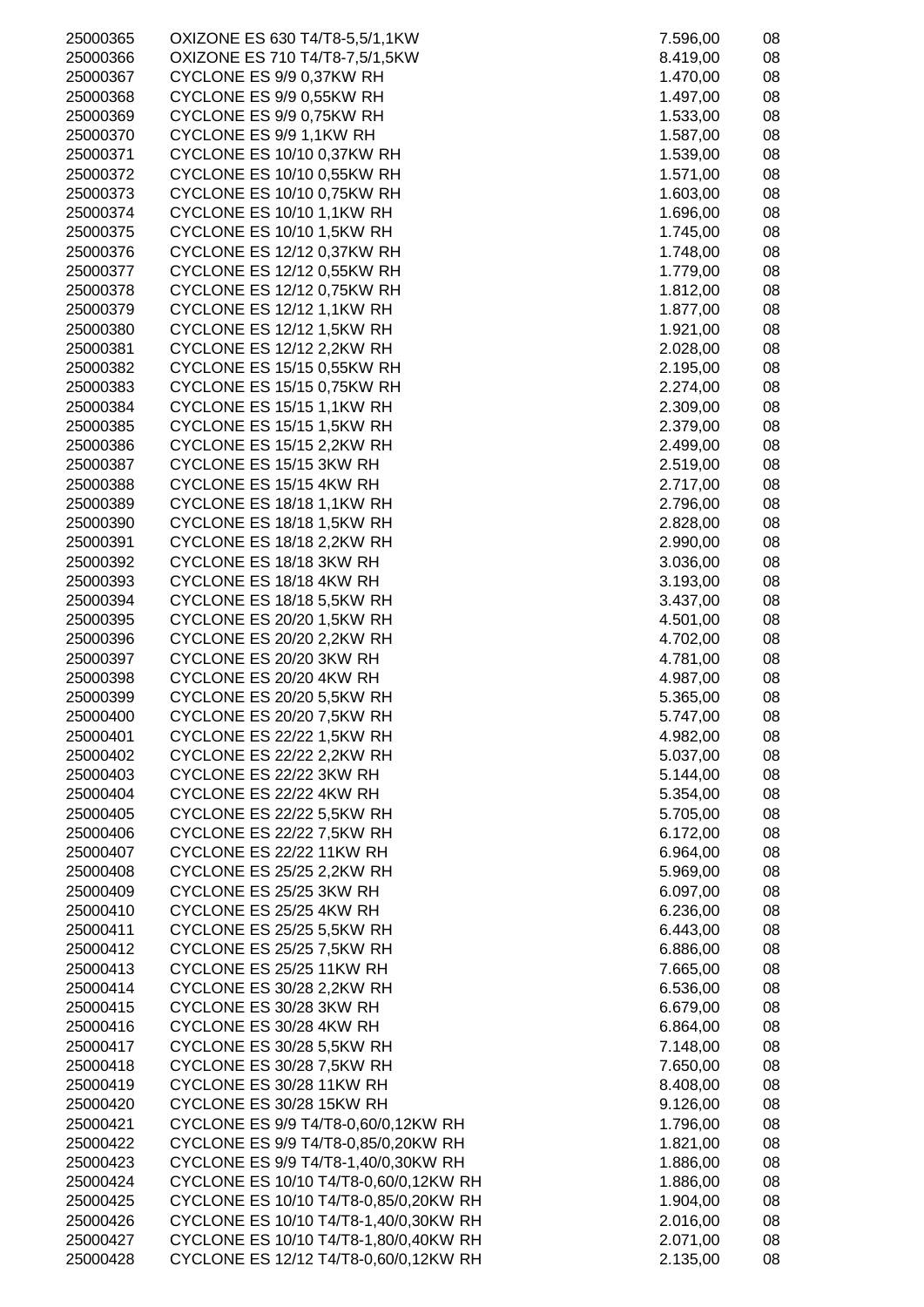| 25000429 | CYCLONE ES 12/12 T4/T8-0,85/0,20KW RH | 2.152,00 | 08 |
|----------|---------------------------------------|----------|----|
| 25000430 | CYCLONE ES 12/12 T4/T8-1,40/0,30KW RH | 2.232,00 | 08 |
| 25000431 | CYCLONE ES 12/12 T4/T8-1,80/0,40KW RH | 2.284,00 | 08 |
|          |                                       |          |    |
| 25000432 | CYCLONE ES 12/12 T4/T8-2,2/0,60KW RH  | 2.407,00 | 08 |
| 25000433 | CYCLONE ES 15/15 T4/T8-0,60/0,12KW RH | 2.633,00 | 08 |
| 25000434 | CYCLONE ES 15/15 T4/T8-0,85/0,20KW RH | 2.703,00 | 08 |
| 25000435 | CYCLONE ES 15/15 T4/T8-1,40/0,30KW RH | 2.741,00 | 08 |
|          |                                       |          |    |
| 25000436 | CYCLONE ES 15/15 T4/T8-1,80/0,40KW RH | 2.823,00 | 08 |
| 25000437 | CYCLONE ES 15/15 T4/T8-2,20/0,60KW RH | 2.970,00 | 08 |
| 25000438 | CYCLONE ES 15/15 T4/T8-2,80/0,70KW RH | 2.991,00 | 08 |
|          |                                       |          |    |
| 25000439 | CYCLONE ES 15/15 T4/T8-4/1KW RH       | 3.229,00 | 08 |
| 25000440 | CYCLONE ES 18/18 T4/T8-1,40/0,30KW RH | 3.320,00 | 08 |
| 25000441 | CYCLONE ES 18/18 T4/T8-1,80/0,40KW RH | 3.361,00 | 08 |
| 25000442 | CYCLONE ES 18/18 T4/T8-2,20/0,60KW RH | 3.553,00 | 08 |
|          |                                       |          |    |
| 25000443 | CYCLONE ES 18/18 T4/T8-2,80/0,70KW RH | 3.606,00 | 08 |
| 25000444 | CYCLONE ES 18/18 T4/T8-4/1KW RH       | 3.793,00 | 08 |
| 25000445 | CYCLONE ES 18/18 T4/T8-6,50/1,80KW RH | 4.081,00 | 08 |
| 25000446 | CYCLONE ES 9/9 0,37KW RV              | 1.470,00 | 08 |
|          |                                       |          |    |
| 25000447 | CYCLONE ES 9/9 0,55KW RV              | 1.497,00 | 08 |
| 25000448 | CYCLONE ES 9/9 0,75KW RV              | 1.533,00 | 08 |
| 25000449 | CYCLONE ES 9/9 1,1KW RV               | 1.587,00 | 08 |
|          |                                       |          |    |
| 25000450 | CYCLONE ES 10/10 0,37KW RV            | 1.539,00 | 08 |
| 25000451 | CYCLONE ES 10/10 0,55KW RV            | 1.571,00 | 08 |
| 25000452 | CYCLONE ES 10/10 0,75KW RV            | 1.603,00 | 08 |
| 25000453 | CYCLONE ES 10/10 1,1KW RV             | 1.696,00 | 08 |
|          |                                       |          |    |
| 25000454 | CYCLONE ES 10/10 1,5KW RV             | 1.745,00 | 08 |
| 25000455 | CYCLONE ES 12/12 0,37KW RV            | 1.748,00 | 08 |
| 25000456 | CYCLONE ES 12/12 0,55KW RV            | 1.779,00 | 08 |
|          | CYCLONE ES 12/12 0,75KW RV            | 1.812,00 | 08 |
| 25000457 |                                       |          |    |
| 25000458 | CYCLONE ES 12/12 1,1KW RV             | 1.877,00 | 08 |
| 25000459 | CYCLONE ES 12/12 1,5KW RV             | 1.921,00 | 08 |
| 25000460 | CYCLONE ES 12/12 2,2KW RV             | 2.028,00 | 08 |
| 25000461 |                                       |          |    |
|          | <b>CYCLONE ES 15/15 0,55KW RV</b>     | 2.195,00 | 08 |
| 25000462 | CYCLONE ES 15/15 0,75KW RV            | 2.274,00 | 08 |
| 25000463 | CYCLONE ES 15/15 1,1KW RV             | 2.309,00 | 08 |
| 25000464 | CYCLONE ES 15/15 1,5KW RV             | 2.379,00 | 08 |
|          |                                       |          |    |
| 25000465 | CYCLONE ES 15/15 2,2KW RV             | 2.499,00 | 08 |
| 25000466 | CYCLONE ES 15/15 3KW RV               | 2.519,00 | 08 |
| 25000467 | CYCLONE ES 15/15 4KW RV               | 2.717,00 | 08 |
| 25000468 | CYCLONE ES 18/18 1,1KW RV             | 2.796,00 | 08 |
|          |                                       |          |    |
| 25000469 | CYCLONE ES 18/18 1,5KW RV             | 2.828,00 | 08 |
| 25000470 | CYCLONE ES 18/18 2,2KW RV             | 2.990,00 | 08 |
| 25000471 | CYCLONE ES 18/18 3KW RV               | 3.036,00 | 08 |
| 25000472 | CYCLONE ES 18/18 4KW RV               | 3.193,00 | 08 |
|          |                                       |          |    |
| 25000473 | CYCLONE ES 18/18 5,5KW RV             | 3.437,00 | 08 |
| 25000474 | <b>CYCLONE ES 20/20 1,5KW RV</b>      | 4.501,00 | 08 |
| 25000475 | CYCLONE ES 20/20 2,2KW RV             | 4.702,00 | 08 |
| 25000476 | CYCLONE ES 20/20 3KW RV               | 4.781,00 | 08 |
|          |                                       |          |    |
| 25000477 | CYCLONE ES 20/20 4KW RV               | 4.987,00 | 08 |
| 25000478 | <b>CYCLONE ES 20/20 5,5KW RV</b>      | 5.365,00 | 08 |
| 25000479 | CYCLONE ES 20/20 7,5KW RV             | 5.747,00 | 08 |
| 25000480 | CYCLONE ES 22/22 1,5KW RV             | 4.982,00 | 08 |
|          |                                       |          |    |
| 25000481 | CYCLONE ES 22/22 2,2KW RV             | 5.037,00 | 08 |
| 25000482 | CYCLONE ES 22/22 3KW RV               | 5.144,00 | 08 |
| 25000483 | CYCLONE ES 22/22 4KW RV               | 5.354,00 | 08 |
|          | <b>CYCLONE ES 22/22 5,5KW RV</b>      | 5.705,00 | 08 |
| 25000484 |                                       |          |    |
| 25000485 | CYCLONE ES 22/22 7,5KW RV             | 6.172,00 | 08 |
| 25000486 | CYCLONE ES 22/22 11KW RV              | 6.964,00 | 08 |
| 25000487 | CYCLONE ES 25/25 2,2KW RV             | 5.969,00 | 08 |
|          |                                       |          |    |
| 25000488 | CYCLONE ES 25/25 3KW RV               | 6.097,00 | 08 |
| 25000489 | CYCLONE ES 25/25 4KW RV               | 6.236,00 | 08 |
| 25000490 | CYCLONE ES 25/25 5,5KW RV             | 6.443,00 | 08 |
| 25000491 | CYCLONE ES 25/25 7,5KW RV             | 6.886,00 | 08 |
| 25000492 |                                       | 7.665,00 |    |
|          | CYCLONE ES 25/25 11KW RV              |          | 08 |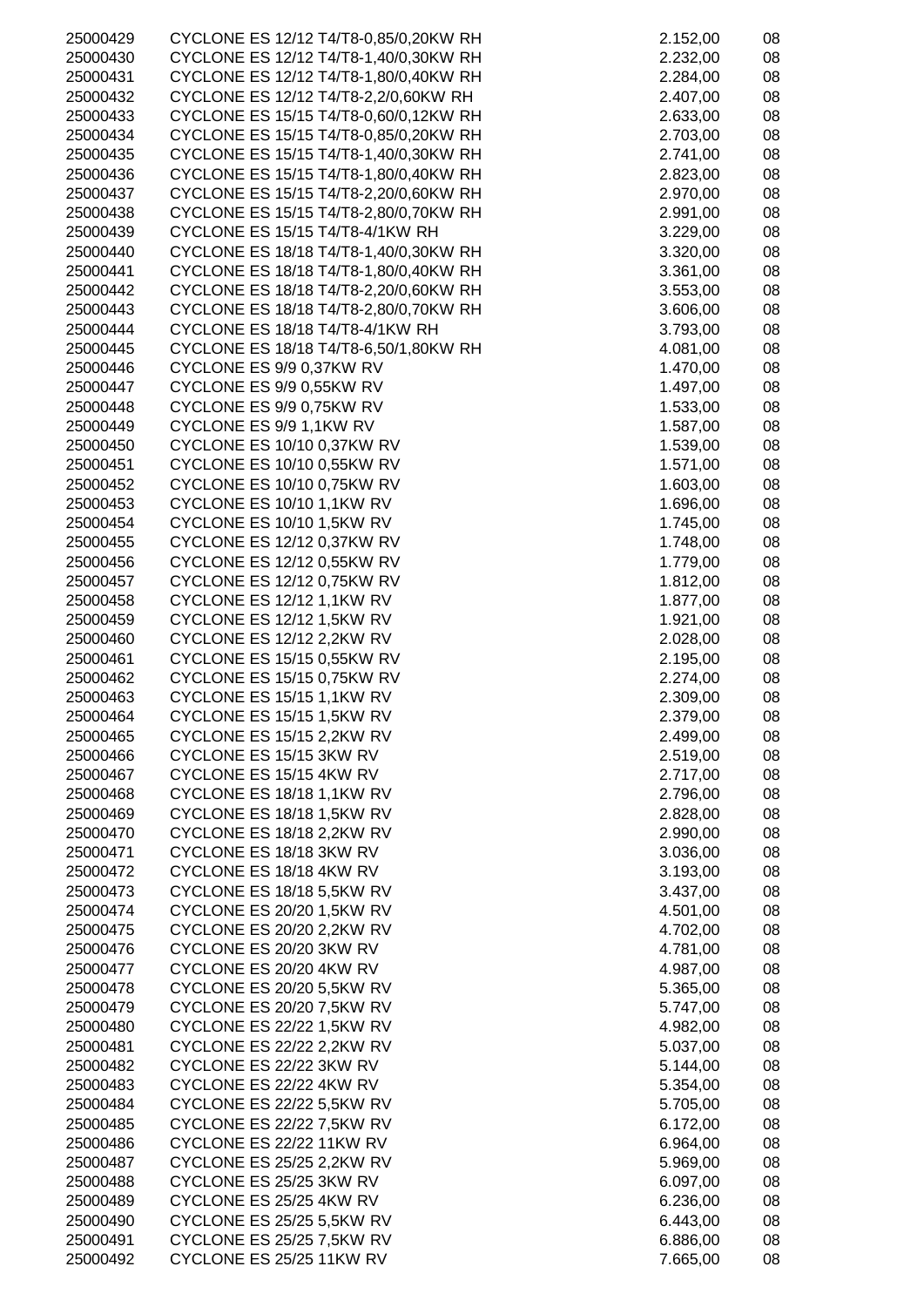| 25000493             | CYCLONE ES 30/28 2,2KW RV                                                      | 6.536,00             | 08       |
|----------------------|--------------------------------------------------------------------------------|----------------------|----------|
| 25000494             | CYCLONE ES 30/28 3KW RV                                                        | 6.679,00             | 08       |
| 25000495             | CYCLONE ES 30/28 4KW RV                                                        | 6.864,00             | 08       |
| 25000496             | CYCLONE ES 30/28 5,5KW RV                                                      | 7.148,00             | 08       |
| 25000497             | CYCLONE ES 30/28 7,5KW RV                                                      | 7.650,00             | 08       |
| 25000498             | CYCLONE ES 30/28 11KW RV                                                       | 8.408,00             | 08       |
| 25000499             | CYCLONE ES 30/28 15KW RV                                                       | 9.126,00             | 08       |
| 25000500             | CYCLONE ES 9/9 T4/T8-0,60/0,12KW RV                                            | 1.796,00             | 08       |
| 25000501             | CYCLONE ES 9/9 T4/T8-0,85/0,20KW RV                                            | 1.821,00             | 08       |
| 25000502             | CYCLONE ES 9/9 T4/T8-1,40/0,30KW RV                                            | 1.886,00             | 08       |
| 25000503             | CYCLONE ES 10/10 T4/T8-0,60/0,12KW RV                                          | 1.886,00             | 08       |
| 25000504             | CYCLONE ES 10/10 T4/T8-0,85/0,20KW RV                                          | 1.904,00             | 08       |
| 25000505             | CYCLONE ES 10/10 T4/T8-1,40/0,30KW RV                                          | 2.016,00             | 08       |
| 25000506             | CYCLONE ES 10/10 T4/T8-1,80/0,40KW RV                                          | 2.071,00             | 08       |
| 25000507             | CYCLONE ES 12/12 T4/T8-0,60/0,12KW RV                                          | 2.135,00             | 08       |
| 25000508             | CYCLONE ES 12/12 T4/T8-0,85/0,20KW RV                                          | 2.152,00             | 08       |
| 25000509             | CYCLONE ES 12/12 T4/T8-1,40/0,30KW RV                                          | 2.232,00             | 08       |
| 25000510             | CYCLONE ES 12/12 T4/T8-1,80/0,40KW RV                                          | 2.284,00             | 08       |
| 25000511             | CYCLONE ES 12/12 T4/T8-2,2/0,60KW RV                                           | 2.407,00             | 08       |
| 25000512             | CYCLONE ES 15/15 T4/T8-0,60/0,12KW RV                                          | 2.633,00             | 08       |
| 25000513             | CYCLONE ES 15/15 T4/T8-0,85/0,20KW RV                                          | 2.703,00             | 08       |
| 25000514             | CYCLONE ES 15/15 T4/T8-1,40/0,30KW RV                                          | 2.741,00<br>2.823,00 | 08<br>08 |
| 25000515<br>25000516 | CYCLONE ES 15/15 T4/T8-1,80/0,40KW RV<br>CYCLONE ES 15/15 T4/T8-2,20/0,60KW RV | 2.970,00             |          |
| 25000517             | CYCLONE ES 15/15 T4/T8-2,80/0,70KW RV                                          | 2.991,00             | 08<br>08 |
| 25000518             | CYCLONE ES 15/15 T4/T8-4/1KW RV                                                | 3.229,00             | 08       |
| 25000519             | CYCLONE ES 18/18 T4/T8-1,40/0,30KW RV                                          | 3.320,00             | 08       |
| 25000520             | CYCLONE ES 18/18 T4/T8-1,80/0,40KW RV                                          | 3.361,00             | 08       |
| 25000521             | CYCLONE ES 18/18 T4/T8-2,20/0,60KW RV                                          | 3.553,00             | 08       |
| 25000522             | CYCLONE ES 18/18 T4/T8-2,80/0,70KW RV                                          | 3.606,00             | 08       |
| 25000523             | CYCLONE ES 18/18 T4/T8-4/1KW RV                                                | 3.793,00             | 08       |
| 25000524             | CYCLONE ES 18/18 T4/T8-6,50/1,80KW RV                                          | 4.081,00             | 08       |
| 25000525             | REJILLA HÉLICE 40                                                              | 70,90                | 08       |
| 25000526             | REJILLA HÉLICE 45                                                              | 76,00                | 08       |
| 25000527             | REJILLA HÉLICE 50                                                              | 85,00                | 08       |
| 25000528             | REJILLA HÉLICE 56                                                              | 87,30                | 08       |
| 25000529             | REJILLA HÉLICE 63                                                              | 114,00               | 08       |
| 25000530             | REJILLA HÉLICE 71                                                              | 149,00               | 08       |
| 25000531             | REJILLA HÉLICE 80                                                              | 196,00               | 08       |
| 25000532             | REJILLA HÉLICE 90                                                              | 227,00               | 08       |
| 25000533             | REJILLA HÉLICE 100                                                             | 247,00               | 08       |
| 25000534             | REJILLA HÉLICE 125                                                             | 453,00               | 08       |
| 25000535             | REJILLA MOTOR 40                                                               | 99,50                | 08       |
| 25000536             | <b>REJILLA MOTOR 45</b>                                                        | 111,00               | 08       |
| 25000537             | <b>REJILLA MOTOR 50</b>                                                        | 157,00               | 08       |
| 25000538             | <b>REJILLA MOTOR 56</b>                                                        | 159,00               | 08       |
| 25000539             | <b>REJILLA MOTOR 63</b>                                                        | 251,00               | 08       |
| 25000540             | <b>REJILLA MOTOR 71</b>                                                        | 289,00               | 08       |
| 25000541             | <b>REJILLA MOTOR 80</b>                                                        | 320,00               | 08       |
| 25000542             | REJILLA MOTOR 90                                                               | 334,00               | 08       |
| 25000543             | REJILLA MOTOR 100                                                              | 372,00               | 08       |
| 25000544             | <b>REJILLA MOTOR 125</b>                                                       | 644,00               | 08       |
| 25000545             | REJILLA HÉLICE/MOTOR 40                                                        | 44,30                | 08       |
| 25000546             | REJILLA HÉLICE/MOTOR 45                                                        | 50,90                | 08       |
| 25000547             | REJILLA HÉLICE/MOTOR 50                                                        | 63,80                | 08       |
| 25000548             | REJILLA HÉLICE/MOTOR 56                                                        | 66,50                | 08       |
| 25000549             | REJILLA HÉLICE/MOTOR 63<br>REJILLA HÉLICE/MOTOR 71                             | 121,00               | 08       |
| 25000550<br>25000551 | REJILLA HÉLICE/MOTOR 80                                                        | 127,00<br>133,00     | 08<br>08 |
| 25000552             | REJILLA HÉLICE/MOTOR 90                                                        | 136,00               | 08       |
| 25000553             | REJILLA HÉLICE/MOTOR 100                                                       | 164,00               | 08       |
| 25000554             | REJILLA HÉLICE/MOTOR 125                                                       | 405,00               | 08       |
| 25000555             | PLACA CUADRADA 40                                                              | 125,00               | 08       |
| 25000556             | PLACA CUADRADA 45                                                              | 140,00               | 08       |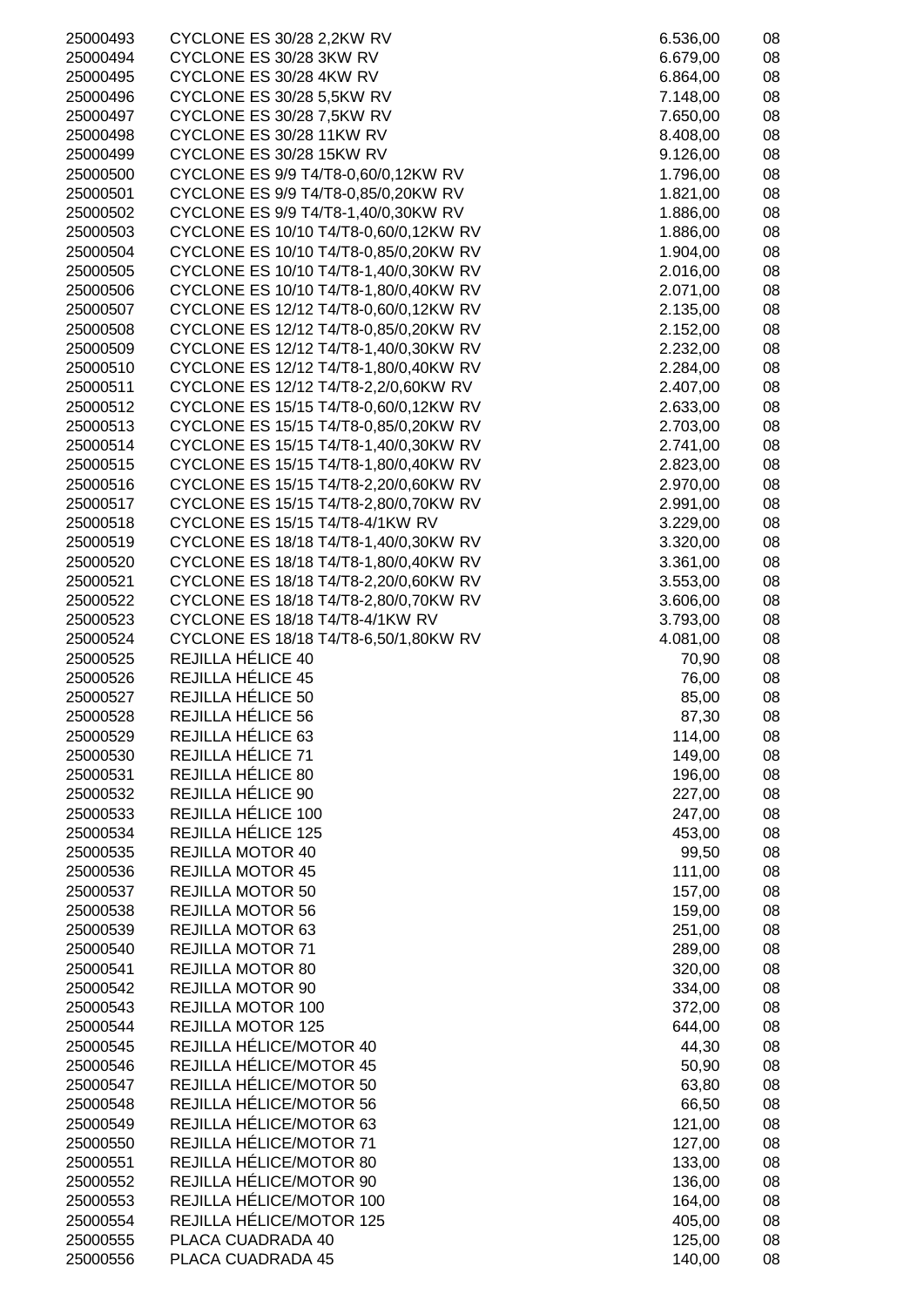| 25000557 | PLACA CUADRADA 50                     | 158,00 | 08 |
|----------|---------------------------------------|--------|----|
| 25000558 | PLACA CUADRADA 56                     | 171,00 | 08 |
| 25000559 | PLACA CUADRADA 63                     | 187,00 | 08 |
|          |                                       |        |    |
| 25000560 | PLACA CUADRADA 71                     | 197,00 | 08 |
| 25000561 | PLACA CUADRADA 80                     | 237,00 | 08 |
| 25000562 | PLACA CUADRADA 90                     | 318,00 | 08 |
| 25000563 | PLACA CUADRADA 100                    | 390,00 | 08 |
| 25000564 | <b>CONTRABRIDA 40</b>                 | 147,00 | 08 |
|          |                                       |        |    |
| 25000565 | <b>CONTRABRIDA 45</b>                 | 173,00 | 08 |
| 25000566 | <b>CONTRABRIDA 50</b>                 | 176,00 | 08 |
| 25000567 | <b>CONTRABRIDA 56</b>                 | 192,00 | 08 |
| 25000568 | <b>CONTRABRIDA 63</b>                 | 226,00 | 08 |
| 25000569 | <b>CONTRABRIDA 71</b>                 | 258,00 | 08 |
|          |                                       |        |    |
| 25000570 | <b>CONTRABRIDA 80</b>                 | 323,00 | 08 |
| 25000571 | <b>CONTRABRIDA 90</b>                 | 376,00 | 08 |
| 25000572 | <b>CONTRABRIDA 100</b>                | 402,00 | 08 |
| 25000573 | <b>CONTRABRIDA 125</b>                | 528,00 | 08 |
| 25000574 | PIE SOPORTE 40                        | 42,10  | 08 |
|          |                                       |        |    |
| 25000575 | PIE SOPORTE 45                        | 42,80  | 08 |
| 25000576 | PIE SOPORTE 50                        | 71,80  | 08 |
| 25000577 | PIE SOPORTE 56                        | 72,90  | 08 |
| 25000578 | PIE SOPORTE 63                        | 78,40  | 08 |
| 25000579 | PIE SOPORTE 71                        | 86,50  | 08 |
|          |                                       |        |    |
| 25000580 | PIE SOPORTE 80                        | 88,80  | 08 |
| 25000581 | PIE SOPORTE 90                        | 108,00 | 08 |
| 25000582 | PIE SOPORTE 100                       | 110,00 | 08 |
| 25000583 | PIE SOPORTE 125                       | 130,00 | 08 |
| 25000584 | PERSIANA SOBREPRESIÓN 9/9             | 121,00 | 08 |
|          |                                       |        |    |
| 25000585 | PERSIANA SOBREPRESIÓN 10/10           | 145,00 | 08 |
| 25000586 | PERSIANA SOBREPRESIÓN 12/12           | 187,00 | 08 |
| 25000587 | PERSIANA SOBREPRESIÓN 15/15           | 228,00 | 08 |
| 25000588 | PERSIANA SOBREPRESIÓN 18/18           | 331,00 | 08 |
| 25000589 | <b>VISERA ANTILLUVIA 9/9</b>          | 101,00 | 08 |
| 25000590 | VISERA ANTILLUVIA 10/10               | 113,00 | 08 |
|          |                                       |        |    |
| 25000591 | VISERA ANTILLUVIA 12/12               | 123,00 | 08 |
| 25000592 | VISERA ANTILLUVIA 15/15               | 141,00 | 08 |
| 25000593 | VISERA ANTILLUVIA 18/18               | 187,00 | 08 |
| 25000594 | VISERA ANTILLUVIA 20/20               | 242,00 | 08 |
| 25000595 | VISERA ANTILLUVIA 22/22               | 281,00 | 08 |
|          |                                       |        |    |
| 25000596 | VISERA ANTILLUVIA 25/25               | 320,00 | 08 |
| 25000597 | VISERA ANTILLUVIA 30/28               | 360,00 | 08 |
| 25000598 | PLACA CIEGA 9/9                       | 36,00  | 08 |
| 25000599 | PLACA CIEGA 10/10                     | 37,80  | 08 |
| 25000600 | PLACA CIEGA 12/12                     | 39,50  | 08 |
| 25000601 | PLACA CIEGA 15/15                     | 43,70  | 08 |
|          |                                       |        |    |
| 25000602 | PLACA CIEGA 18/18                     | 47,30  | 08 |
| 25000603 | PLACA ADAPTACIÓN 9/9 Ø300             | 65,00  | 08 |
| 25000604 | PLACA ADAPTACIÓN 10/10 Ø355           | 68,70  | 08 |
| 25000605 | PLACA ADAPTACIÓN 12/12 Ø400           | 82,60  | 08 |
| 25000606 | PLACA ADAPTACIÓN 15/15 Ø500           | 110,00 | 08 |
|          |                                       |        |    |
| 25000607 | PLACA ADAPTACIÓN 18/18 Ø600           | 137,00 | 08 |
| 25000608 | MANGUITO FLEXIBLE ASP./DESC. M0 Ø400  | 96,10  | 08 |
| 25000609 | MANGUITO FLEXIBLE ASP./DESC. M0 Ø450  | 101,00 | 08 |
| 25000610 | MANGUITO FLEXIBLE ASP./DESC. M0 Ø500  | 111,00 | 08 |
| 25000611 | MANGUITO FLEXIBLE ASP./DESC. M0 Ø560  | 123,00 | 08 |
|          | MANGUITO FLEXIBLE ASP./DESC. M0 Ø630  |        |    |
| 25000612 |                                       | 118,00 | 08 |
| 25000613 | MANGUITO FLEXIBLE ASP./DESC. M0 Ø710  | 156,00 | 08 |
| 25000614 | MANGUITO FLEXIBLE ASP./DESC. M0 Ø800  | 135,00 | 08 |
| 25000615 | MANGUITO FLEXIBLE ASP./DESC. M0 Ø900  | 149,00 | 08 |
| 25000616 | MANGUITO FLEXIBLE ASP./DESC. M0 Ø1000 | 154,00 | 08 |
| 25000617 | MANGUITO FLEXIBLE ASP./DESC. M0 Ø1250 | 281,00 | 08 |
|          |                                       |        |    |
| 25000621 | CAJA FILTRO Ø200 (SIN FILTRO)         | 302,00 | 07 |
| 25000622 | CAJA FILTRO Ø250 (SIN FILTRO)         | 354,00 | 07 |
| 25000623 | CAJA FILTRO Ø315 (SIN FILTRO)         | 497,00 | 07 |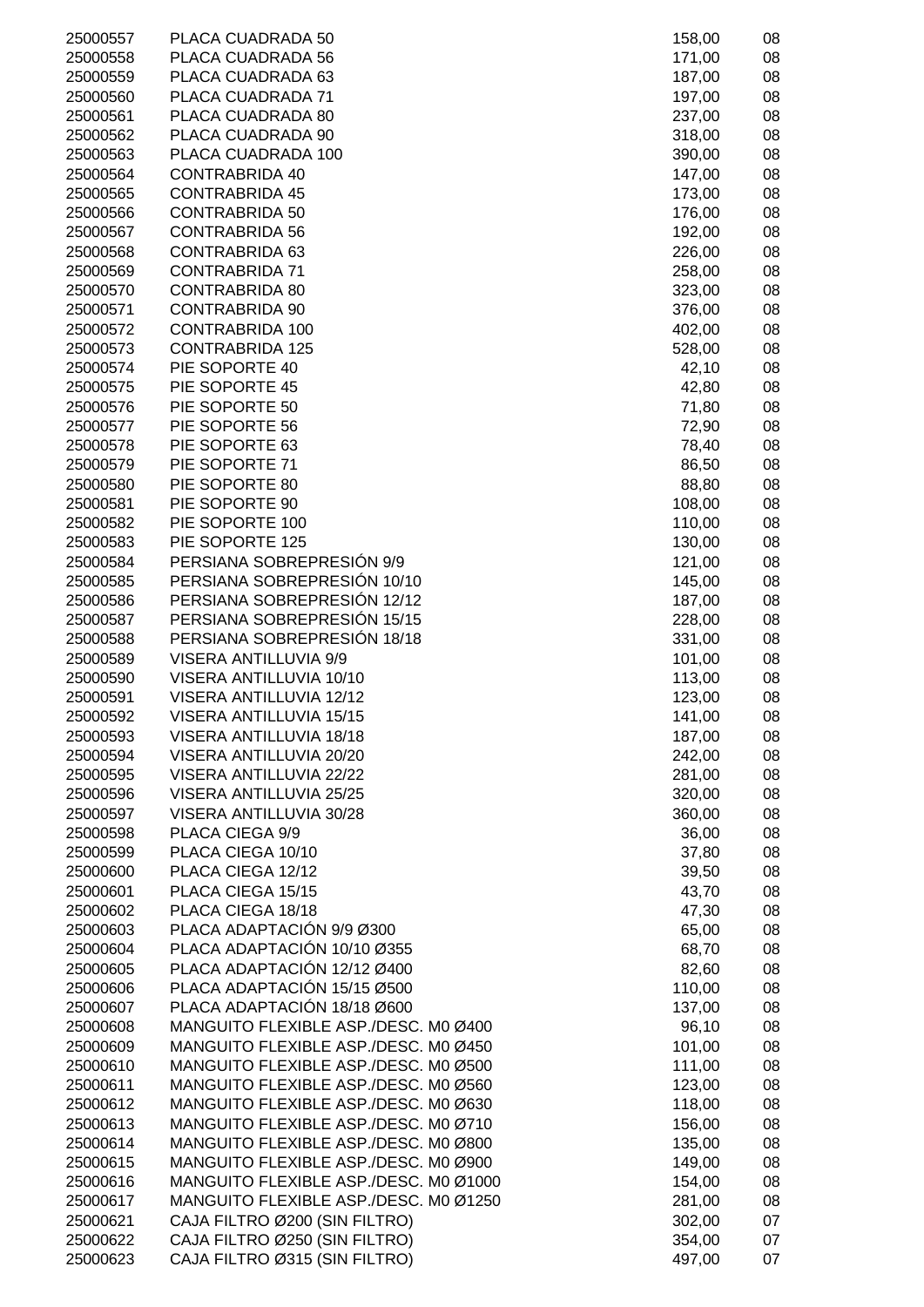| 25000624             | CAJA FILTRO Ø355 (SIN FILTRO)                                                       | 533,00        | 07       |
|----------------------|-------------------------------------------------------------------------------------|---------------|----------|
| 25000625             | CAJA FILTRO Ø450 (SIN FILTRO)                                                       | 849,00        | 07       |
| 25000628             | FILTRO F9 200x230x048                                                               | 126,00        | 07       |
| 25000629             | FILTRO F9 250x400x048                                                               | 135,00        | 07       |
| 25000630             | FILTRO F9 430x580x048                                                               | 253,00        | 07       |
| 25000631             | FILTRO F9 500x625x048                                                               | 306,00        | 07       |
| 25000632             | FILTRO F9 400x500x048                                                               | 201,00        | 07       |
| 25000650             | VARIADOR ANALÓG. MONO MOT. EC EMP.                                                  | 184,00        | 01       |
| 25000658             | VARIADOR ANALÓG. MONO MOTOR AC                                                      | 171,00        | 01       |
| 25000659             | PROGRAMADOR DIG. MONO MOTOR AC                                                      | 273,00        | 01       |
| 25000660             | VARIADOR ANALÓG. MONO MOTOR EC                                                      | 104,00        | 01       |
| 25000661             | PROGRAMADOR DIG. MONO MOTOR EC                                                      | 262,00        | 01       |
| 25000675             | ELECTROVÁLVULA 3 VÍAS 230V 1,6 M3/H                                                 | 584,00        | 07       |
| 25000676             | ELECTROVÁLVULA 3 VÍAS 230V 2,5 M3/H                                                 | 610,00        | 07       |
| 25000677             | ELECTROVÁLVULA 3 VÍAS 230V 4,0 M3/H                                                 | 638,00        | 07       |
| 25000678             | ELECTROVÁLVULA 3 VÍAS 230V 6,3 M3/H                                                 | 765,00        | 07       |
| 25000685             | CF2 Ø100 (EI120S) + FCU                                                             | 107,00        | 03       |
| 25000686             | CF2 Ø125 (EI120S) + FCU                                                             | 116,00        | 03       |
| 25000687             | CF2 Ø150 (EI120S) + FCU                                                             | 137,00        | 03       |
| 25000688             | CF2 Ø160 (EI120S) + FCU                                                             | 140,00        | 03       |
| 25000689             | CF2 Ø200 (EI120S) + FCU                                                             | 177,00        | 03       |
| 25000698             | FILTRO DF COMPACT G4 500x115X025                                                    | 24,30         | 80       |
| 25000699             | FILTRO DF COMPACT F7 500x115X025                                                    | 57,70         | 80       |
| 25000700             | CODO 30º GALVA. ESTAMPADO CON JUNTA Ø80<br>CODO 30º GALVA. ESTAMPADO CON JUNTA Ø100 | 35,40         | 22       |
| 25000701<br>25000702 | RM GALVA. CON JUNTA Ø80                                                             | 35,40<br>7,57 | 22<br>22 |
| 25000704             | RCC GALVA. CON JUNTA Ø160/80                                                        | 18,40         | 22       |
| 25000705             | RCC GALVA. CON JUNTA Ø160/100                                                       | 17,60         | 22       |
| 25000706             | TE 90° GALVA. CON JUNTA Ø125/80                                                     | 22,10         | 22       |
| 25000707             | TE 90° GALVA. CON JUNTA Ø125/100                                                    | 23,00         | 22       |
| 25000708             | TE 90° GALVA. CON JUNTA Ø160/80                                                     | 23,80         | 22       |
| 25000709             | TE 90° GALVA. CON JUNTA Ø160/100                                                    | 24,20         | 22       |
| 25000710             | PEP 90° GALVA. CON JUNTA Ø80                                                        | 6,58          | 22       |
| 25000711             | PEC 90° GALVA. CON JUNTA Ø80/80                                                     | 7,74          | 22       |
| 25000712             | PEC 90° GALVA. CON JUNTA Ø80/100                                                    | 7,74          | 22       |
| 25000713             | PEC 90° GALVA. CON JUNTA Ø80/125                                                    | 7,74          | 22       |
| 25000714             | PEC 90° GALVA. CON JUNTA Ø80/160                                                    | 7,74          | 22       |
| 25000715             | PEC 90° GALVA. CON JUNTA Ø100/125                                                   | 8,44          | 22       |
| 25000716             | MOTOR DF COMPACT 300 BYPASS                                                         | 721,00        | 01       |
| 25000717             | MOTOR DF COMPACT 350 BYPASS                                                         | 1.197,00      | 01       |
| 25000720             | BARRA MINICONDUCTO 170X90 L=1,5 M                                                   | 25,70         | 01       |
| 25000721             | MANGUITO HEMBRA 170X90                                                              | 5,95          | 01       |
| 25000722             | CODO 90º VERTICAL 170X90                                                            | 8,79          | 01       |
| 25000723             | CODO 90º HORIZONTAL 170X90                                                          | 11,80         | 01       |
| 25000724             | CODO 90º MIXTO VERTICAL 170X90/Ø150                                                 | 9,28          | 01       |
| 25000725             | MANGUITO MIXTO RECTO 170X90/Ø150                                                    | 11,80         | 01       |
| 25000726             | TE 90° HORIZONTAL 170X90                                                            | 32,90         | 01       |
| 25000727             | BARRA MINICONDUCTO Ø150 L=1,5 M                                                     | 22,40         | 01       |
| 25000728             | MANGUITO HEMBRA Ø150                                                                | 6,07          | 01       |
| 25000729             | CODO 90° Ø150                                                                       | 11,30         | 01       |
| 25000730             | CODO 45º HORIZONTAL 200X60                                                          | 24,90         | 01       |
| 25000731             | CODO 45º VERTICAL 200X60                                                            | 20,70         | 01       |
| 25000732             | CODO 45º HORIZONTAL 100X40                                                          | 16,60         | 01       |
| 25000733             | CODO 45º VERTICAL 100X40                                                            | 13,80         | 01       |
| 25000734             | TE 90° HORIZONTAL 100X40                                                            | 18,50         | 01       |
| 25000735             | CODO 45º HORIZONTAL 170X90                                                          | 14,90         | 01       |
| 25000740             | DEE FLY CUBE 150 IZQUIERDA                                                          | 2.609,00      | 01       |
| 25000741             | DEE FLY CUBE 150 DERECHA                                                            | 2.609,00      | 01       |
| 25000742             | TELEMANDO 4V TÁCTIL ALÁMBRICO CUBE 150                                              | 372,00        | 01       |
| 25000743             | TELEMANDO 4V ALÁMBRICO CUBE 150                                                     | 296,00        | 01       |
| 25000744             | TELEMANDO 3V ALÁMBRICO CUBE 150                                                     | 118,00        | 01       |
| 25000745             | PACK FILTROS (2 G4) CUBE 150                                                        | 100,00        | 01       |
| 25000746             | FILTRO F7 DEE FLY CUBE 150                                                          | 127,00        | 01       |
| 25000747             | KIT SOPORTE ANTIVIB. DEE FLY CUBE 150                                               | 305,00        | 01       |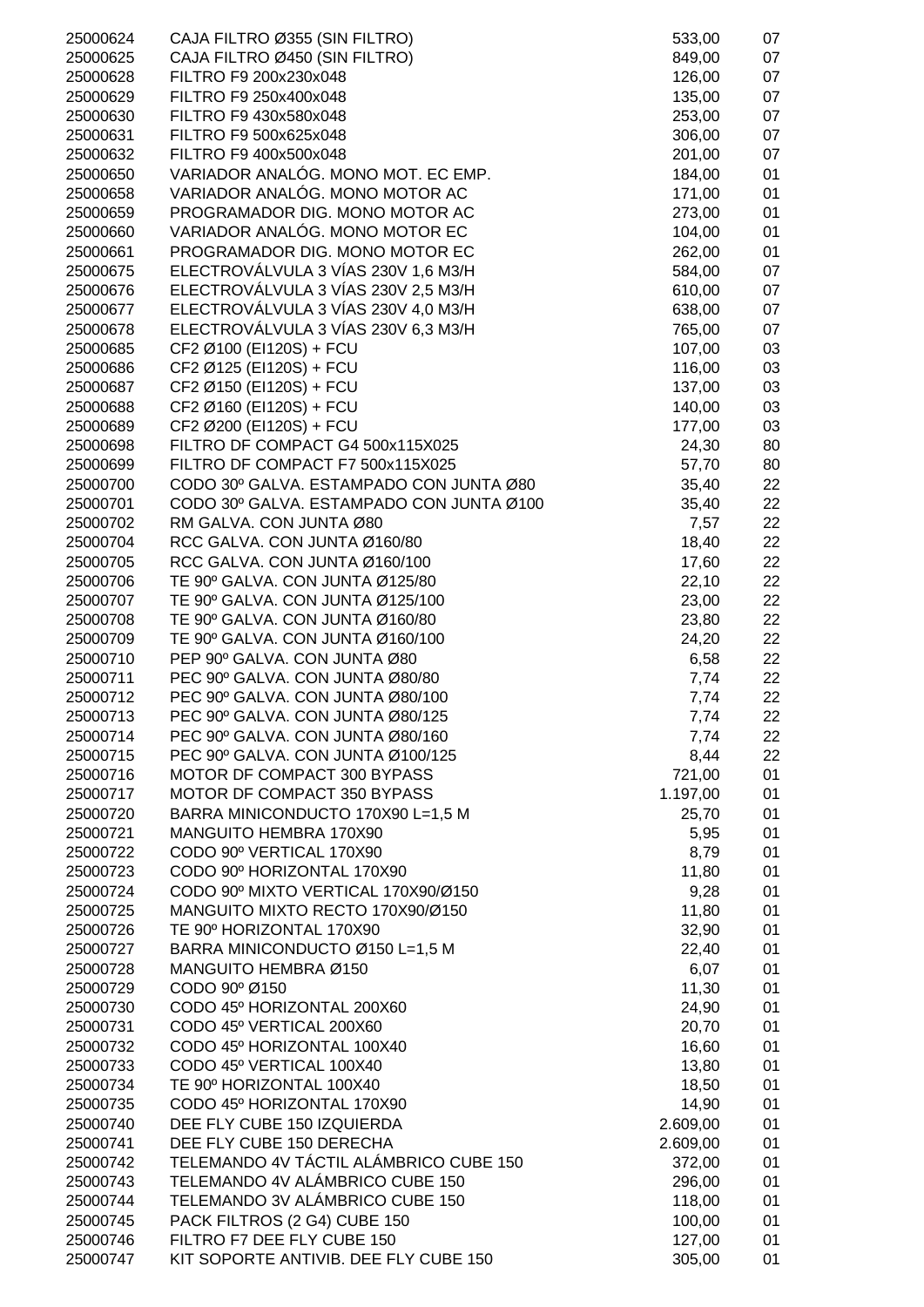| 25000748             | PACK 10 TIRAS TEMPORIZ. FILTROS CUBE 150             | 47,10                | 01       |
|----------------------|------------------------------------------------------|----------------------|----------|
| 25000749             | INTERCAMB. ENTÁLPICO DEE FLY CUBE 150                | 1.495,00             | 01       |
| 25000750             | TRAMP ACAB PLACA INSPIRAIR SIDE 150                  | 287,00               | 01       |
| 25000751             | TRAMP ACAB PLACA INSPIRAIR SIDE 240/370              | 314,00               | 01       |
| 25900011             | ZAS PROGRAMADOR DIG. MONO MOT. AC 2V                 | 297,00               | 01       |
| 25900020             | ZAS BARRA Ø120 L=1,5 M                               | 18,00                | 01       |
| 25900021             | ZAS MANGUITO HEMBRA Ø120                             | 1,85                 | 01       |
| 25900022             | ZAS CODO 90° Ø120                                    | 4,33                 | 01       |
| 25900023             | ZAS OCTA GALVA. CON JUNTA Ø125 L = 640               | 206,00               | 22       |
| 25900024             | ZAS REDUCCIÓN Ø150/120                               | 5,03                 | 01       |
| 25900025             | VEX320C REC22 M5-F7/CDRS                             | 15.968,00            | 07       |
| 25900026             | VEX320C LEC22 M5-F7/CDRS                             | 15.968,00            | 07       |
| 25900027             | ZAS BRIDA Ø120                                       | 2,02                 | 01       |
| 25900028             | VEX280HR1EB2 OUTDOR + OPTIONS                        | 64.643,00            | 07       |
| 25900029             | ZAS MINICONDUCTO 170X90 L=3 M                        | 44,70                | 01       |
| 25900031             | ZAS REJILLA EXTERIOR ALU + MALLA Ø125                | 43,00                | 10       |
| 25900034             | ZAS REDUCCIÓN Ø125/120                               | 2,01                 | 01       |
| 35001130             | GRIDLINED RETORNO L440xH550 RAL9016 cfg              | 254,00               | 25       |
| 35001131             | GRIDLINED RETORNO L300xH710 RAL9016 cfg              | 254,00               | 25       |
| 35001132             | GRIDLINED TRANSFER. L100xH310 RAL9016cfg             | 148,00               | 25       |
| 35001133             | GRIDLINED TRANSFER. L200xH410 RAL9016cfg             | 170,00               | 25       |
| 35001134             | GRIDLINED TRANSFER. L200xH610 RAL9016cfg             | 191,00               | 25       |
| 35001140             | UNIDAD EXT RBC04MXW1-R32<br>UNIDAD EXT RBC05MXW1-R32 | 2.313,00             | 25       |
| 35001141             | UNIDAD EXT RBC06MXW1-R32                             | 2.444,00             | 25<br>25 |
| 35001142<br>35001143 | UNIDAD EXT RBC08NXW1-R32                             | 2.571,00<br>3.195,00 | 25       |
| 35001150             | <b>MANGUITO T.ONE</b>                                | 205,00               | 25       |
| 35001151             | TERMOSTATO INALÁMBRICO TÁCTIL T.ONE                  | 294,00               | 25       |
| 35001170             | UNIDAD SUPERIOR T.ONE AQUAAIR R410A 04               | 3.698,00             | 25       |
| 35001171             | UNIDAD SUPERIOR T.ONE AQUAAIR R410A 05               | 3.980,00             | 25       |
| 35001172             | UNIDAD SUPERIOR T.ONE AQUAAIR R410A 06               | 4.274,00             | 25       |
| 35001180             | ACUMULADOR T.ONE AQUAAIR R410A 175 L                 | 2.688,00             | 25       |
| 35001181             | KIT ELÉCTRICO 1 500 W T.ONE                          | 149,00               | 25       |
| 35001182             | FRONTAL UNIDAD SUPERIOR T.ONE AQUAAIR                | 396,00               | 25       |
| 35001183             | FRONTAL ACUMULADOR T.ONE AQUAAIR CLASSIC             | 243,00               | 25       |
| 35001184             | FRONTAL ACUMULADOR T.ONE AQUAAIR PREMIUM             | 520,00               | 25       |
| 35001185             | MANDO CENTRALIZADO T.ONE NEGRO                       | 460,00               | 25       |
| 35001186             | MANDO CENTRALIZADO T.ONE BLANCO                      | 460,00               | 25       |
| 35001187             | MANDO CENTRALIZADO T.ONE REV. NEGRO                  | 711,00               | 25       |
| 35001188             | MANDO CENTRALIZADO T.ONE REV. BLANCO                 | 711,00               | 25       |
| 35001190             | <b>TARJETA EXPANSIÓN 5 VÍAS T.ONE</b>                | 159,00               | 25       |
| 35001191             | FILTRO POLVO T.ONE                                   | 77,10                | 25       |
| 35001192             | KIT EXTENSIÓN MANGUITO T.ONE                         | 125,00               | 25       |
| 35001193             | PACK 3 FILTROS POLVO T.ONE                           | 214,00               | 25       |
| 35001200             | T.ONE AQUAAIR R410A 04 CLASSIC                       | 4.007,00             | 25       |
| 35001201             | T.ONE AQUAAIR R410A 05 CLASSIC                       | 4.312,00             | 25       |
| 35001202             | T.ONE AQUAAIR R410A 06 CLASSIC                       | 4.630,00             | 25       |
| 35001210             | T.ONE AQUAAIR R410A 04 PREMIUM                       | 4.591,00             | 25       |
| 35001211             | T.ONE AQUAAIR R410A 05 PREMIUM                       | 4.897,00             | 25       |
| 35001212             | T.ONE AQUAAIR R410A 06 PREMIUM                       | 5.213,00             | 25       |
| 35001220             | T.ONE AQUAAIR R410A 04 CLASSIC (REV)                 | 4.199,00             | 25       |
| 35001221             | T.ONE AQUAAIR R410A 05 CLASSIC (REV)                 | 4.509,00             | 25       |
| 35001222             | T.ONE AQUAAIR R410A 06 CLASSIC (REV)                 | 4.821,00             | 25       |
| 35001230             | T.ONE AQUAAIR R410A 04 PREMIUM (REV)                 | 4.777,00             | 25       |
| 35001231             | T.ONE AQUAAIR R410A 05 PREMIUM (REV)                 | 5.089,00             | 25       |
| 35001232             | T.ONE AQUAAIR R410A 06 PREMIUM (REV)                 | 5.401,00             | 25       |
| 35001400             | <b>T.ONE AIR R32 04</b>                              | 3.453,00             | 25       |
| 35001401             | <b>T.ONE AIR R32 05</b>                              | 3.569,00             | 25       |
| 35001402<br>35001403 | <b>T.ONE AIR R32 06</b><br><b>T.ONE AIR R32 08</b>   | 3.687,00<br>3.804,00 | 25<br>25 |
| 35001420             | <b>T.ONE AIR R32 04 (REV)</b>                        | 3.569,00             | 25       |
| 35001421             | T.ONE AIR R32 05 (REV)                               | 3.687,00             | 25       |
| 35001422             | T.ONE AIR R32 06 (REV)                               | 3.804,00             | 25       |
| 35001423             | <b>T.ONE AIR R32 08 (REV)</b>                        | 3.921,00             | 25       |
|                      |                                                      |                      |          |